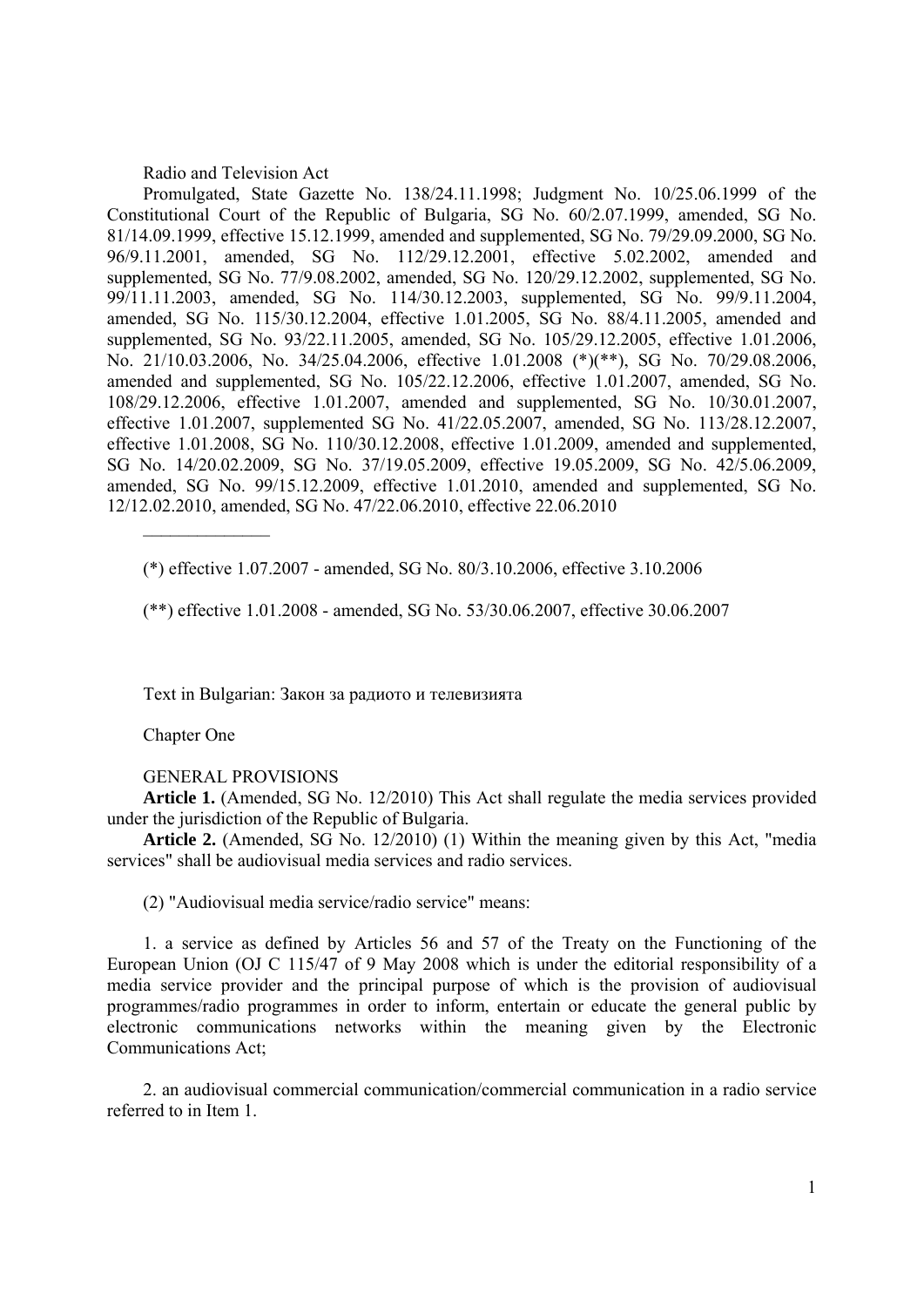(3) "Audiovisual programme" means a set of moving images with or without sound constituting an individual item within a programme schedule or a catalogue established by a media service provider and whose form is comparable to the form and content of television broadcasting.

(4) "Radio programme" means an individual item within a programme schedule of a radio programme service or a catalogue established by a radio service provider.

(5) The provisions of this Act shall not apply to:

1. media services which are not for mass communication, i.e. are not intended for a substantial proportion of the public;

2. activities which are primarily non-economic and which are not in competition with television on the basis of a programme schedule;

3. private correspondence sent to a limited number of recipients over electronic communications networks;

4. all services whose principal purpose is not the provision of programmes, i.e. where any audiovisual content is merely incidental to the service and is not its principal purpose;

5. games of chance involving a stake representing a sum of money, including lotteries, betting and other forms of gambling services, as well as on-line games and search engines, but not broadcasts entirely devoted to gambling or games of chance;

6. electronic versions of newspapers and magazines;

7. stand-alone text-based services.

**Article 3.** (Supplemented, SG No. 79/2000, SG No. 96/2001, amended SG No. 14/2009, SG No. 12/2010) (1) Media services shall be linear and non-linear).

(2) "Linear media services" means media services provided by a media service provider for simultaneous viewing/listening of programmes on the basis of a programme schedule.

(3) "Non-linear (on-demand) media services" means media services provided by a media service provider for the viewing/listening of programmes at the moment chosen by the user and at his or her individual request on the basis of a catalogue of programmes selected by the media service provider.

(4) Simultaneous viewing/listening shall also cover quasi-simultaneous viewing/listening because of the variations in the short time lag which occurs between the transmission and the reception of the broadcast due to technical reasons inherent in the transmission process.

**Article 4.** (Amended, SG No. 12/2010) (1) "Media service provider" means a sole-trader natural person or a legal person who or which has editorial responsibility for the choice of the content of the media service and determines the manner in which the said service is organized. "Editorial responsibility" means the exercise of effective control both over the selection of the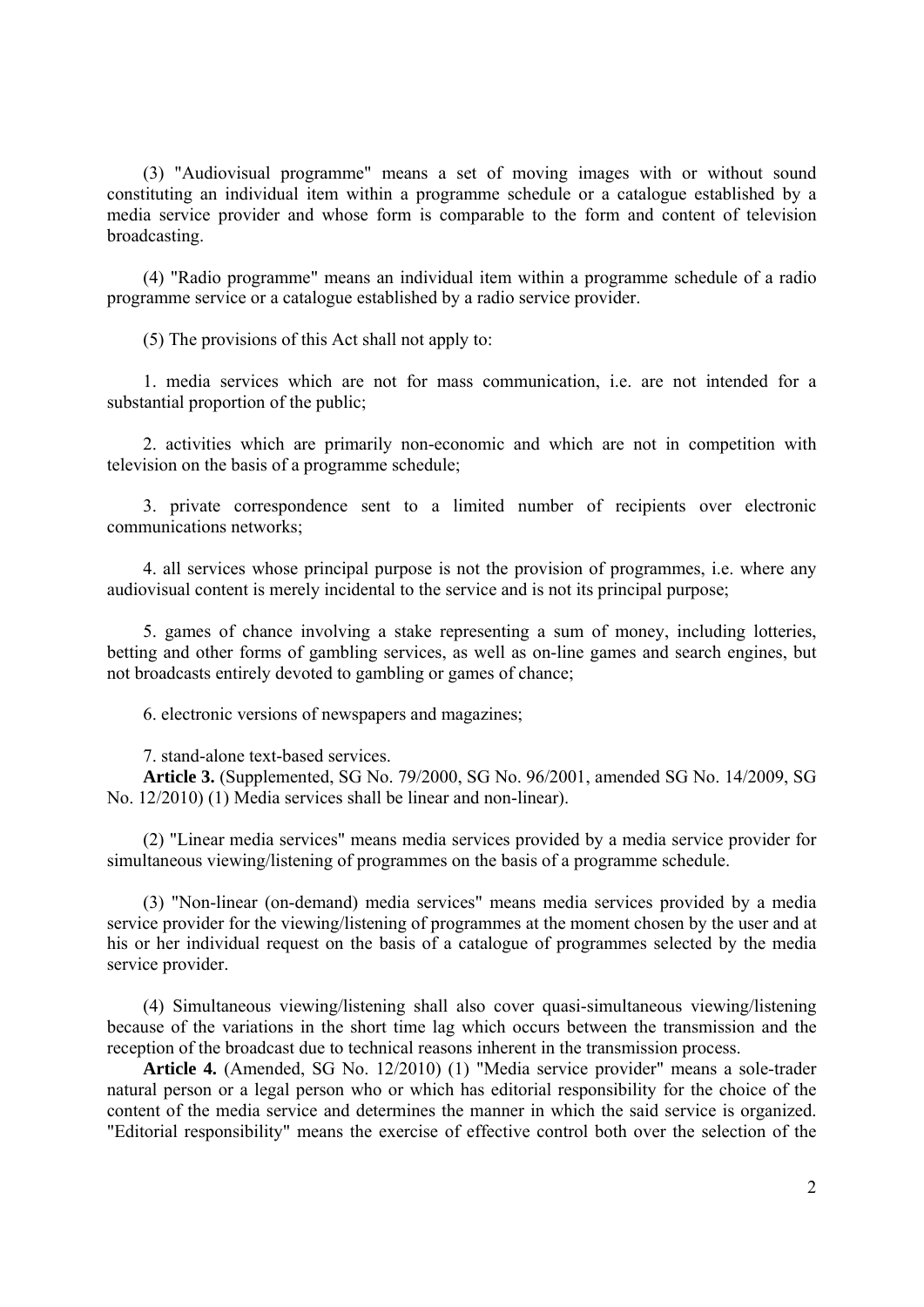programmes and over their organization either in a chronological schedule, in the case of linear services, or in a catalogue, in the case of on-demand media services.

(2) "Radio or television broadcaster" means a provider of radio/television linear media services (programme services) on the basis of a programme schedule.

(3) Persons who or which merely distribute programme services for which the editorial responsibility lies with third parties shall not be media service providers.

**Article 5.** (Supplemented, SG No. 79/2000, SG No. 93/2005, amended, SG No. 12/2010) (1) This Act guarantees the freedom of media service providers and of the activities thereof from political and economic interference.

(2) Media service censorship in any form whatsoever shall be inadmissible.

(3) Freedom of reception is ensured, and retransmission of media services from other Member States of the European Union shall not be restricted for reasons which fall within the field of media services.

(4) Application of Paragraph (3) may be temporarily suspended in respect of programme services coming from another Member State of the European Union which infringe [sic] Article 17 (2) and (3) herein in respect of children.

(5) Application of Paragraph (3) may be temporarily suspended in respect of on-demand media services coming from another Member State of the European Union if the restrictive measures are necessary for one of the following reasons:

1. the protection of public order, in particular the prevention, investigation, detection and prosecution of criminal offences, including the protection of minors and the fight against any incitement to hatred on grounds of race, sex, religion or nationality, and violations of human dignity concerning individual persons;

2. the protection of public health;

3. guaranteeing public security, including the safeguarding of national security and defence;

4. the protection of consumers, including investors.

(6) In the cases covered under Paragraph (5), the restrictive measures must be:

1. taken against a particular on-demand media service which prejudices the objectives referred to in Paragraph (5) or presents a serious and grave risk of prejudice to those objectives;

2. proportionate to those objectives.

**Article 6.** (Supplemented, SG No. 79/2000, SG No. 93/2005, amended, SG No. 12/2010) (1) Media service providers shall be public-service and commercial.

(2) Public-service media service providers shall: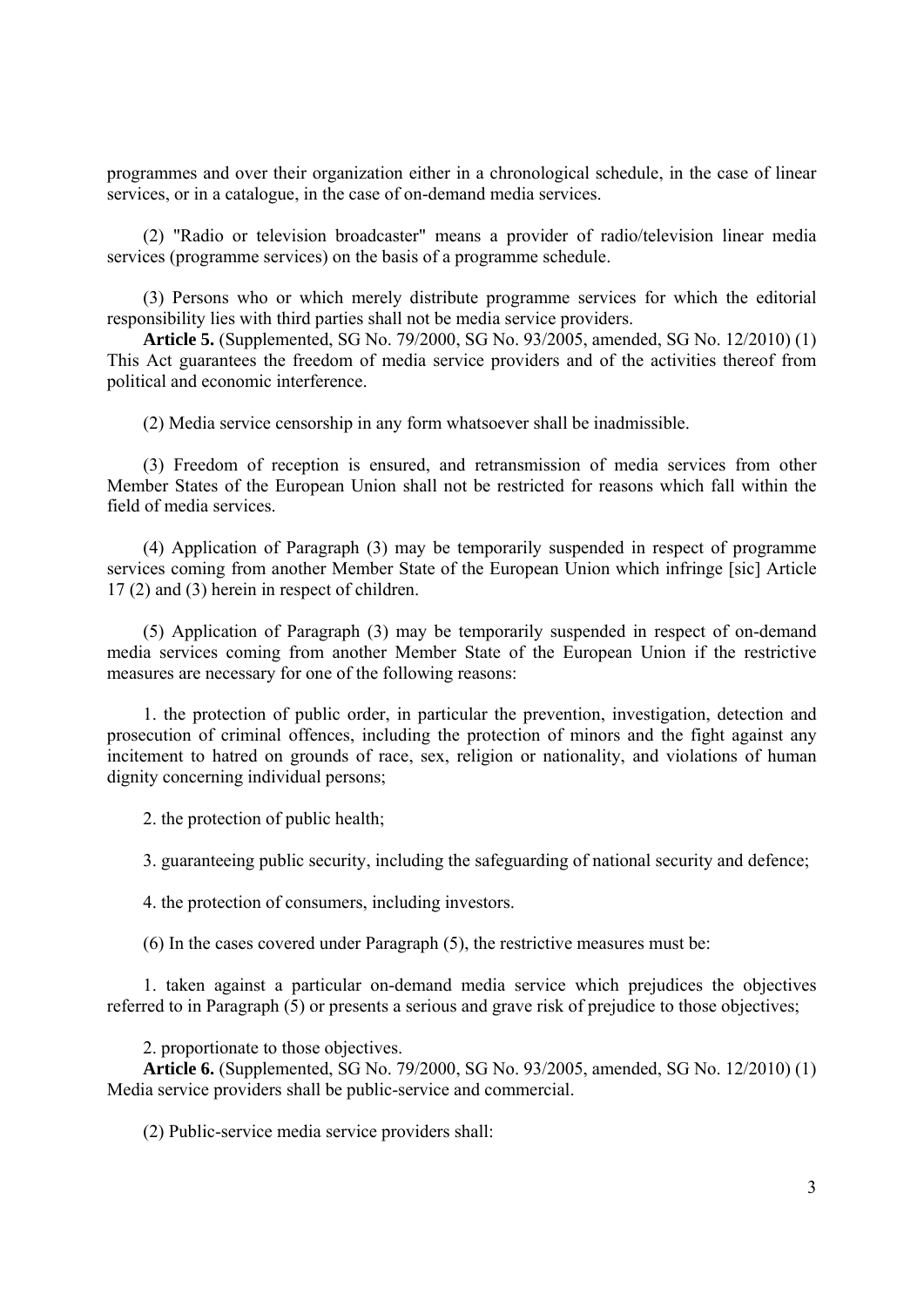1. provide for distribution political, business, cultural, scientific, educational and other socially relevant information;

2. ensure access to national and global cultural values and popularize the advances of science and technology by the distribution of Bulgarian and foreign educational and cultural programme services and programmes addressed to all age groups;

3. ensure, through the programming policy thereof, the protection of national interests, universal human cultural values, national science, education and culture of all Bulgarian citizens, regardless of their ethnic identity;

4. encourage the creation of works by Bulgarian authors;

5. encourage Bulgarian performing arts.

(3) The Bulgarian National Radio (BNR) and the Bulgarian National Television (BNT) shall be national public-service providers of radio services and, respectively, of audiovisual media services, which:

1. ensure media services for all citizens of the Republic of Bulgaria;

2. assist the development and popularization of Bulgarian culture and the Bulgarian language, as well as of the culture and language of citizens in accordance with the ethnic identity thereof;

3. ensure, through the media services thereof, access to the national and European cultural heritage;

4. include programmes which inform, educate and entertain;

5. apply the new information technologies;

6. reflect the diversity of ideas and convictions in society by means of pluralism of viewpoints in each one of the news and current affairs programmes on political and business subjects;

7. foster mutual understanding and tolerance in relations among people;

8. afford citizens an opportunity to familiarize themselves with the official position of the State on important issues of public life.

(4) Any media service providers, which are not licensed/registered as public-service providers, shall be commercial providers.

**Article 7.** (Amended, SG No. 96/2001, SG No. 12/2010) (1) Audiovisual media service providers shall make the following up-to-date information easily, directly and permanently accessible to the recipients of the service: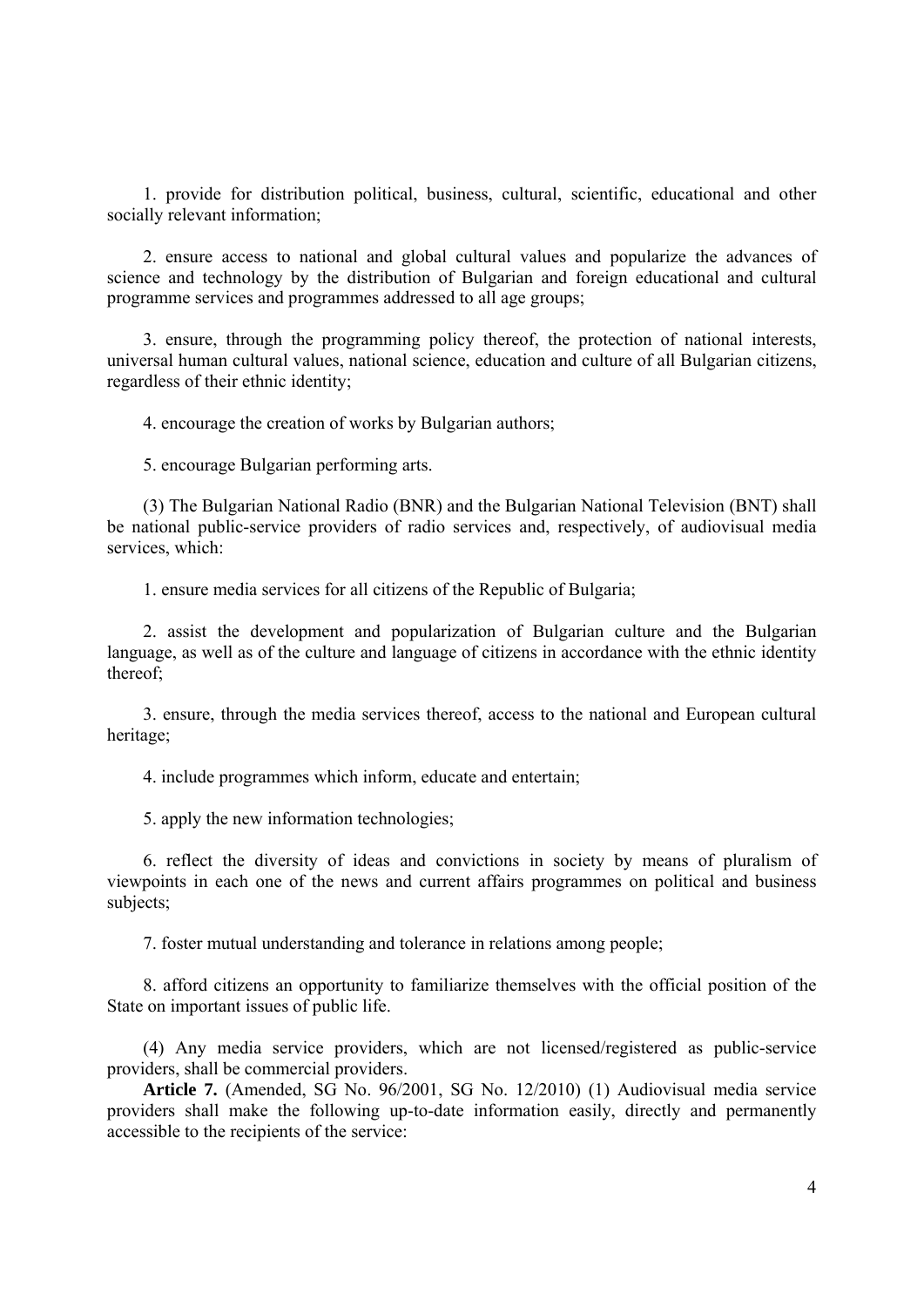1. the name of the media service provider, seat and registered office, the electronic mail address thereof and the Internet site thereof, a telephone number at which the provider can be contacted;

2. information about the Council for Electronic Media, seat and registered office, the electronic mail address thereof, the Internet site thereof, a telephone number at which the Council can be contacted.

(2) Audiovisual and radio service providers shall make the information covered under Paragraph (1) available on the Internet site thereof.

**Article 8.** (Amended, SG No. 96/2001, supplemented, SG No. 77/2002, amended, SG No. 12/2010) (1) Media services must not incite to hatred based on race, sex, religion or nationality.

(2) Media service providers shall be encouraged to ensure that the services thereof are gradually made accessible to people with a visual or hearing disability.

(3) Radio service providers shall be encouraged to make, by appropriate means, on-line programme services and programmes accessible to people with a visual or hearing disability.

**Article 9.** (Amended, SG No. 79/2000, SG No. 12/2010) (1) Media service providers shall distribute programme services and programmes solely after the copyrights and neighbouring rights have been settled in advance.

(2) Audiovisual media service providers shall not distribute cinematographic works outside the periods agreed with the right holders.

(3) Every year, media service providers shall present to the Council for Electronic Media, upon request, evidence of the commercial rights and the copyrights granted for protected works in the programme services thereof and of the neighbouring rights granted for the provision for distribution of foreign programme services.

(4) Within one month after receiving the data, the Council for Electronic Media shall consolidate the information referred to in Paragraph (3) and shall transmit the said information to the competent officials under the Copyright and Neighbouring Rights Act.

(5) Where a programme of another radio or television broadcaster has been used in part of a programme, this must be expressly indicated and must be in accordance with the legal framework of the Copyright and Neighbouring Rights Act.

**Article 10.** (1) (Amended, SG No. 12/2010) In pursuit of their broadcasting activities, media service providers shall be guided by the following principles:

1. guaranteed right to freedom of expression of opinion;

2. guaranteed right to information;

3. protection of confidential sources of information;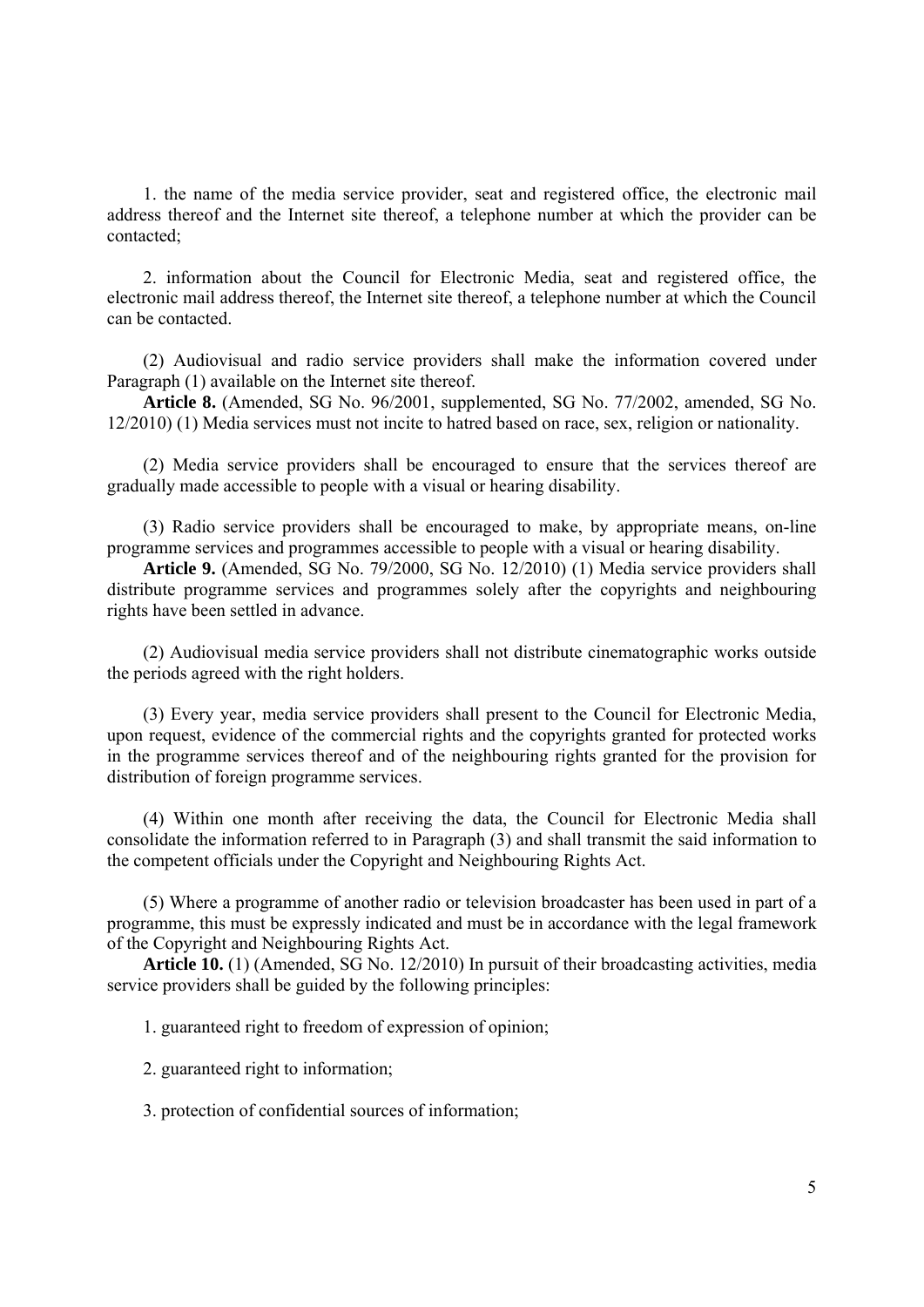4. protection of citizens' personal inviolability;

5. inadmissibility of programmes inciting to intolerance among citizens;

6. (amended, SG No. 79/2000) inadmissibility of programmes which are contrary to good morals, especially if they involve pornography, extol or condone brutality or violence, or incite to hatred on grounds of race, sex, religion or nationality;

7. (supplemented, SG No. 12/2010) guaranteed right of reply in the programme services;

8. guaranteed copyrights and neighbouring rights in programmes and programme services;

9. safeguarding the purity of the Bulgarian language.

(2) (Amended, SG No. 79/2000, repealed, SG No. 12/2010).

(3) (Amended, SG No. 79/2000, repealed, SG No. 12/2010).

(4) (New, SG No. 79/2000, repealed, SG No. 12/2010).

**Article 11.** (1) (Amended, SG No. 12/2010) Any opinion may be freely expressed in media services.

(2) (Amended, SG No. 12/2010) Journalists and artists, who have concluded contracts with media service providers, may not be given any instructions or directions as to the practice of their pursuits by persons and/or groups outside the management bodies of the media service providers.

(3) (Amended, SG No. 12/2010) Public criticism of media service providers by employees thereof shall not be treated as disloyalty to the employer.

(4) (Amended, SG No. 12/2010) Journalists, who have concluded contracts with media service providers, shall have the right to refuse to perform an assignment, provided it is not related to implementation of the provisions of this Act or of the relevant contracts and if it is contrary to their personal convictions; technical editing of programme material or of news may not be refused.

(5) (Amended, SG No. 12/2010) Editorial statutes for work in the sphere of current affairs may be agreed between the owners and/or management bodies of media service providers and the journalists who have concluded contracts with them.

(6) The editorial statute shall state specific definitions and measures for:

1. (amended, SG No. 12/2010) the protection of the freedom and personal accountability of journalistic work in accomplishing the assignment set;

2. the protection of journalists within the meaning given by Paragraph (2);

3. (amended, SG No. 12/2010) the professional and ethical standards of journalistic activity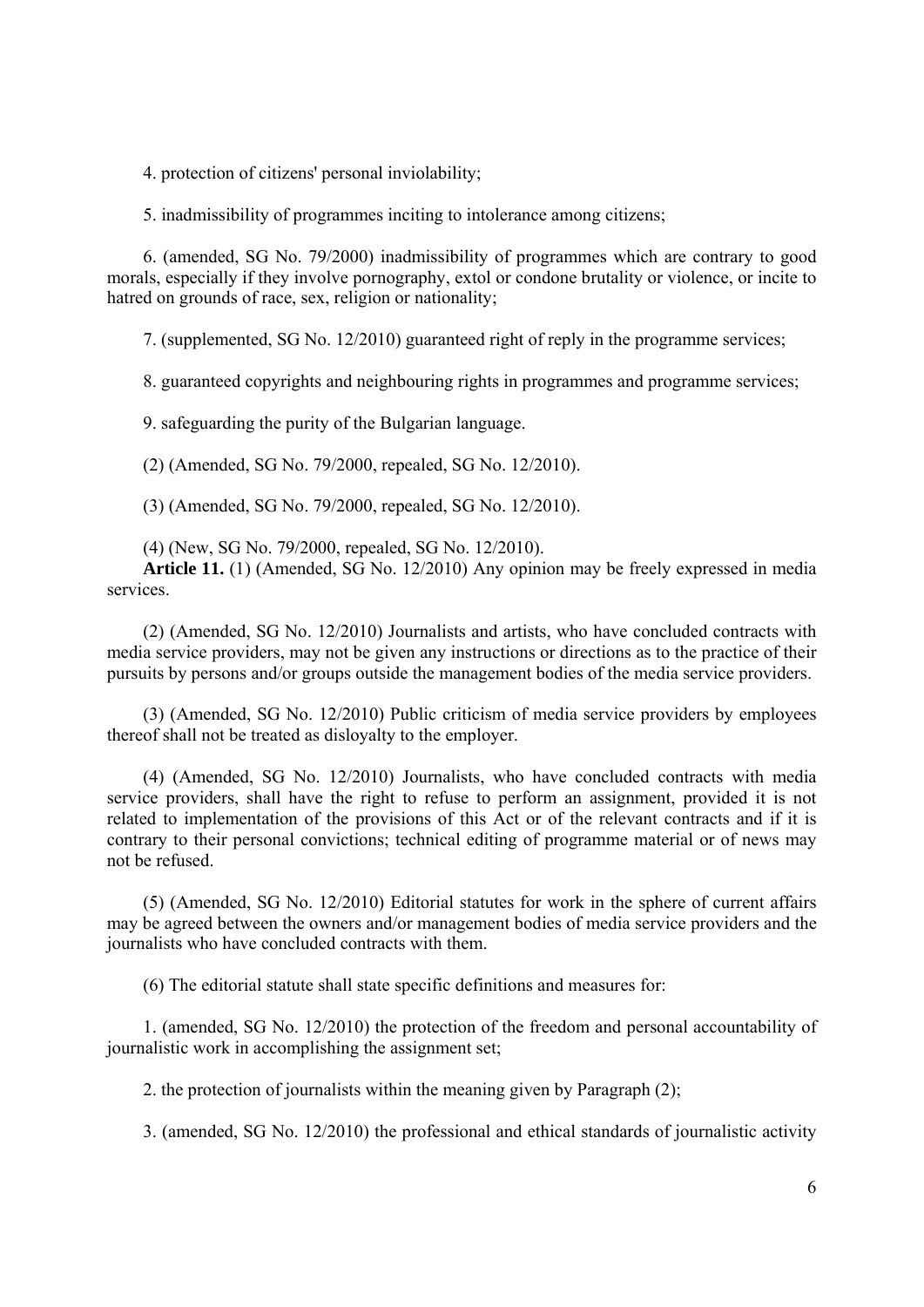in the respective media service providers;

4. the manners of decision-making which concern journalistic activity;

5. (amended, SG No. 12/2010) the establishment of an internal body for the settlement of any disputes as may arise in the course of journalistic work.

**Article 12.** (1) (Amended, SG No. 12/2010) The programme services shall be emitted in the official language, according to the Constitution of the Republic of Bulgaria.

(2) (Amended, SG No. 79/2000, SG No. 12/2010) The programme services or individual programmes may be in another language as well, where:

1. they are distributed for educational purposes;

2. they are intended for Bulgarian citizens whose mother tongue is other than the Bulgarian language;

3. they are intended for foreign listeners or viewers;

4. (amended, SG No. 12/2010) they transmit foreign radio and television programme services.

**Article 13.** (1) (Amended, SG No. 12/2010) Media service providers shall have the right to receive any information as they may need from state and municipal bodies, unless this information contains any secret as provided for by law.

(2) (Amended, SG No. 12/2010) Media service providers shall be obligated to use any information received accurately and untendentiously.

(3) (Amended, SG No. 12/2010) Media service providers shall disclose information about their broadcasting activities in the cases provided for by the law.

(4) (Supplemented, SG No. 79/2000, repealed, SG No. 12/2010).

**Article 14.** (1) (Amended, SG No. 12/2010) Linear media service providers shall be obligated to record the programme services and programmes provided by them for distribution and to preserve the recordings for a period of three months reckoned from the date of transmission.

(2) (Amended, SG No. 12/2010) Should a request for a reply be received or an action be brought against a media service provider in connection with the content of a programme or a programme service within the period referred to in Paragraph (1), the recordings shall be preserved until the close of proceedings.

(3) Any person, who claims that his or her reputation has been damaged in a programme, shall have the right to access to the relevant archives and to a copy of the recording made at his or her expense.

(4) (Amended, SG No. 96/2001, SG No. 12/2010) The Council for Electronic Media may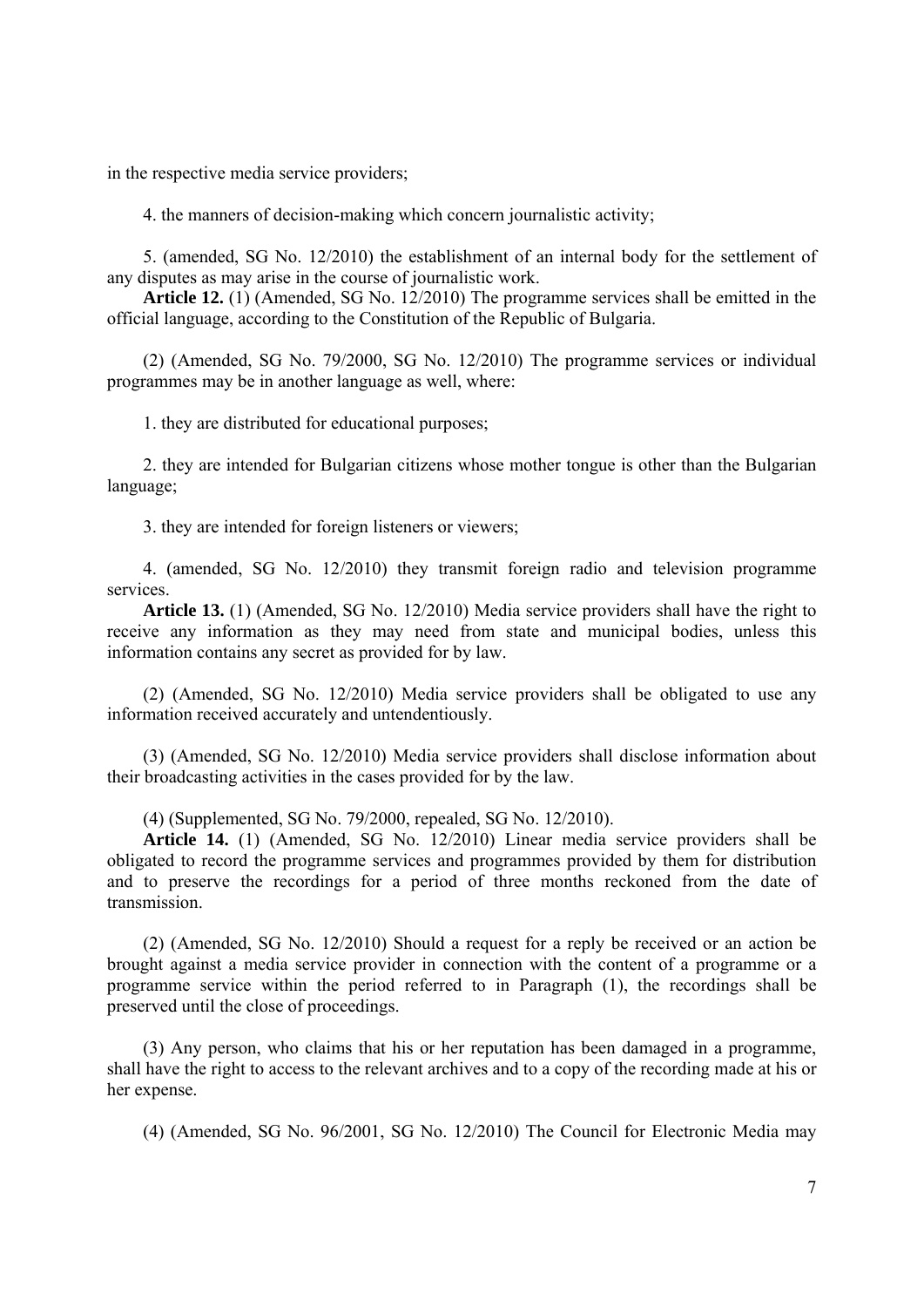request material from the media service providers, as well as conduct on-site examinations in connection with the exercise of supervision as to compliance with this Act.

**Article 15.** (1) (Amended, SG No. 12/2010) Media service providers shall not be obligated to disclose their sources of information to the Council for Electronic Media, save in the case of pending legal proceedings or pending proceedings initiated on the complaint of a person affected.

(2) (Amended, SG No. 12/2010) Journalists shall not be obligated to disclose their sources of information either to the audience or to the management of a media service provider, save in the cases under Paragraph (1).

(3) (Amended, SG No. 12/2010) Media service providers shall have the right to include information from an unidentified source in their programmes, expressly stating this fact.

(4) Journalists shall be obligated to protect the confidentiality of the source of information should this have been expressly requested by the person who has provided the said information.

**Article 16.** (1) (Amended, SG No. 12/2010) Media service providers may not create or provide for distribution any programmes containing information related to the private life of citizens without their consent.

(2) (Amended, SG No. 12/2010) Media service providers may include in their programmes information in the public interest relating to the private life of citizens exercising powers of state bodies, or of citizens whose decisions exert influence on the public.

(3) (Amended, SG No. 12/2010) In the case of violations under Paragraphs (1) and (2), the person affected shall be entitled to a public apology from the media service providers. This shall not prejudice the right of any such person to claim damages by a judicial process.

(4) The restrictions under Paragraphs (1) and (2) shall not apply to any person under an effective sentence for a premeditated indictable offence.

**Article 17.** (1) (Amended, SG No. 12/2010) Media service providers shall be accountable for the content of the media services.

(2) (Amended, SG No. 12/2010) Media service providers shall be obligated not to suffer the creation or provision for distribution of any programmes in violation of the principles of Article 10 herein, and any broadcasts inciting to national, political, ethnic, religious or racial intolerance, extolling or condoning brutality or violence, or likely to impair the physical, mental and moral development of children.

(3) (Supplemented, SG No. 79/2000, amended, SG No. 12/2010) The provisions under Paragraph (2), which concern children, shall not apply to:

1. programmes which are broadcast in encoded form;

2. programmes which are distributed in programme services between 23:00 and 6:00 hours and are clearly preceded by an acoustic and/or acoustic and optical warning or are identified by the presence of a visual symbol throughout their duration, which does not prejudice the liability of media service providers for abidance by the principles of Article 10 herein throughout the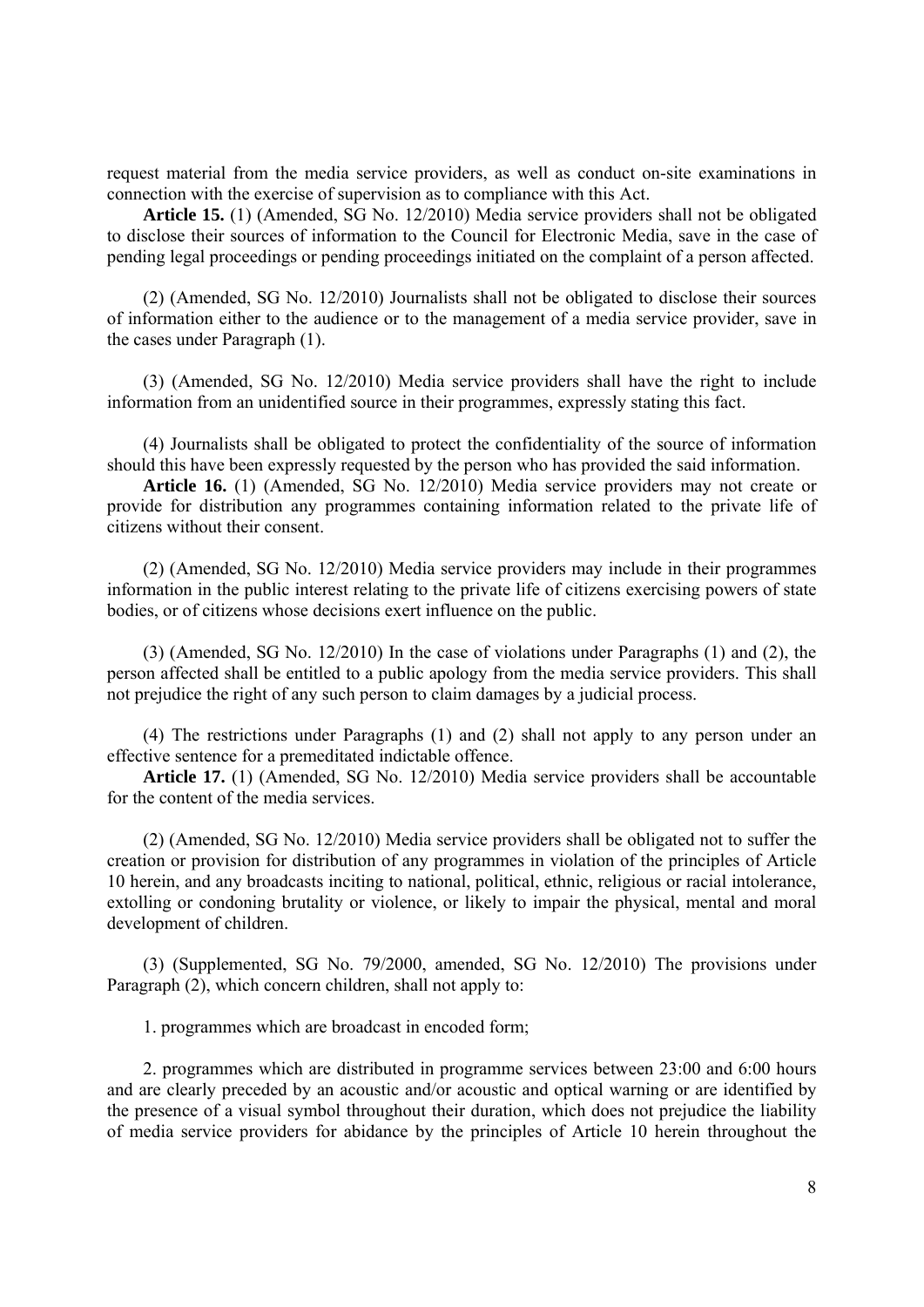duration of the programme service.

(4) (Amended, SG No. 12/2010) Media service providers shall not be liable for any information disclosed or for the content thereof, provided the said information:

1. has been received through official channels;

2. quotes official documents;

3. accurately reproduces public statements;

4. (repealed, SG No. 12/2010).

(5) No modifications shall be permissible when documents are cited.

(6) News, representing informational facts, shall be differentiated from any comments on such news.

(7) (Amended, SG No. 79/2000, repealed, SG No. 12/2010).

**Article 18.** (1) (Amended, SG No. 12/2010) Any persons and any state and municipal bodies, affected in linear media services in which they did not appear personally or through a representative thereof, shall have a right of reply.

(2) (Amended, SG No. 12/2010) Within seven days after the day of the transmission, the persons or bodies referred to in Paragraph (1) shall have the right to request in writing that the respective broadcaster provide their reply for distribution. The contested allegations, as well as the date and time of the transmission, must be specified in any such request.

(3) (Amended, SG No. 12/2010) The broadcaster shall be obligated to ensure insertion of the reply in the next succeeding edition of the same programme or in an equivalent time within 24 hours after receipt of the reply, modifications or abridgments of the text being impermissible.

(4) The provision of a reply for distribution shall be at no charge to the persons and bodies referred to in Paragraph (1).

(5) The duration of the reply may not exceed the duration of the contested part of the programme.

**Article 19.** (Supplemented, SG No. 93/2005, amended, SG No. 12/2010) (1) On-demand media services, which might seriously impair the physical, mental or moral development of children, shall be only made available in such a way that ensures that children will not normally hear or see such on-demand media services.

(2) The creation of and access to European works in the case of on-demand audiovisual media services shall be promoted, where practicable and by appropriate means.

(3) Audiovisual media service providers shall use hardware and software for the accessible and attractive presentation of European works in the catalogue of programmes offered by the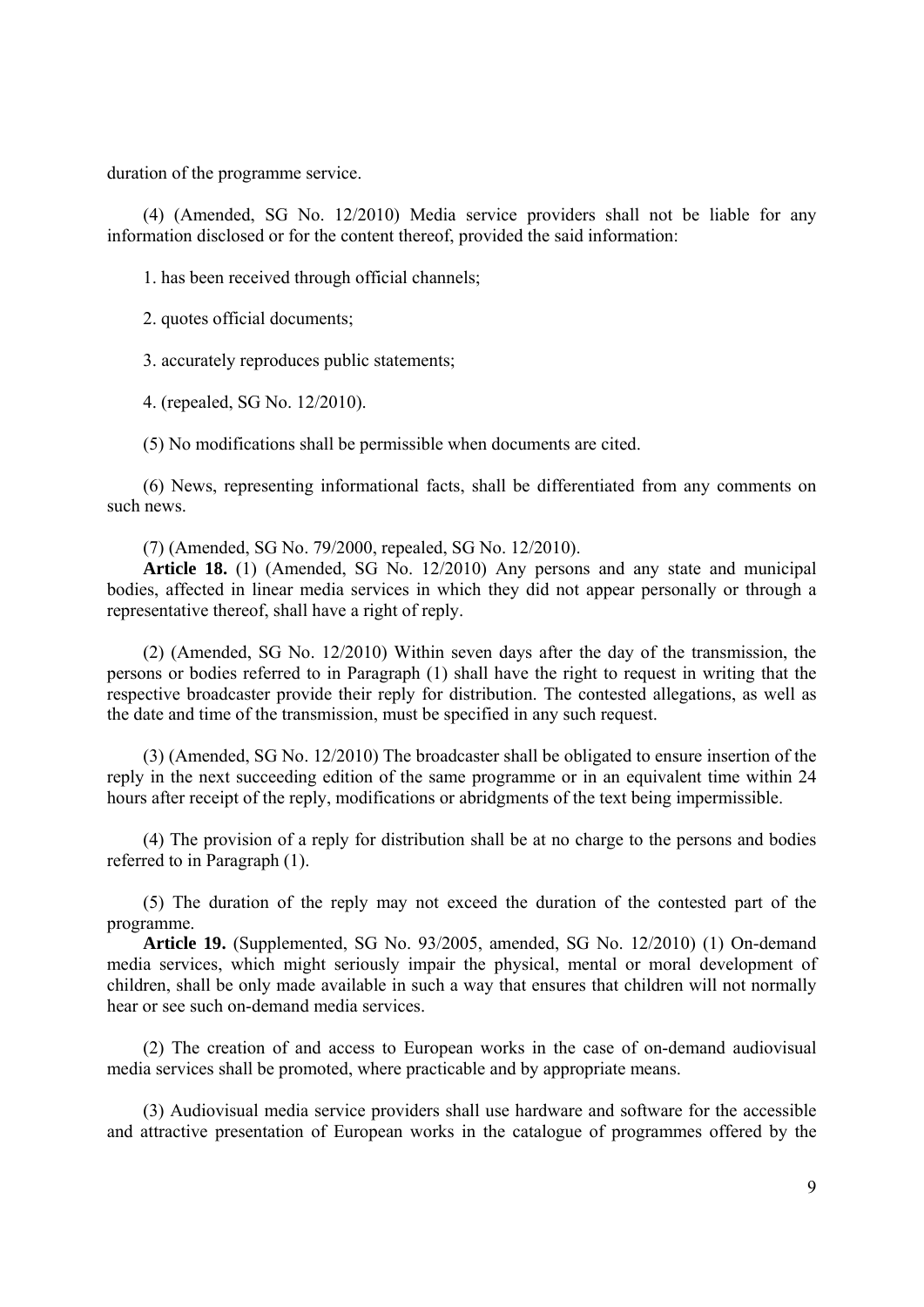audiovisual media service.

(4) The Council for Electronic Media shall prepare annual statements on the European works in on-demand audiovisual media services and shall publish the said statements as part of the annual report thereof. The statements shall include data on the financial contribution made by such services to the production and rights acquisition of European works, to the share of European works in the catalogue of audiovisual media service and in the actual consumption of European works offered by such services.

**Article 19a.** (New, SG No. 12/2010) (1) At least 50 per cent of the total annual transmission time of the television programme services, excluding the time appointed for news and sports programmes and television games, advertising, teletext and teleshopping, must be reserved for European works, where practicable.

(2) At least 12 per cent of the transmission time referred to in Paragraph (1) must be reserved for European works created by producers who are independent of broadcasters. Meeting this proportion shall not include repeats.

(3) The proportion referred to in Paragraph (2) must be achieved progressively by earmarking an adequate proportion for recent works, that is to say works transmitted within five years of the creation thereof.

(4) The production and distribution of European works in the radio programme services shall be encouraged.

(5) The requirements of Paragraphs (1), (2) and (3) shall not apply to programme services that are intended for local audiences and are distributed by one broadcaster who or which does not form part of the national network.

(6) The Council for Electronic Media shall prepare annual statements on the European works in the linear audiovisual media services and shall publish the said statements as part of the annual report thereof.

**Article 19b.** (New, SG No. 12/2010) A radio or television broadcaster, who or which holds an exclusive right for the transmission of an event of major importance, shall be obligated to afford other radio and television broadcasters access for the news coverage of the said event in accordance with the obligations assumed by the Republic of Bulgaria under effective international treaties.

**Article 19c.** (New, SG No. 12/2010) (1) For the purpose of short news reports, any television broadcaster established in the European Union shall have the right to access on a fair, reasonable and non-discriminatory basis to events of high interest to the public which are transmitted on an exclusive basis by a television broadcaster under the jurisdiction of the Republic of Bulgaria. Access shall be sought first from a broadcaster under the same jurisdiction, if any.

(2) The provision of Paragraph (1) shall furthermore apply mutatis mutandis to radio broadcasters under the jurisdiction of the Republic of Bulgaria.

(3) Radio and television broadcasters shall have the right to freely choose short extracts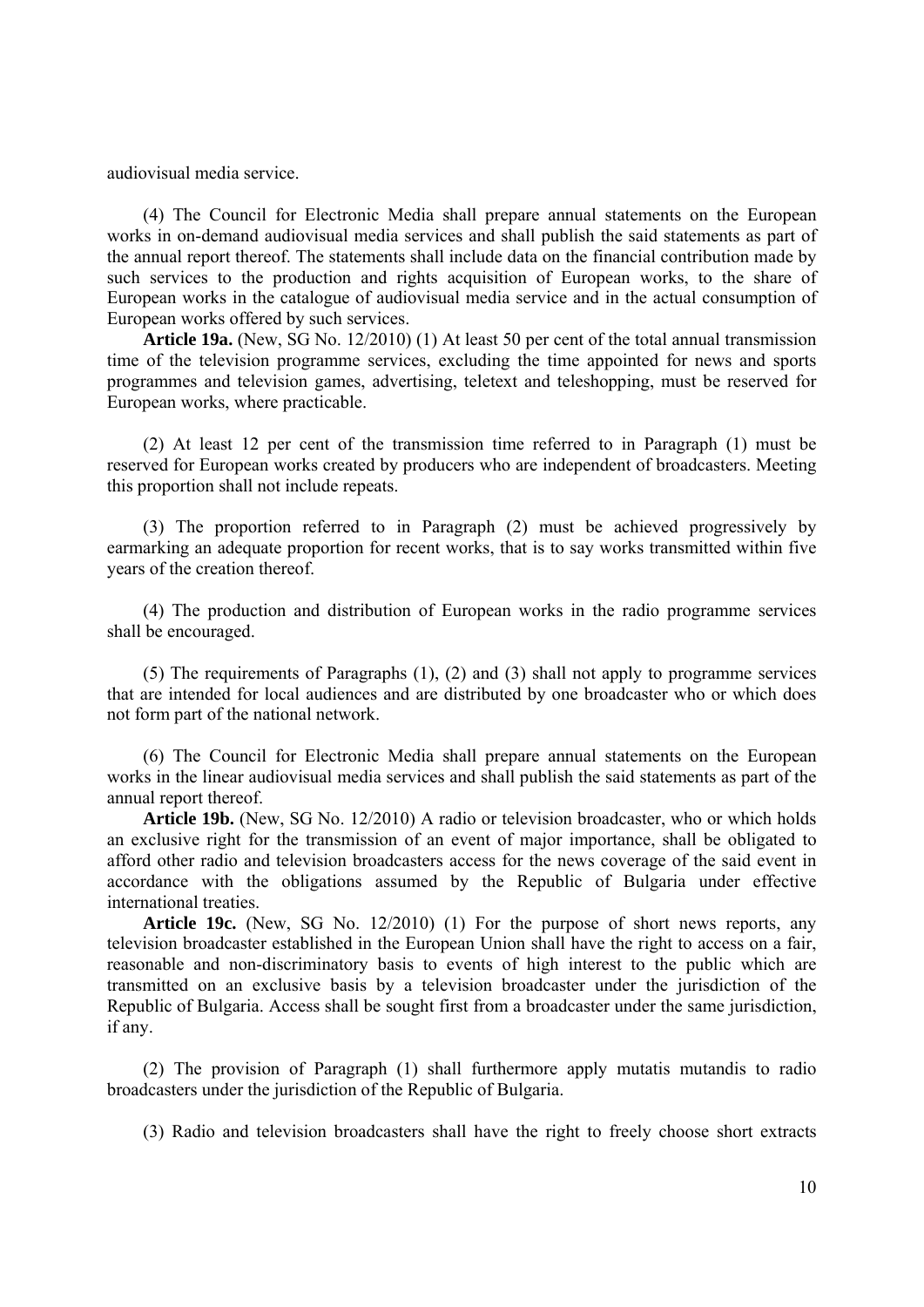from the signal of the broadcaster who or which has acquired exclusive rights, and the name and/or logo of the said broadcaster shall be indicated in the audiovisual media services, whereas the source shall be identified by appropriate means.

(4) Short extracts shall be used solely for current affairs programmes and news within a period not longer than 24 hours after the event concludes, and may be used in on-demand audiovisual services only if the same programme is offered on a recording basis by the same media service provider.

(5) The right to news coverage shall include the right to direct access to the place of the event, unless this is impracticable, and to a recording, which is to be used solely for the creation of an item whose length does not exceed 90 seconds.

(6) The right to news coverage shall be gratuitous. By way of exception, compensation may be provided for, which shall not exceed the additional costs directly incurred by providing access.

(7) Second use of the report shall be inadmissible, except by way of exception for marking theme events and overview, and the reports may be archived by the media service provider. Where the short report is based on access to the event, the original material of the authors of the report shall be destroyed after the production of the said report, of which the broadcaster who or which has acquired exclusive rights shall be informed.

Chapter Two

COUNCIL FOR ELECTRONIC MEDIA

(Heading amended, SG No. 96/2001) Section I

General Conditions

**Article 20.** (Amended, SG No. 96/2001) (1) (Amended, SG No. 12/2010) The Council for Electronic Media shall be an independent specialized body which regulates media services in the cases and according to the procedure provided for in this Act.

(2) (Amended, SG No. 12/2010) In the performance of its activity, the Council for Electronic Media shall be guided by the public interest, protecting the freedom and pluralism of speech and information and the independence of media service providers.

**Article 21.** The Council for Electronic Media shall be a legal person with a head office in Sofia and with an independent budget.

**Article 22.** The Council for Electronic Media shall be assisted in the performance of its activity by administrative and technical services whose structure and staffing shall be determined by the said Council at its own discretion depending on the resources allocated for the respective year.

**Article 23.** The Council for Electronic Media shall adopt its own Rules of Organization and Procedure.

Section II

Council for Electronic Media Composition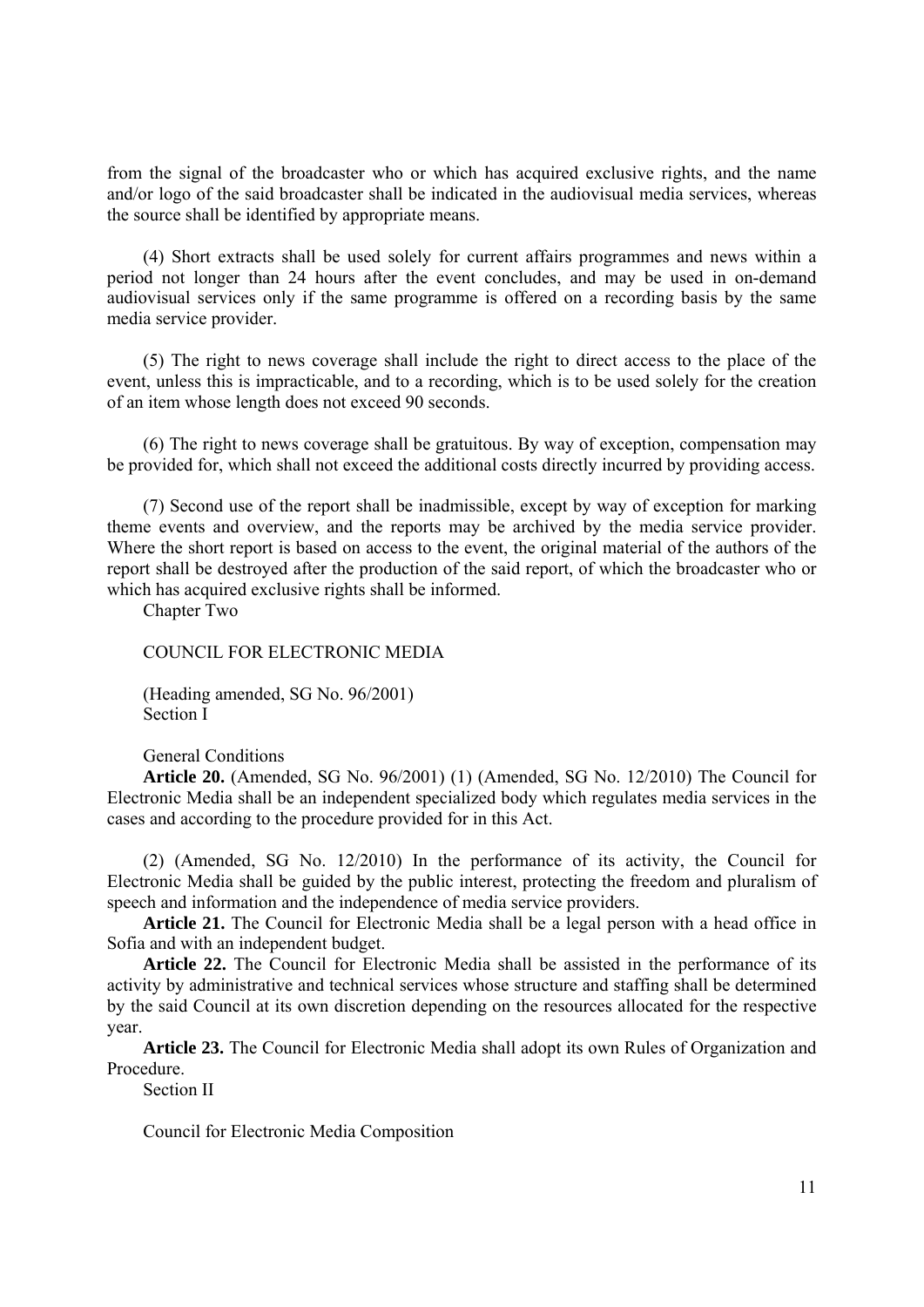**Article 24.** (1) (Amended, SG No. 47/2010, effective 22.06.2010) The Council for Electronic Media shall consist of five members, of whom three shall be elected by the National Assembly and two shall be appointed by the President of the Republic.

(2) The National Assembly resolution and the presidential decree referred to in Paragraph (1) shall enter into force simultaneously.

**Article 25.** (Amended, SG No. 96/2001, SG No. 93/2005, SG No. 14/2009) Eligibility to the Council for Electronic Media shall be limited to persons holding Bulgarian citizenship, who hold a degree of higher education and possess professional experience in the following spheres: electronic media, electronic communications, journalism, law or economics, and enjoy public authority and professional acknowledgement.

**Article 26.** The following persons shall be ineligible for membership of the Council for Electronic Media:

1. any persons who have been sentenced to imprisonment for premeditated indictable offences;

2. any sole traders, owners of the capital of commercial corporations, partners, managing directors, managerial agents or members of management and auditing bodies of commercial corporations and cooperatives;

3. any persons who have been on the full-time staff or part-time informers of the former State Security.

**Article 27.** (1) (Amended, SG No. 96/2001) During their term in office and, in respect of Item 4, within two years after the expiration of this term, the members of the Council for Electronic Media may not:

1. (amended, SG No. 96/2001) occupy any other salaried position under a contract of employment;

2. hold elective office in any state or municipal bodies, in the governing bodies of any political parties and coalitions, or in any trade unions;

3. be members of the management, auditing and supervisory bodies of any commercial corporations or cooperatives.

4. (amended, SG No. 96/2001, SG No. 12/2010) be consultants or members of management, auditing and supervisory bodies of any media service providers, or acquire interests or shares in any such broadcasters or in any advertising agencies;

5. (supplemented, SG No. 96/2001, amended, SG No. 12/2010) be consultants or members of management, auditing and supervisory bodies of any non-profit organizations which are media service providers;

6. (amended, SG No. 12/2010) receive remuneration in any form whatsoever from any media service provider, save according to intellectual property legislation.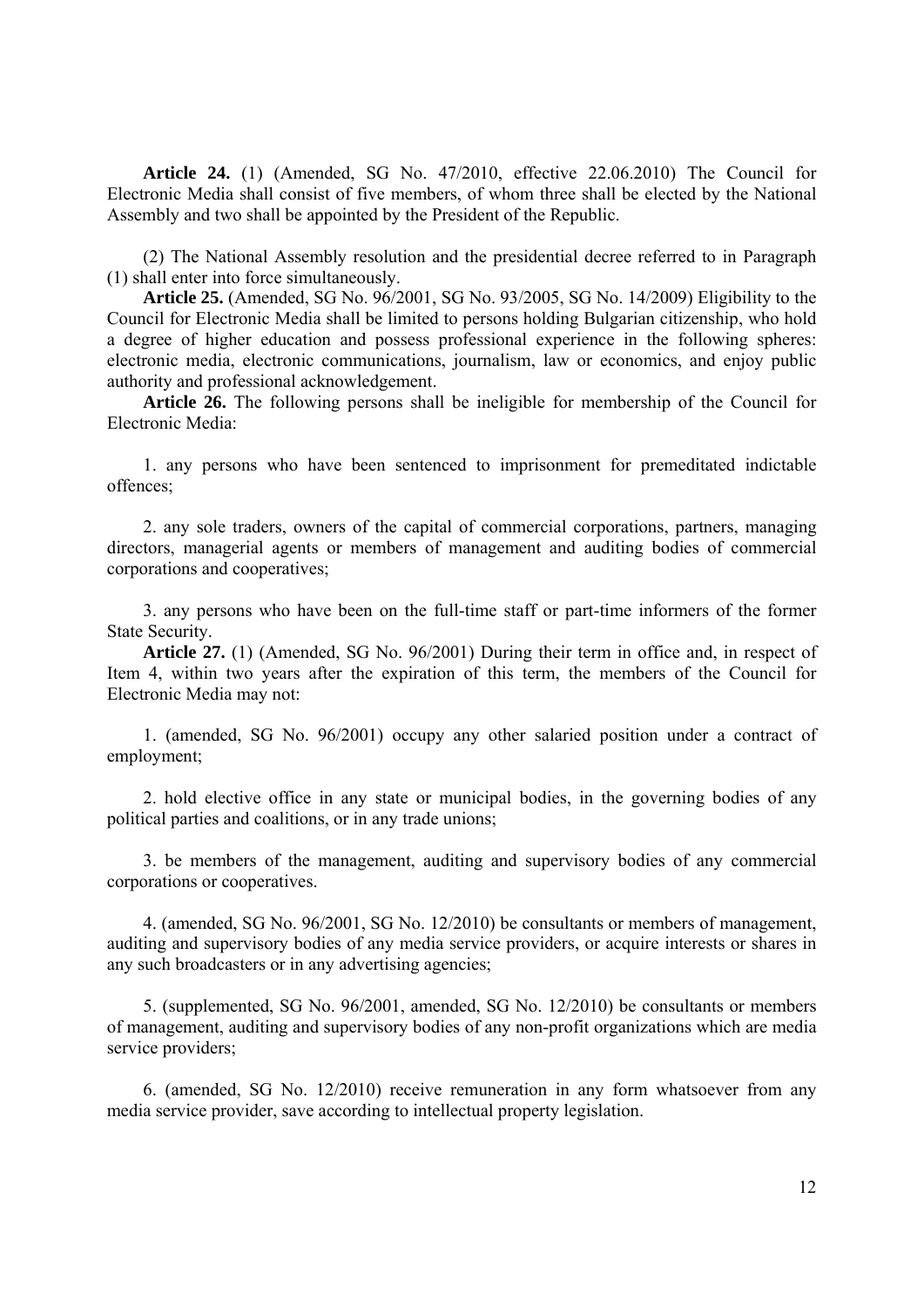(2) Employers, who or which are in an employment relationship with a person who is becoming member of the Council for Electronic Media, shall be obligated, when so requested by the said person, to grant the said person unpaid leave of absence for the duration of his or her term of office. After the expiration or termination of the said term of office, any such employers shall be obligated to reinstate the person concerned to his or her former position if he or she so wishes.

**Article 28.** Before assuming office, all members of the Council for Electronic Media shall sign a declaration, affirming that they satisfy the requirements under this Act. The said declarations shall be preserved in the archives of the Council for Electronic Media.

**Article 28a.** (New, SG No. 96/2001) (1) (Amended, SG No. 42/2009) Each member of the Council for Electronic Media and of the evaluating commission referred to in Article 116c herein shall be obligated to make a written disclosure to the Council for Electronic Media of any private interest within the meaning given by the Conflict of Interest Prevention and Disclosure Act.

(2) (Amended and supplemented, SG No. 42/2009) Private interest shall furthermore be in existence whenever the persons referred to in Paragraph (1) or family members thereof, as well as any persons wherewith each one of them has close economic links:

1. (renumbered from Littera (a), SG No. 42/2009, amended, SG No. 12/2010) provide media services within the meaning given by this Act;

2. (amended, SG No. 14/2009, renumbered from Littera (b), SG No. 42/2009, amended, SG No. 12/2010) are appointed to supervisory or management bodies of media service providers, undertakings which provide electronic communications services, or legal persons whose registered objects are "advertising business" or such "carrying out advertising business".

(3) (Amended, SG No. 42/2009) The duty of the persons referred to in Paragraph (1) shall be performed through submission of a declaration to the Council for Electronic Media according to the procedure established by the Conflict of Interest Prevention and Disclosure Act. The declarations referred to in this Paragraph shall be preserved in a special public register with the Council for Electronic Media.

(4) (Amended, SG No. 42/2009) Any member of the Council for Electronic Media, who has any private interest upon the making of a specific decision, shall be obligated to disclose the said interest and to withdraw from the debate and the voting.

(5) The party affected, as well as any party concerned, may petition the Supreme Administrative Court for revocation of any decisions made in violation of the foregoing Paragraph.

**Article 29.** (Amended, SG No. 96/2001) (1) (Amended, SG No. 47/2010, effective 22.06.2010) The members of the Council for Electronic Media shall be elected or appointed for a term of six years. The composition of the Council for Electronic Media shall rotate every two years from the quota of the National Assembly and every three years from the quota of the President.

(2) (Amended, SG No. 47/2010, effective 22.06.2010) A person may not be member of the Council for Electronic Media for more than two terms of office. The terms of office cannot be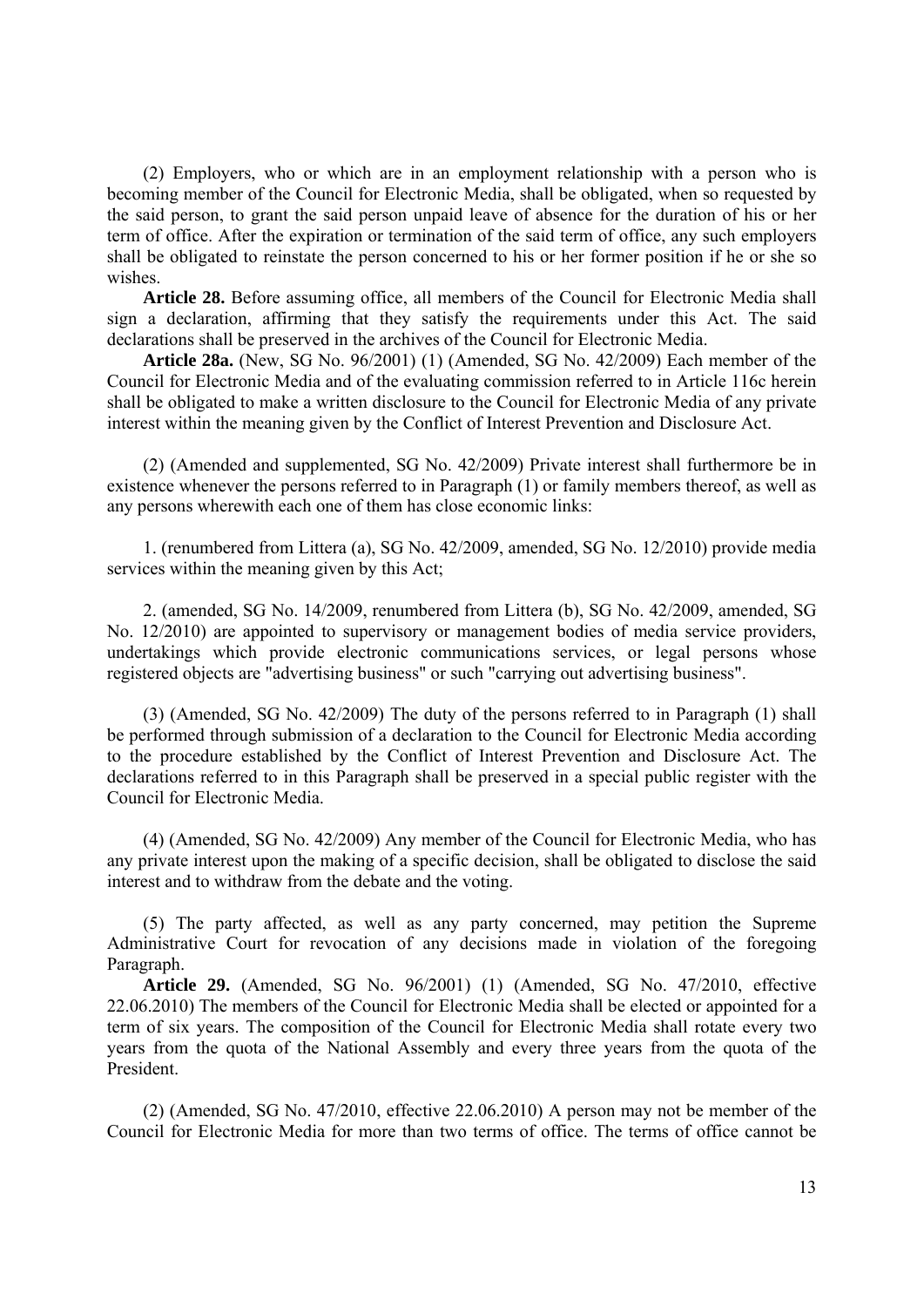successive..

(3) The members of the Council for Electronic Media shall discharge their duties until the new members assume office.

**Article 30.** (1) The term of office of a member of the Council for Electronic Media shall be terminated prior to the expiration of the said term upon removal of the person from office or in the event of death.

(2) (Amended, SG No. 96/2001) A member of the Council for Electronic Media shall be removed from office by a decision of the Council for Electronic Media:

1. (amended, SG No. 96/2001) acting on a letter of resignation submitted to the Chairperson of the Council for Electronic Media;

2. upon permanent actual inability to discharge his or her duties in the course of more than six months:

3. upon establishment of incompatibility with the requirements of this Act;

4. (new, SG No. 96/2001) upon entry into force of a sentence imposing a penal sanction of deprivation of liberty for a premeditated offence.

5. (new, SG No. 42/2009) upon entry into effect of an act which ascertains any conflict of interest under the Conflict of Interest Prevention and Disclosure Act.

(3) Upon termination of the term of office of a member of the Council for Electronic Media prior to the expiration of the said term, within one month after the date of death or of the decision referred to in Paragraph (2), the competent authority shall elect or appoint a replacement for the remainder of the relevant term of office.

(4) (Amended, SG No. 96/2001, SG No. 42/2009) Any termination of a term of office prior to the expiration thereof under Items 1, 4 and 5 of Paragraph (2) and in the event of death shall be announced to the Council for Electronic Media by the Chairperson of the said Council.

**Article 31.** (1) (Amended, SG No. 96/2001) At their first meeting, the members of the Council for Electronic Media shall elect from amongst their number a Chairperson for a term of one year.

(2) The Chairperson shall perform the following functions:

1. represent the Council for Electronic Media;

2. convene the meetings of the Council for Electronic Media and preside over them;

3. sign the acts of the Council for Electronic Media adopted in implementation of this Act;

4. (amended, SG No. 12/2010) maintain the liaison of the Council for Electronic Media with the state bodies and with the media service providers, as well as with the international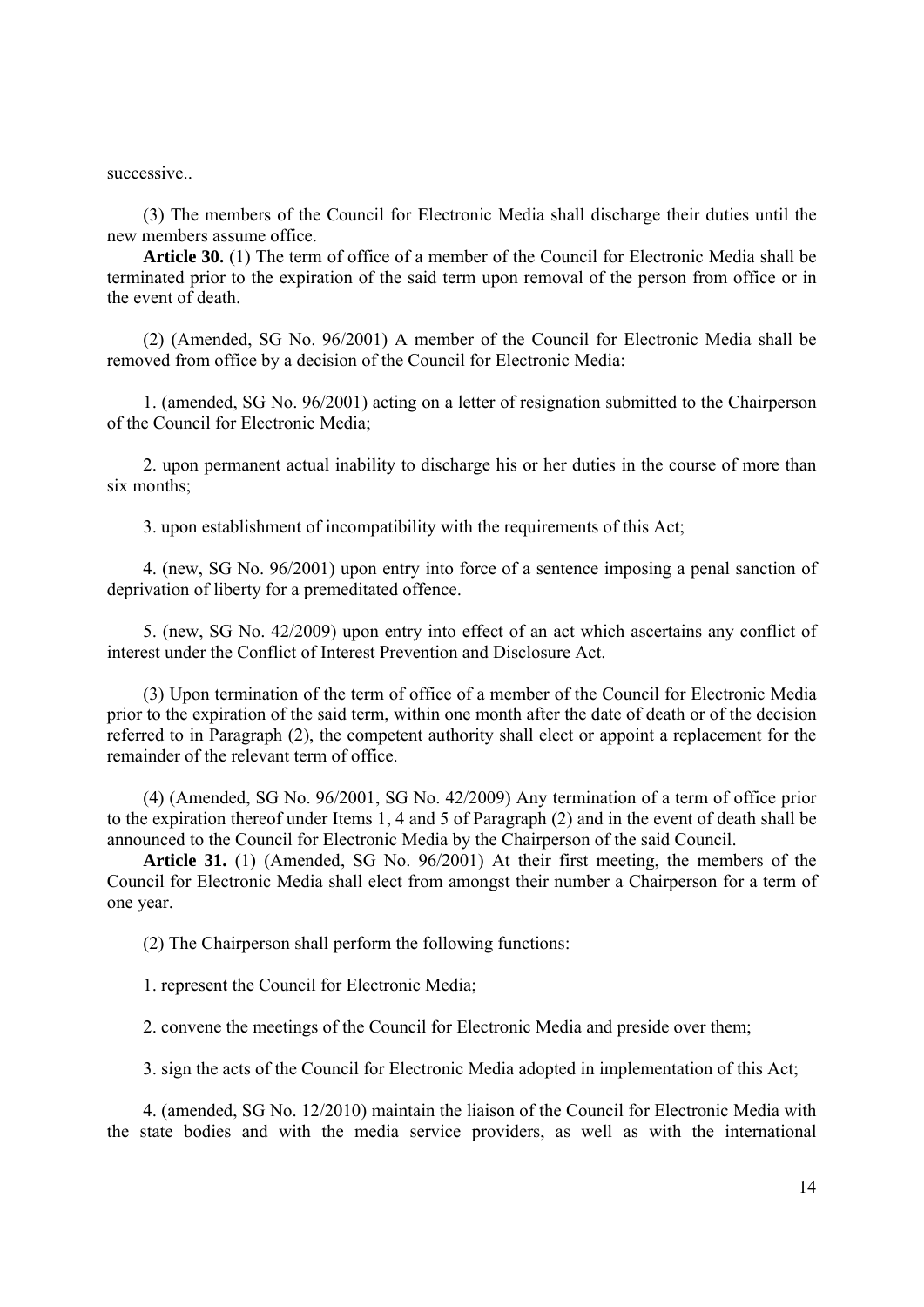organizations in the sphere of media services;

5. (new, SG No. 79/2000) issue penalty decrees for violations of the provisions of this Act;

6. (new, SG No. 96/2001) prepare the meetings of the Council for Electronic Media;

7. (new, SG No. 96/2001) direct the work of the administrative and technical services;

8. (new, SG No. 96/2001) verify compliance with the implementation of the acts as adopted.

(3) (Repealed, SG No. 96/2001).

(4) (Amended, SG No. 79/2000, SG No. 96/2001) The Chairperson shall vacate office automatically, upon the expiration of the one-year term for which he or she has been elected, or at his or her own request, by decision of the Council for Electronic Media.

(5) (Amended, SG No. 96/2001) The Council for Electronic Media, acting on motion by any of its members, may make a decision on termination of the term of office of the Chairperson prior to the expiration of the said term by reason of dereliction of duties.

(6) Any decisions referred to in Paragraphs (4) and (5) shall specify the date of the next meeting at which a new election shall be held.

Section III

Council for Electronic Media: Powers **Article 32.** (1) The Council for Electronic Media shall be vested with the following powers:

1. (amended, SG No. 12/2010) to exercise supervision over the broadcasting activities of media service providers as to compliance with this Act;

2. to elect and remove the directors general of the BNR and the BNT;

3. to endorse, upon nomination by the directors general, the members of the management boards of the BNR and the BNT;

4. (amended, SG No. 12/2010) to give an opinion upon the drafting of statutory instruments and upon conclusion of intergovernmental agreements in the sphere of media services;

5. to give an opinion on the draft State budget regarding the subsidy for the BNR and the BNT;

6. to endorse annually the off-budget cost estimate of the Radio and Television Fund;

7. (amended, SG No. 12/2010) to organize a research of public opinion on the broadcasting activities of media service providers and of their media services;

8. to give an opinion regarding any changes in the amount of fees charged for use of radio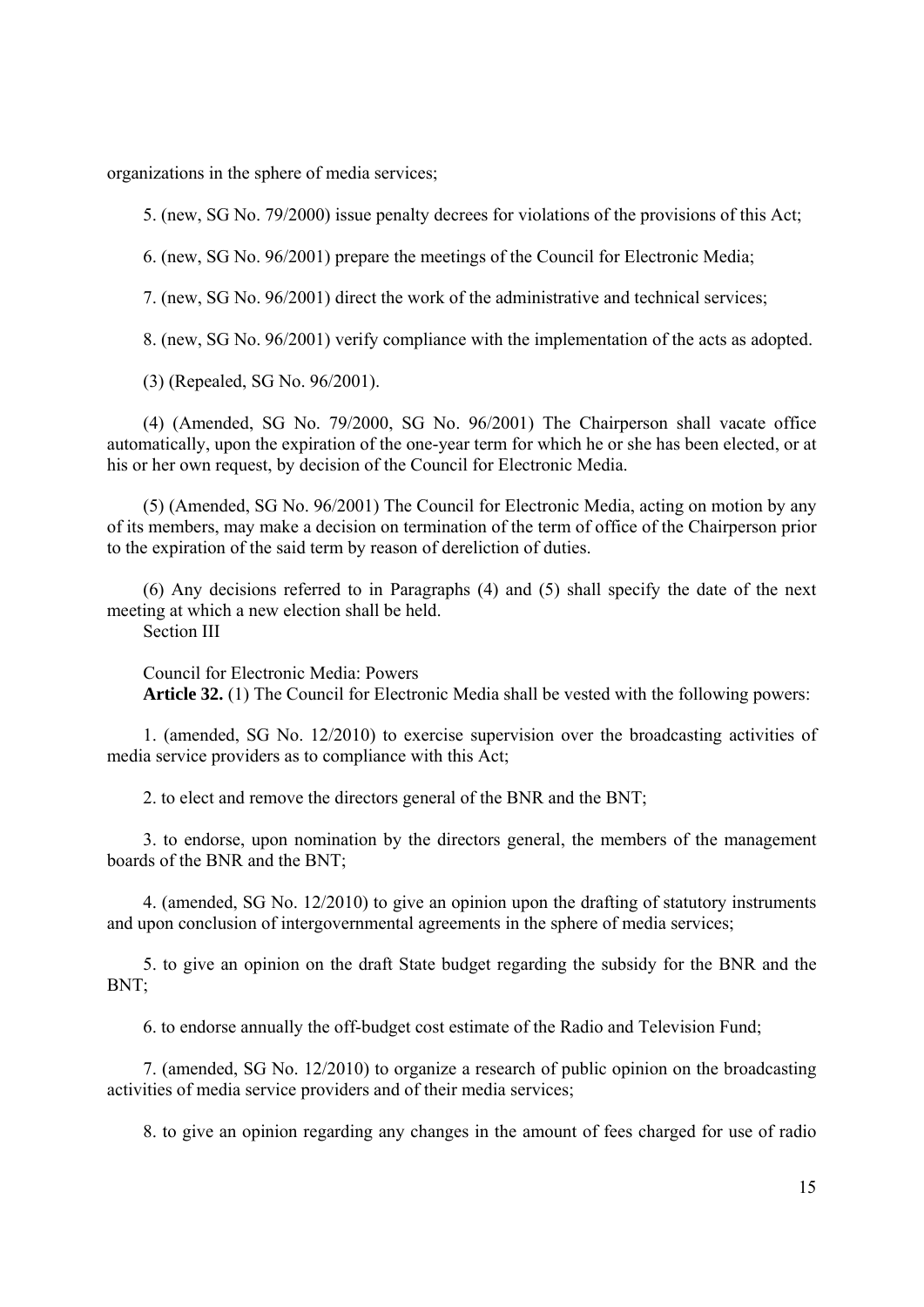and television services;

9. (supplemented, SG No. 79/2000, amended, SG No. 96/2001, supplemented, SG No. 14/2009) to make decisions on the grant, alteration, revocation, transfer and termination of a radio and television broadcasting licence for the creation of programme services intended for distribution over existing and/or new electronic communications networks for analogue terrestrial broadcasting;

10. (amended, SG No. 12/2010) to refer to the competent authorities any violations of statutory instruments in the pursuit of media services;

11. to determine the composition of the management board of the Radio and Television Fund, to adopt rules of organization and operation of the said Fund and its management board, and to appoint the Executive Director of the said Fund;

12. (new, SG No. 96/2001, amended, SG No. 14/2009, SG No. 12/2010) to issue, at its discretion, mandatory directions to media service providers for compliance with the requirements of Article 33 herein;

13. (new, SG No. 96/2001, amended, SG No. 112/2001, supplemented, SG No. 14/2009) to approach the Communications Regulation Commission with an enquiry regarding the requisite technical parameters for analogue terrestrial broadcasting of radio and television programme services to a population centre or functional region as specified by the Council for Electronic Media or to the entire territory of the Republic of Bulgaria, including unallocated radio frequencies, permissible power of emission, possible points of emission, as well as any other technical information as may be necessary;

14. (new, SG No. 96/2001, amended, SG No. 14/2009) to hold a contest for selection of a radio and television broadcaster which shall be granted an authorization for use of an individually assigned scarce resource - radio spectrum, for provision of electronic communications over existing and/or new electronic communications networks for analogue terrestrial broadcasting;

15. (new, SG No. 96/2001, amended, SG No. 14/2009) to grant an individual radio and television broadcasting licence to the winner of the contest referred to in Item 14 and to notify the Communications Regulation Commission with a view to granting the same person an authorization for use of an individually assigned scarce resource - radio spectrum, for provision of electronic communications over existing and/or new electronic communications networks for analogue terrestrial broadcasting;

16. (New, SG No. 96/2001, amended, SG No. 14/2009, SG No. 12/2010) to keep a public register of:

(a) radio and television programme services which are distributed over cable electronic communications networks, by satellite and over electronic communications networks for digital terrestrial broadcasting;

(b) radio and television programme services which are distributed over existing and/or new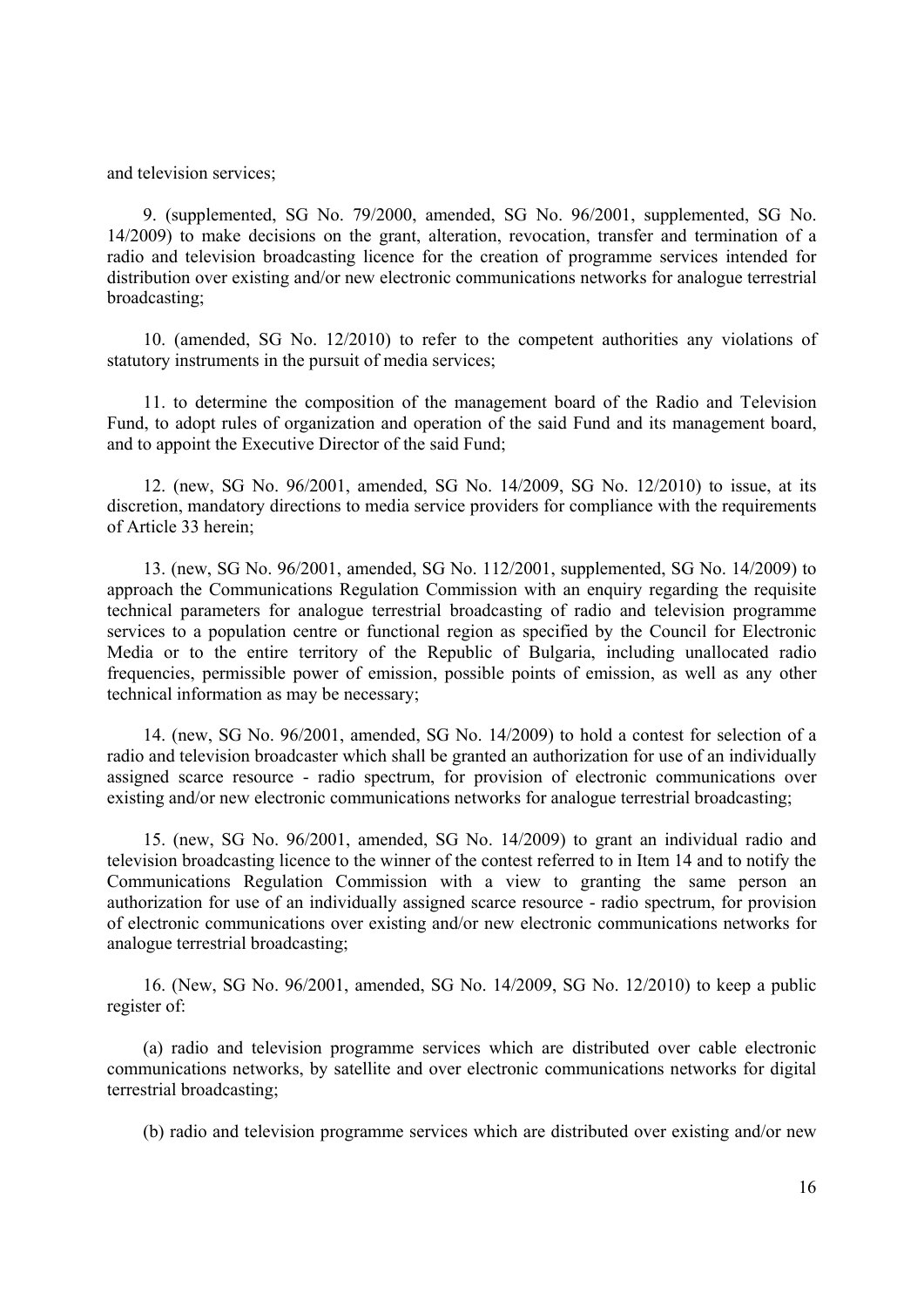electronic communications networks for analogue terrestrial broadcasting;

(c) on-demand media services;

(d) undertakings which distribute Bulgarian and foreign programme services;

16a. (new, SG No. 14/2009) to effect a registration of radio and television programme services, to modify and strike a registration, and to issue registration certificates;

17. (new, SG No. 96/2001) jointly with other bodies, to represent the Republic of Bulgaria in inter-state and intergovernmental organizations on matters concerning the electronic media, and to perform coordinating functions between the institutions of state and non-governmental organizations with a view to formulating a common policy regarding the electronic media;

18. (supplemented, SG No. 79/2000; renumbered from Item 12, SG No. 96/2001, amended, SG No. 12/2010) to make any other decisions in execution of its powers under this Act, and under effective international treaties in the sphere of media services to which the Republic of Bulgaria is a party;

19. (new, SG No. 14/2009) to grant an individual radio and television broadcasting licence to radio and television broadcasters for national/regional programme services, which have the right to be distributed by an undertaking which has been granted an authorization for use of an individually assigned scarce resource - radio spectrum, for provision of electronic communications over networks for digital terrestrial broadcasting within a national and/or regional range;

20. (new, SG No. 14/2009) to determine a form and type of the Bulgarian television programme services, licensed under Item 19, which are distributed over networks for digital terrestrial television broadcasting in the cases and according to the procedure established by a law;

21. (new, SG No. 14/2009) to clear the form and type of the television programme services which are distributed over networks for digital terrestrial television broadcasting according to the procedure established by this Act.

(2) In execution of its powers, the Council for Electronic Media shall adopt regulations, decisions and declarations and shall give opinions in the cases provided for by the law.

(3) (New, SG No. 79/2000) The Council for Electronic Media shall adopt and publish a list of events of major importance for society and shall ensure measures for protection of the access of the public to their coverage, so that any broadcaster under the jurisdiction of the Republic of Bulgaria who or which has acquired exclusive rights for the reporting of events of major importance for society exercise these rights in such a manner as the said broadcaster:

1. do not deprive a substantial proportion of the public in Bulgaria of the possibility of following any such events via whole or partial live coverage, or where necessary or appropriate for objective reasons in the public interest, whole or partial deferred coverage on free television;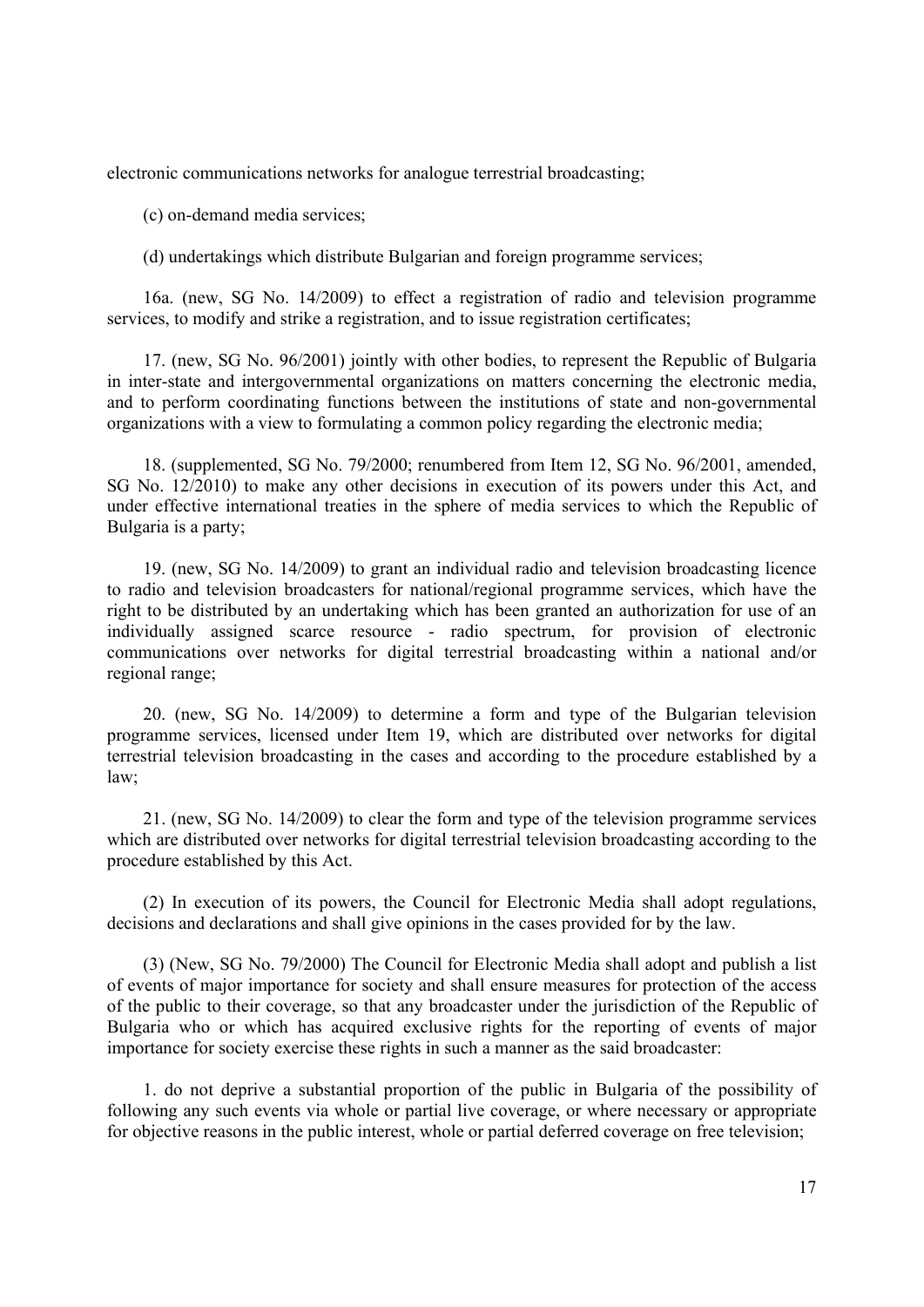2. do not deprive a substantial proportion of the public in a Member State of the European Union, or in a State Party to the European Convention on Transfrontier Television, of the possibility of following events of major importance for society via whole or partial live coverage, or where necessary or appropriate for objective reasons in the public interest, whole or partial deferred coverage on free television, according to the provisions adopted by that other state, on a basis of reciprocity.

(4) (New, SG No. 96/2001, amended, SG No. 12/2010) Every year the Council for Electronic Media and the media service providers shall conclude an agreement on protection of children from content intended to impair the physical, mental and moral development thereof, which the Council shall send to the State Agency for Child Protection within seven days after the signing of the said agreement.

(5) (New, SG No. 12/2010) The Council for Electronic Media shall provide the European Commission and the independent regulatory bodies of the Member States of the European Union in the sphere of media services with information needed for the application of Council Directive 89/552/EEC of 3 October 1989 on the coordination of certain provisions laid down by law, regulation or administrative action in Member States concerning the pursuit of television broadcasting activities.

**Article 33.** (Amended and supplemented, SG No., 79/2000, supplemented, SG No. 96/2001, amended, SG No. 14/2009, SG No. 12/2010) The Council for Electronic Media shall exercise supervision over the broadcasting activities of media service providers solely with regard to:

1. abidance by the principles covered under Article 10 herein and compliance with the proportions referred to in Article 19a (1) and (2) herein;

2. compliance with the requirements covered under Article 6 (2) and (3) and Article 17 (2) herein;

3. coverage of the elections of state bodies and bodies of local self-government;

4. compliance with the requirements regarding commercial communications;

5. conformity to the standards regarding charitable activities, sponsorship and product placement;

6. safeguarding the secrets in media services as provided for by the law;

7. compliance with the requirements to programmes aimed at children;

8. information about decisions of the institutions administering justice and the other state bodies in the cases provided for by the law;

9. protection of consumer rights;

10. the technical quality of programmes and programme services;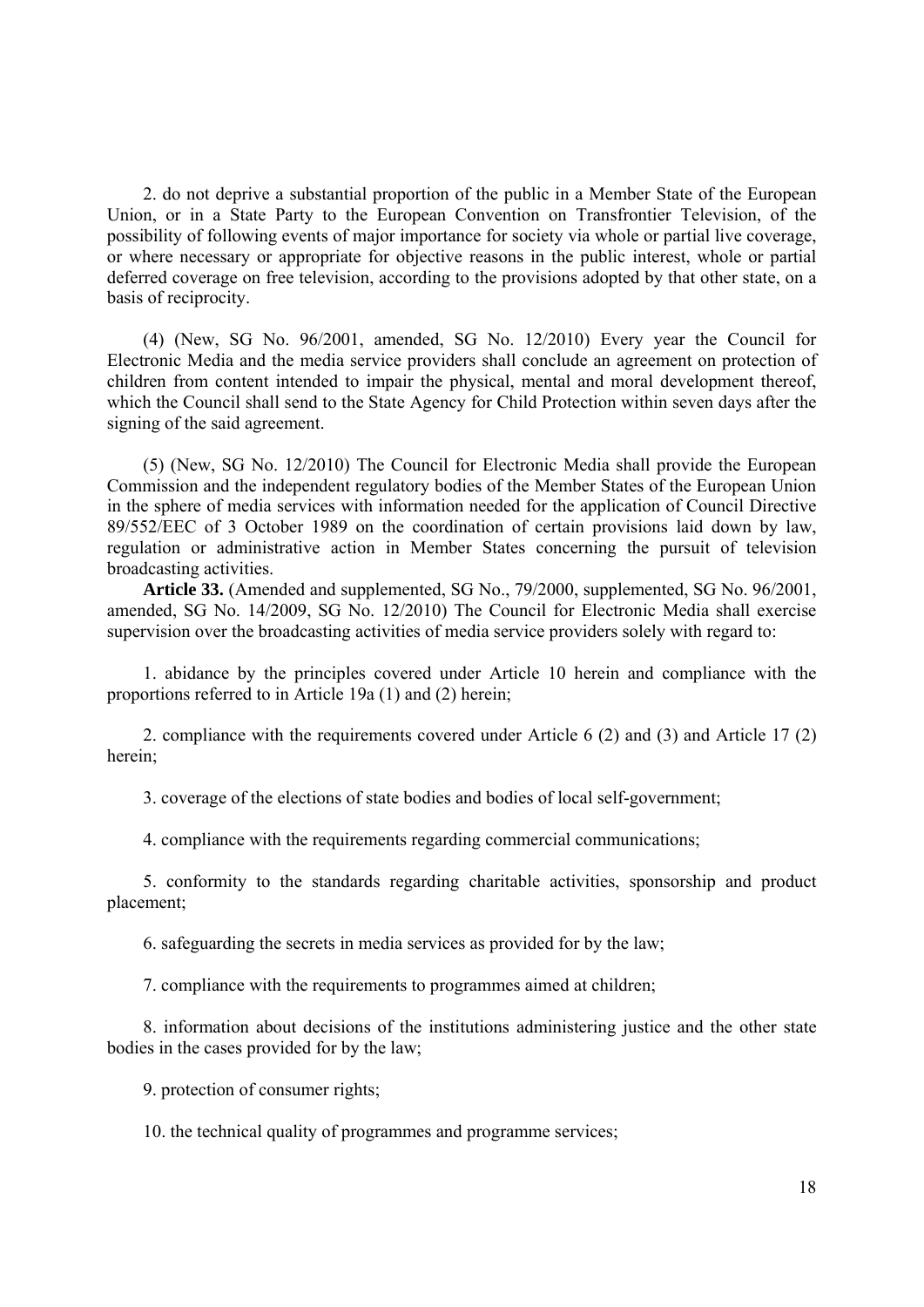11. compliance with the restrictions provided for in the law, in the licences and in the effective international treaties whereto the Republic of Bulgaria is a party;

12. compliance with the terms and conditions of the issued licences and the registrations as effected.

Section IV

#### Meetings

**Article 34.** (1) The Council for Electronic Media shall be called to a meeting by the Chairperson:

1. on his or her own initiative, or

2. on the requisition of at least one third of its members.

(2) (Supplemented, SG No. 12/2010) A notice of meeting shall contain a draft agenda of the meeting. The said draft shall be posted on the Internet site of the Council for Electronic Media not later than 24 hours before the meeting.

**Article 35.** (1) (Supplemented, SG No. 96/2001, amended, SG No. 14/2009, redesignated from Article 35, amended, SG No. 12/2010) For the valid transaction of business at any meeting of the Council for Electronic Media, as many members shall have to be present thereat as shall be necessary for making decisions on the agenda. Decisions shall be made in person and by physically present members, voting by open ballot.

(2) (New, SG No. 12/2010) The meetings of the Council for Electronic Media shall be public. In respect of specific items on the agenda, the Council may hold a closed meeting where making a decision requires consideration of information protected by a law.

(3) (New, SG No. 12/2010) The Council for Electronic Media shall make public any decisions made in connection with the exercise of the powers thereof, including the manner in which the said Council applies this Act, as well as the grounds for any change in the practice thereof. The complete minutes of proceedings at the meetings shall be posted on the Internet site of the Council for Electronic Media within three days. The decisions of the Council for Electronic Media shall be reasoned.

**Article 36.** Upon making decisions, the members of the Council for Electronic Media shall be guided by the principles of:

1. fellowship;

2. public openness and transparency;

3. independence in the discussions and decision-making;

4. (amended, SG No. 12/2010) cooperation with state bodies, media service providers and non-governmental organizations active in the sphere of media services or in the protection of copyright and neighbouring rights;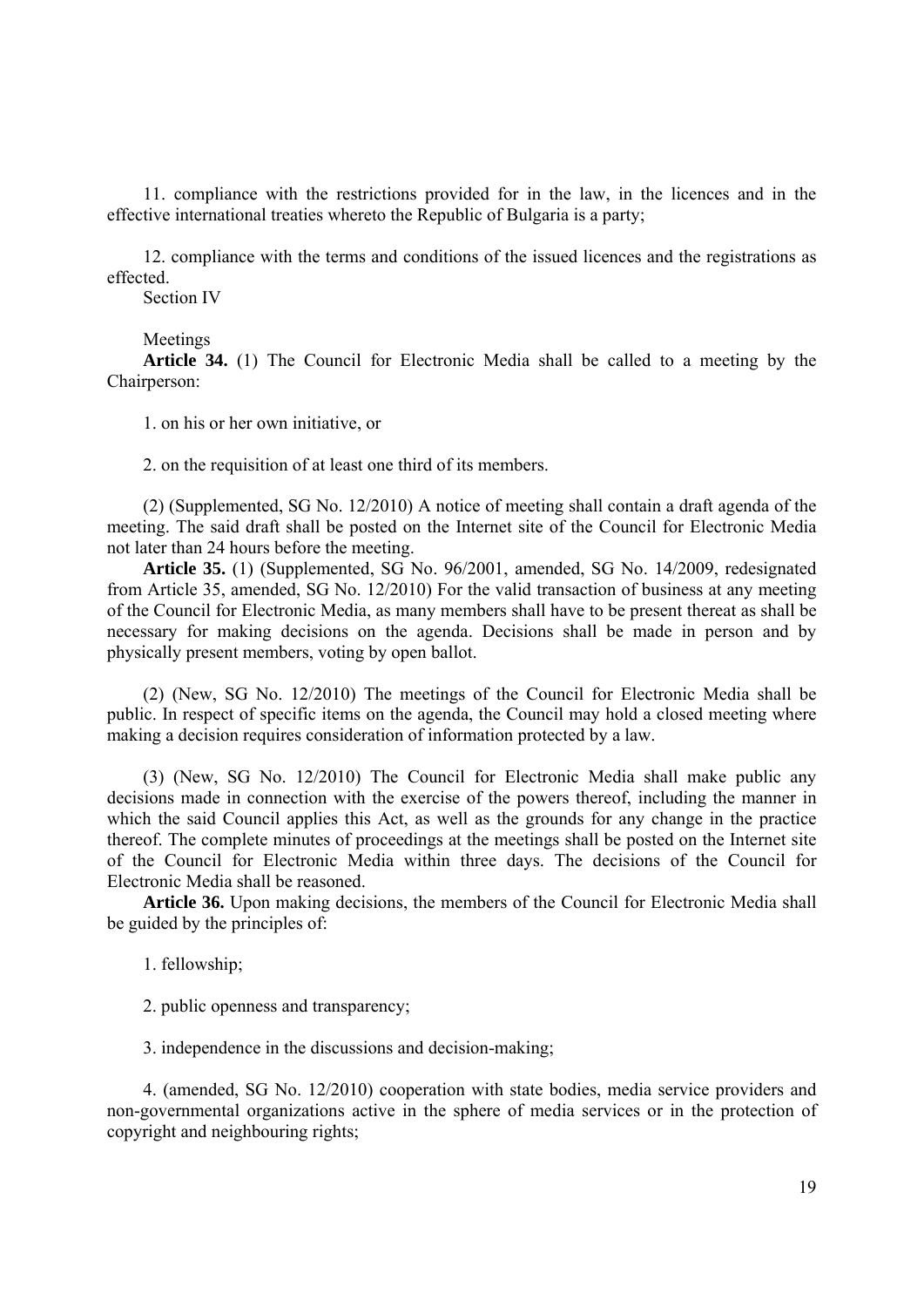5. protection of the interests of viewers and listeners.

**Article 37.** (1) The Council for Electronic Media shall make decisions by a simple majority of all its members.

(2) Any decisions referred to in Article 31 (1) and (5) and Item 3 of Article 32 (1) herein shall require a majority of two-thirds of all members.

(3) (Amended, SG No. 79/2000) If no decision referred to in Paragraph (2) is made at three successive meetings held within one month, a decision on any such business shall then require a simple majority.

**Article 38.** (Amended and supplemented, SG No. 79/2000, amended, SG No. 96/2001) (1) The decisions of the Council for Electronic Media shall be appealable before the Supreme Administrative Court.

(2) Any appeal against the decisions of the Council for Electronic Media to elect and remove members of the management boards and directors general of the BNR and the BNT, as well as any decisions referred to in Items 2 and 3 of Article 30 (2) herein shall not stay the execution of any such decisions.

**Article 39.** (Amended, SG No. 96/2001, SG No. 14/2009, SG No. 12/2010) (1) The Council for Electronic Media shall submit to the National Assembly for consideration a report on the activity thereof for the first half of each current year not later than the 31st day of October and for the second half of the last preceding year not later than the 31st day of March and shall post the said report on the Internet site thereof.

(2) The Council for Electronic Media shall issue a monthly newsletter, which shall contain the decisions made and topical articles on the problems of audiovisual culture, the results of the monitoring of media service providers, as well as the public opinion surveys commissioned by the Council for Electronic Media, the written statements issued on ascertainment of administrative violations, the penalty decrees and the judgments of court rendered upon the contestation thereof. The said newsletter shall be posted on the Internet site of the Council for Electronic Media.

Section V

Financing and Remuneration

**Article 40.** The Council for Electronic Media shall be financed by the Radio and Television Fund.

**Article 41.** (1) For the duration of performance of their functions, the members of the Council for Electronic Media shall receive a monthly remuneration to an amount equivalent to three average monthly wages of persons employed in the national economy according to information of the National Statistical Institute.

(2) (Repealed, SG No. 96/2001).

(3) The basic monthly remuneration shall be adjusted each quarter on the basis of the average monthly wage for the last month of the last preceding quarter.

Chapter Three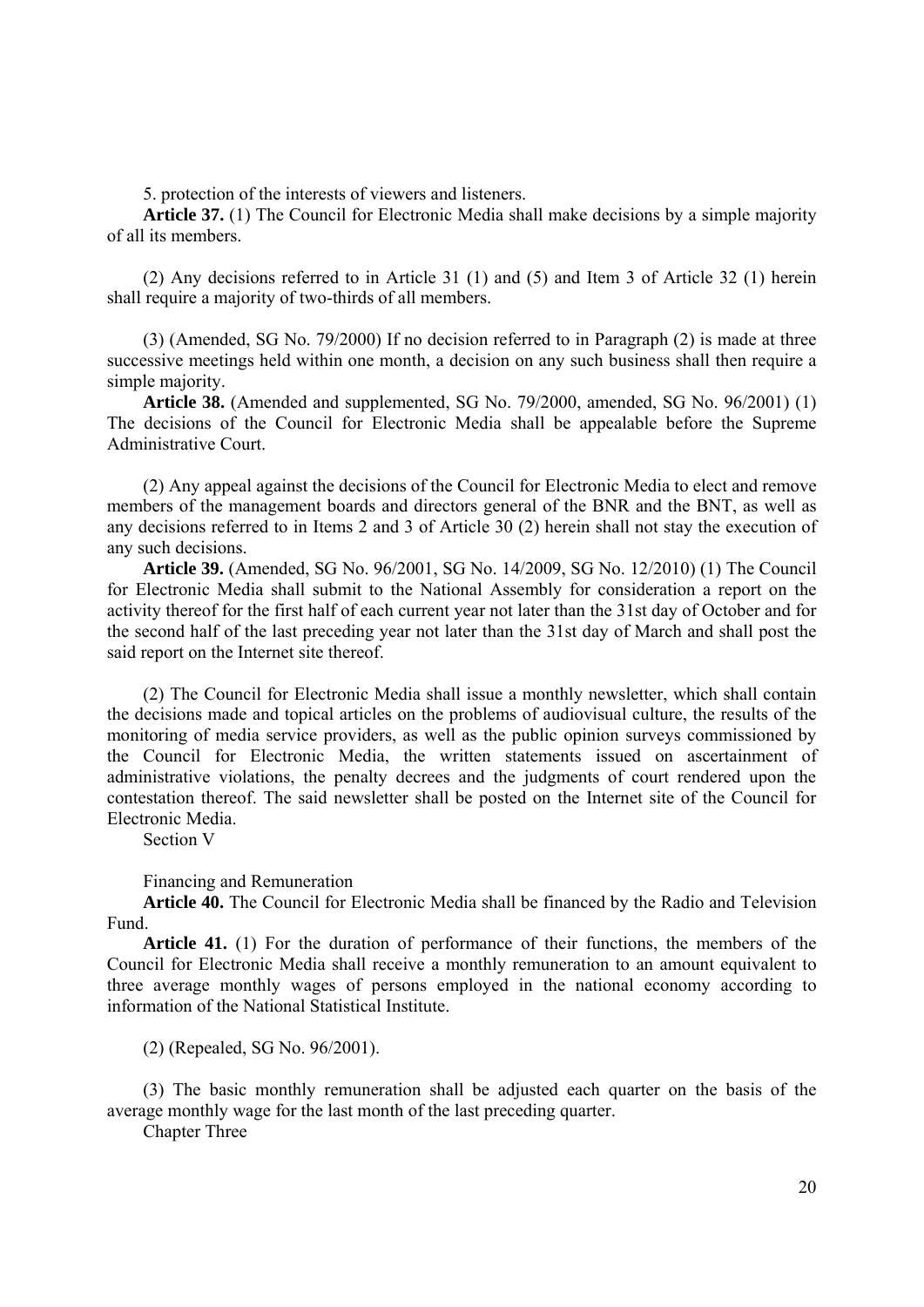# BULGARIAN NATIONAL RADIO AND BULGARIAN NATIONAL TELEVISION Section I

General Provisions

**Article 42.** (1) The Bulgarian National Radio and the Bulgarian National Television shall be legal persons with head offices in Sofia.

(2) The Bulgarian National Radio and the Bulgarian National Television shall exercise dayto-day management of the state-owned property allocated thereto prior to the entry of this Act into force.

**Article 43.** (Repealed, SG No. 12/2010).

**Article 44.** (1) (Amended, SG No. 14/2009) The radio and television programme services of the BNR and the BNT shall be distributed by means of electronic communications services and/or facilities for analogue terrestrial broadcasting, which are owned by the BNR and the BNT, or on the basis of a contract with an undertaking providing electronic communications services.

(2) (Amended, SG No. 14/2009) The State shall take the necessary measures to guarantee the distribution of the programme services of the BNR and the BNT within the entire territory of Bulgaria upon implementation of the policy in the sphere of electronic communications.

(3) (New, SG No. 41/2007) The Bulgarian National Television and the Bulgarian National Radio shall ensure the emission of the national programme services thereof by satellite/satellites within the range of the territories of Europe and other continents where there are citizens of Bulgarian descent according to data of the Agency for Bulgarians Abroad and through their own research.

(4) (New, SG No. 41/2007) The resources for execution of the activities referred to in Paragraph (1) shall be provided by the State budget.

(5) (New, SG No. 41/2007) The Bulgarian National Television and the Bulgarian National Radio shall provide at no charge the national and regional programme services thereof to undertakings providing electronic communications over cable electronic communications networks for distribution of radio and television programme services, as well as for satellite and digital terrestrial broadcasting.

**Article 45.** (1) (Amended, SG No. 12/2010) The Bulgarian National Radio and the Bulgarian National Television shall introduce and provide new media services.

(2) The Bulgarian National Radio and the Bulgarian National Television shall create conditions for the dissemination and application of digital and other new technologies in radio and television broadcasting activities.

(3) (New, SG No. 14/2009, amended, SG No. 12/2010) In fulfilment of the obligation of the State referred to in Article 44 (2) herein, the Council for Electronic Media shall grant the BNR and the BNT licences for distribution of the programme services thereof over electronic communications networks for digital terrestrial broadcasting.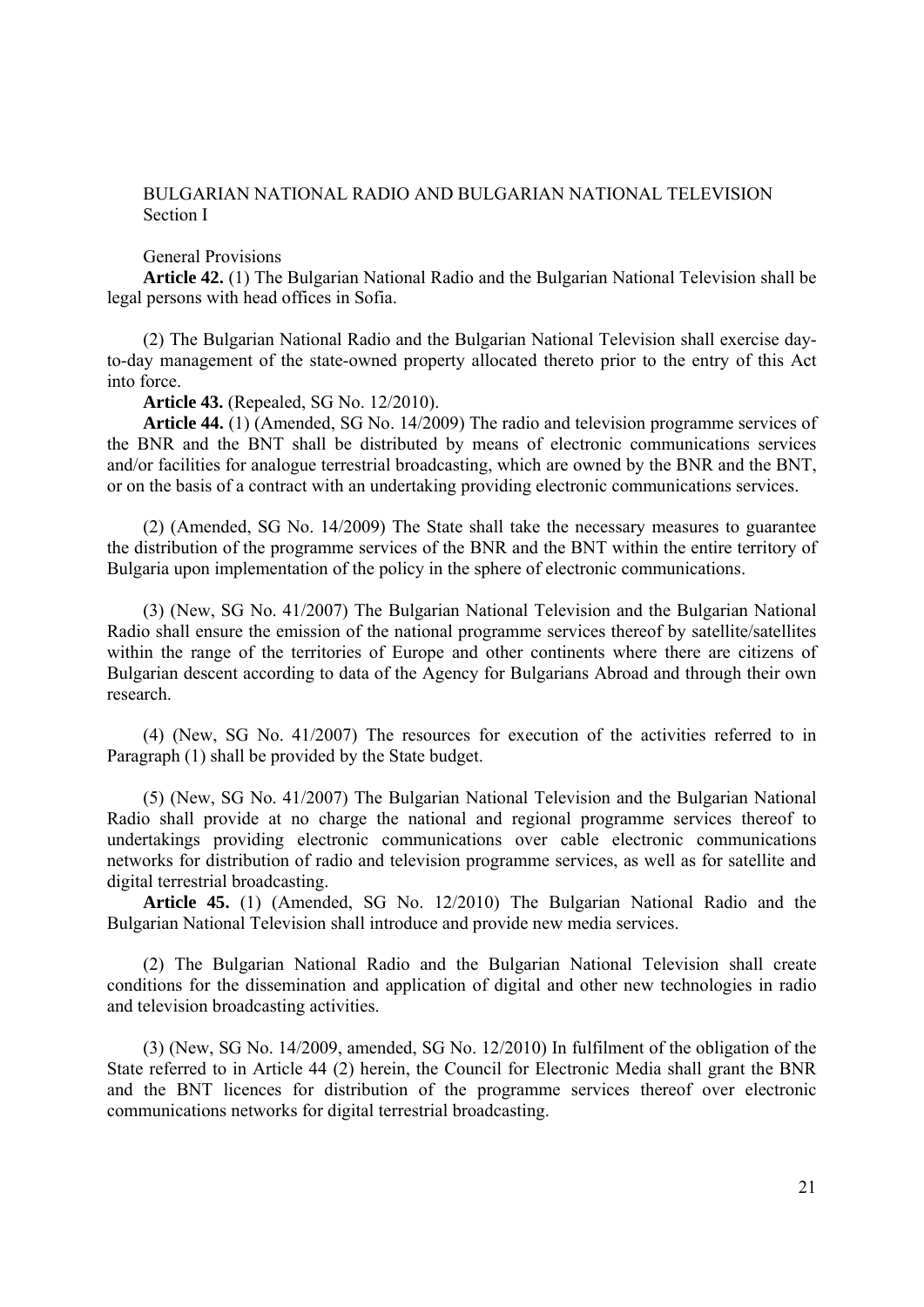(4) (New, SG No. 37/2009, effective 19.05.2009) The State shall take the relevant measures to ensure the required digital equipment for the creation of programme services, in accordance with the applicable digital technologies.

**Article 46.** (1) The Bulgarian National Radio and the Bulgarian National Television shall have the right to conclude contracts for the purchase of finished audio and audiovisual works.

(2) (Amended, SG No. 12/2010) The Bulgarian National Radio and the Bulgarian National Television may conclude contracts with other media service providers for the supply, retransmission or exchange of programmes and programme services.

**Article 47.** (1) (Amended, SG No. 12/2010) The Bulgarian National Radio and the Bulgarian National Television shall have the right to create their own programme services and programmes or to commission the creation of such programme services and programmes to independent producers, as well as to take part in co-productions.

(2) News and current affairs programmes on political and business subjects, distributed in the programme services of the BNR and the BNT, may be produced solely by the Bulgarian National Radio and the Bulgarian National Television.

(3) (Amended, SG No. 12/2010) Audio and audiovisual works shall be created by independent producers through a contest and the conclusion of a contract with the BNR and the BNT.

(4) (Amended, SG No. 12/2010) The principles of relations and the procedure for production of co-productions, for the holding of contests and for conclusion of contracts with independent producers shall be governed by regulations adopted by the management board.

**Article 47a.** (New, SG No. 37/2009, effective 19.05.2009, repealed, SG No. 12/2010).

**Article 48.** The Bulgarian National Radio and the Bulgarian National Television shall have the right to gratuitous insertion in their newscasts, by way of fair use, of reports and news about events wherefore another radio or television broadcaster holds the exclusive coverage rights, in conformity with the Copyright and Neighbouring Rights Act, mandatorily crediting the source of information.

Section II

BNR and BNT Programme Services

**Article 49.** (1) The Bulgarian National Radio and the Bulgarian National Television shall create national and regional programme services; external service programmes, including such for Bulgarians abroad; programmes intended for Bulgarian citizens who have a mother tongue different from the Bulgarian language, including broadcasts in the language of the said citizens.

(2) (Amended, SG No. 79/2000) Regional programme services shall cover developments of local importance. They shall be created at the regional radio and television centres and shall be intended for the audience in the respective region as well as for inclusion in the national radio and television programme services.

(3) The territory of the regions, the regional programme schedules and the contribution by the radio and television centres of programmes of their own to the creation of national radio and television programme services shall be endorsed by the management boards of the BNR and the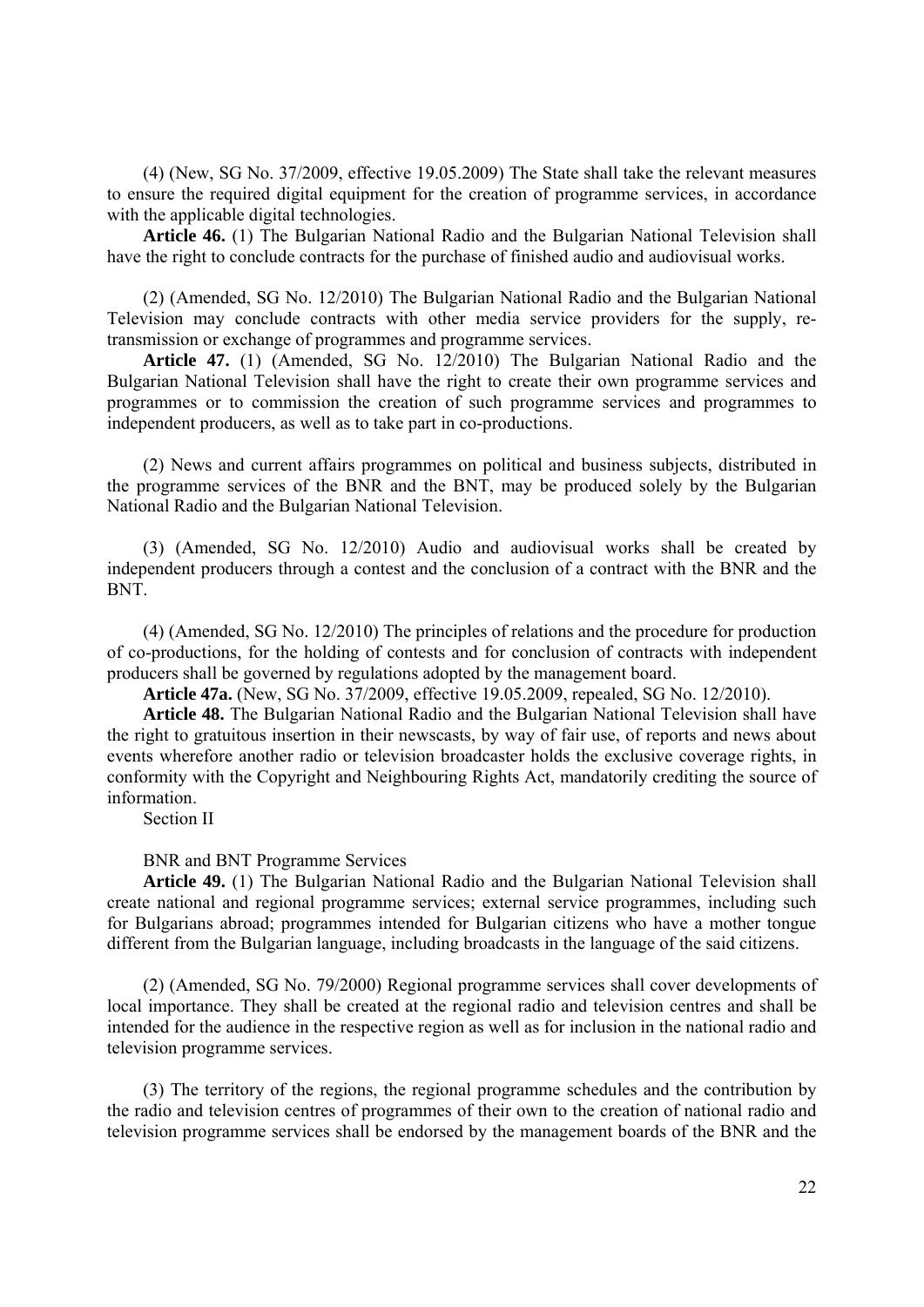BNT.

**Article 50.** The Bulgarian National Radio and the Bulgarian National Television shall develop their programming policy in accordance with the requirements to national public-service radio and television broadcasters.

**Article 51.** When requested to do so, the Bulgarian National Radio and the Bulgarian National Television shall be obligated to provide immediately and at no charge transmission time to representatives of state bodies for announcements in the public interest in the event of a disaster or an immediate threat to the life, safety or health of the public or of individual persons.

**Article 52.** (1) The President of the Republic, the Chairperson of the National Assembly, the Prime Minister, the Prosecutor General and the presidents of the Constitutional Court, the Supreme Administrative Court and the Supreme Court of Cassation shall have the right to address the nation on the BNR and the BNT.

(2) By resolution of the National Assembly, the BNR and the BNT shall be obligated to provide immediately transmission time for live broadcasting of plenary sittings.

(3) The transmission time under Paragraphs (1) and (2) shall be provided at no charge.

(4) (New, SG No. 14/2009, amended, SG No. 12/2010) For the purpose of ensuring publicity and transparency of the activity of the National Assembly, the BNT shall provide transmission time to the National Assembly under terms and according to a procedure stipulated in a contract.

**Article 53.** (1) The Bulgarian National Radio and the Bulgarian National Television may provide transmission time for addresses to believers and for broadcasting of significant religious ceremonies at the request of:

1. the Bulgarian Orthodox Church;

2. other officially registered religions.

(2) The terms and procedure for provision of transmission time under Paragraph (1) shall be established in the rules of organization and operation of the BNR and the BNT.

**Article 54.** The terms and procedure for provision of transmission time on the BNR and the BNT upon participation in election campaigns shall be established by a law.

Section III

BNR and BNT Management **Article 55.** (1) The management bodies of the Bulgarian National Radio shall be:

1. the Management Board of the BNR;

2. the Director General of the BNR.

(2) The management bodies of the Bulgarian National Television shall be:

1. the Management Board of the BNT;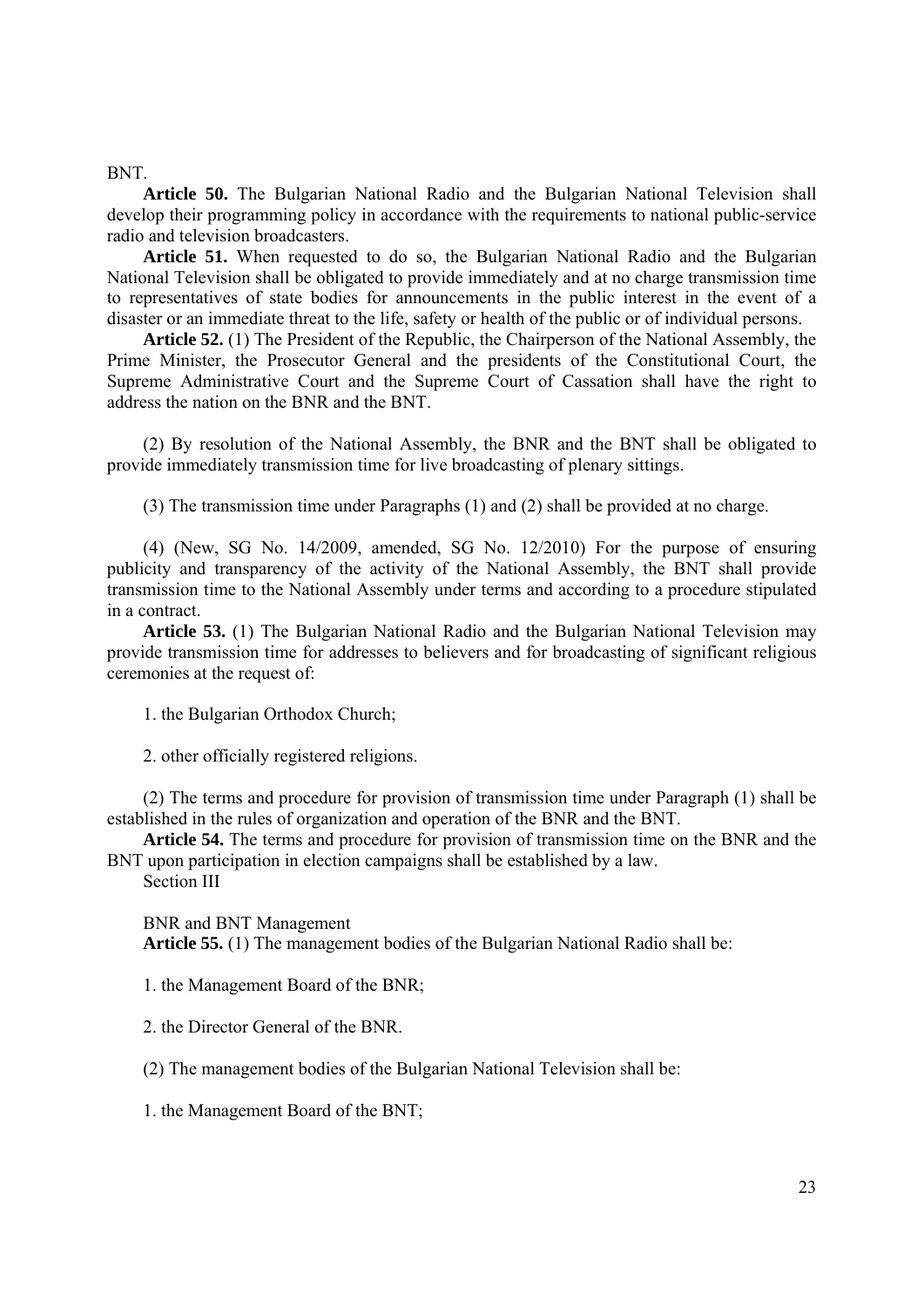2. the Director General of the BNT.

**Article 56.** The directors general of the BNR and the BNT and the members of the management boards shall conduct their activities pursuant to contracts whereby management is entrusted to them.

**Article 57.** (1) Any employer, who or which is in an employment relationship with any person covered under Article 55 herein, shall be obligated to grant any such person unpaid leave of absence for the duration of the relevant term. After the expiration or termination of the said term, the said employer shall be obligated to reinstate the said person to the position previously occupied thereby.

(2) Any persons under Article 55 herein, who are in an employment relationship with another employer at the time of their election or endorsement by the Council for Electronic Media, shall have the right to terminate the said relationship under the terms of Item 8 of Article 325 of the Labour Code.

(3) Any persons covered under Article 55 herein, who at the time of their election or endorsement by the Council for Electronic Media are in an employment relationship with higher educational establishments or scientific organizations as degree-holding lecturers or research associates of equivalent status, shall have the right to continue their lecturing or research practice during their term of office.

**Article 58.** (1) The management boards of the BNR and the BNT shall consist of five members each, endorsed by the Council for Electronic Media upon nomination by the respective directors general.

(2) The composition of the management boards of the BNR and the BNT shall include the respective director general, who shall chair the board by right.

(3) (Amended, SG No. 96/2001) When absent, the Director General of the BNR and the BNT shall authorize a member of the management board to deputize for him or her.

**Article 59.** (1) (Amended, SG No. 14/2009) Eligibility to the management boards of the BNR and the BNT shall be limited to persons holding Bulgarian citizenship who reside within the territory of Bulgaria, hold a university degree and possess professional experience in the sphere of radio and television broadcasting activities, of culture, journalism, audiovision, electronic communications, law or economics.

(2) The following persons shall be ineligible for membership of the management board of the BNR or, respectively, the BNT:

1. any persons who have been sentenced to imprisonment for premeditated indictable offences;

2. any sole traders, owners of the capital of commercial corporations, partners, managing directors, managerial agents or members of management and auditing bodies of commercial corporations and cooperatives;

3. any persons who have been on the full-time staff or part-time informers of the former State Security.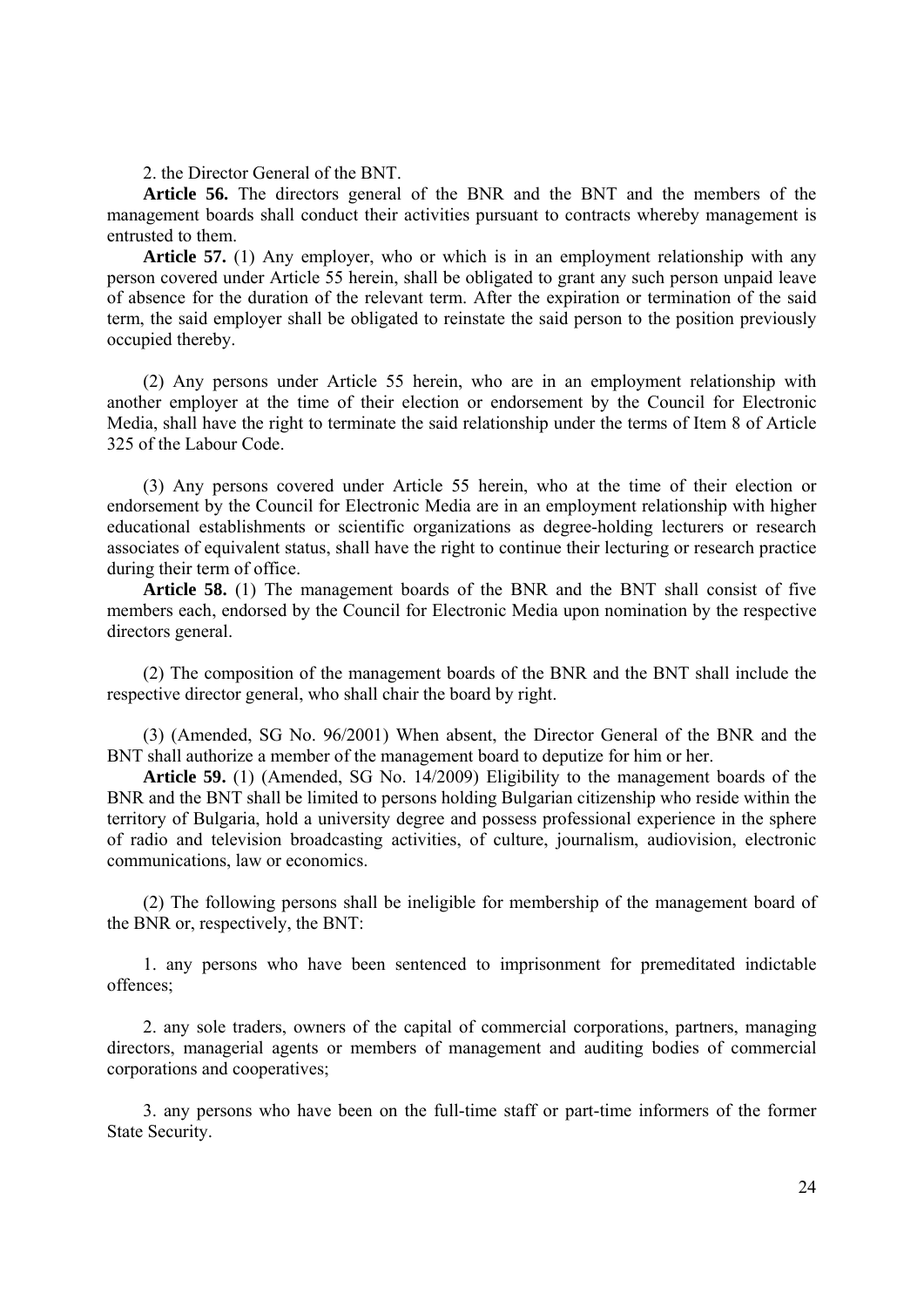**Article 60.** (1) The term of office of the management boards of the BNR and the BNT shall be three years.

(2) A person may be elected to the management board of the BNR or to the management board of the BNT for not more than two terms of office.

(3) One and the same person may not be concurrently member of the management boards of the BNR and the BNT, or concurrently member of any of the said boards and of the Council for Electronic Media.

**Article 61.** (1) The term of office of a member of the management board shall be terminated prior to the expiration of the said term by the Council for Electronic Media on motion by the respective director general on the grounds applicable to early termination of the term of office of a member of the Council for Electronic Media.

### (2) (Repealed, SG No. 96/2001).

**Article 62.** The Management Board of the BNR and, respectively, the Management Board of the BNT, shall perform the following functions:

1. determine the basic guidelines for the development, scope and structure of the programme service;

2. (amended, SG No. 12/2010) adopt rules for the structure and organization of operation, for wages, for payment of part-time contributors, for editing, for advertising, for the storage and use of stock material, and for independent productions and co-productions;

3. (amended, SG No. 37/2009, effective 19.05.2009) define the general guidelines for development, determine the programming volume and structure, and approve the creation of programme services, jointly with other natural and legal persons or radio and television broadcasters upon a proposal by the Director General of the BNT;

4. adopt the structure and staffing schedule of employees, the terms and a procedure for conclusion of contracts with part-time contributors and journalists;

5. adopt the draft budget and the State budget subsidy included in it and, after consultation with the Council for Electronic Media, transmit the subsidy request to the Ministry of Finance for inclusion in the draft State Budget Act;

6. adopt the budget and the distribution thereof, the staff size, the average wage, and the wage bill;

7. adopt the report on utilization of the budget;

8. pass, on motion by the directors general, upon the opening and closing of regional centres and determine their status, structure and management in consultation with the Council for Electronic Media;

9. determine the occupational qualifications required from the categories of persons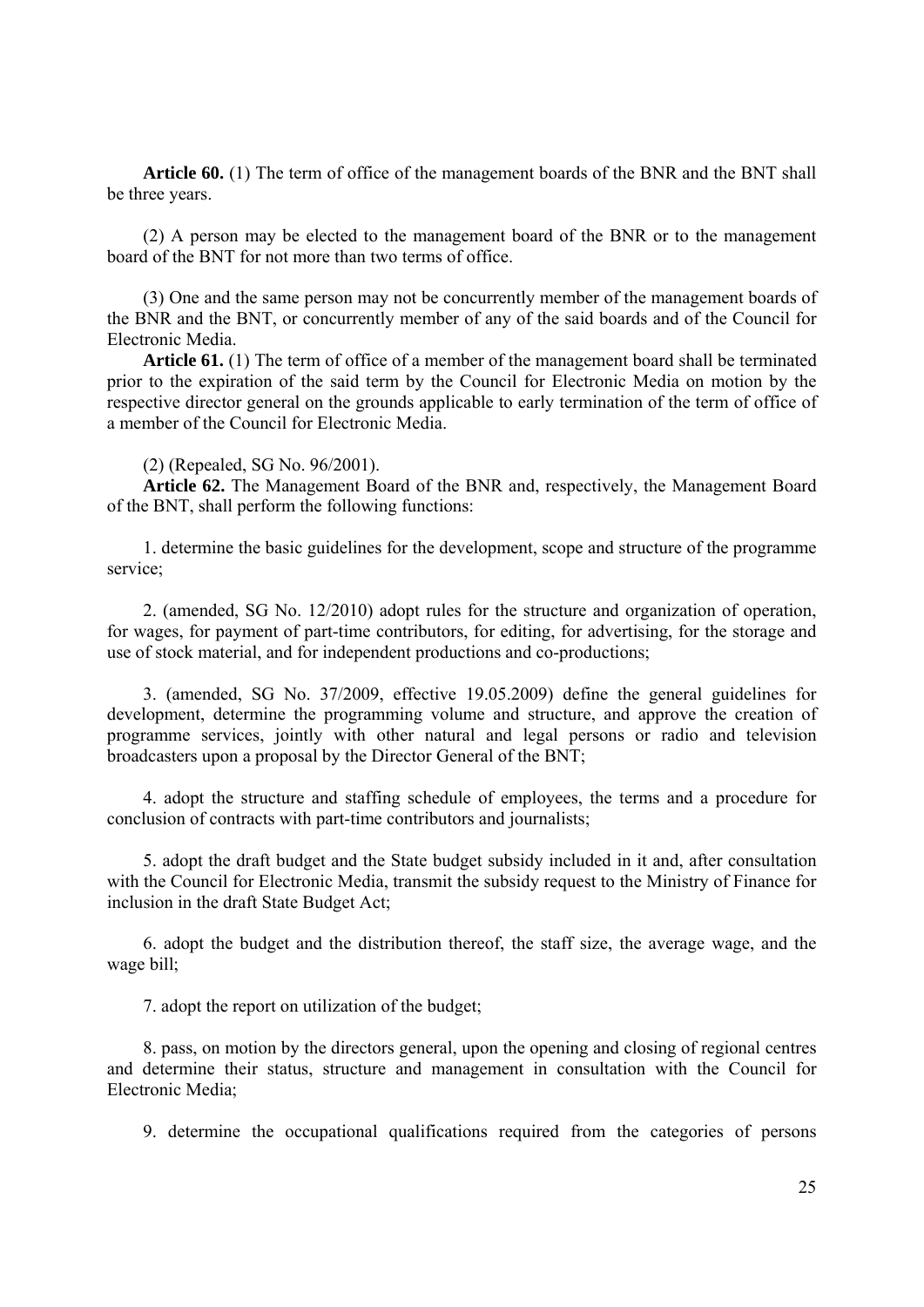employed in radio and television broadcasting activities;

10. endorse the job descriptions of employees;

11. endorse all advertising and sponsorship contracts, as well as any other contracts for a value exceeding a level specified in the rules of organization and operation;

12. endorse the conclusion and termination of the contracts of employment of senior office holders at the BNR or, respectively, the BNT, and their divisions according to a list of positions specified in the rules of organization and operation of the BNR and the BNT;

13. address any other mattes falling within the scope of its competence.

**Article 63.** (1) The management boards of the BNR and the BNT shall be called to meeting by the director general:

1. on his or her own initiative, or

2. on the requisition of at least two of the board members.

(2) A notice of meeting shall contain a draft agenda of the meeting.

(3) For the valid transaction of business at any meeting, as many members shall have to be present thereat as shall be necessary for making decisions on the agenda as announced in advance.

**Article 64.** The management boards of the BNR and the BNT shall make decisions by a simple majority of all members.

**Article 65.** For the duration of performance of their functions, the members of the management boards shall receive a monthly remuneration from the BNR and, respectively, the BNT to an amount equivalent to three-quarters of the monthly remuneration of the members of the Council for Electronic Media.

**Article 66.** (1) (Supplemented, SG No. 96/2001) To be eligible for the position of a director general of the BNR or, respectively, of the BNT, a person must possess the qualifications required for membership of the Council for Electronic Media. To qualify for director general of the BNR, a candidate must have not less than five years of service in a radio station; to qualify for director general of the BNT, an applicant must have not less than five years of service in a television station.

(2) The term of office of the directors general of the BNR and, respectively, of the BNT, shall be three years.

(3) A director general of the BNR and, respectively, of the BNT, may not be elected to the same office for more than two successive three-year terms.

**Article 67.** (1) (Redesignated from Article 67, SG No. 96/2001) The term of a director general of the BNR or, respectively, of the BNT, shall be terminated prior to the expiration of the said term:

1. on the grounds provided for early termination of the term of a member of the Council for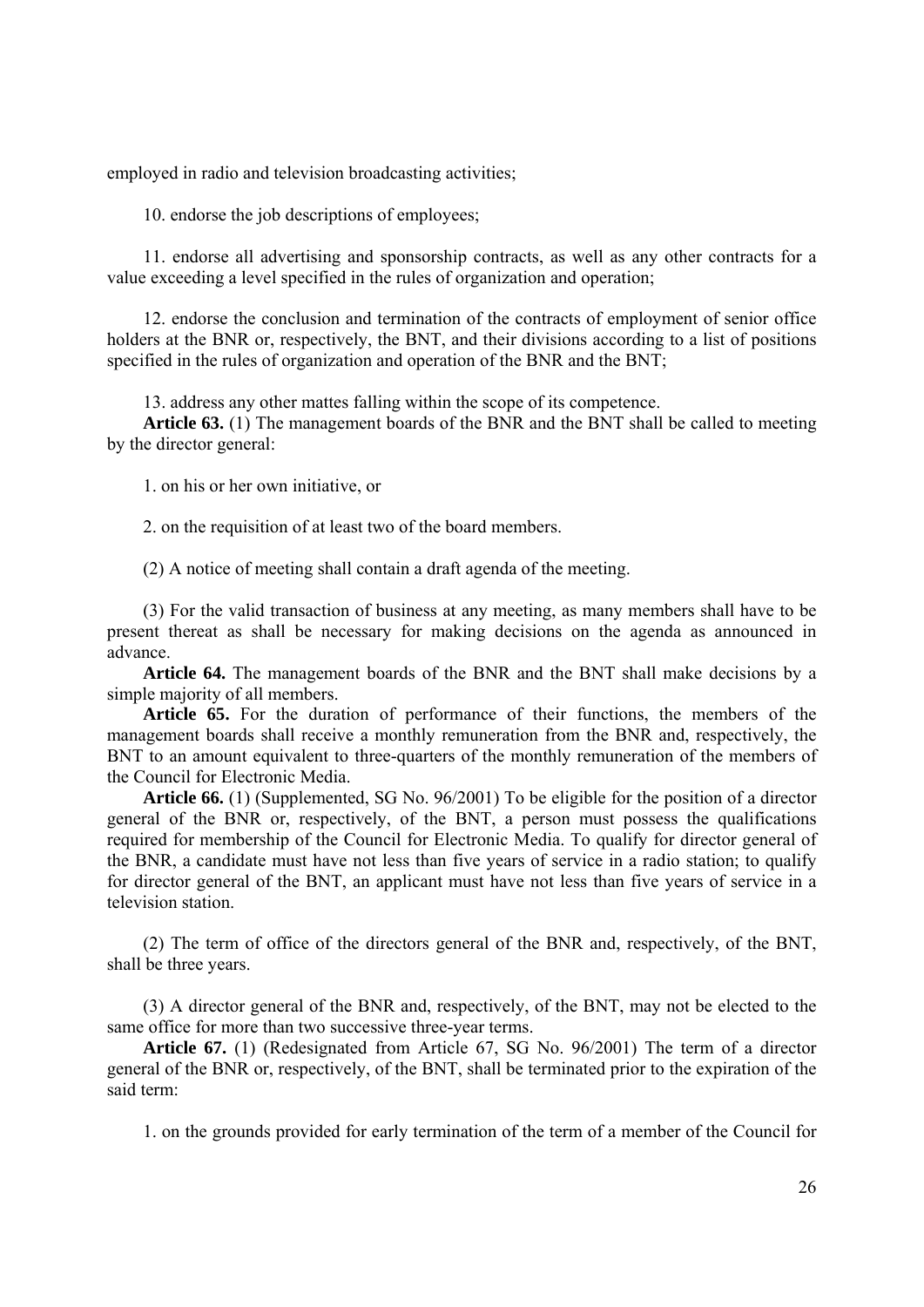Electronic Media;

2. should it be established that the said director general commits or suffers others to commit gross or systematic violations of the provisions regarding the principles of pursuit of the broadcasting activities of radio and television broadcasters.

(2) (New, SG No. 96/2001) Upon early termination of the term of a director general and until conduct of a new election, which must be held within three months, the management of the respective organization shall be entrusted to a person designated by the Council for Electronic Media and possessing the qualifications required under Article 66 herein.

**Article 68.** (1) (Redesignated from Article 68, SG No. 37/2009, effective 19.05.2009) The director general of the BNR and, respectively, of the BNT, shall perform the following functions:

1. implement the programming policy;

2. exercise the day-to-day management of the BNR or, respectively, of the BNT, and of the property thereof;

3. nominate the members of the Management Board for endorsement by the Council for Electronic Media and approach the Council for Electronic Media with a motion for the early termination of the term of office of any such member;

4. convene the meetings of the Management Board and preside over them;

5. conclude and terminate the employment contracts of the employees;

6. exercise the rights of an employer under the Labour Code;

7. represent the BNR or, respectively, the BNT, in dealings with all natural and legal persons in Bulgaria and abroad;

8. organize the preparation of the draft budget and submit the said draft to the Management Board for endorsement;

9. organize the implementation, balancing off and reporting of the budget, and submit the said budget to the Management Board for adoption.

(2) (New, SG No. 37/2009, effective 19.05.2009) The Director General of the BNT shall select natural and legal persons or radio and television broadcasters, with whom to create jointly radio and television programme services.

**Article 69.** The directors general of the BNR and the BNT shall receive a monthly remuneration equal to the remuneration drawn by a chairperson of a standing committee of the National Assembly.

Section IV

BNR and BNT Financing

**Article 70.** (1) The Bulgarian National Radio and the Bulgarian National Television shall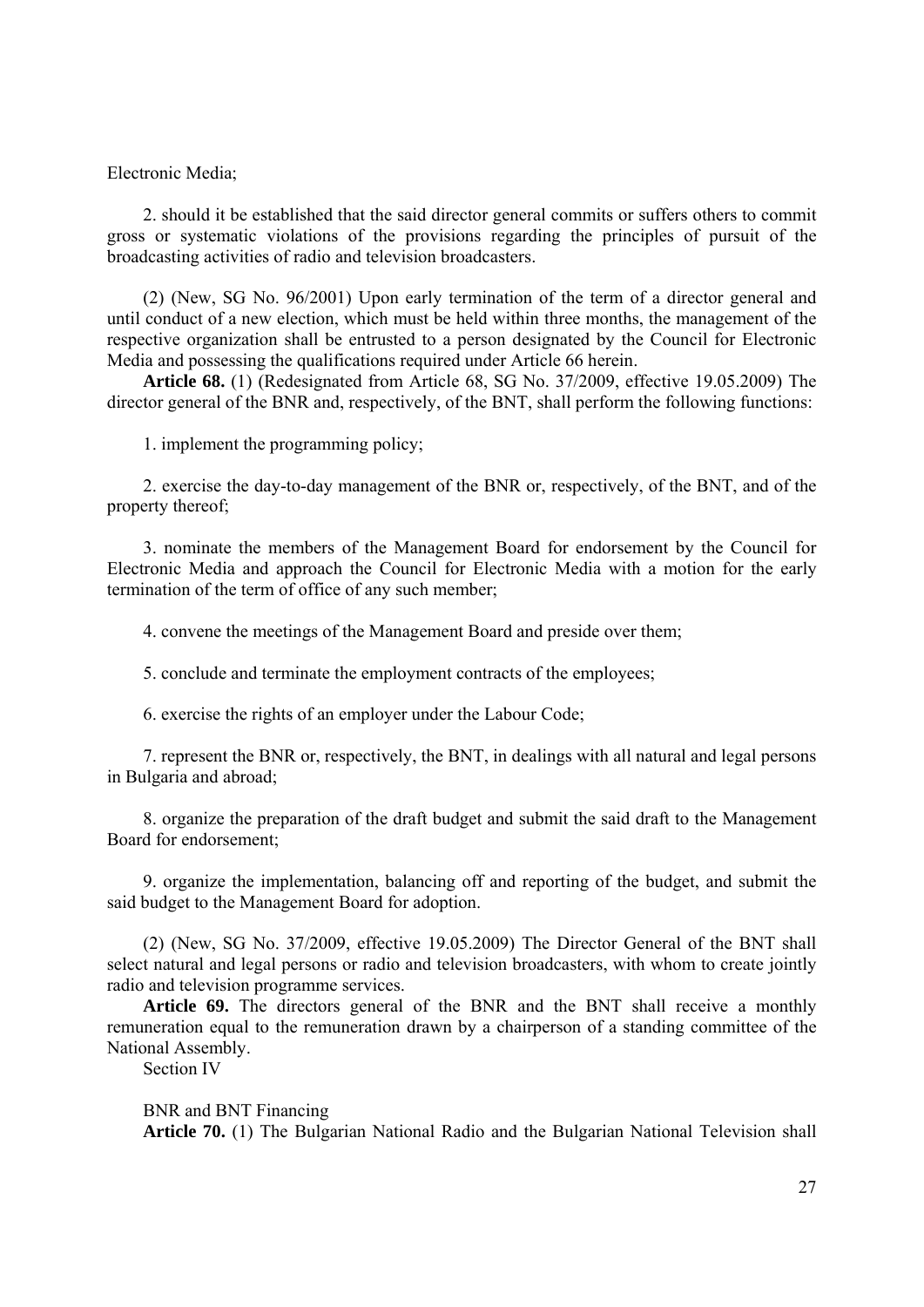prepare, implement, balance off and report a self-contained budget.

(2) The management boards of the BNR and the BNT, within the limits of their budgets, shall endorse a budget or a budget account for the expenses of the regional radio and television centres and the other structural units.

(3) The following shall accrue in revenue to the budget of the BNR and the BNT:

1. financing from the Radio and Television Fund;

2. a State budget subsidy;

3. own revenue from advertising and sponsorship;

4. proceeds from additional activities related to radio and television broadcasting activities;

5. donations, legacies and bequests;

6. interest and other income related to radio and television broadcasting activities.

(4) The State budget subsidy shall:

1. be provided for the preparation, creation and distribution of national and regional programme services; the amount of subsidy shall be determined per hour of programming on the basis of a standard endorsed by the Council of Ministers;

2. include an action grant for tangible fixed assets according to a list endorsed annually by the Ministry of Finance.

(5) The expenditure side of the budget shall be prepared according to the classification of State budget expenditure items.

(6) Any excess of revenues over expenditures at the end of the year shall be a balance brought forward and shall be incorporated into budget for the successive year.

**Article 71.** The Bulgarian National Radio and the Bulgarian National Television shall assist the creation and performance of national audio and, respectively, audiovisual output, allocating funds for new productions as follows:

1. the Bulgarian National Radio shall allocate not less than 5 per cent of the State budget subsidy and the financing from the Radio and Television Fund for the creation and performance of Bulgarian musical and radio drama works;

2. the Bulgarian National Television shall allocate not less than 5 per cent of the State budget subsidy and the financing from the Radio and Television Fund for Bulgarian films made for television.

Chapter Four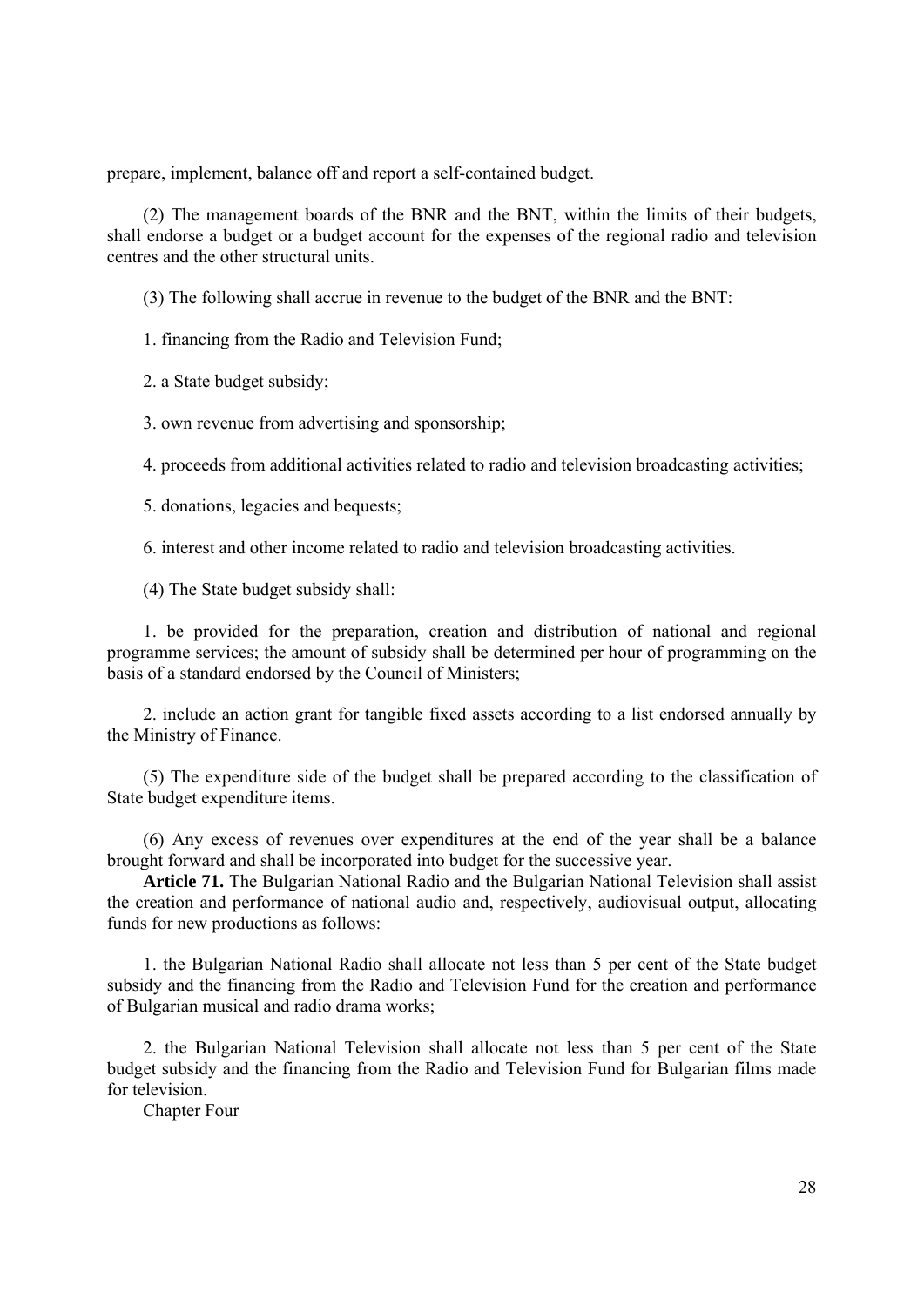#### COMMERCIAL COMMUNICATIONS

(Heading amended, SG No. 12/2010) Section I

General Provisions

**Article 72.** (Amended, SG No. 12/2010) Commercial communications shall be audiovisual commercial communications and commercial communications in radio services.

**Article 73.** (Amended, SG No. 12/2010) (1) "Audiovisual commercial communications" means images with or without sound, designed to promote, directly or indirectly, the goods, services or reputation of a natural or legal person pursuing an economic activity, or to advance a cause or idea, or to bring about some other effect desired by the advertiser, which accompany or are included in a particular programme in return for payment or for similar consideration or for self-promotional purposes.

(2) "Commercial communications in radio services" means sound communications designed to promote, directly or indirectly, the goods, services or reputation of a natural or legal person pursuing an economic activity, or to advance a cause or idea, or to bring about some other effect desired by the advertiser, which accompany or are included in a particular programme in return for payment or for similar consideration or for self-promotional purposes.

**Article 74.** (Supplemented, SG No. 79/2000, amended, SG No. 12/2010) (1) "Advertising" means a form of commercial communication which accompanies or is included in an audiovisual or radio programme in return for payment or for similar consideration or for self-promotional purposes by a public or private undertaking or natural person in connection with a trade, business, craft or profession in order to promote the supply of goods or services, including immovable property, or rights and obligations, or to advance a cause or idea, or to bring about some other effect desired by the advertiser, in return for payment.

(2) "Sponsorship" means a form of commercial communication consisting in any contribution made by a public or private undertaking or natural or legal person not engaged in providing media services or in the creation of audio/audiovisual works, to the financing of media services or programmes with a view to promoting his, her or its name, trademark, reputation, activities or his, her or its products

(3) "Teleshopping" or "radio shopping" means a form of commercial communication consisting of any direct offer broadcast to the public with a view to the supply of goods or services, including immovable property, rights and obligations, in an audiovisual programme or a radio programme, in return for payment.

(4) "Product placement" means a form of commercial communication consisting of the inclusion of or reference to a product, a service or the trade mark thereof in the programme itself, in return for payment or for similar consideration.

(Section II - Heading repealed, SG No. 12/2010)

**Article 75.** (Amended, SG No. 12/2010) (1) Commercial communications must be clearly recognisable as such. Surreptitious commercial communications shall be prohibited.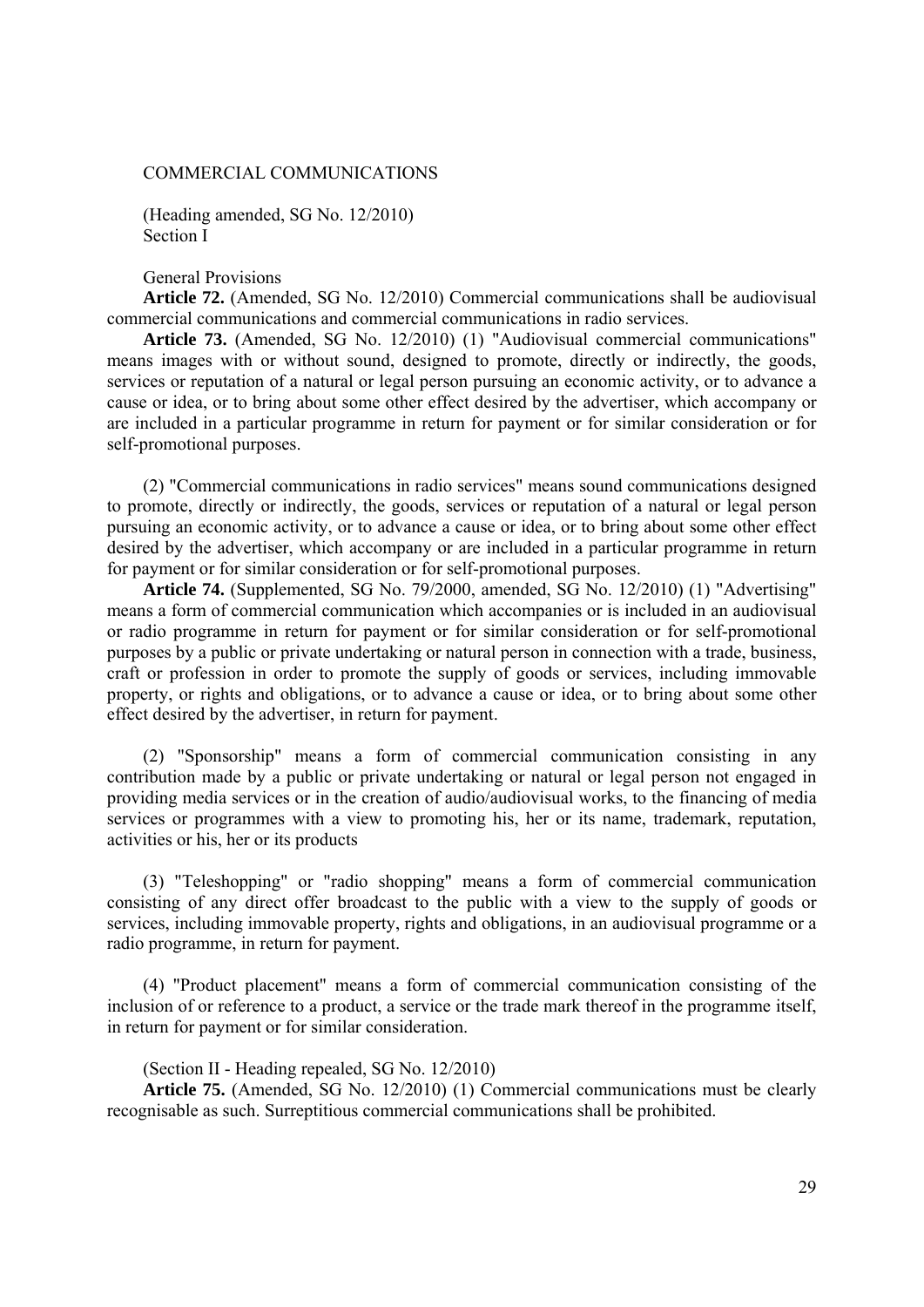(2) "Surreptitious commercial communication" means the representation in words or pictures of goods, services, the name, the trade mark or the activities of a producer of goods or a provider of services in programmes, when such representation is intended by the media service provider to serve as advertising and might mislead the public as to its nature, in particular if it is done in return for payment or for similar consideration.

(3) Producers of goods and providers of services may not exercise influence on editorial content.

(4) Commercial communications shall not use subliminal techniques. "Subliminal techniques" means indirect methods, which are not identified as commercial communications and are not recognized by the audience as such, but may elicit a subconscious mental reaction and produce a predisposition to the presented goods and services in the audience.

(5) Commercial communications must not:

1. prejudice human dignity;

2. include or promote any discrimination based on such grounds as sex, racial or ethnic origin, nationality, religion or belief, disability, age or sexual orientation;

3. encourage behaviour prejudicial to health or safety;

4. encourage behaviour grossly prejudicial to the protection of the environment.

(6) All forms of commercial communications for cigarettes and other tobacco products shall be prohibited.

(7) Commercial communications for alcoholic beverages must not be aimed specifically at children and may not encourage immoderate consumption of such beverages.

(8) Commercial communications for medicinal products available only on prescription or for medical treatment available only on prescription shall be prohibited, with the exception of the cases under Article 248 of the Medicinal Products in Human Medicine Act.

(9) Commercial communications must not:

1. pose a risk of physical or moral detriment to children;

2. directly exhort children to buy or hire a product or service by exploiting their inexperience or credulity;

3. encourage children to persuade their parents or others to purchase the goods or services being advertised;

4. exploit the special trust children place in their parents, teachers or other persons;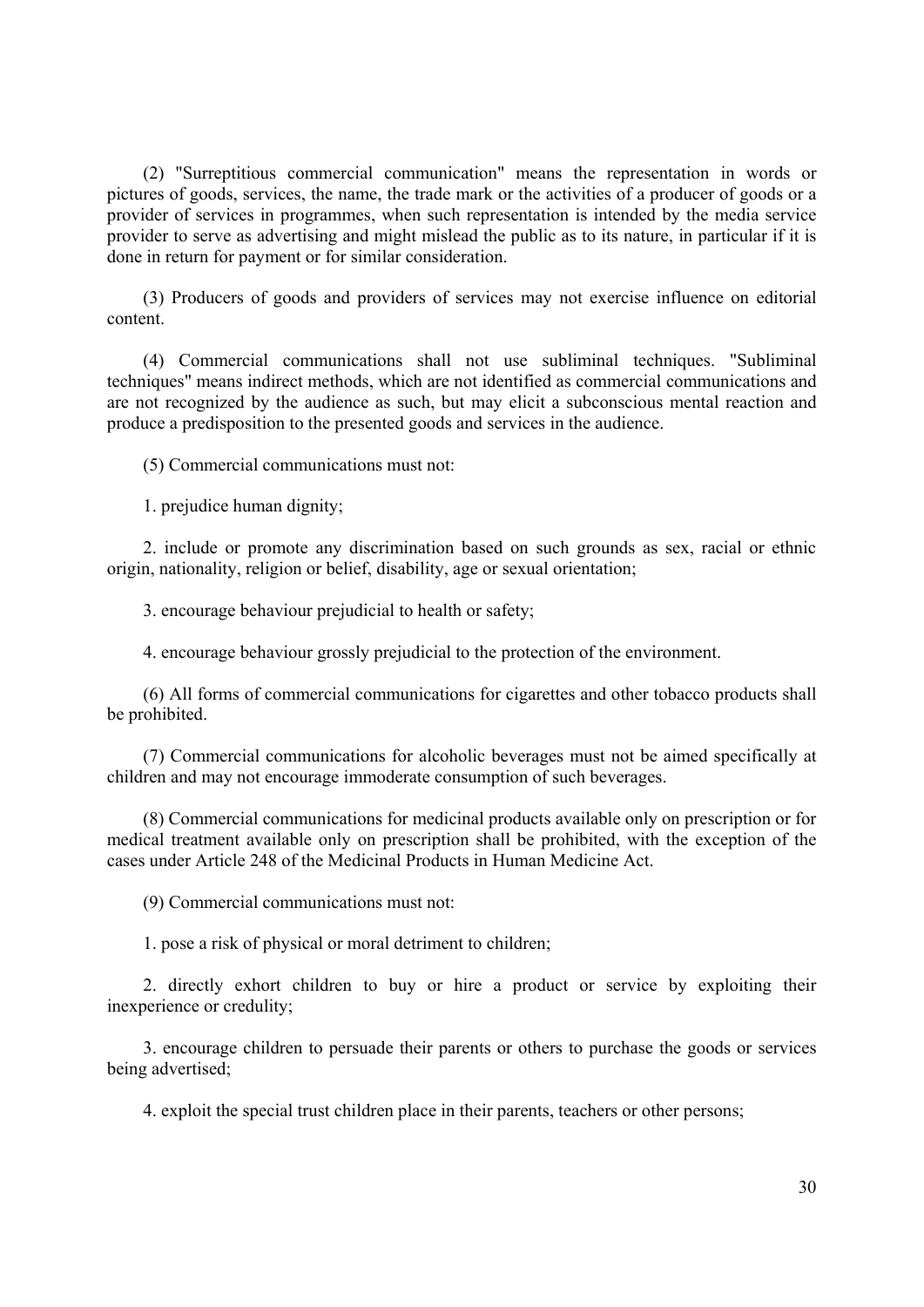5. unreasonably show children in dangerous situations.

**Article 76.** (Supplemented, SG No. 79/2000, amended, SG No. 12/2010) (1) Media service providers shall develop, as part of their codes of conduct, rules regarding commercial communications accompanying or included in children's programmes for foods and beverages containing nutrients and substances with a nutritional or physiological effect, in particular those such as fat, trans-fatty acids, salt/sodium and sugar, excessive intakes of which in the overall diet are not recommended.

(2) Media service providers shall undertake to abide by the standards of the Ethical Code of the Bulgarian Media, developed by the National Council for Journalistic Ethics Foundation, and by the National Ethical Rules for Advertising and Commercial Communication, developed by the National Council for Self-Regulation Association.

**Article 77.** (Amended, SG No. 79/2000, SG No. 12/2010) It shall be inadmissible to distribute any commercial communications containing pornography or inciting to violence and disrespect of human dignity, as well as to behaviour prejudicial to public order and generally accepted moral standards. Any commercial communications of an erotic content using or addressed to children shall be inadmissible.

**Article 78.** (Amended, SG No. 79/2000, SG No. 12/2010) Media service providers shall regulate the inclusion of commercial communications in the media services by written contracts.

**Article 79.** (Amended, SG No. 79/2000, SG No. 12/2010) Media service providers shall assist the Council for Electronic Media for the strict application of this Act and, when approached by a reasoned request, shall provide the said Council with the data and documents necessary for the needs of regulation.

**Article 80.** (Amended, SG No. 12/2010) (1) Commercial communications may not feature the coat of arms, flag and anthem of the Republic of Bulgaria, as well as, orally and visually, journalists regularly employed to present news.

(2) The persons referred to in Paragraph (1) may participate in advancing a cause or idea.

**Article 81.** (Amended, SG No. 79/2000, SG No. 12/2010) Commercial communications for goods and services, the production or trade of which is subject to a licence system according to Item 2 of Article 9 (1) of the Act Restricting Administrative Regulation and Administrative Control over Economic Activity or the advertising for which requires authorization, may be included in media services only after presentation of the relevant licence or authorization.

Section II

(New, SG No. 12/2010)

#### Sponsorship

**Article 82.** (Amended, SG No. 12/2010) (1) Media services or programmes that are sponsored must meet the following requirements:

1. their content and, in the case of programme services, their programme schedule must in no circumstances be influenced in such a way as to affect the responsibility and editorial independence of the media service provider;

2. they must not directly encourage the purchase or rental of goods or services, especially by making references to those goods or services in the programmes;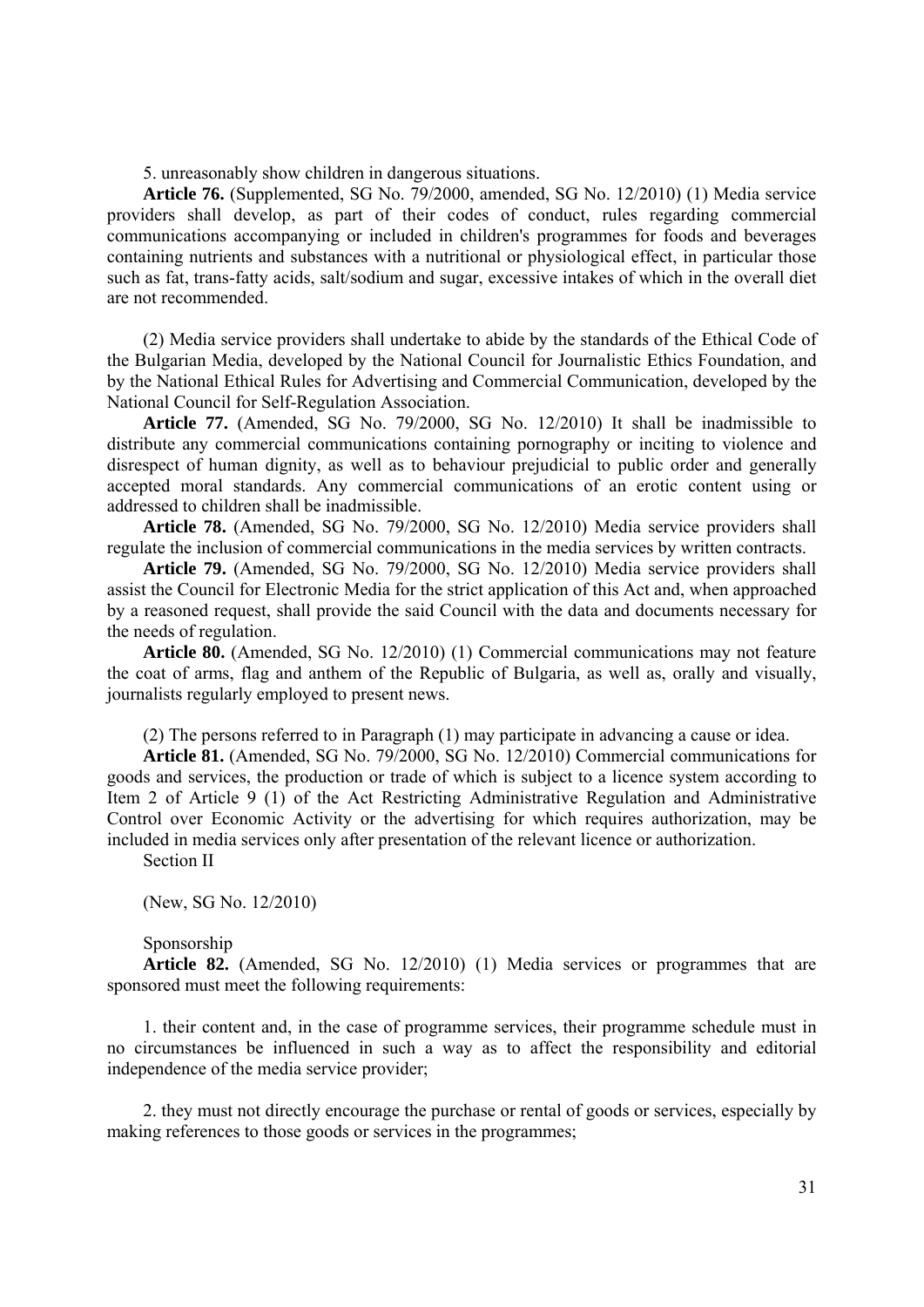3. viewers must be clearly informed of the existence of a sponsorship agreement;

4. they must be clearly identified as such by the name, logo and/or any other symbol of the sponsor, such as a reference to its products or services or a distinctive sign thereof in an appropriate way at the beginning, during and/or at the end of the programmes.

(2) Media services or programmes may not be sponsored by undertakings whose principal activity is the manufacture or sale of cigarettes and other tobacco products.

(3) The sponsorship of media services or programmes by producers or sellers of medicinal products or by medical-treatment facilities may promote the name or the image of the sponsor, but shall not promote specific medicinal products available only on prescription or medical treatment available only on prescription.

(4) News and current affairs programmes may not be sponsored.

(5) Political parties and organizations, as well as religious organizations, may not sponsor programmes.

(6) The showing of a sponsorship logo during children's and religious programmes shall be prohibited.

Section III

(New, SG No. 12/2010)

Product Placement

**Article 83.** (Amended, SG No. 12/2010) (1) Product placement in news, religious programmes and in audiovisual media services of public-service providers shall be prohibited.

(2) Product placement in children's programmes, including in programmes referred to in Paragraph (3), shall be prohibited.

(3) Product placement shall be admissible in cinematographic works, in films and series made for audiovisual media services, in sports and light entertainment programmes, as well as in other programmes which are not expressly indicated in Paragraph (1). Product placement in the programme services of the public-service providers shall be admissible in cinematographic works, in films and series made for audiovisual media services.

(4) Product placement shall not be the case where a product or a service is not included in a particular programme against payment but is provided to meet the needs of the programme of costumes, production props, prizes or other such and the products and services involved are not of significant value.

(5) "Significant value", within the meaning given by Paragraph (4), shall be a value which exceeds the quintuple average value of the commercial communications transmitted in the relevant programme, according to pre-announced rates of the media service provider concerned.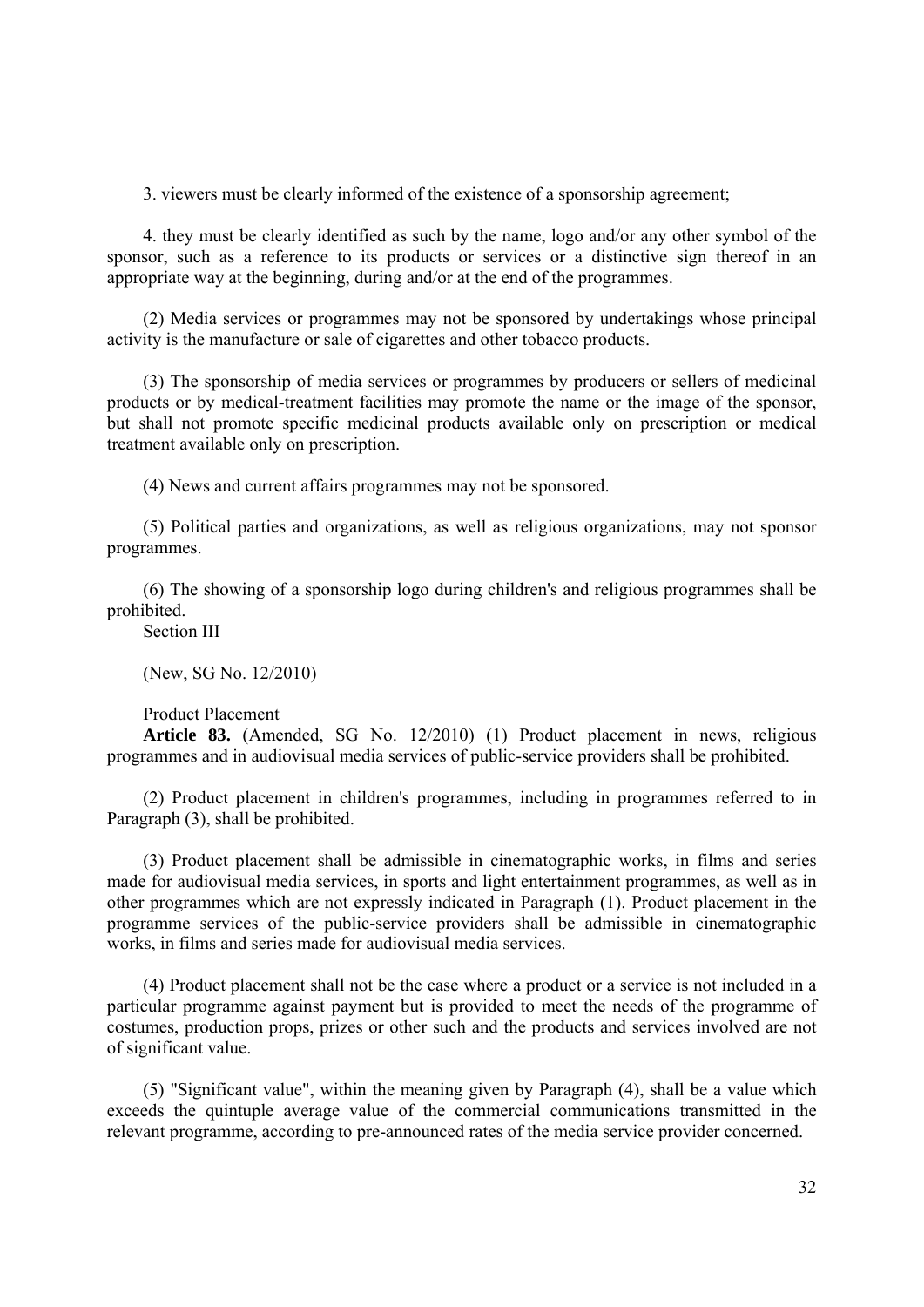(6) Providers shall have the right to announce, by appropriate means, the provision of goods and services referred to in Paragraph (4) in the closing credits of the relevant programme.

**Article 84.** (Amended, SG No. 79/2000, SG No. 93/2005, SG No. 12/2010) (1) Programmes that contain product placement must meet the following requirements:

1. their content and, in the case of programme services, their programming, must not be influenced in such a way as to affect the responsibility and editorial independence of the media service provider;

2. they must not directly encourage the purchase or rental of goods of services, in particular by making special promotional references to those goods or services;

3. they must not give undue prominence to the product in question;

4. viewers must be clearly informed of the existence of product placement.

(2) Programmes containing product placement must be appropriately identified at the start and at the end of the programme, as well as when a programme resumes after an advertising break, in order to avoid any confusion on the part of the viewer. This requirement shall not apply to a programme which has neither been produced nor commissioned by the media service provider itself or by a person affiliated to the media service provider.

(3) Programmes must not contain product placement of:

1. cigarettes or tobacco products or product placement of similar products from undertakings whose principal activity is the manufacture or sale of cigarettes and other tobacco products;

2. specific medicinal products available only on prescription, or medical treatment available only on prescription.

Section IV

(New, SG No. 12/2010)

Television Advertising and Teleshopping

**Article 85.** (Amended, SG No. 12/2010) (1) Advertising and teleshopping must be clearly recognizable and distinguishable from editorial content.

(2) Advertising and teleshopping must be kept quite distinct from other parts of the programme by optical and/or acoustic, and/or spatial means, without prejudice to the use of new advertising techniques.

(3) Isolated advertising spots and teleshopping spots, other than in transmissions of sports events, shall be an exception.

**Article 86.** (Amended and supplemented, SG No. 79/2000, amended, SG No. 105/2005, SG No. 21/2006, SG No. 12/2010) (1) Where advertising and teleshopping spots are inserted during programmes, they must not prejudice the integrity of the programmes, taking into account natural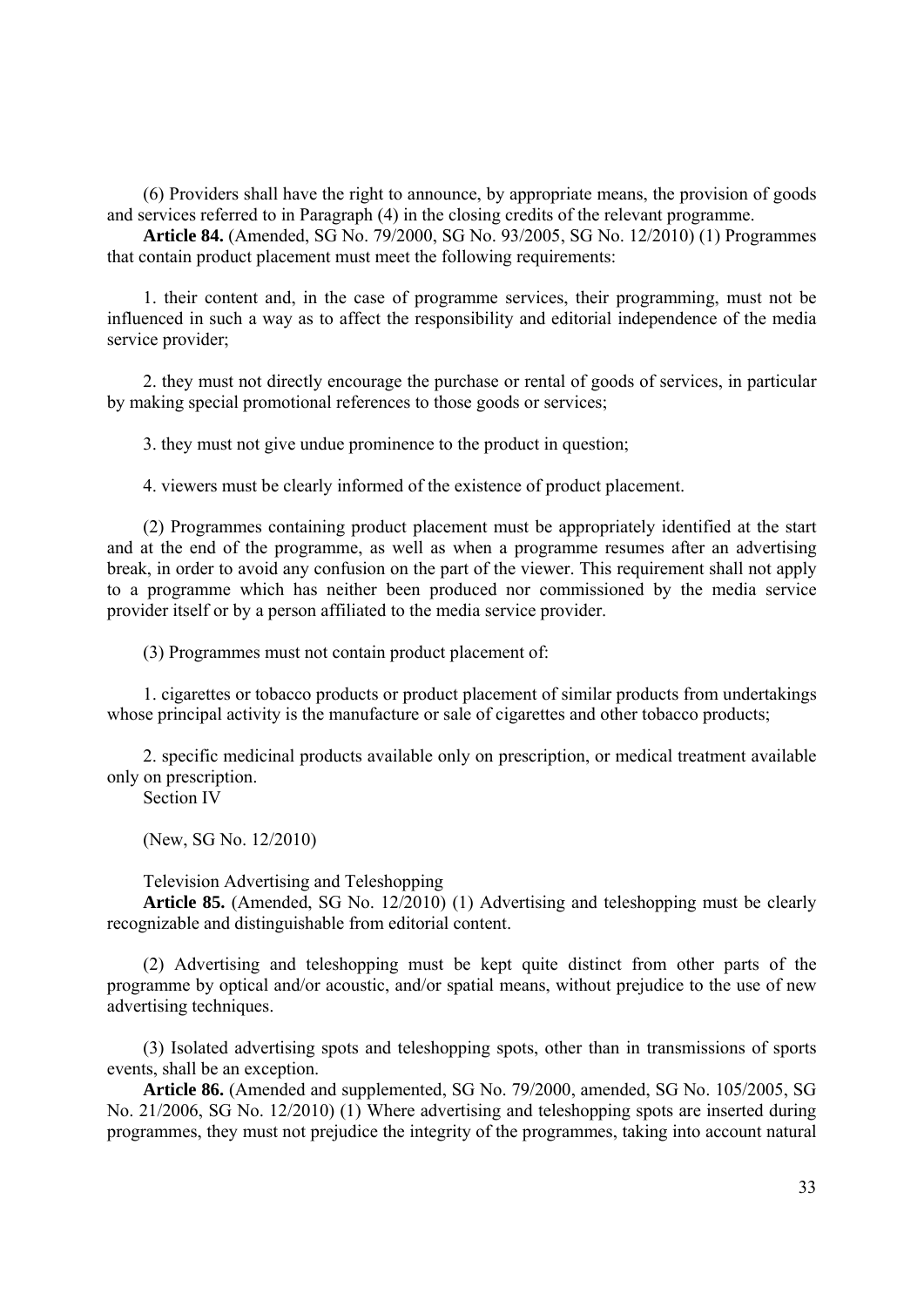breaks in and the duration and the nature of the programme, and the rights of the right holders.

(2) Films made for television (excluding series, serials and documentaries), cinematographic works and news programmes may be interrupted by advertising and/or teleshopping once for each scheduled period of at least 30 minutes.

(3) Children's programmes may be interrupted by an advertising and/or teleshopping spot once for each scheduled period of at least 30 minutes, provided that the scheduled duration of the programme is greater than 30 minutes.

(4) Transmission of advertising or teleshopping shall be inadmissible during national observances and religious services.

(5) The insertion of paid reports in news shall be inadmissible.

**Article 87.** (Amended, SG No. 12/2010) Teleshopping for medicinal products for which an authorization for use is required according to the Medicinal Products in Human Medicine Act, as well as teleshopping for medical treatment, shall be prohibited.

**Article 88.** (Amended, SG No. 79/2000, SG No. 12/2010) Advertising and teleshopping for alcoholic beverages must not:

1. be aimed specifically at children or, in particular, depict children consuming these beverages;

2. link the consumption of alcohol to enhanced physical performance or to driving of motor vehicles;

3. create the impression that the consumption of alcohol contributes towards social or sexual success;

4. claim that alcohol has therapeutic qualities or that it is a stimulant, a sedative or a means of resolving personal conflicts;

5. encourage immoderate consumption of alcohol or present abstinence or moderation in a negative light;

6. place an emphasis on high alcoholic content as being a positive quality of the beverages. Section III

Sponsorship

**Article 89.** (Amended, SG No. 12/2010) (1) The share of advertising spots and teleshopping spots within a given clock hour may not exceed 12 minutes.

(2) Paragraph (1) shall not apply to announcements made by the broadcaster in connection with its own programme services, programmes and ancillary products derived from those programmes, promotion of European films, as well as to charity appeals and public-benefit causes.

**Article 90.** (Amended, SG No. 12/2010) (1) The overall duration of advertising in each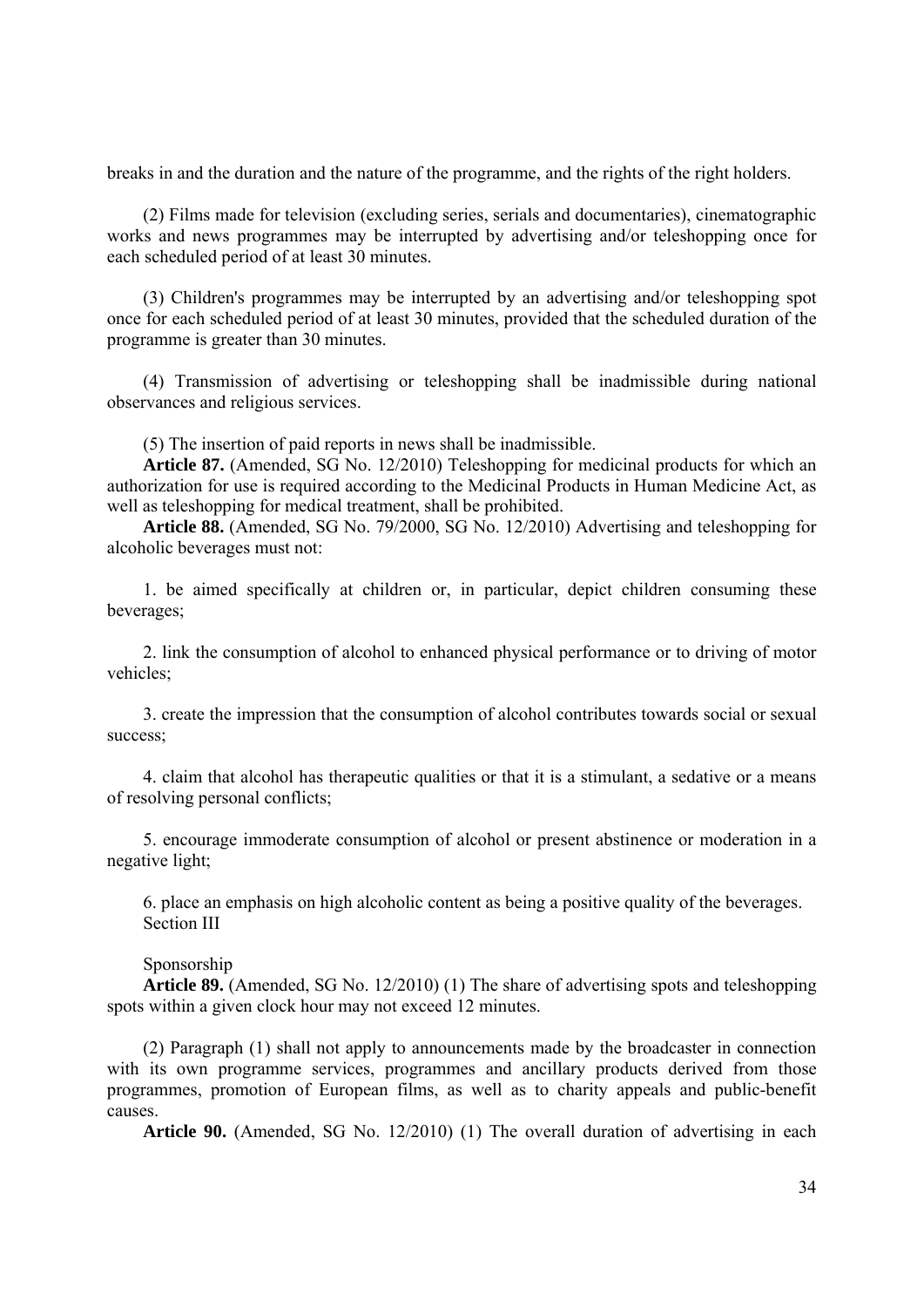separate programme service may not exceed:.

1. for the BNT: 15 minutes per day and 4 minutes per hour;

2. for the BNR: 6 minutes per hour.

(2) The Bulgarian National Television shall be entitled to use up to one-third of the overall daily duration of advertising during the time period band commencing at 19:00 hours and ending at 22:00 hours.

(3) The overall duration of advertising in the programme services of the regional centres of the BNR and the BNT, intended for regional distribution, may not exceed 6 minutes per hour.

(4) The restrictions referred to in Items 1 and 2 of Paragraph (1) shall not apply to advertising inserted in programmes covering art, culture or sports events of national and international importance. In such case, the standard provisions shall apply to the duration of the advertising.

**Article 91.** (Amended, SG No. 12/2010) Teleshopping windows must be clearly identified as such by optical and acoustic means and shall be of a minimum uninterrupted duration of 15 minutes.

**Article 92.** (Amended, SG No. 12/2010) (1) The provisions of Sections I, II and III shall apply mutatis mutandis to television programme services exclusively devoted to advertising and teleshopping, as well as to television channels exclusively devoted to self-promotion, the provisions being interpreted and applied in conformity with the nature and character of those programme services.

(2) The provisions of Article 86 (1) herein regarding the observance of copyrights and neighbouring rights, of Article 86 (4) and (5), Articles 87 and 88 herein shall furthermore apply mutatis mutandis to radio advertising and radio shopping.

**Chapter Five** 

# FINANCING OF RADIO AND TELEVISION BROADCASTING ACTIVITIES Section I

Fees

**Article 93.** (1) A monthly fee shall be charged for financing of public-service radio and television broadcasting activities on the basis of each registered electric meter.

(2) No fee shall be charged for three-phase electric current meters registered for manufacturing purposes.

(3) Any persons, who do not own radio and television receivers or who do not receive radio and television programmes, shall state this in a declaration submitted to the competent service. Any such persons shall be exempt from paying the fee referred to in Paragraph (1) as from the day of submission of the declaration.

(4) (Paragraph declared partly unconstitutional, in respect of the expression "at any time", by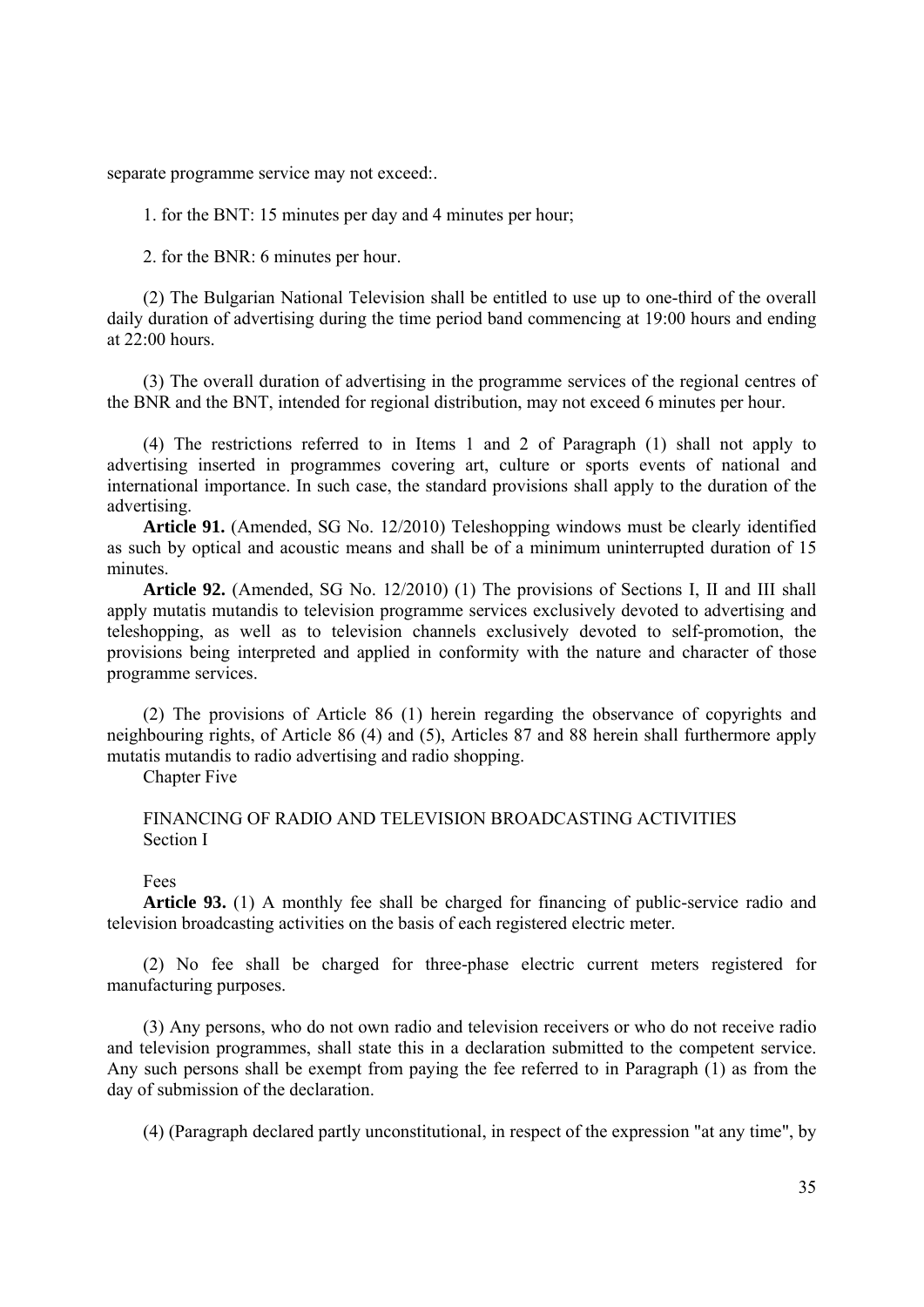the Constitutional Court of the Republic of Bulgaria, Judgment promulgated in SG No. 60/1999) The competent service may at any time verify whether the declaration is true. Should it be established that the declaration is untrue, or should the person obstruct the conduct of verification as to whether the declaration is true, the fee shall be due at double amount for the entire duration as from the day of submission of the declaration.

**Article 94.** (1) Citizens shall pay a monthly fee under Article 93 herein to the amount of 0.6 per cent of the national minimum wage as fixed by the Council of Ministers, for each registered electricity meter.

(2) The legal and natural persons which and who carry on business, as well as the state and municipal organizations, shall pay a monthly fee to the amount of 2.5 per cent of the national minimum wage as fixed by the Council of Ministers, for every registered electricity meter.

**Article 95.** The fee referred to in Article 94 herein shall be paid together with the sums due for electricity consumption according to the applicable procedure through the pay-desks of the power supply utilities of the National Electric Company EAD.

**Article 96.** Citizens of impaired hearing or eyesight whereon Disability Grade Two has been conferred shall be exempt from paying fees.

**Article 97.** (1) No fee shall be payable for use of receivers and devices by health facilities, child care homes and kindergartens, educational, social and cultural institutions according to a list proposed by the competent ministries and central-government departments and endorsed by the Council for Electronic Media, as well as if the receivers and devices are used as monitors.

(2) The list referred to in Paragraph (1) shall be published in the Newsletter of the Council for Electronic Media and shall be periodically updated.

Section II

## Radio and Television Fund

**Article 98.** There shall be established a Radio and Television Fund with the Council for Electronic Media for financing of radio and television broadcasting activities.

**Article 99.** (1) The Radio and Television Fund shall be directed by a Management Board whose composition shall be determined by the Council for Electronic Media.

(2) (Amended, SG No. 79/2000, SG No. 88/2005, SG No. 12/2010) The Management Board shall mandatorily include one representative each of the Ministry of Finance, of the Ministry of Transport, Information Technology and Communications, of the public-service radio and television media service providers, and of the commercial radio and television media service providers.

(3) The Council for Electronic Media shall adopt rules of organization and operation of the Radio and Television Fund and of the Management Board of the said Fund.

**Article 100.** The Management Board shall elect a Chairperson from amongst its members.

**Article 101.** (1) The Council for Electronic Media shall appoint an Executive Director of the Radio and Television Fund, who shall direct the day-to-day operation of the said Fund.

(2) The Executive Director may not be a member of the Management Board.

**Article 102.** (1) (Redesignated from Article 102, amended and supplemented, SG No. 96/2001, amended, SG No. 93/2005) The resources in the Radio and Television Fund shall be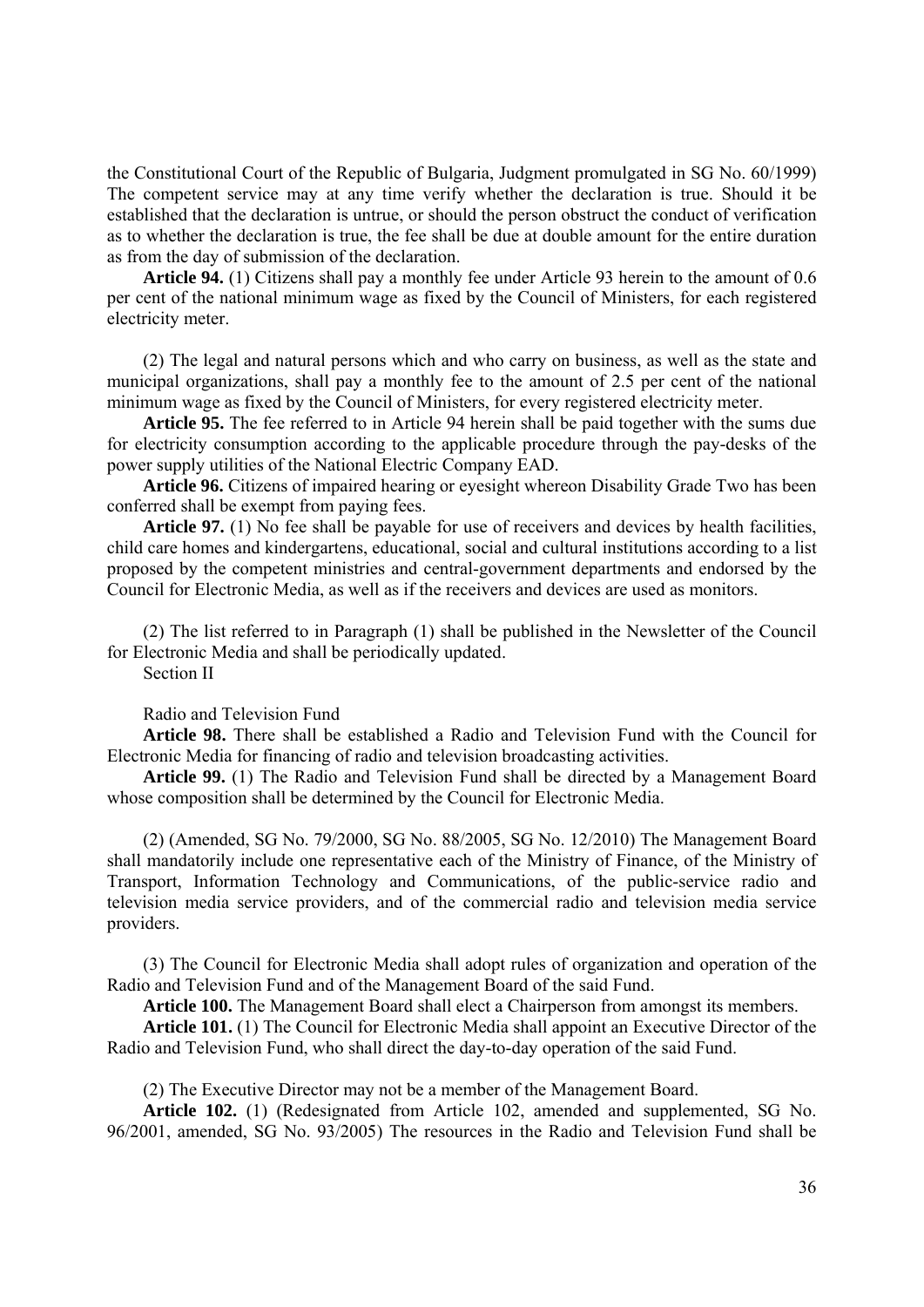raised from:

1. the monthly fees charged for reception of radio and television programme services;

2. the initial and annual licence fees or registration fees, as the case may be, as collected by the Council for Electronic Media;

- 3. interest on the resources raised in the Fund;
- 4. donations, legacies and bequests;
- 5. other sources as specified in a statute.

(2) The licence fees and registration fees collected by the Council for Electronic Media shall cover the administrative costs incurred by the said Council for the activities related to the licensing, registration and supervision of the activity as to compliance with the terms and conditions provided for in the licences and with the terms and conditions whereunder the registration has been effected.

(3) Radio and television broadcasters shall pay fees as follows:

1. an initial licence fee, including:

(a) for verification of the authenticity of the documents;

(b) for grant of the licence;

2 an initial registration fee, including:

(a) for verification of the authenticity of the documents;

(b) for effecting of the registration and for issuance of a certificate;

3. an annual fee:

(a) for supervision of the activity of the licensed radio and television broadcaster as to compliance with the law and with the terms and conditions whereunder the licence has been granted;

(b) for supervision of the activity of the registered radio and television broadcaster as to compliance with the programme design, programme concept, programme type or programme schedule as declared;

4. a fee for modification and supplementation of the licence or for changes in the registered circumstances, as the case may be, including:

(a) for consideration of the request;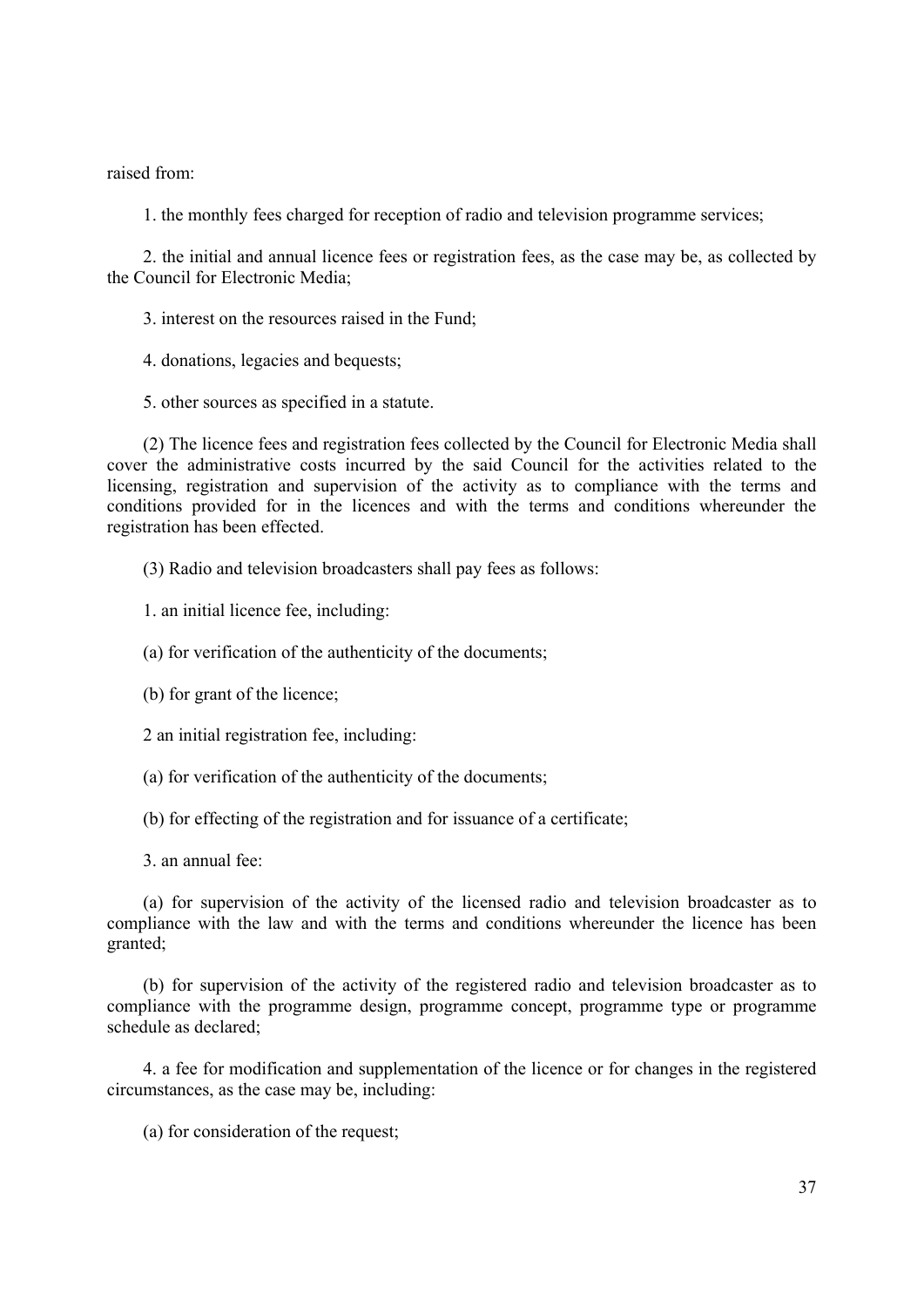(b) for effecting of the revisions;

5. a fee for extension of the term of validity of the licence;

6. a fee for issuance of a replacement of the licence or of the certificate of registration, as the case may be.

7. (new, SG No. 12/2010) a fee for issuance of a certificate of entry in the register referred to in Article 125j herein.

(4) (Amended, SG No. 12/2010) The amount of the initial licence fee or registration fee, as the case may be, shall be determined depending on the necessary administrative costs incurred for the preparation and grant of the licence or registration, as the case may be.

(5) (Amended, SG No. 12/2010) The amount of the annual fee shall be determined depending on the necessary administrative costs incurred by the Council for Electronic Media for the supervision as to compliance with the conditions for the provision of services under this Act on the basis of the following criteria:

1. number of registered residents who can be serviced by the licensed or registered service or the service under Article 125g herein;

2. territorial range of the service;

3. kind of the service.

(6) The amount, the time limits and the modes of payment of the fees covered under Paragraph (3) shall be established by a Rate Schedule of Fees for Radio and Television Broadcasting Activities. The said Rate Schedule shall be laid before the Council of Ministers by the Minister of Culture on a motion by the Council for Electronic Media.

(7) The fees covered under Paragraph (3) shall be determined in accordance with the following principles:

1. non-discrimination of the radio and television broadcasters;

2. proportionality in respect of the administrative costs;

3. promotion of competition and of the provision of new services;

4. satisfying public demand for high-quality radio and television services.

(8) Licensed radio and television broadcasters shall pay equal licence fees for an identical kind and range of the licensed radio and television broadcasting activity.

(9) The proceeds from the fees covered under Paragraph (3) shall be administered by the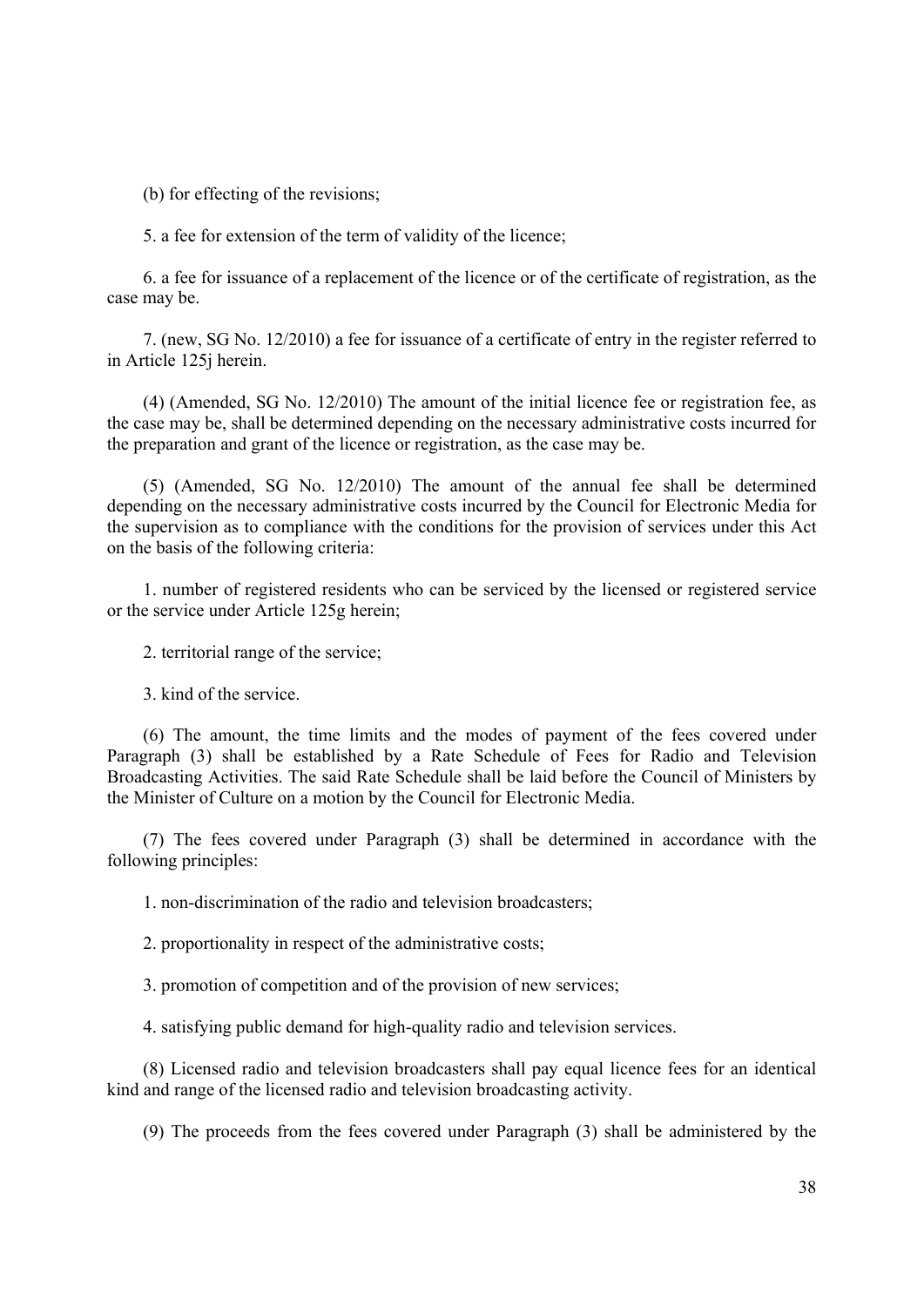Council for Electronic Media.

**Article 103.** (1) The resources of the Radio and Television Fund shall be disbursed for:

1. financing of the BNR and the BNT;

2. financing of the Council for Electronic Media;

3. financing of projects of national importance involving implementation and use of new technologies in radio and television broadcasting activities;

4. financing of significant cultural and educational projects;

5. financing of projects and activities designed to extend the audience and/or territorial reach of radio and television programme services;

6. the management of the Fund;

7. the National Electric Company EAD, in connection with the collection of the fees referred to in Article 93 herein.

(2) The financing of the BNR and the BNT shall be allocated:

1. for preparation, creation and distribution of national and regional programme services according to a standard per hour of programming determined by the Council for Electronic Media on motion by the BNR and the BNT;

2. for action financing for tangible fixed assets.

(3) The Council for Electronic Media shall open an off-budget account with the Bulgarian National Bank for custody of the resources of the Radio and Television Fund.

**Article 104.** Any excess of revenues over expenditures at the end of the year shall be a balance brought forward and shall be used for the assigned purpose during the next succeeding year.

Chapter Six

RADIO AND TELEVISION BROADCASTER LICENSING AND REGISTRATION

(Heading amended, SG No. 96/2001) Section I

General Provisions

**Article 105.** (1) (Amended, SG No. 96/2001, supplemented, SG No. 77/2002, amended, SG No. 14/2009) Radio and television broadcasting activities for the creation of programme services intended for distribution over electronic communications networks, where a scarce resource radio spectrum is used, shall be pursued by virtue of individual licences granted by the Council for Electronic Media under the terms and according to the procedure established by this Act.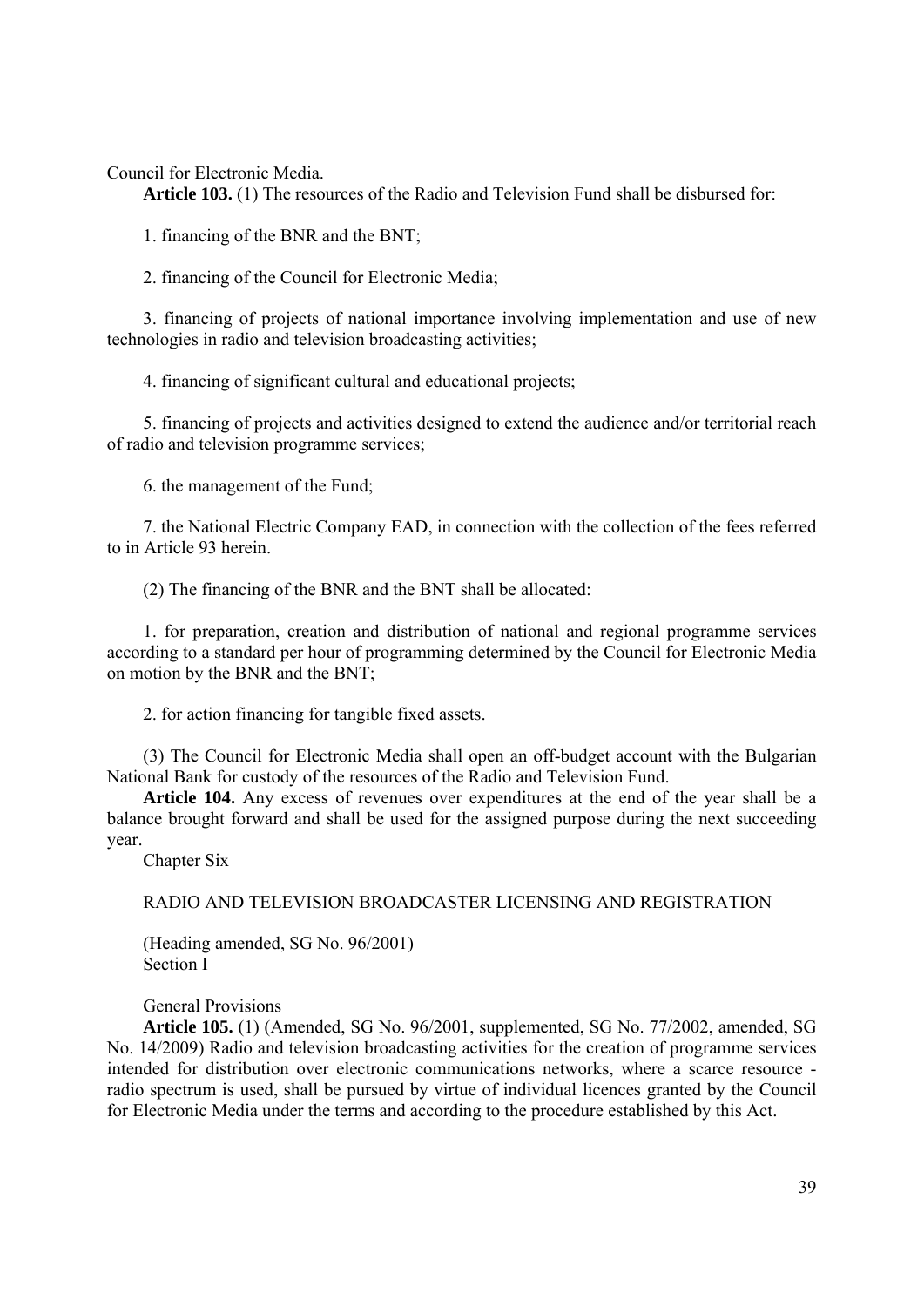(2) (Amended, SG No. 79/2000, SG No. 10/2007, SG No. 14/2009) The following shall be eligible to apply for pursuit of radio and television broadcasting activities:

1. natural persons who are sole traders and legal persons, registered under Bulgarian legislation;

2. legal persons registered under the legislation of a Member State of the European Union, or of another State which is a Contracting Party to the Agreement on the European Economic Area.

(3) (Amended and supplemented, SG No. 79/2000, amended, SG No. 93/2005, SG No. 14/2009) The Bulgarian National Radio and the Bulgarian National Television shall pursue radio and television broadcasting activities as national public-service broadcasters by virtue of licences granted without a contest or by virtue of registrations.

(4) The following shall be ineligible to apply for the grant of a licence:

1. (amended, SG No. 79/2000, SG No. 14/2009) any legal persons which have been denied the grant of an insurance business authorization or whose insurance business authorization has been revoked;

2. any legal persons in which the legal persons referred to in Item 1 or the partners or shareholders therein hold a participating interest;

3. (supplemented, SG No. 79/2000) any sole-trader natural persons or legal persons, who or which are unable to produce evidence of the ownership of their property or of the capital under Article 6 of the Measures against Money Laundering Act;

4. (supplemented, SG No. 79/2000) any legal persons in which any sole trader natural persons or legal persons under Item 3 or the partners or shareholders therein hold a participating interest;

5. (supplemented, SG No. 79/2000) any sole trader natural persons or legal persons who or which, during the five years last preceding the application for a licence, have been adjudicated bankrupt or are subject to bankruptcy or liquidation proceedings;

6. any legal persons wherein any persons included in the list referred to in Article 3 (1) of the Act on Information Regarding Non-Performing Loans are partners or shareholders;

7. (supplemented, SG No. 14/2009, repealed, SG No. 12/2010);

8. (repealed, SG No. 14/2009);

9. (repealed, SG No. 14/2009);

10. (new, SG No. 79/2000) any sole traders or legal persons who or which received a refusal to an application for a licensed broadcasting activity of the same kind or whose licence granted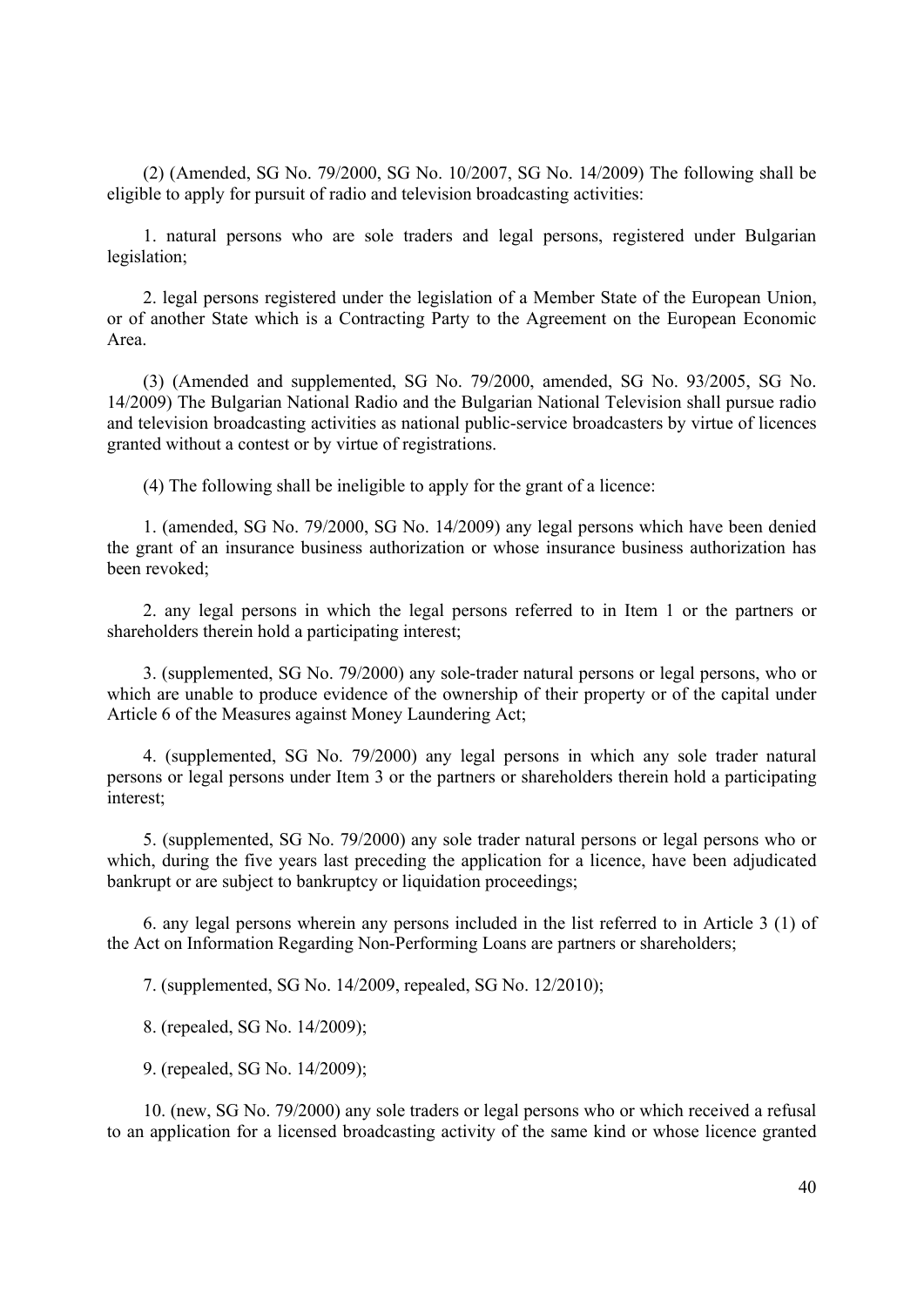under this Act has been revoked during the year last preceding the application for a licence.

(5) (New, SG No. 79/2000) The Council for Electronic Media shall commission the verification under Paragraph (4) to the respective competent authorities.

(6) (New, SG No. 96/2001, amended, SG No. 10/2007) Any applicants for a licence must submit the following documents to the Council for Electronic Media according to the requirements covered under this Article:

1. (amended, SG No. 10/2007) a certificate of current status and, applicable to non-resident persons, the respective document, issued not earlier than one month prior to the date of submission of the application under Article 111 herein;

2. documents proving the origin of the capital during the last three preceding years reckoned from the date of submission of the documents, including an audited financial statement;

3. a list of the media enterprises in which the said applicants are shareholders or partners.

(7) (New, SG No. 37/2009, repealed, SG No. 12/2010). **Article 106.** (1) Any licence shall be personal.

(2) (Amended and supplemented, SG No. 96/2001) Transfer of a licence shall be permitted by the Council for Electronic Media subject to satisfaction of the requirements to the persons for initial licensing.

(3) (New, SG No. 96/2001, amended, SG No. 14/2009) Upon transfer of any licence granted according to the procedure established by Articles 116, 116a, 116b, 116c and 116d herein, the Council for Electronic Media shall notify the Communications Regulation Commission within 14 days.

(4) (New, SG No. 14/2009) Within ten days after the notification referred to in Paragraph (3), the Communications Regulation Commission shall transfer the authorization for use of an individually assigned scarce resource - radio spectrum, for provision of electronic communications over existing and/or new electronic communications networks for analogue terrestrial broadcasting to the person whereto the relevant radio and television broadcasting licence has been transferred, in compliance with the terms and procedure established by Article 121 (2) and Article 122 of the Electronic Communications Act.

**Article 107.** (Repealed, SG No. 96/2001).

**Article 108.** Upon submission of documents for the grant of licences referred to in Article 111 herein, the applicants shall declare that they do not hold any interests, shares or rights of any other kind to participation in radio and television broadcasters in excess of the permissible limit according to the anti-trust legislation of the Republic of Bulgaria.

**Article 109.** (Amended, SG No. 96/2001) (1) Licences shall be granted for a term of 15 years. This term may be extended by decision of the Council for Electronic Media at the request of the licence holder for an aggregate duration which may not exceed 25 years.

(2) (Amended, SG No. 14/2009) The term of the licence for use of an individually assigned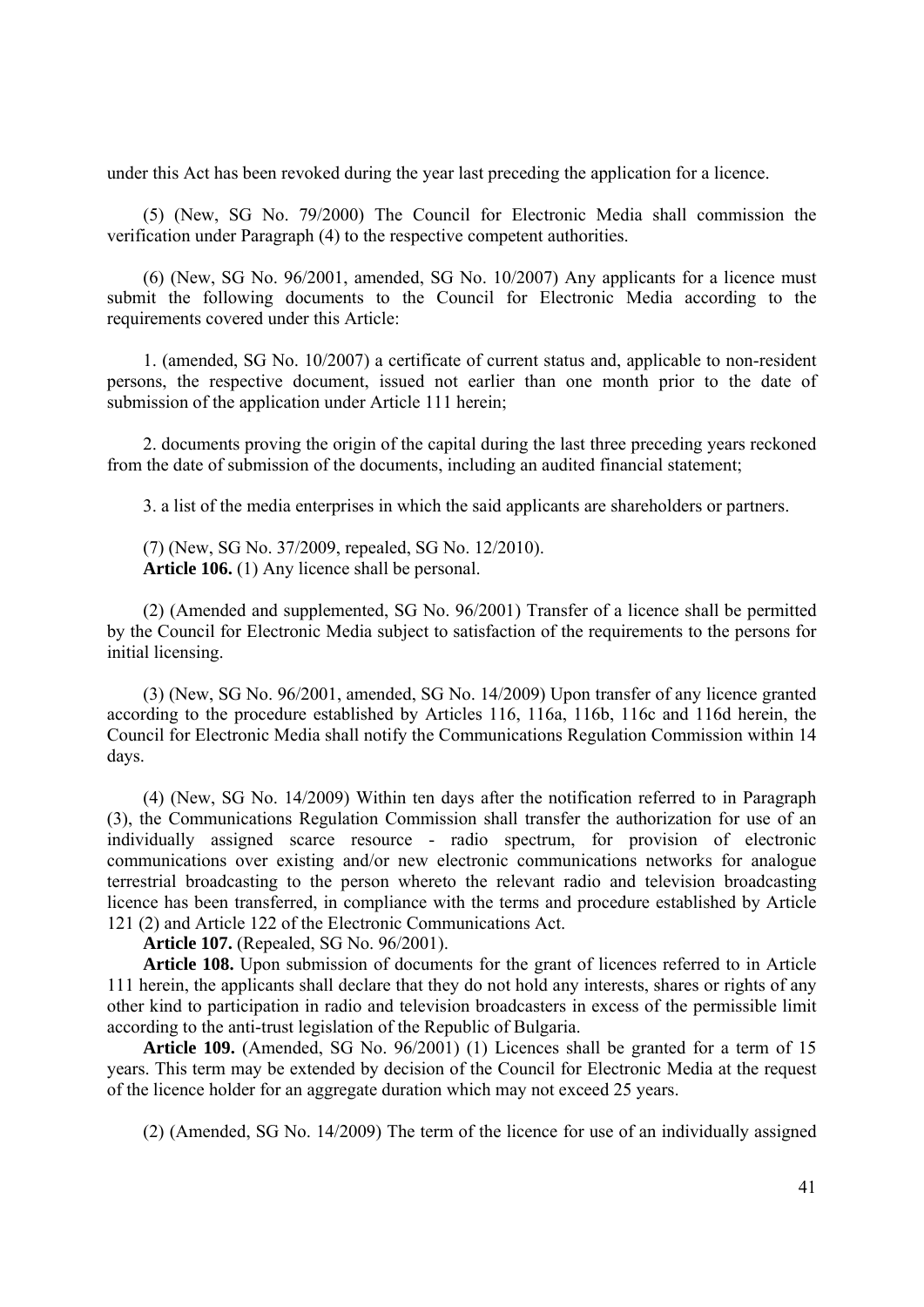scarce resource - radio spectrum, for provision of electronic communications over existing and/or new electronic communications networks for analogue terrestrial broadcasting must correspond to the term of the licence under this Act.

**Article 110.** (1) Any radio and television broadcasting licence shall state:

1. the designation (business name) and registered office of the radio broadcaster or the television broadcaster;

2. the kind of broadcaster (public-service or commercial);

3. the date whereat the licence is granted;

4. the commencement date for distribution of the programme service;

5. the range of distribution (national, regional, local);

6. the term of validity of the licence;

7. (supplemented, SG No. 14/2009) the technical and other requirements to the programme services, including requirements for provision of the programme services for distribution in unencoded form.

(2) (Supplemented, SG No. 79/2000, amended, SG No. 93/2005, SG No. 12/2010) The licence shall include obligations to comply with the requirements covered under Article 6 (2) and (3) herein and to abide by the principles of pursuit of radio and television broadcasting activities covered under Article 9 (1) and Article 10 herein, including a time period and a time schedule for attainment of the proportions provided for in Article 19a (1) and (2) herein.

Section II

#### Licensing Procedure

**Article 111.** (Amended, SG No. 96/2001) (1) (Redesignated from Article 111, SG No. 10/2007) Any applicant for a radio and television broadcasting licence shall submit a written application to the Council for Electronic Media, enclosing therewith:

1. a basic instrument;

2. (amended, SG No. 34/2006, supplemented, SG No. 14/2009) a certificate of commercial registration or documents certifying the incorporation of the legal person, issued not earlier than one month prior to the date of submission of the application;

3. (amended, SG No. 105/2005) a certificate referred to in Article 87 (6) of the Tax and Social-Insurance Procedure Code;

4. a proposal for a manner of distribution of the programme services;

5. a declaration referred to in Article 108 herein;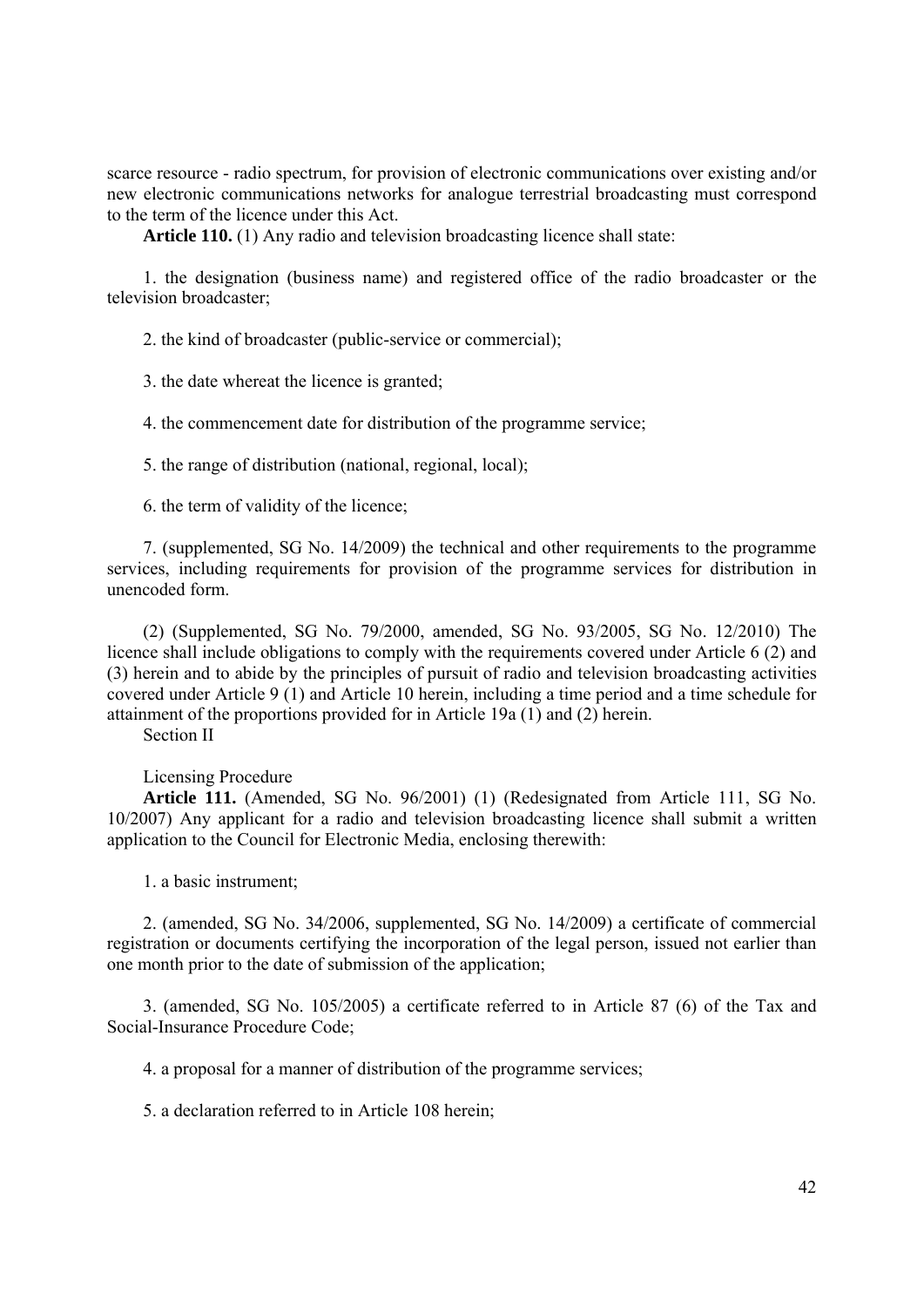6. a declaration of non-existence of the circumstances covered under Article 105 (4) herein;

7. proof of financial capacities to pursue the broadcasting activities;

8. a programme design, a programme concept, a programme type, a programme schedule, a list of subsidiary radio and television services;

9. (amended, SG No. 14/2009) preliminary contracts for ceded copyrights to protected works in the programme services and of ceded neighbouring rights for provision for distribution of the programme services of others.

(2) (New, SG No. 14/2009) The applicants for the grant of a radio and television broadcasting licence shall mandatorily attach the following to the documents covered under Paragraph (1):

1. documents proving the origin of the capital for the last three years, including a certified financial statement, reckoned from the date of submission of the documents;

2. documents attesting to the structure of the capital and the distribution of ownership in the capital;

3. a list of the media undertakings wherein the applicants are shareholders or partners.

(3) (New, SG No. 10/2007, renumbered from Paragraph (2), supplemented, SG No. 14/2009) The application and the documents covered under Paragraphs (1) and (2) shall be submitted in the Bulgarian language.

**Article 112.** (1) (Amended, SG No. 96/2001) The Council for Electronic Media shall verify the authenticity of the documents covered under Article 111 herein as submitted.

(2) Should any omissions and defects be ascertained in the documents covered under Article 111 herein, the applicants shall be allowed seven days to cure any such omissions and defects, with the time limit allowed running as from the notification. If the omissions and defects are not cured within the time limit allowed, the documents of the applicant shall be denied consideration.

**Article 113.** (Repealed, SG No. 96/2001).

**Article 114.** (Amended, SG No. 96/2001) The members of the Council for Electronic Media and the employees of the said Council, as well as the members of the evaluating commission, shall be obligated to respect the confidentiality of the information contained in the documents of the applicants.

**Article 115.** (Amended, SG No. 96/2001, repealed, SG No. 14/2009).

**Article 116.** (Amended, SG No. 96/2001) (1) (Supplemented, SG No. 77/2002, amended, SG No. 14/2009, SG No. 12/2010) A licence for pursuit of radio and television broadcasting activities through use of existing and/or new electronic communications networks for analogue terrestrial broadcasting shall be granted after holding a contest.

(2) The contest holding procedure shall be initiated at the request of an interested person or on the initiative of the Council for Electronic Media. The said person may specify the desired point of emission and territorial range in the request addressed to the Council for Electronic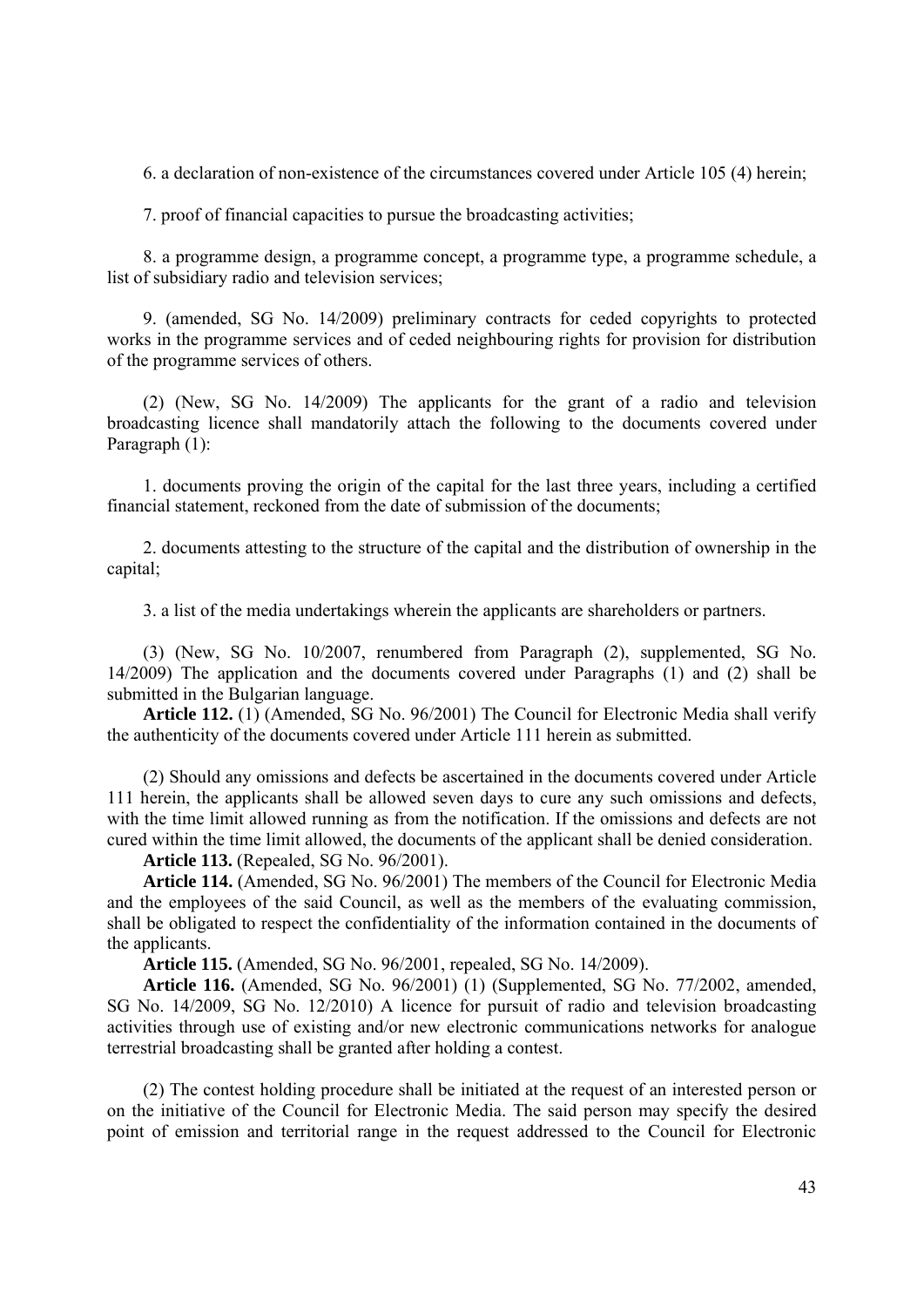Media.

(3) (Amended, SG No. 112/2001, supplemented, SG No. 14/2009) Within 14 days after receipt of a request referred to in Paragraph (2), the Council for Electronic Media shall approach the Communications Regulation Commission with an enquiry in writing regarding the requisite technical parameters for analogue terrestrial broadcasting of radio and television programme services to a population centre, a functional region or the entire territory of the Republic of Bulgaria, including unallocated radio frequencies, permissible power of emission, possible points of emission, as well as any other technical information as may be necessary.

(4) (Supplemented, SG No. 77/2002, amended and supplemented, SG No. 14/2009, SG No. 12/2010) The Communications Regulation Commission shall present to the Council for Electronic Media the decision thereof on any such enquiry within three months or, where international coordination of the radio frequencies and the radio frequency bands, as well as the technical characteristics of the radio equipment to be used, shall be necessary, within eight months, conforming to the requirements for efficient utilization of the radio spectrum.

(5) (Amended, SG No. 14/2009) Should unallocated radio spectrum be available, conforming to the enquiry, the Communications Regulation Commission shall attach a draft authorization for use of an individually assigned resource - radio spectrum to the decision referred to in Paragraph (4).

**Article 116a.** (New, SG No. 96/2001) (1) (Amended, SG No. 77/2002, SG No. 12/2010) Within 14 days after receipt of a reply, the Council for Electronic Media shall make a decision on initiation of a contest or contests depending on the unallocated radio spectrum as available.

(2) Any decision referred to in Paragraph (1) shall be promulgated in the State Gazette and shall state the date, place and time for holding of the contest, the closing date and the place for submission of an application for entry, the place, the final date and the procedure for purchase of the licensing documents.

(3) The licensing documents shall contain:

1. (amended, SG No. 14/2009) a draft authorization referred to in Article 116 (5) herein within a relevant territorial range depending on the available unallocated individually assigned scarce resource - radio spectrum;

2. required rate of development and/or of service;

3. requirements as to protection of the environment;

4. requirements as to quality;

5. requirements relating to creative, financial and technological capacities and experience;

6. evaluation criteria and relative weight of the said criteria in the integral evaluation, conforming to the requirement to prioritise the evaluation of the programme design.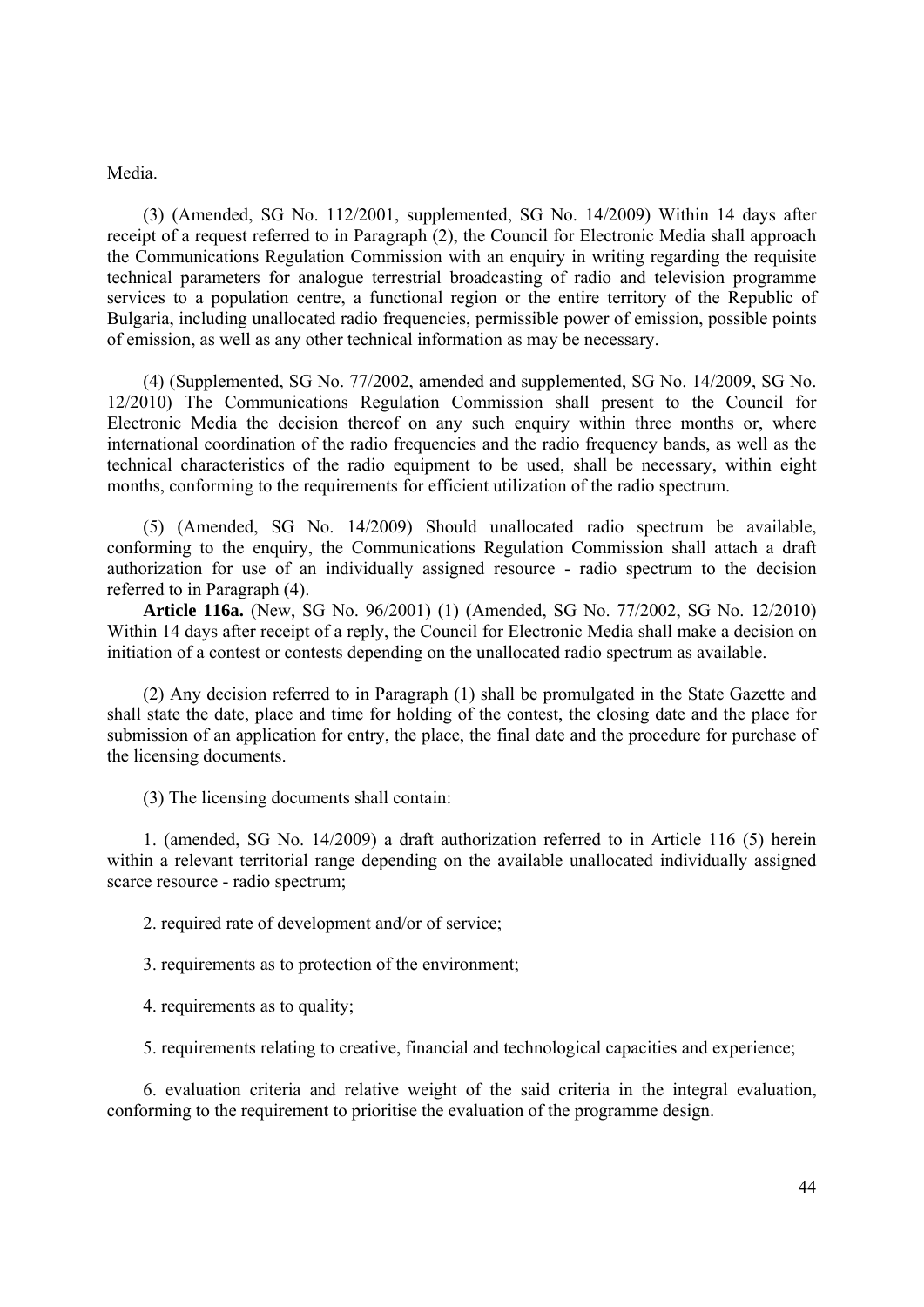(4) The contest shall be held not earlier than 30 days after promulgation of the decision referred to in Paragraph (1). Should multiple procedures be announced, depending on the unallocated radio spectrum as available, all such procedures shall be held simultaneously.

(5) (New, SG No. 14/2009) Where the Council for Electronic Media fails to make a decision on initiation of a contest or contests depending on the unallocated radio spectrum as available within three months after receipt of the answer referred to in Article 116 (4) herein, the Communications Regulation Commission may, after a consultation with the Council for Electronic Media in accordance with the state radio spectrum planning and allocation policy, propose a reconsideration of the purposes for which the scarce resource has been allocated.

**Article 116b.** (New, SG No. 96/2001) Any person wishing to obtain the radio and television broadcasting licence shall submit an application for entry in the contest, enclosing the following bidding documents therewith:

1. the documents covered under Article 111 herein;

2. (amended, SG No. 14/2009) a preliminary schematic design for use of existing and/or new electronic communications networks for analogue terrestrial broadcasting, conforming to the licensing documents;

3. a draft of a business plan for pursuit of the broadcasting activities;

4. a written undertaking to respect the confidentiality of the information contained in the licensing documents;

5. documentary proof of payment for licensing documents;

6. other documents relevant to the contest procedure.

**Article 116c.** (New, SG No. 96/2001) (1) (Amended, SG No. 112/2001) The Council for Electronic Media shall designate a chairperson and members of a commission or experts for the holding of the contest, who shall mandatorily include members of the Council for Electronic Media and of the Communications Regulation Commission. The said commission may furthermore include experts of other central-government departments and organizations concerned. The Chairperson of the Council for Electronic Media shall issue an order appointing the commission of experts. The members of the said commission shall sign a written undertaking to respect the confidentiality of information as shall come to the knowledge thereof upon the holding of the contest.

(2) (Amended, SG No. 14/2009) Proceeding from the licensing documents, the criteria referred to in Item 6 of Article 116a (3) herein, the report of the commission of experts, and an integral evaluation as to satisfaction of the requirements of the contest to the fullest extent, the Council for Electronic Media shall rank the applicants and shall make decisions on the grant of a radio or television broadcasting licence and on the grant, by the Communications Regulation Commission, of an authorization for use of an individually assigned scarce resource - radio spectrum, for provision of electronic communications over existing and/or new electronic communications networks for analogue terrestrial broadcasting, to the highest ranked applicant.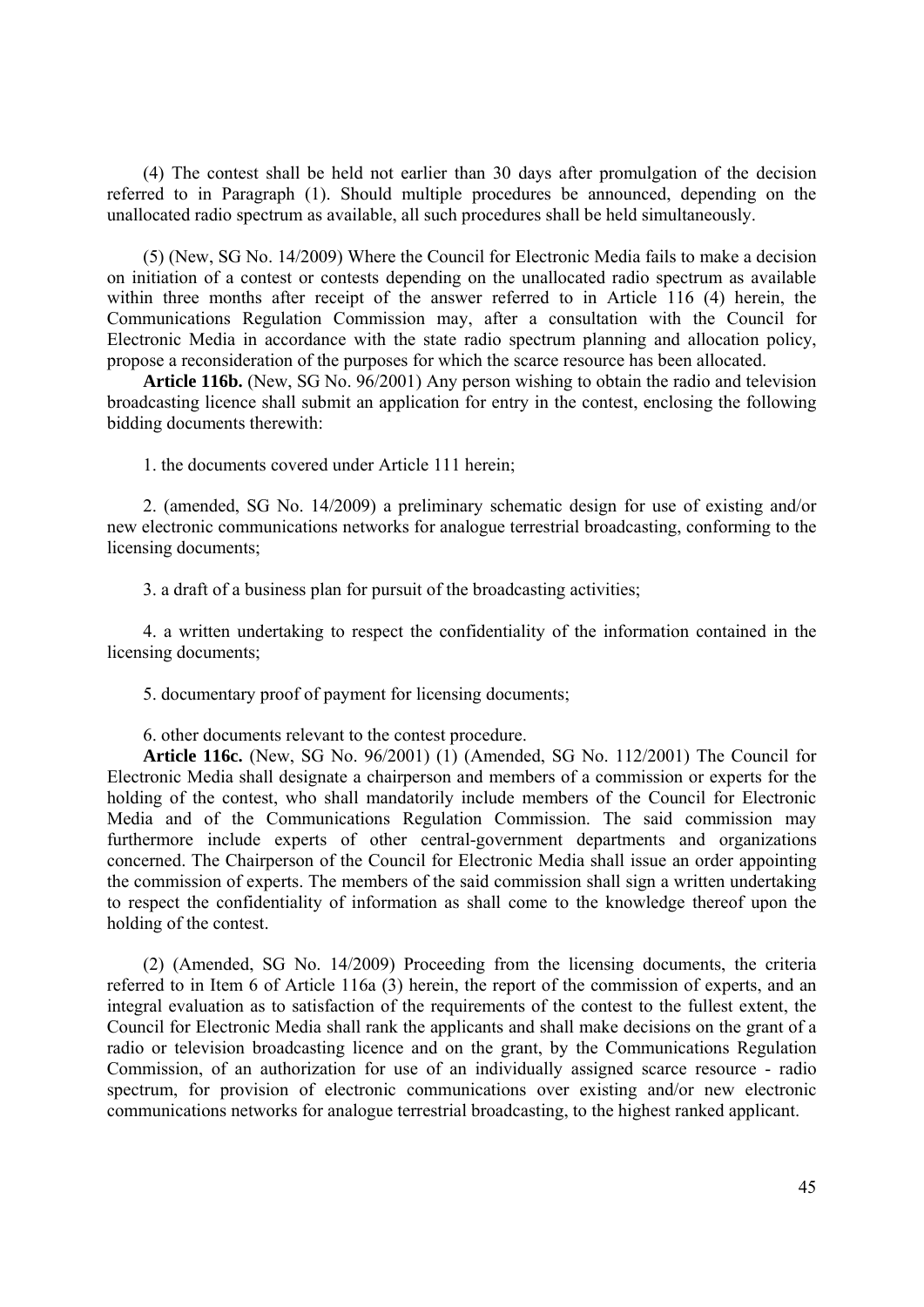(3) (Supplemented, SG No. 14/2009) A radio and television broadcasting licence valid for the territory of the Republic of Bulgaria shall not be granted to any person or to any persons related thereto within the meaning given by the Commerce Act, who or which hold a licence of the same kind for radio and television broadcasting activities within a regional or a local range, save as where the said holders relinquish the said licence, with the exception of the cases covered under Article 49 herein or upon digital terrestrial broadcasting.

(4) (Amended, SG No. 112/2001, SG No. 14/2009) Within three days after the entry into force of the decision referred to in Paragraph (2), the Council for Electronic Media shall notify the Communications Regulation Commission. Within ten days, the Council for Electronic Media shall grant a radio and television broadcasting licence, and the Communications Regulation Commission shall grant an authorization for use of an individually assigned scarce resource radio spectrum, for provision of electronic communications over existing and/or new electronic communications networks for analogue terrestrial broadcasting.

**Article 116d.** (New, SG No. 96/2001) (1) (Amended, SG No. 14/2009) Should the applicant approved refuse the grant of the radio and television broadcasting licence and the authorization referred to in Article 116c (4) herein within ten days after the decision of the Council for Electronic Media, the said licence and authorization shall be offered to the second highest ranked applicant.

(2) Should the second highest ranked applicant refuse the award as well, the procedure shall be closed.

Section IIa

(New, SG No. 14/2009)

Radio and Television Broadcasting Activities for Creation of Programme Services Intended for Distribution over Electronic Communications Networks for Digital Terrestrial Broadcasting

**Article 116e.** (New, SG No. 14/2009) (1) (Amended, SG No. 12/2010) Radio and television broadcasting activities for the creation of programme services intended for distribution over electronic communications networks for digital terrestrial broadcasting shall be pursued by virtue of a licence granted by the Council for Electronic Media according to the procedure established by this Act.

(2) The licence referred to in Paragraph (1) shall grant the right that the programme services be distributed by an undertaking, whereto the Communications Regulation Commission has granted an authorization for use of an individually assigned scarce resource - radio spectrum, for provision of electronic communications over networks for digital terrestrial broadcasting, within the territorial range indicated in the authorization.

(3) (Supplemented, SG No. 12/2010) The undertaking referred to in Paragraph (2) shall be entitled to distribute licensed radio and/or television programme services whereof the form and type:

1. have been determined by the Council for Electronic Media according to the procedure established by Article 116g herein;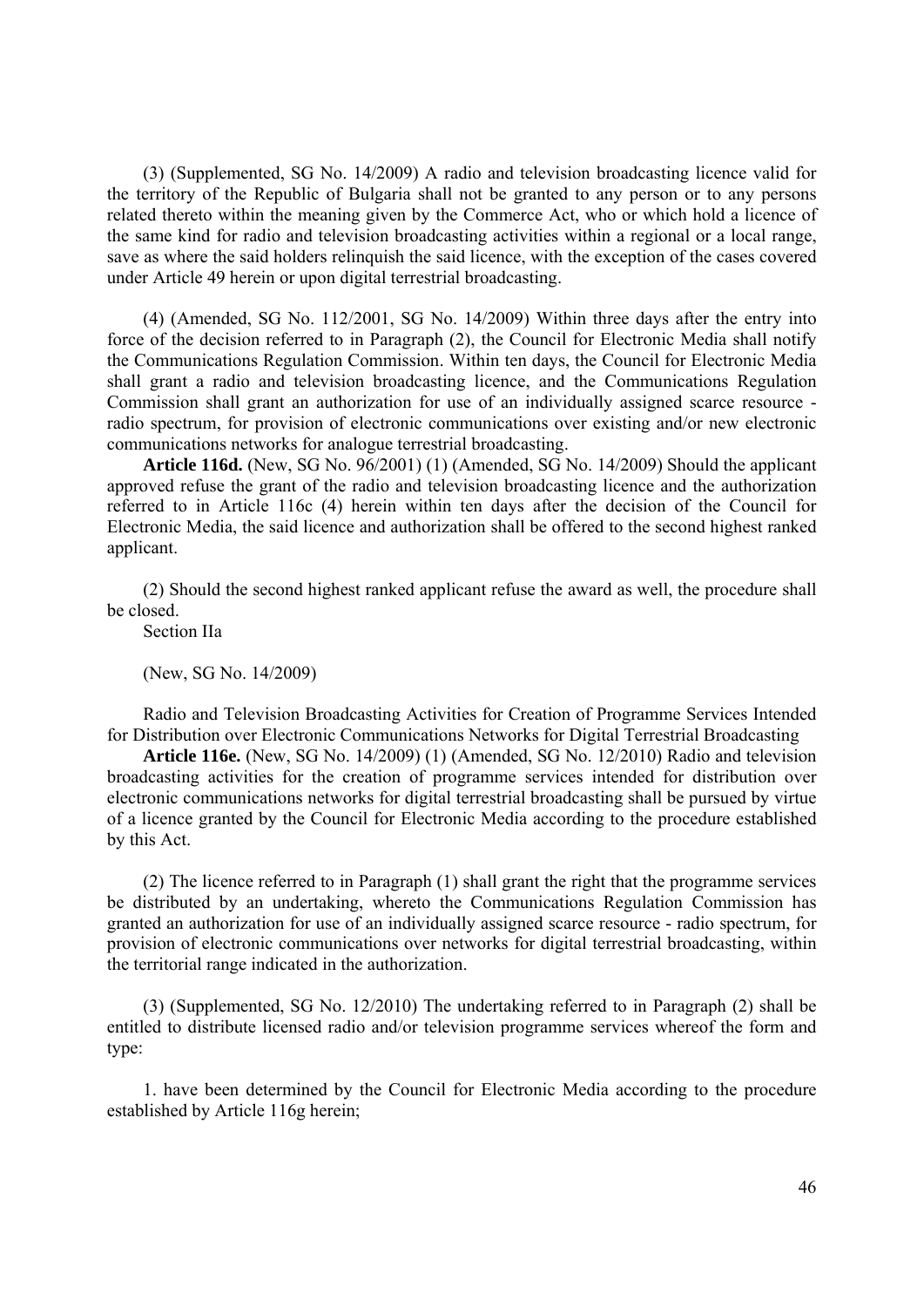2. have been cleared with the Council for Electronic Media according to the procedure established by Article 116h herein.

**Article 116f.** (New, SG No. 14/2009) (1) (Amended, SG No. 12/2010) The procedure for the grant of a radio and television broadcasting licence for national/regional programme services which can be distributed over electronic communications networks for digital terrestrial broadcasting shall be initiated at the request of an interested person or on the initiative of the Council for Electronic Media, or of the Communications Regulation Commission.

(2) The Council for Electronic Media shall announce a procedure for the grant of a licence under Paragraph (1) by decision on the Internet site thereof and in the State Gazette. The decision shall specify the closing date and the place for submission of an application.

(3) (Amended, SG No. 12/2010) The applicants for the grant of a licence shall attach to the application referred to in Paragraph (2) proof of the capacities to create own high-quality output, as well as a draft business plan for implementation of the activity, and any such applicants which are not entered into the register under Article 125j herein shall furthermore attach the documents covered under Article 111 herein.

(4) Within seven days after the closing date referred to in Paragraph (2), the Chairperson of the Council for Electronic Media shall designate a commission of experts, which shall mandatorily include three members of the Council for Electronic Media and two members of the Communications Regulation Commission.

(5) The members of the commission of experts referred to in Paragraph (4) shall consider the requests for the grant of a licence received on the basis of the following criteria:

1. originality and variety of the programme service;

2. capacity to create and provide own output;

3. degree of readiness and stages for uninterrupted (24-hour) distribution of the programme service;

4. proved experience as a radio or television broadcaster.

(6) The commission of experts shall propose to the Council for Electronic Media to grant or to refuse to grant a licence in respect of each one of the applicants.

(7) Upon adoption of the decision on the grant or on a refusal to grant a licence, the Council for Electronic Media shall be guided by the following principles:

1. guaranteed right to information of citizens in the Republic of Bulgaria;

2. creating favourable conditions for variety of the media landscape and for pluralism;

3. preservation of national identity.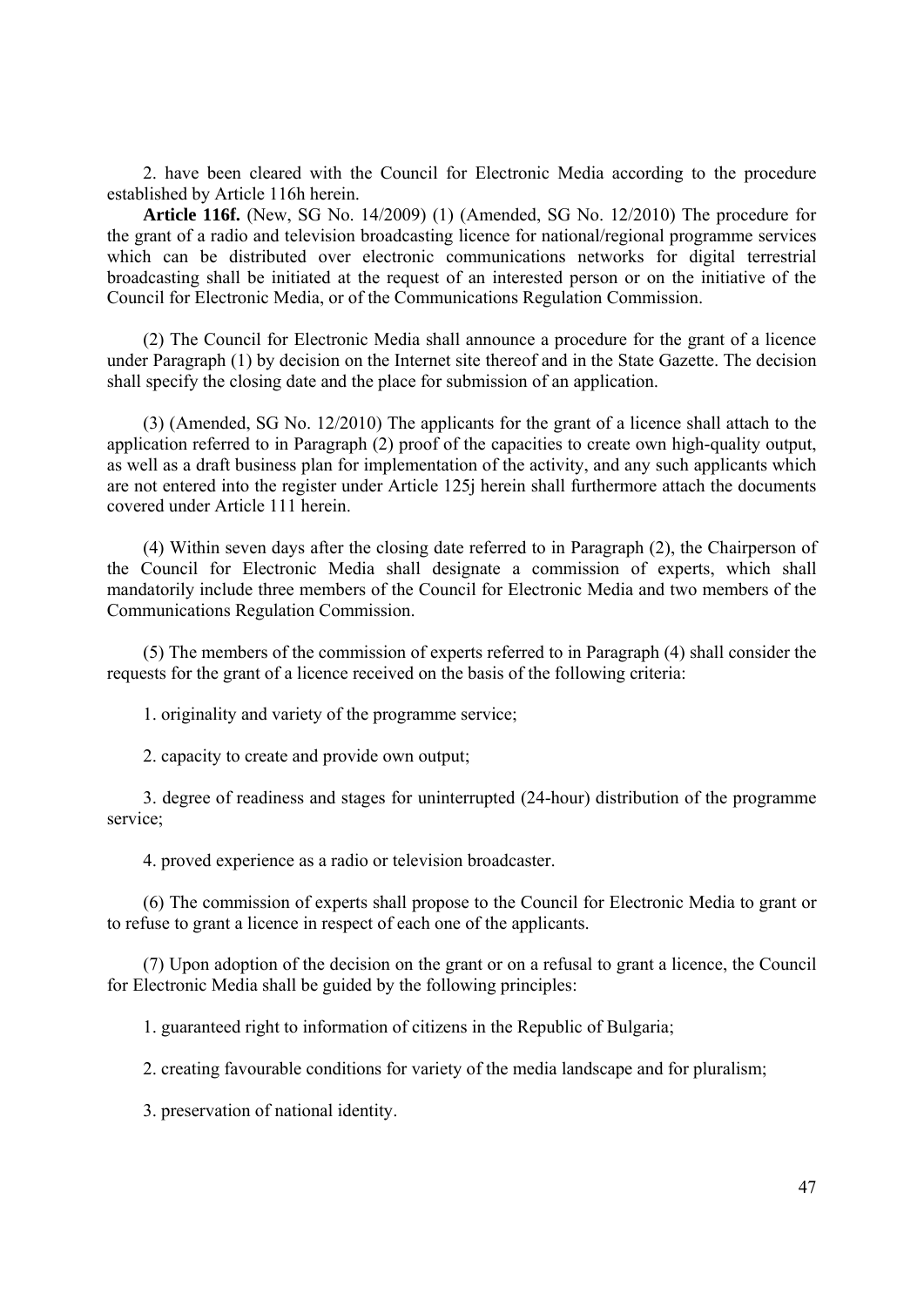(8) The number of licences shall not be limited.

(9) The Council for Electronic Media shall pronounce within 30 days after the designation of the commission of experts referred to in Paragraph (4) by the decision referred to in Paragraph (7), and within ten days after the adoption of the said decision the Council for Electronic Media shall grant television broadcasting licences.

**Article 116g.** (New, SG No. 14/2009) (1) By a reasoned decision, the Council for Electronic Media shall determine a form and type of the licensed Bulgarian television programme services or radio programme services which are mandatorily distributed over the networks for digital terrestrial broadcasting.

(2) The number of the programme services referred to in Paragraph (1) may not be greater than two programme services for each electronic communications network for digital terrestrial broadcasting.

**Article 116h.** (New, SG No. 14/2009) (1) (Amended and supplemented, SG No. 12/2010) Within one month after the granting of an authorization according to the procedure established by the Electronic Communications Act, the undertaking referred to in Article 116e (2) herein shall propose to the Council for Electronic Media the form and type of the licensed radio and/or television programme services which the said undertaking is to distribute over the electronic communications networks for digital terrestrial broadcasting.

(2) Within one month after the submission of the proposal referred to in Paragraph (1), the Council for Electronic Media shall hold consultations with the undertaking, taking into consideration the proposed form and type of the programme services and guided by the principles covered under Article 116f (7) herein.

(3) (Supplemented, SG No. 12/2010) Within seven days after expiration of the time limit referred to in Paragraph (2), the Council of Electronic Media shall clear, by a reasoned decision, the form and type of the licensed radio and/or television programme services which are to be distributed over the networks for digital terrestrial broadcasting.

(4) (Amended, SG No. 12/2010) A failure to pronounce within the time limit referred to in Paragraph (3) shall be presumed as clearance of the form and type of the programme services which are to be distributed over the networks for digital terrestrial broadcasting as proposed by the undertaking.

**Article 116j.** (New, SG No. 14/2009) (1) An undertaking, whereto the Communications Regulation Commission has granted an authorization for use of an individually assigned scarce resource - radio spectrum, for provision of electronic communications over networks for digital terrestrial broadcasting, may not be a radio and television broadcaster.

(2) The restriction referred to in Paragraph (1) shall furthermore apply in respect of any parties related, within the meaning given by the Commerce Act, to the undertaking referred to in Paragraph (1).

Section III

Compliance Verification, Variation and Termination of Licence **Article 117.** (1) (Redesignated from Article 117, SG No. 105/2006) Supervision as to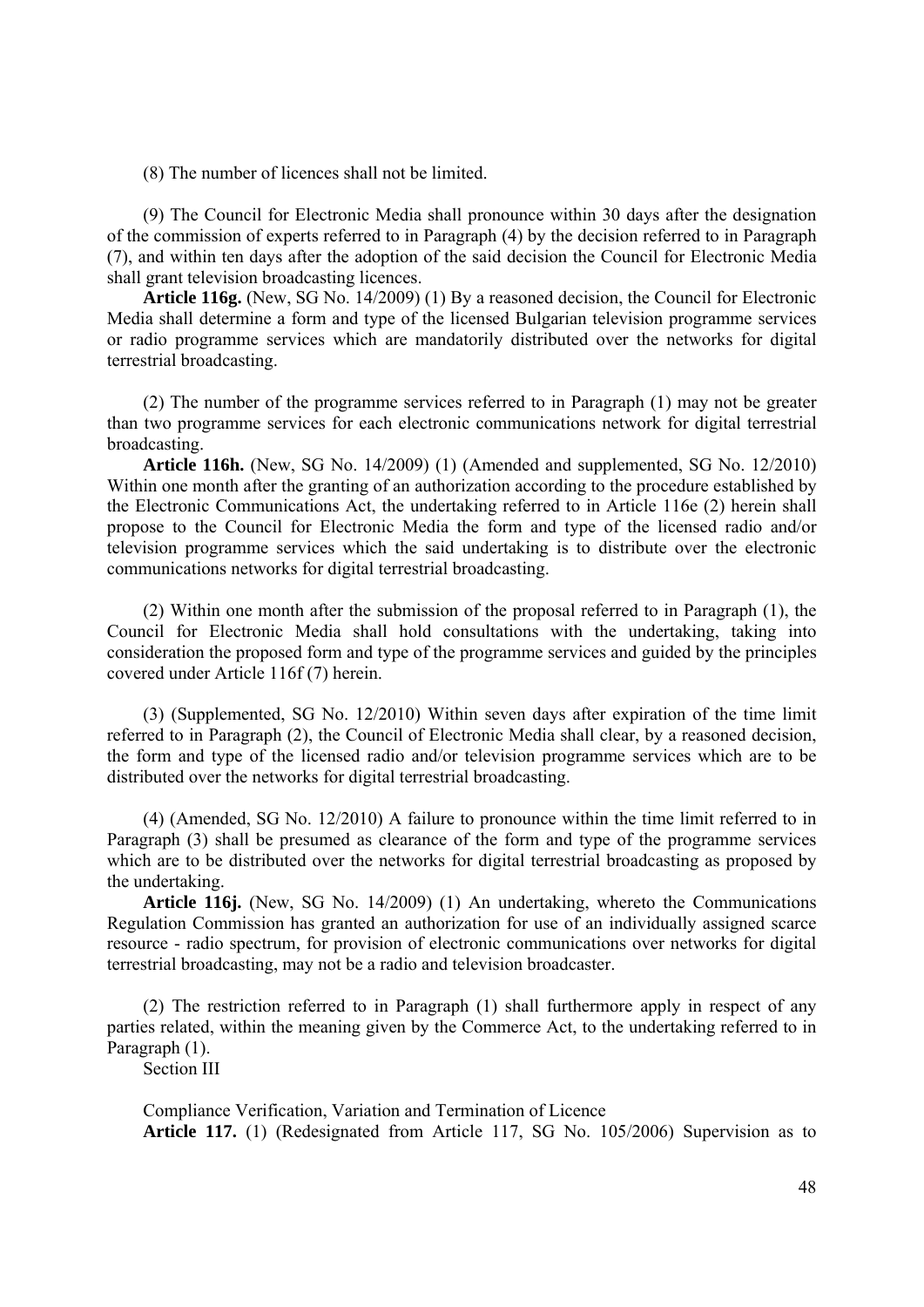compliance with this Act and verification of compliance with the licence requirements shall be exercised by the competent officers of the Council for Electronic Media.

(2) (New, SG No. 105/2006) While performing the official duties thereof, the officers referred to in Paragraph (1) shall be entitled to:

1. access to all the documents directly or indirectly relevant to a violation of this Act or of the legislation of the Member States of the European Union transposing the requirements of Directive 89/552/EEC of the Council concerning the pursuit of television broadcasting activities, as last amended by Directive 97/36/EC of the European Parliament and of the Council, regardless of the form of the document;

2. order any person to provide information on any violations referred to in Item 1, that are known thereto;

3. conduct on-site inspections.

(3) (New, SG No. 105/2006) The Chairperson of the Council for Electronic Media shall have the right to:

1. order an offender in writing to cease the violation referred to in Item 1 of Paragraph (2);

2. require from the offender to declare that he will cease the violation referred to in Item 1 of Paragraph (2) and, if necessary, oblige the said offender to make public the said declaration;

3. order a cessation or prohibition of any violation referred to in Item 1 of Paragraph (2) and, if necessary, make public the order for cessation or prohibition of the violation.

**Article 118.** (Amended, SG No. 96/2001) Within one month after ascertainment of any violations, the Council for Electronic Media shall be obligated to consider and discuss the documents submitted and to make a decision regarding the imposition of a pecuniary penalty under this Act and/or revocation of the licence.

**Article 119.** (1) (Amended, SG No. 96/2001) Upon ascertainment of a change of the broadcasting activities of any licensed radio or television broadcaster from public-service to commercial, the Council for Electronic Media shall make a decision on termination of the licence.

(2) Any person referred to in Paragraph (1) may apply for a licence as a commercial radio and television broadcaster.

(3) Any person referred to in Paragraph (1) shall have the right to request a variation of the licence held thereby where it shall be necessary, for a compelling reason, to change the nature of the broadcasting activities thereof to commercial.

**Article 120.** (Amended, SG No. 96/2001) In the cases covered under Article 119 herein, the Council for Electronic Media shall make a decision on variation or termination of the licence.

**Article 121.** (1) (Redesignated from Article 121, SG No. 96/2001) A licence shall terminate by: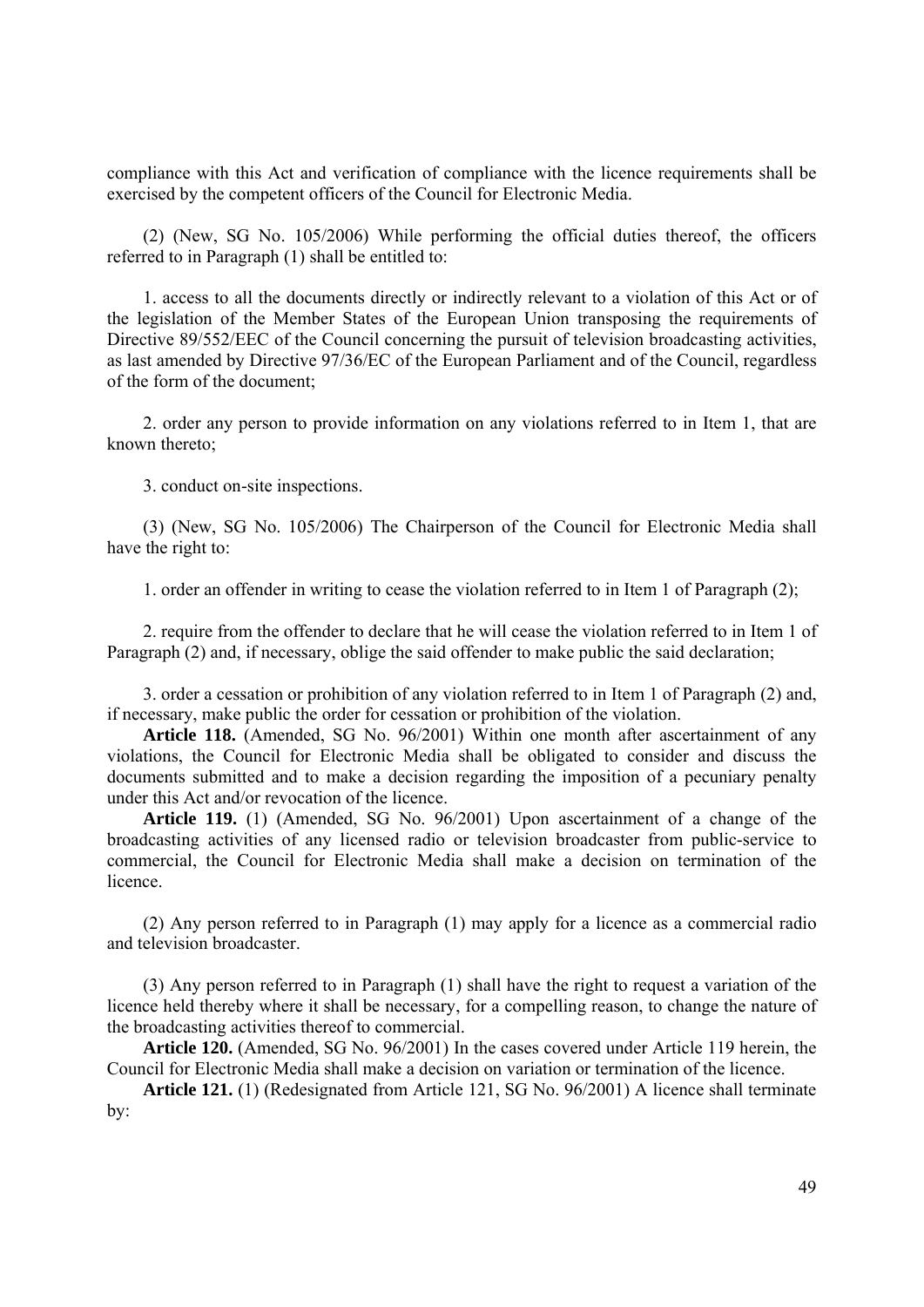1. expiration of the term of validity;

2. revocation;

3. (supplemented, SG No. 79/2000) dissolution of the legal person of the holder or death of the sole trader natural person;

4. (new, SG No. 79/2000) a request of the holder prior to its expiration.

(2) (New, SG No. 96/2001, amended, SG No. 112/2001, SG No. 14/2009) Upon termination of any radio and television broadcasting licence granted according to the procedure established by Articles 116, 116a, 116b, 116c and 116d herein, the Council for Electronic Media shall request the Communications Regulation Commission to terminate the authorization for use of an individually assigned scarce resource - radio spectrum, for provision of electronic communications over existing and/or new electronic communications networks for analogue terrestrial broadcasting. .

**Article 122.** A licence shall be revoked upon:

1. gross violations of the principles of radio and television broadcasting activities;

2. (Amended, SG No. 79/2000, SG No. 93/2005, SG No. 12/2010) systematic violations of the provisions of Article 6 (2) and (3), Article 9 (1), Article 10, Article 19a (1), (2) and (4) and Article 19b herein;

3. detection of untrue statements in the declarations referred to in Article 111 herein.

**Article 123.** (Amended, SG No. 96/2001) (1) The Council for Electronic Media shall revoke a radio and television broadcaster licence by a reasoned decision. Revocation shall follow a written warning giving a specified time period for rectification of the violation. In all cases, revocation shall be preceded by imposition of two pecuniary penalties for one and the same violation.

(2) The Council for Electronic Media shall revoke a licence if the holder has failed to rectify the violation within the time period referred to in Paragraph (1).

(3) The decision on revocation shall establish a time limit, which may not be shorter than two years, wherewithin the person shall be barred from applying for a new licence.

**Article 123a.** (New, SG No. 96/2001, amended, SG No. 112/2001, SG No. 14/2009) Upon revocation of any radio and television broadcasting licence granted according to the procedure established by Articles 116, 116a, 116b, 116c and 116d herein, the Council for Electronic Media shall notify the Communications Regulation Commission which, within ten days, shall revoke the authorization for use of an individually assigned scarce resource - radio spectrum, for provision of electronic communications over existing and/or new electronic communications networks for analogue terrestrial broadcasting as granted.

**Article 124.** (Amended, SG No. 79/2000) Upon revocation of the licence, the holder shall be obligated to discontinue the radio and television broadcasting activities thereof.

**Article 125.** (Amended, SG No. 96/2001) (1) Not later than six months prior to the expiration of the term of validity of any licence, the holder thereof shall have to declare an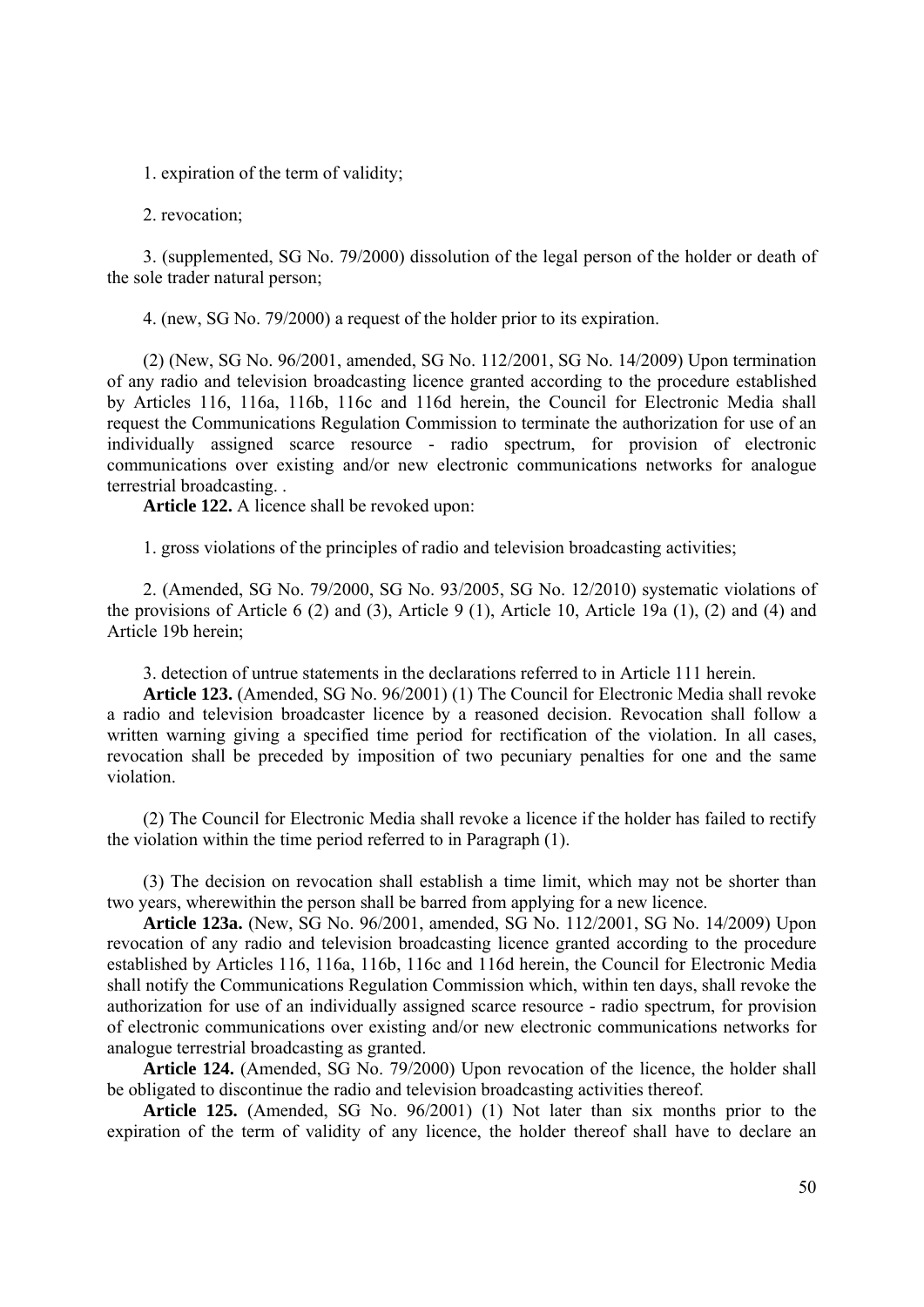intention to seek an extension of the term of the licence.

(2) The Council for Electronic Media shall consider the request for extension of the term of validity of the licence referred to in Paragraph (1) and, within three months prior to the expiration of the term of the licence, shall make a decision on the request and shall notify the licence holder in writing.

(3) (Amended, SG No. 112/2001, SG No. 14/2009) In the cases of a favourable decision of the Council for Electronic Media referred to in Paragraph (2), where the licence has been granted according to the procedure established by Articles 116, 116a, 116b, 116c and 116d herein, the Council for Electronic Media shall notify the Communications Regulation Commission which, within ten days, shall extend the term of validity of the authorization for use of an individually assigned scarce resource - radio spectrum, for provision of electronic communications over existing and/or new electronic communications networks for analogue terrestrial broadcasting as granted.

Section IV

(New, SG No. 96/2001)

Radio and Television Broadcaster Registration

(Heading amended, SG No. 14/2009)

**Article 125a.** (New, SG No. 96/2001, amended, SG No. 14/2009) (1) Any person wishing to create radio or television programme services shall be subject to registration in conformity with the following general requirements:

1. (amended, SG No. 12/2010) abidance by the principles covered under Article 10 herein;

2. respect for human dignity;

3. (amended, SG No. 12/2010) ensuring the specified proportion within the total annual transmission time reserved for European output, as well as for works created by independent producers;

4. (amended, SG No. 12/2010) protection of children;

5. respect for copyrights and neighbouring rights according to the effective legislation;

6. provision of information to the Council for Electronic Media.

(2) Any person wishing to register shall submit an application to the Council for Electronic Media, attaching the documents covered under Article 111 to the said application.

(3) The Council for Electronic Media shall pronounce on any application for registration by a decision within 14 days after receipt of the application. Restrictions related to the range of distribution of the programme service may not be imposed upon the registration. In case of any deficiency and invalidity of the documents, Article 112 (2) herein shall apply.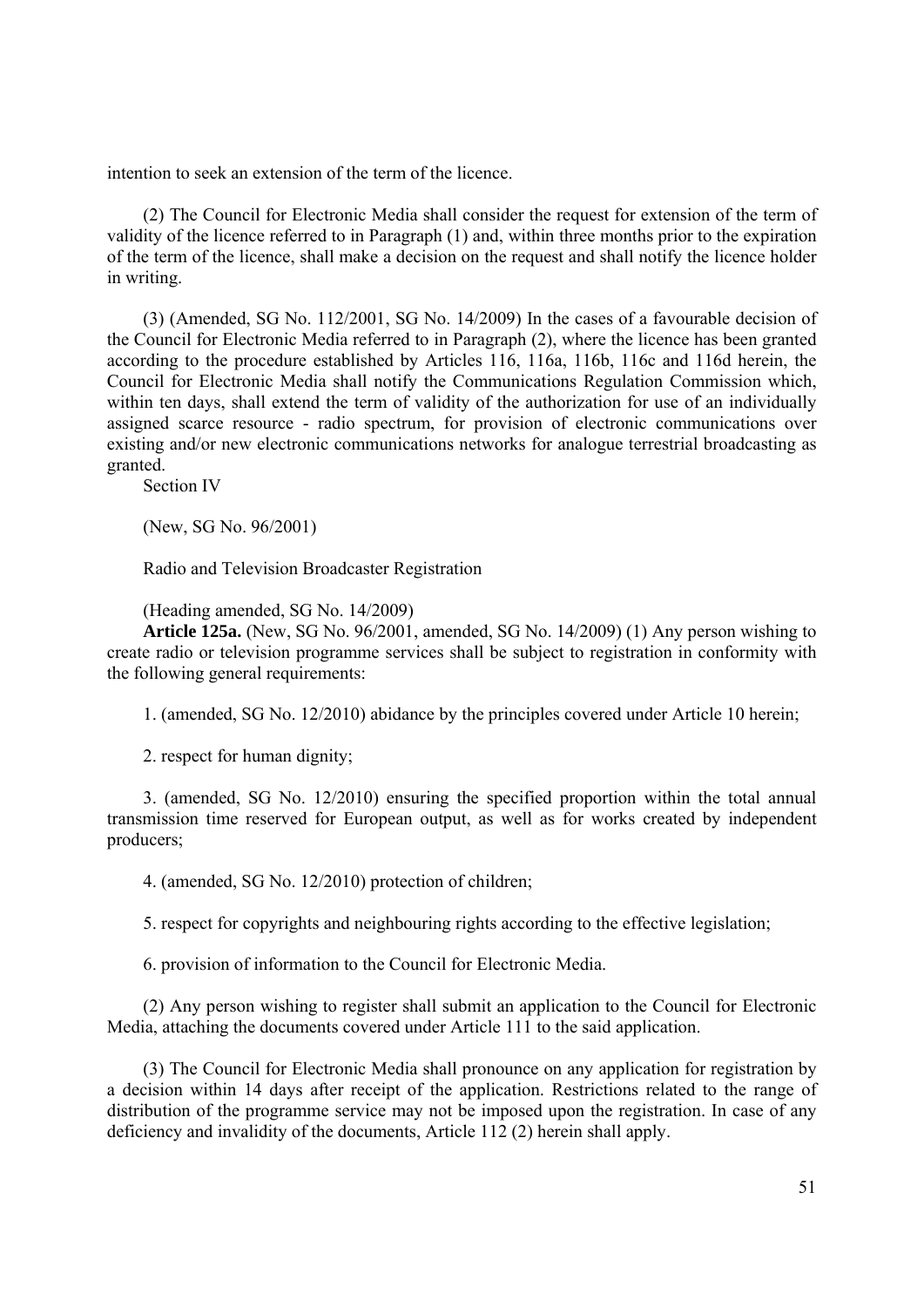(4) The Council for Electronic Media may deny registration where:

1. any circumstances covered under Article 105 (4) herein exist in respect of the person, or

2. the programme design, programme concept, programme type or programme schedule as submitted conflict with the provisions of the law, or

3. the irregularities referred to in Paragraph (3) are not cured in due time.

(5) On the basis of the decision referred to in Paragraph (3), the applicant shall be issued a certificate of registration, which shall state:

1. the designation (business name) and the registered office of the radio or television broadcaster;

2. the designation of the programme service and the manner of distribution thereof;

3. the kind of broadcaster: public-service or commercial;

4. the programme type;

5. the commencement date for distribution of the programme service;

(6) Any registered broadcaster shall be obligated to notify the Council for Electronic Media of the conditions, place and manner of distribution, the transmission time, as well as of any change therein, within 14 days after the occurrence of any such change.

(7) Registrations shall be effected for an indeterminate term of validity.

**Article 125b.** (New, SG No. 96/2001, amended, SG No. 14/2009, repealed, SG No. 12/2010).

**Article 125c.** (New, SG No. 14/2009, amended, SG No. 12/2010) Any undertaking which distributes Bulgarian and foreign programme services shall be obligated to provide the Council for Electronic Media, once every six months, with an updated list of the programme services distributed and the documents related to:

1. acquisition of the distribution rights for the programme services;

2. acquisition of the distribution rights for the works, phonograms and recordings of audiovisual works included in the programme services that are distributed.

**Article 125d.** (New, SG No. 14/2009, repealed, SG No. 12/2010).

**Article 125e.** (New, SG No. 14/2009) (1) The Council for Electronic Media shall strike the registration by a decision where:

1. any infringements of the requirements covered under Article 125a (1) herein have been ascertained;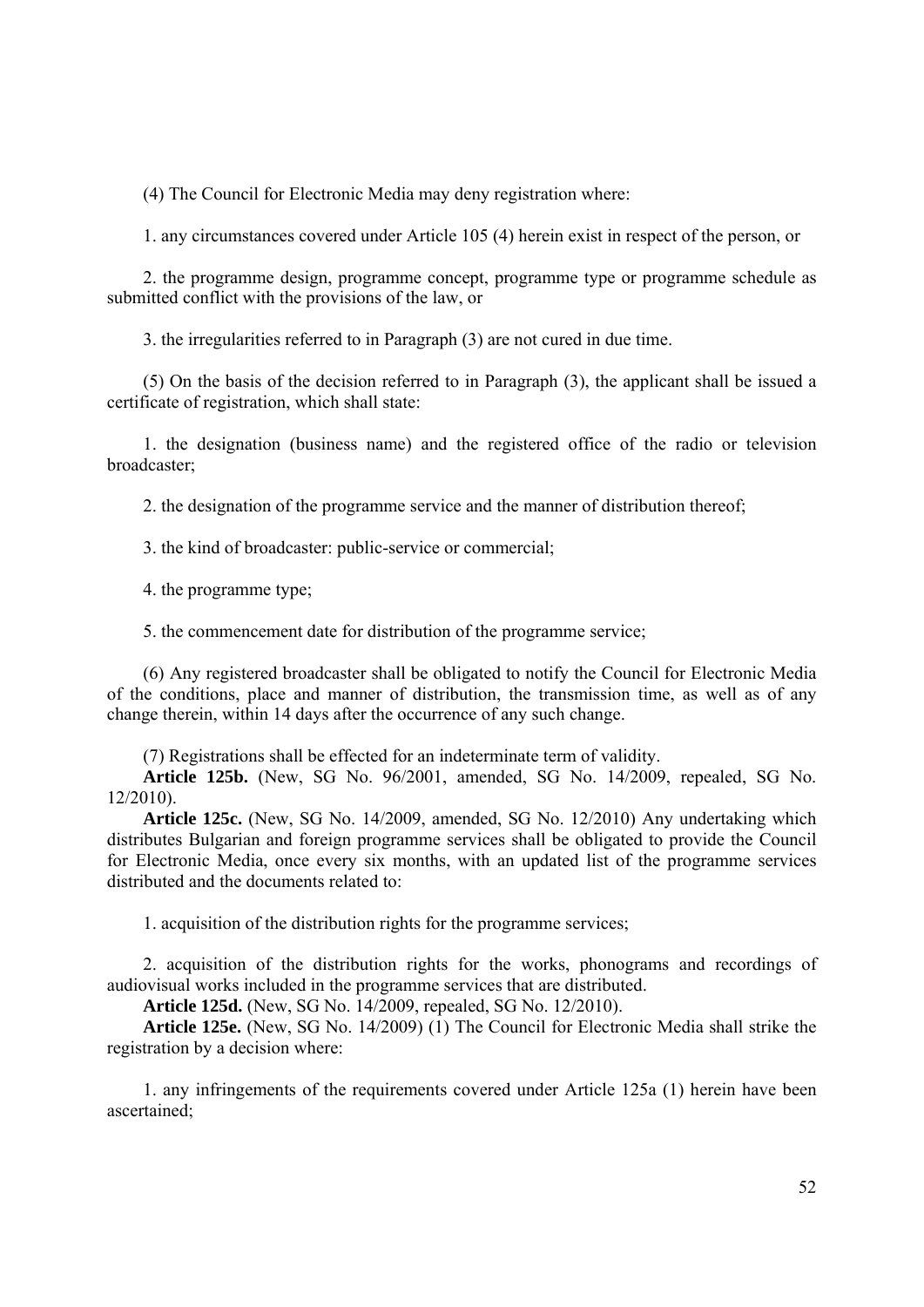2. any circumstances referred to in Item 1 of Article 125a (4) herein have occurred.

(2) The Council for Electronic Media may strike the registration by a decision where:

1. the registered programme service is not distributed for a period longer than 12 consecutive months after the recording in the register or on any time after the registration;

2. the circumstances referred to in Item 2 of Article 125a (4) herein have occurred;

3. (amended, SG No. 12/2010) the broadcaster fails to fulfil the obligations thereof under Article 125a (6) or Article 125j (2) herein.

(3) The registration shall be stricken if, after a warning, the broadcaster has failed to cure the circumstances specified in Paragraph (2) within 30 days.

**Article 125f.** (New, SG No. 14/2009) (1) The Council for Electronic Media shall state by a decision the reasons and purposes for which the information referred to in Item 6 of Article 125a (1) herein for each particular case.

(2) Upon provision of the information referred to in Paragraph (1), radio and television broadcasters shall designate in writing the part of the information provided which constitutes a business secret.

(3) The Council for Electronic Media shall adopt rules for the procedure for access to and handling of the information referred to in Paragraph (2).

(4) The members of the Council for Electronic Media and the employees of the administration shall be obligated not to disseminate the information referred to in Paragraph (2).

(5) In the cases where the information referred to in Paragraph (1) is required in connection with the membership of the Republic of Bulgaria in the European Union, the Council for Electronic Media shall require from the recipients of the said information to safeguard the business secret in conformity with Paragraph (2).

Section V

(New, SG No. 12/2010)

On-demand Media Services

**Article 125g.** (New, SG No. 14/2009) (1) Persons intending to provide on-demand media services shall notify the Council for Electronic Media of this.

(2) The persons referred to in Paragraph (1) shall submit a notification completed in a standard form to the Council for Electronic Media, which shall state:

1. identification data on the person providing on-demand media services: designation (business name), seat and registered office , and the relevant Unified Identification Code;

2. on-demand media services provided;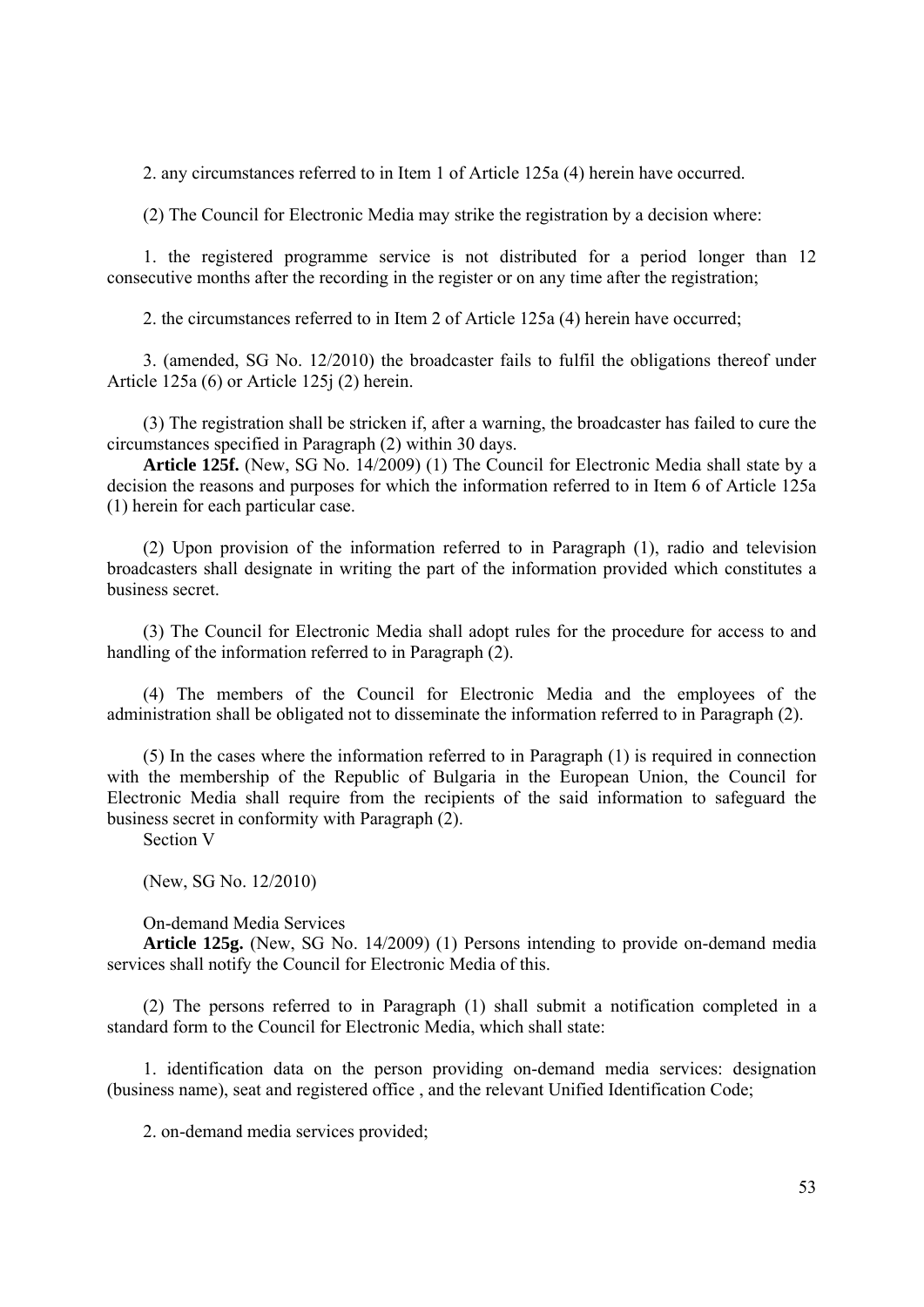3. short description and key parameters of the on-demand media services provided;

4. territorial range;

5. telephone number, telefax number, electronic address, mailing address and contact person;

6. estimated starting date for provision of the media services.

(3) The notification referred to in Paragraph (2) shall be submitted in the Bulgarian language.

(4) In case of any deficiency of the notification, the Council for Electronic Media shall notify the person in writing within seven days after the receipt of the said notification to cure the deficiencies.

(5) The Council for Electronic Media shall enter the person into the register referred to in Article 125j herein within 14 days after receipt of the notification or after the deficiencies are cured.

**Article 125h.** (New, SG No. 14/2009) Upon discontinuance of the provision of the ondemand media services, the person shall notify the Council for Electronic Media.

**Article 125i.** (New, SG No. 14/2009) (1) The person providing on-demand media services may approach the Council for Electronic Media with a request in writing for the issuance of a certificate of entry in the register, for which the said person shall pay a lump-sum administrative fee.

(2) The Council for Electronic Media shall issue the certificate referred to in Paragraph (1) within seven days after receipt of the request.

Section VI

(New, SG No. 12/2010)

Register

**Article 125j.** (New, SG No. 14/2009) (1) The Council for Electronic Media shall keep a public register.

(2) Five separate sections shall be formed in the register referred to in Paragraph (1):

1. section One, which shall include Bulgarian radio and television programme services which can be distributed within the territory of the Republic of Bulgaria by cable and satellite;

2. section Two, which shall include the foreign programme services which can be distributed within the territory of the Republic of Bulgaria by cable and satellite:

(a) created in a Member State of the European Union or in another State which is a Contracting Party to the Agreement on the European Economic Area;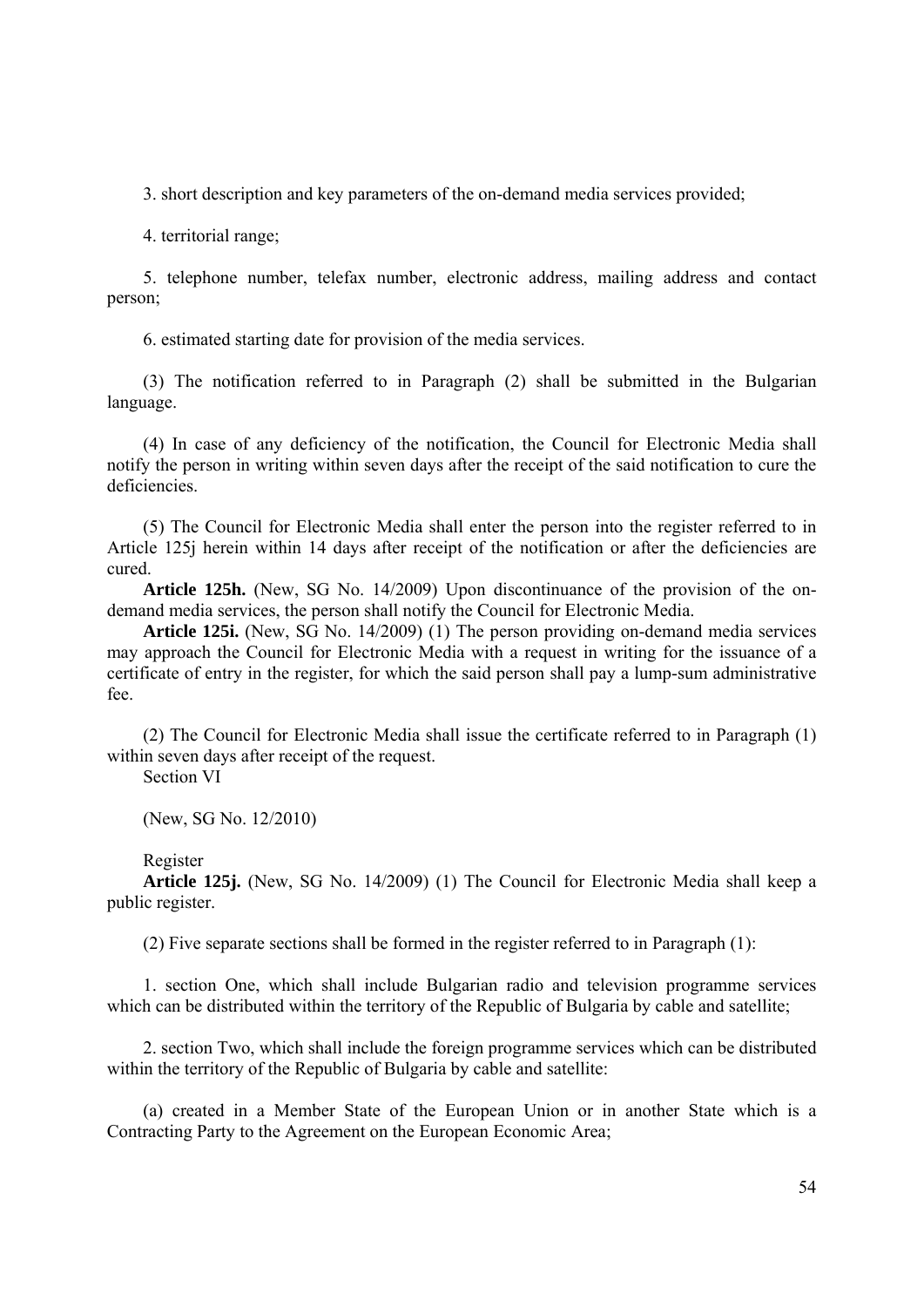(b) created by non-resident persons other than those referred to in Littera (a);

3. section Three, which shall include licensed radio and television programme services distributed over:

(a) existing and/or new electronic communications networks for analogue terrestrial broadcasting;

(b) electronic communications networks for digital terrestrial broadcasting;

4. section Four, which shall include the on-demand media services;

5. section Five, which shall include the undertakings which distribute Bulgarian and foreign programme services.

(3) Any programme services, which are not intended primarily or exclusively for Bulgarian audiences but are distributed over electronic communications networks for terrestrial broadcasting which are located within the territory of the Republic of Bulgaria, shall be subject to registration and shall be included in Section One of the public register referred to in Item 1 of Paragraph (1).

(4) The register referred to in Items 1, 2 and 3 of Paragraph (2) shall include the following particulars:

1. the particulars covered under Article 125a (5) herein;

2. particulars of the legal and natural persons exercising control over the management of the broadcaster;

3. particulars of the management bodies, including composition by name, of the media service providers;

4. circumstances related to commercial pledges subject to recording.

(5) The register referred to in Item 4 of Paragraph (2) shall include the following particulars:

1. identification data: designation (business name), seat and registered office of the legal person or of a sole trader natural person which or who provides on-demand media services after submission of notification;

2. the on-demand media services provided;

3. key parameters of provision of the on-demand media services;

4. territorial range, where applicable;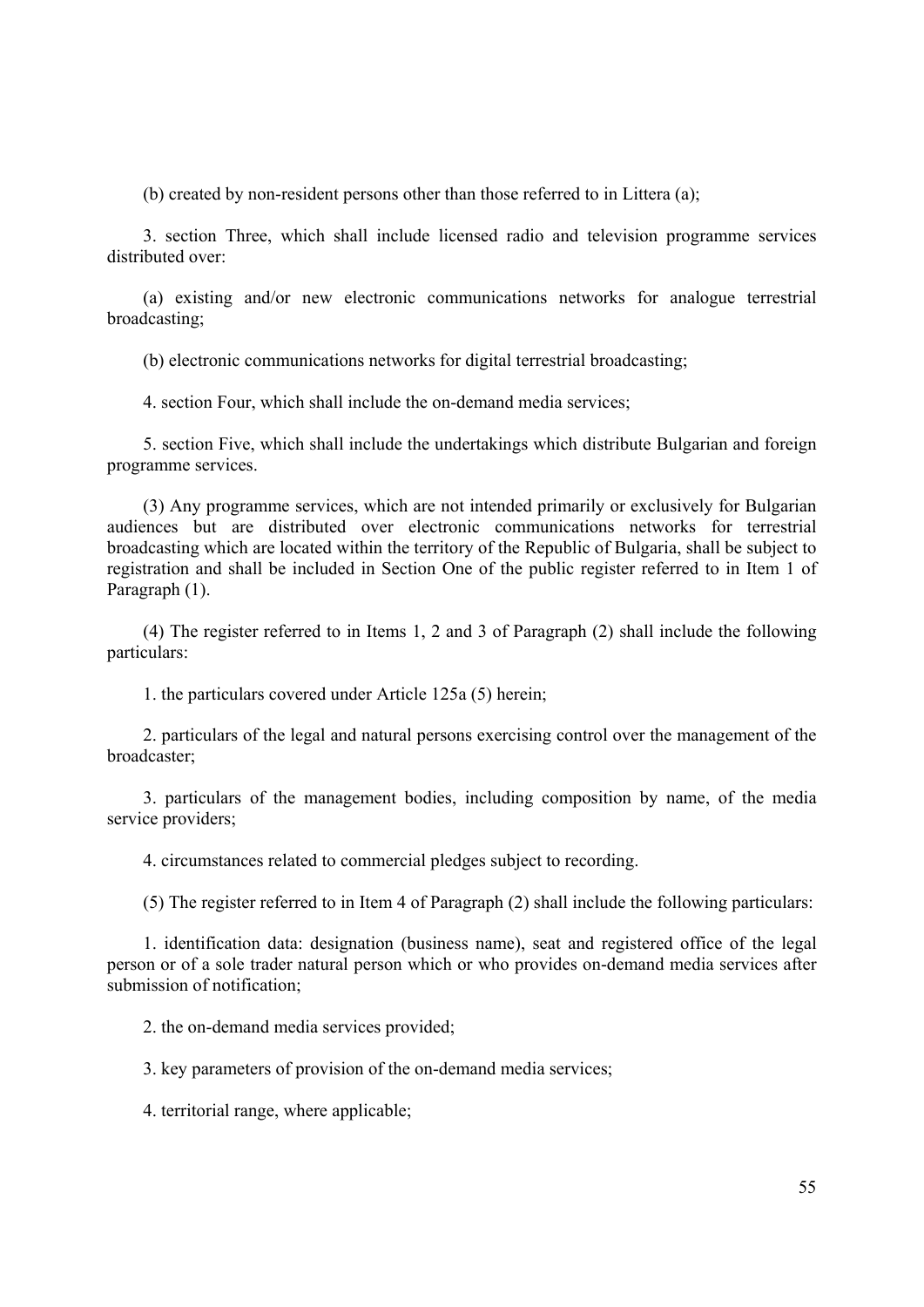5. telephone number, telefax number, electronic address, mailing address and contact person;

6. starting date for provision of media services.

(6) The register referred to in Item 5 of Paragraph (2) shall include:

1. particulars of the legal and natural persons exercising control over the management of the undertaking;

2. particulars of the management bodies of the undertaking, including composition by name;

3. telephone number, telefax number, electronic address, mailing address and contact person;

4. list of the programme services distributed, in a digital and analogue package, respectively, if the undertaking supports two separate packages;

5. the date until which distribution rights for the respective programme service have been granted to the undertaking;

6. territorial range for which distribution rights for the respective programme service have been granted to the undertaking.

**Article 125k.** (New, SG No. 14/2009) (1) The register referred to in Article 125j herein shall be public and shall be posted on the Internet site of the Council for Electronic Media.

(2) Upon any change of the circumstances entered into the register referred to in Paragraph (1), the registered broadcaster shall be obligated to declare the change at the Council for Electronic Media within 30 days after the occurrence of the said change.

(3) Any person providing on-demand media service shall notify the Council for Electronic Media of any change in the particulars of the notification referred to in Article 125g herein within 14 days after occurrence of the said change.

(4) The particulars referred to in Items 1 and 2 of Article 125j (6) herein shall be collected ex officio by the Council for Electronic Media on the basis of the available information in the Commercial Register and the public registers kept by the Communications Regulation Commission under the Electronic Communications Act. The particulars referred to in Items 3, 4, 5 and 6 of Article 125j (6) herein shall be provided by the undertakings together with the information referred to in Article 125c herein.

(5) Upon any change in the particulars referred to in Paragraph (4), the undertakings shall notify the Council for Electronic Media within 14 days after occurrence of the said change. Chapter Seven

ADMINISTRATIVE PENALTY PROVISIONS **Article 126.** (Supplemented, SG No. 79/2000, amended and supplemented, SG No. 93/2005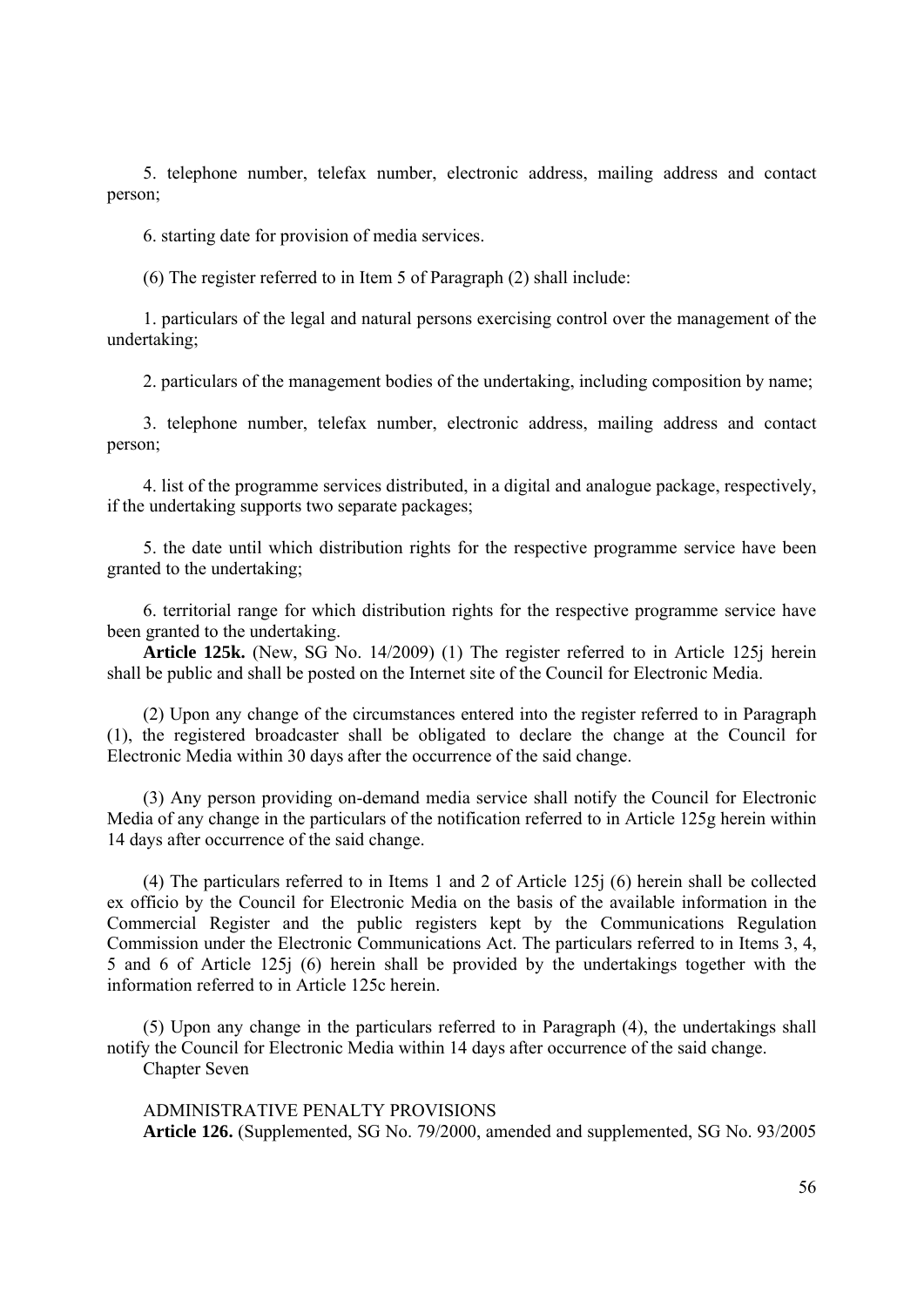amended, SG No. 12/2010) (1) Any media service provider, which violates the provisions of Article 7, Article 8 (1), Article 9 (1), (2) and (5), Articles 11 to 14, Articles 16 to 18, Article 19 (1), Article 19a (1) and (2), Article 19c (4) and (7), Article 75 (1) and (3) to (9), Articles 77 to 79, Article 80 (1), Articles 81 and 82, Article 83 (1) and (2), Article 84 (2) and (3), Article 85, Articles 86 to 88, Article 89 (1), Articles 90 and 91 herein, shall be liable to a pecuniary penalty of BGN 3,000 or exceeding this amount but not exceeding BGN 20,000.

(2) Any media service provider, which violates the provision of Article 9 (3) herein, shall be liable to a pecuniary penalty of BGN 3,000 or exceeding this amount but not exceeding BGN 7,000.

(3) Any repeated violation under Paragraph (1) or (2) shall be punishable by a pecuniary penalty in a double amount.

**Article 126a.** (New, SG No. 96/2001, amended and supplemented, SG No. 14/2009, amended, SG No. 12/2010) (1) Any violation of the terms and conditions of a licence as granted, which does not constitute a violation under Article 126 herein, shall be punishable by a pecuniary penalty of BGN 1,000 or exceeding this amount but not exceeding BGN 7,000. Any repeated violation shall be punishable by a pecuniary penalty in a double amount.

(2) Any registered broadcaster, which violates the terms and conditions of the registration, shall be liable to a pecuniary penalty of BGN 4,000 or exceeding this amount but not exceeding BGN 15,000.

(3) Any registered broadcaster, which infringes the requirements of Article 125a (1) herein, as a result of which any circumstances referred to in Items 1 and/or 2 of Article 125a (4) herein have arisen, shall be liable to a pecuniary penalty of BGN 4,000 or exceeding this amount but not exceeding BGN 15,000.

(4) Any registered broadcaster, which violates the provisions of Article 125a (6) herein or of Article 125k (2) herein, shall be liable to a pecuniary penalty of BGN 3,000 or exceeding this amount but not exceeding BGN 7,000.

(5) Any violation of the provisions of Article 125c herein shall be punishable by pecuniary penalties as follows:

1. for failure to provide information when due or for providing untrue or incomplete information: BGN 3,000 or exceeding this amount but not exceeding BGN 7,000;

2. for distributing programme services without duly settled copyrights and neighbouring rights: BGN 7,000 or exceeding this amount but not exceeding BGN 30,000.

(6) Any repeated violation under Paragraph (5) shall be punishable by a pecuniary penalty in a double amount.

(7) Upon systematic violation of this Act by a registered broadcaster, the registration shall be stricken.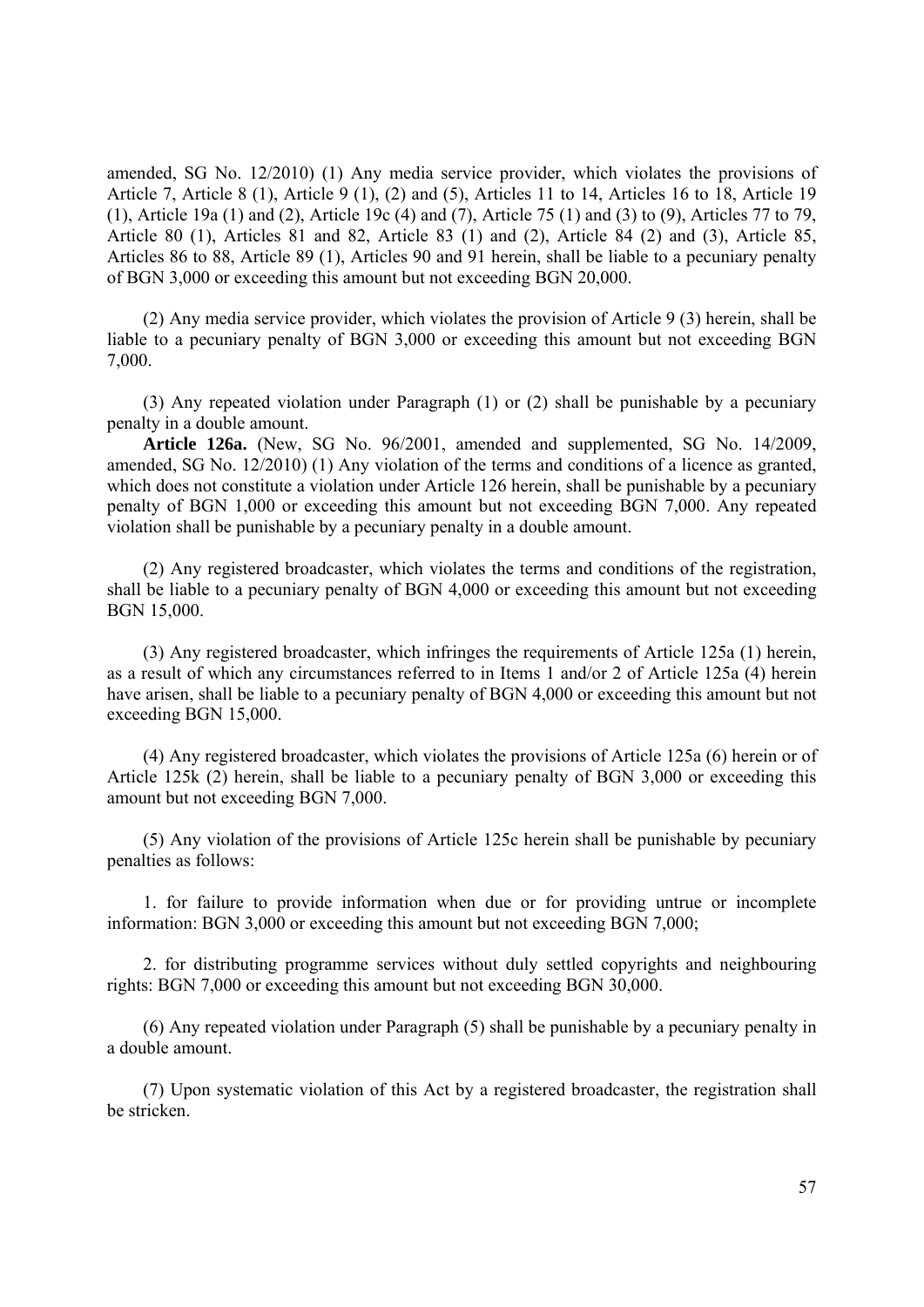(8) Upon systematic violation of this Act by the on-demand media service provider, the entry in the public register referred to in Article 125j herein shall be stricken.

**Article 126b.** (New, SG No. 105/2006, amended, SG No. 12/2010) Any failure to execute an order referred to in Item 2 of Article 117 (2) and Article 117 (3) herein shall be punishable by a pecuniary penalty of BGN 1,000 or exceeding this amount but not exceeding BGN 4,000. Any repeated violation shall be punishable by a pecuniary penalty in a double amount.

**Article 126c.** (New, SG No. 14/2009, amended, SG No. 12/2010) (1) Any person which, without holding a licence, provides for distribution any radio and television programme services which are distributed only on the basis of a licence granted according to the procedure established by this Act, shall be liable to a pecuniary penalty of BGN 7,000 or exceeding this amount but not exceeding BGN 30,000.

(2) Any person which, without holding a registration, provides for distribution any radio and television programme services, shall be liable to a pecuniary penalty of BGN 3,000 or exceeding this amount but not exceeding BGN 15,000.

(3) Any person who, without having submitted a notification, provides on-demand media services, shall be liable to a pecuniary penalty of BGN 2,000 or exceeding this amount but not exceeding BGN 5,000. Any repeated violation shall be punishable by a pecuniary penalty in a double amount.

(4) Any breach of the obligations to provide information according to the procedure established by Article 125k (2), (3), (4) and (5) herein shall be punishable by a pecuniary penalty of BGN 2,000 or exceeding this amount but not exceeding BGN 5,000. Any repeated violation shall be punishable by a pecuniary penalty in a double amount.

**Article 126d.** (New, SG No. 12/2010) Any media service provider, which fails to comply in due time with any decision of the Ethics Commission with the National Council for Journalistic Ethics Foundation and/or the National Council for Self-Regulation Association, shall be liable to a pecuniary penalty of BGN 2,000 or exceeding this amount but not exceeding BGN 5,000.

**Article 127.** (1) Violations shall be ascertained by the officials of the Council for Electronic Media.

(2) (Amended, SG No. 79/2000) Penalty decrees shall be issued by the Chairperson of the Council for Electronic Media.

(3) The ascertainment of violations, the issuing, appeal and execution of penalty decrees shall follow the procedure established by the Administrative Violations and Sanctions Act.

(4) (New, SG No. 79/2000, supplemented, SG No. 93/2005, repealed, SG No. 12/2010). SUPPLEMENTARY PROVISIONS

(Heading amended, SG No. 12/2010) **§ 1.** Within the meaning given by this Act:

1. (amended, SG No. 14/2009, supplemented, SG No. 12/2010) "Broadcasting of programme services" shall be the initial transmission or emission, regardless of the technology used, of a radio or television programme service intended for reception by listeners or viewers. It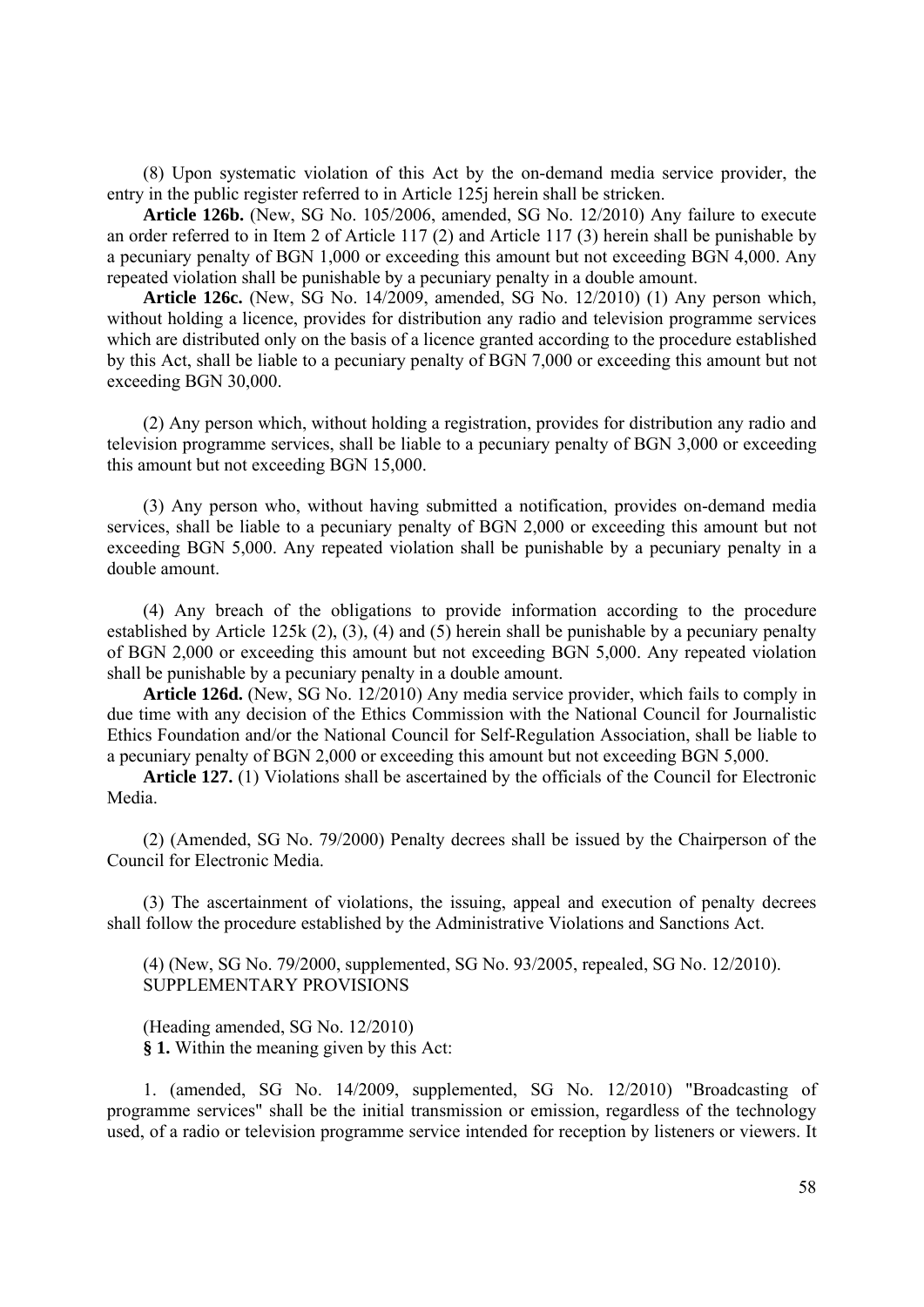includes the exchange (re-transmission) of programme services between broadcasters with a view to their being relayed to the public. It does not include electronic communications services operating on individual demand.

2. (amended, SG No. 12/2010) "Creation" shall be an act of creativity involving the author's idea and its realization for the purpose of producing a programme or a programme service.

3. (Amended, SG No. 79/2000) "Programme service" shall be a system of all the items created and distributed by the broadcaster, which is furthermore a tenor of a specific content arranged in an hourly schedule.

4. (Amended, SG No. 96/2001, repealed, SG No. 12/2010).

5. (Amended, SG No. 14/2009) "Systematic" violation shall be the violation coming under a single chapter of this Act committed three or more times within one year.

6. "Bulgarian audio and audiovisual works" shall be works created or realized exclusively or in partnership by Bulgarian citizens, based on works by Bulgarian citizens. Any works created on the basis of bilateral contracts between Bulgarian and foreign producers shall also be considered to be Bulgarian works provided that the Bulgarian producers have a preponderant financial contribution to the total production costs and the said production is controlled by one or more Bulgarian producers.

7. (Amended, SG No. 79/2000, SG No. 12/2010) "European works" shall be:

(a) works originating in Member States of the European Union, mainly created with authors and workers residing in one or more of those States, provided that they comply with at least one of the following three conditions:

(aa) they are created by one or more producers established in one or more of those States, or

(bb) the creation of the works is supervised and actually controlled by one or more producers established in one or more of those States;

(cc) the contribution of co-producers of those States to the total co-production costs is preponderant and the said co-production is not controlled by one or more producers established outside those States;

(b) works originating in third European countries, which are States Party to the European Convention on Transfrontier Television, compiled in Strasbourg on 5 May 1989 (ratified by an Act [promulgated in the] State Gazette No. 117 of 1997) ([Convention promulgated in the] State Gazette No. 32 of 1999), mainly created by authors and workers residing in one or more of those States, provided that they comply with at least one of the following three conditions:

(aa) they are created by one or more producers established in one or more of those countries, or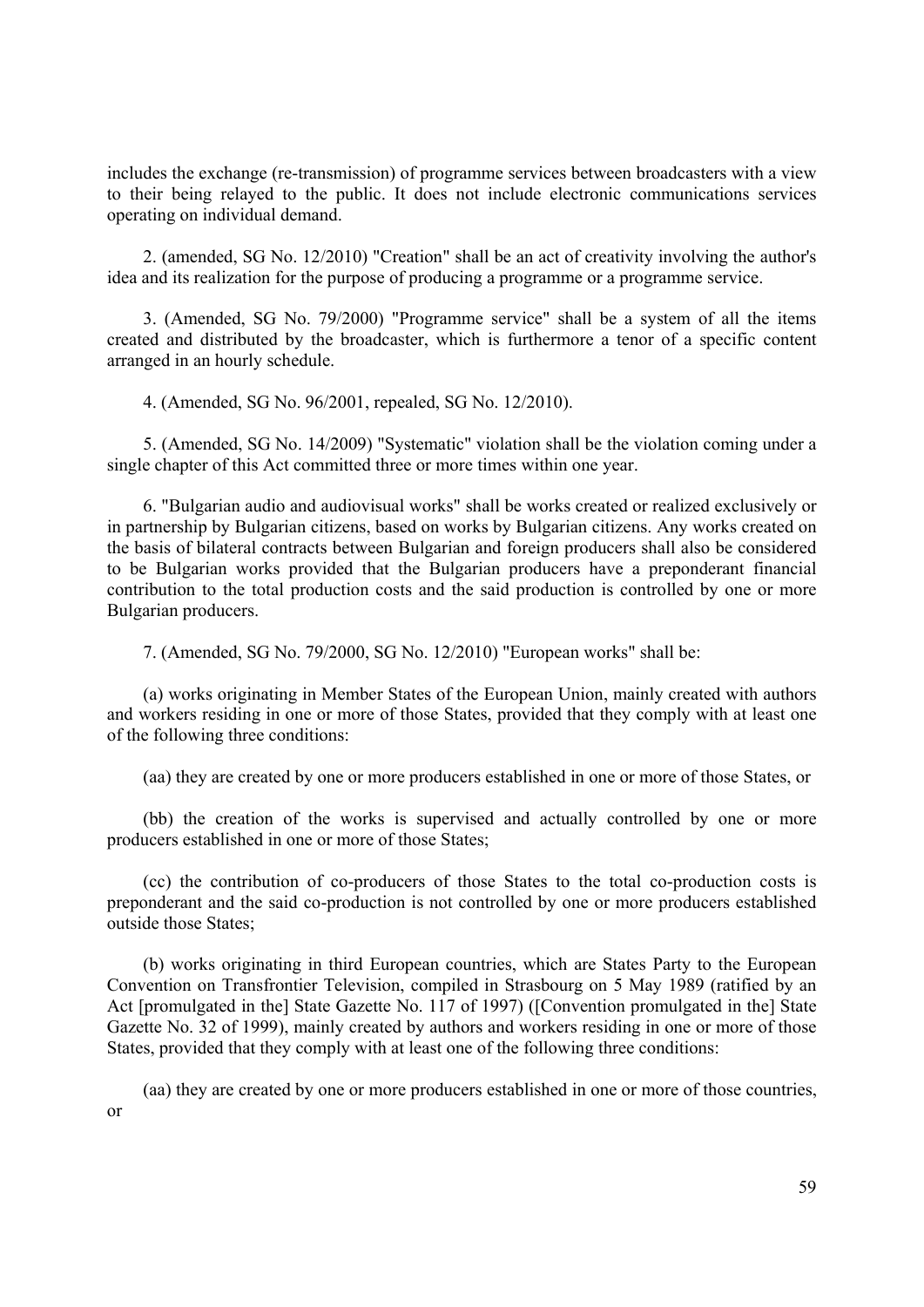(bb) creation of the works is supervised and actually controlled by one or more producers established in one or more of these countries;

(cc) the contribution of co-producers of those countries to the total co-production costs is preponderant and the said co-production is not controlled by one or more producers established outside those countries, provided that works originating in Member States of the European Union are not the subject of discriminatory measures in the third countries concerned;

(c) works co-produced within the framework of agreements related to the audiovisual sector, concluded between the European Union and third countries and fulfilling the conditions defined in each of these agreements, provided that works originating in Member States are not the subject of discriminatory measures in the third countries concerned.

Works that are not European works within the meaning given by Litterae (a), (b) or (c) but are produced within the framework of bilateral co-production treaties concluded between Member States of the European Union and third countries shall be deemed to be European works, provided that the co-producers from the European Union supply a majority share of the total cost of production and that the production is not controlled by one or more producers established outside the territory of the Member States.

8. "Event of major importance" shall be an event of social, political, business, sports or entertainment nature which affects the interests of the predominant part of the public.

9. "Exclusive right" shall be the right to cover an event, purchased by a single radio or television broadcaster.

10. (Amended, SG No. 96/2001) "Subsidiary information" shall be information distributed over the frequency channel used for the principal programme service of the radio or television broadcaster, whereof the content is not an element of the principal programme service.

11. (Amended, SG No. 96/2001) "Teletext service" shall be a system for transmission of information and listing communications and advertising by means of alphanumerics and graphics, through a special signal incorporated into the programme television signal.

12. (Amended, SG No. 81 of 1999, repealed, SG No. 12/2010).

13. (Repealed, SG No. 12/2010).

14. (Repealed, SG No. 96/2001).

15. (Amended, SG No. 96/2001, repealed, SG No. 14/2009).

16. (Amended, SG No. 96/2001) "Digital technologies" shall be technologies applying digital formats of the audio and video electric signals through which the quality of presentation of the information content is improved upon processing, storage, distribution and reception and where, through compression of such signals, conditions are created for increase of the information carrying capacity of the frequency transmission channels.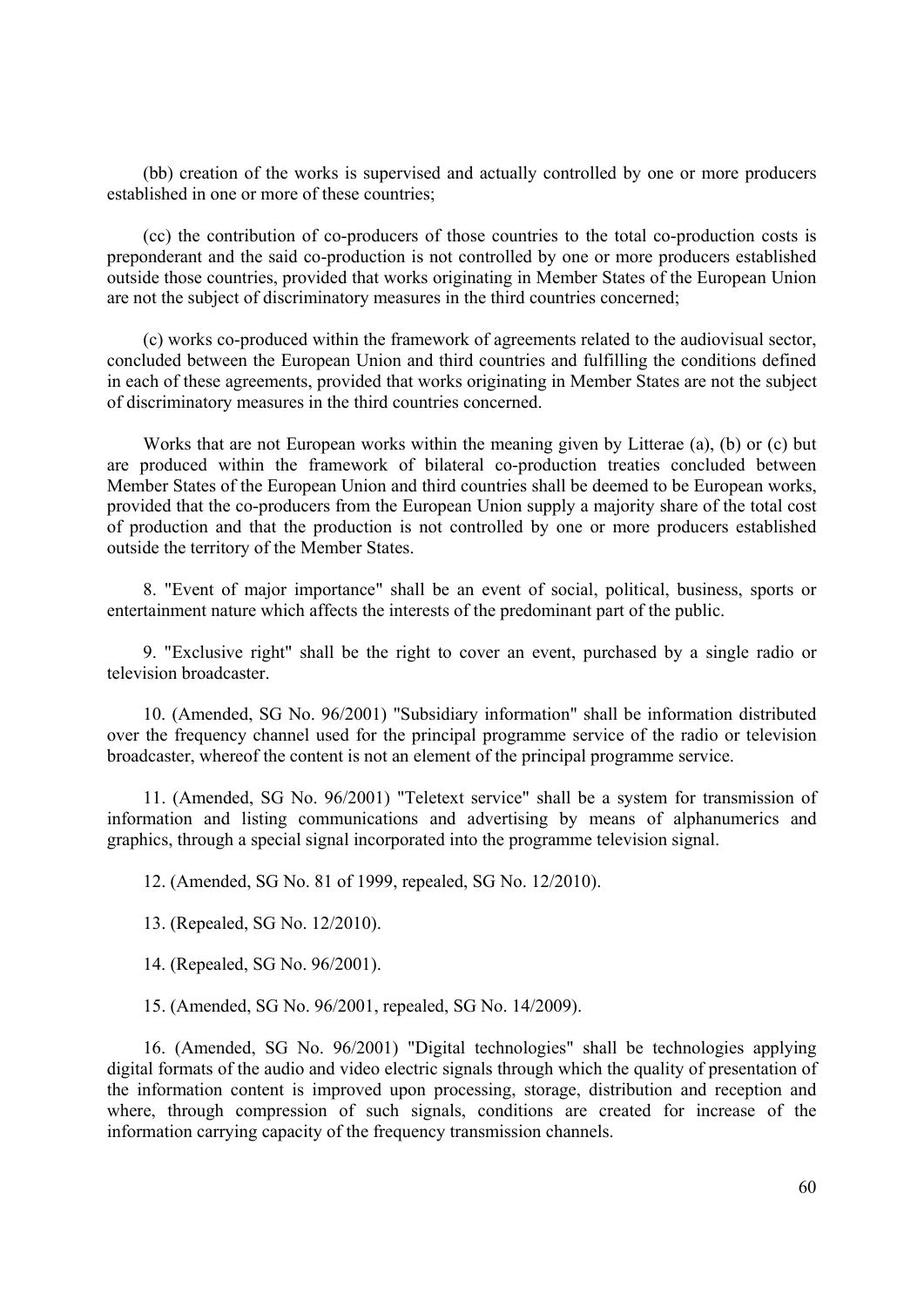17. "Re-transmission" shall be the receiving and simultaneously transmitting, irrespective of the technical means employed, of complete and unchanged radio and television programme services or large parts of such services, distributed for reception by the general public.

18. (Repealed, SG No. 96/2001).

19. "Window" shall be a radio and television programme service limited in time within the principal programme service, which has its own specific content.

20. (Repealed, SG No. 12/2010).

21. "Private life" shall be the life of a person in a family, health and sexual aspect.

22. (Amended, SG No. 12/2010) "News coverage" shall be the creation and distribution within the framework of current affairs programmes and news of a duration necessary to convey exhaustively the content of the event covered.

23. (New, SG No. 79/2000, amended, SG No. 12/2010) "Media service providers under the jurisdiction of the Republic of Bulgaria" shall be:

(a) providers established in the Republic of Bulgaria where:

(aa) the media service provider has its head office in the Republic of Bulgaria and the editorial decisions about the audiovisual media services are taken in the Republic of Bulgaria;

(bb) the media service provider has its head office in the Republic of Bulgaria but the editorial decisions on the audiovisual media services are taken in another Member State of the European Union, where a significant part of the workforce involved in the pursuit of the audiovisual media service activity operates in the Republic of Bulgaria;

(cc) a significant part of the workforce involved in the pursuit of the audiovisual media service activity operates in various Member States of the European Union but the media service provider has its head office in the Republic of Bulgaria;

(dd) a significant part of the workforce involved in the pursuit of the audiovisual media service activity operates in neither of the Member States, where the media service provider first began its activity in accordance with the law of the Republic of Bulgaria, provided that the said provider maintains a stable and effective link with the economy of the Republic of Bulgaria;

(ee) the media service provider has its head office in the Republic of Bulgaria but decisions on the audiovisual media services are taken in a third country or vice-versa, the said provider shall be deemed to be established in the Republic of Bulgaria where a significant part of the workforce involved in the pursuit of the audiovisual media service activity operates in the Republic of Bulgaria;

(b) providers to whom the provisions of Littera (a) are not applicable where: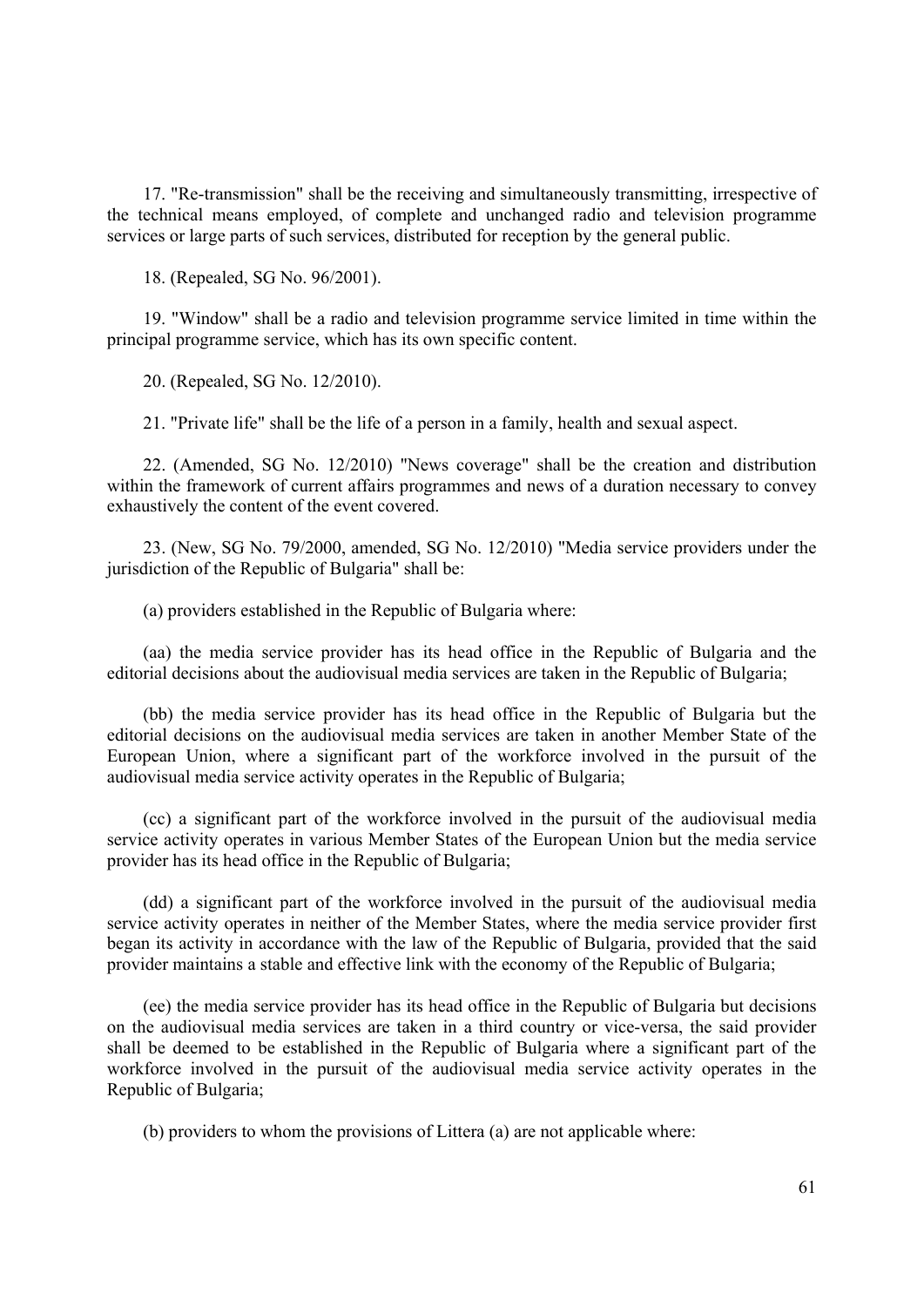(aa) they use a satellite up-link situated in the territory of the Republic of Bulgaria;

(bb) although they do not use a satellite up-link situated in the territory of the Republic of Bulgaria, they use satellite capacity which appertains to the Republic of Bulgaria.

If the question as to which Member State of the European Union has jurisdiction cannot be determined in accordance with Litterae (a) and (b), the competent State shall be that in which the media service provider is established within the meaning given by Articles 49 to 54 of the Treaty on the Functioning of the European Union.

24. (New, SG No. 79/2000, supplemented, SG No. 10/2007, amended, SG No. 12/2010) "Independent producer" shall be a producer registered under the Commerce Act or under the legislation of a Member State of the European Union or another State which is a Contracting Party to the Agreement on the

European Economic Area, organizationally and economically independent in the activities thereof of any radio or television broadcaster and fulfilling the following conditions:

1. the producer does not own a radio or television broadcaster or a share in the property thereof;

2. no radio or television broadcaster owns any such producer or a share of the property thereof;

3. (Repealed, SG No. 12/2010).

25. (New, SG No. 79/2000, amended, SG No. 12/2010) "Self-promotion" shall be a form of advertising in which the media service provider promotes its own products, services or programme services.

26. (New, SG No. 79/2000) "Free television" shall be broadcasting on a channel, either public-service or commercial, of programme services which are accessible to the public without payment in addition to the regular monthly fee or the basic subscription fee to a cable network.

27. (New, SG No. 79/2000, repealed, SG No. 12/2010).

28. (New, SG No. 96/2001) "Programme type" shall be a characteristic of a programme service according to its specific content and audience profile. Radio and television programme services can be of the following types:

(a) general-interest (multi-subject): a radio and television programme service which mandatorily includes news, educational, cultural and entertainment programmes addressed to the predominant part of the public;

(b) special-interest: a radio and television programme service of a subject orientation intended for a limited part of the public.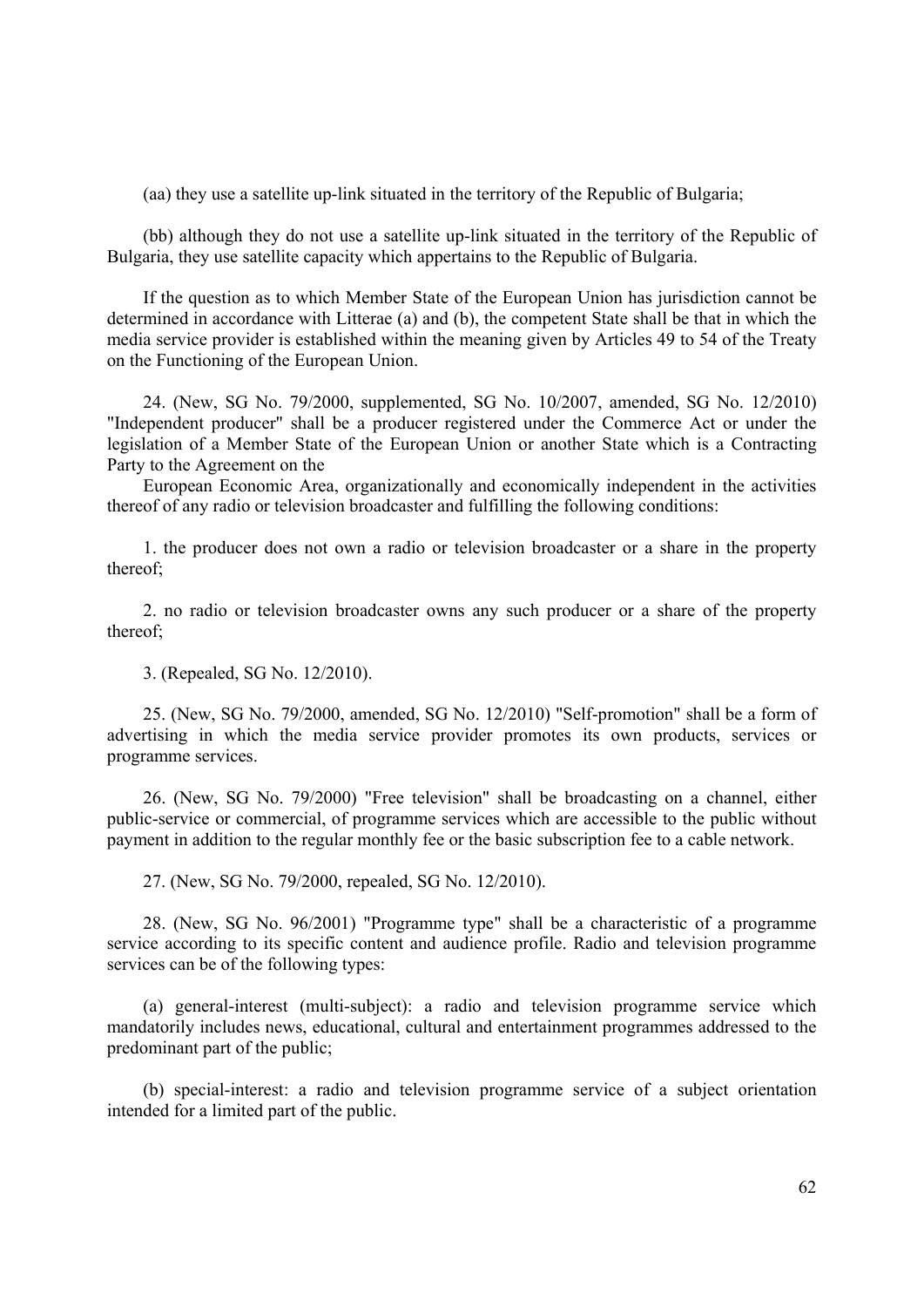29. (New, SG No. 96/2001) "Programme design" shall be a description of the programme intentions (object, assigned purpose and expected results), organizational, creative, technological and financial plan for development of a radio and television programme service during the licence period.

30. (New, SG No. 96/2001) "Programme concept" shall be a reasoned plan for implementation of the programming policy of a specified electronic medium with a view to its content resourcing.

31. (New, SG No. 96/2001) "Programme schedule" shall be the totality of all programmes scheduled for distribution or distributed in the programme service of a specified electronic medium, arranged graphically by day and hour for a specified time period.

32. (New, SG No. 96/2001, amended, SG No. 12/2010) "Child" shall be a person within the meaning given by Article 2 of the Child Protection Act.

33. (New, SG No. 105/2006) "Repeated" violation shall be any violation committed within one year after the entry into effect of the penalty decree whereby a sanction for a violation of the same kind was imposed.

34. (New, SG No. 14/2009) "Bulgarian programme service" shall be a programme service which is created by a person established in the Republic of Bulgaria, which is intended for distribution in the Bulgarian language, and which is addressed exclusively or predominantly to audiences in the Republic of Bulgaria.

35. (New, SG No. 14/2009, amended, SG No. 12/2010) "Control over the management of a media service provider" shall be exercised by a person who:

(a) holds, including through a related party, more than one-half plus one of the number of votes in the General Meeting, or

(b) has the right to determine, whether directly or indirectly, more than one-half of the members of the management body of the media service provider, or

(c) has the right to exercise, in another manner, a decisive influence over decision-making in connection with the provision of media services.

**§ 1a.** (New, SG No. 12/2010) This Act transposes the provisions of:

1. Council Directive 89/552/EEC of 3 October 1989 on the coordination of certain provisions laid down by law, regulation or administrative action in Member States concerning the pursuit of television broadcasting activities;

2. Directive 97/36/EC of the European Parliament and of the Council of 30 June 1997 amending Council Directive 89/552/EEC on the coordination of certain provisions laid down by law, regulation or administrative action in Member States concerning the pursuit of television broadcasting activities;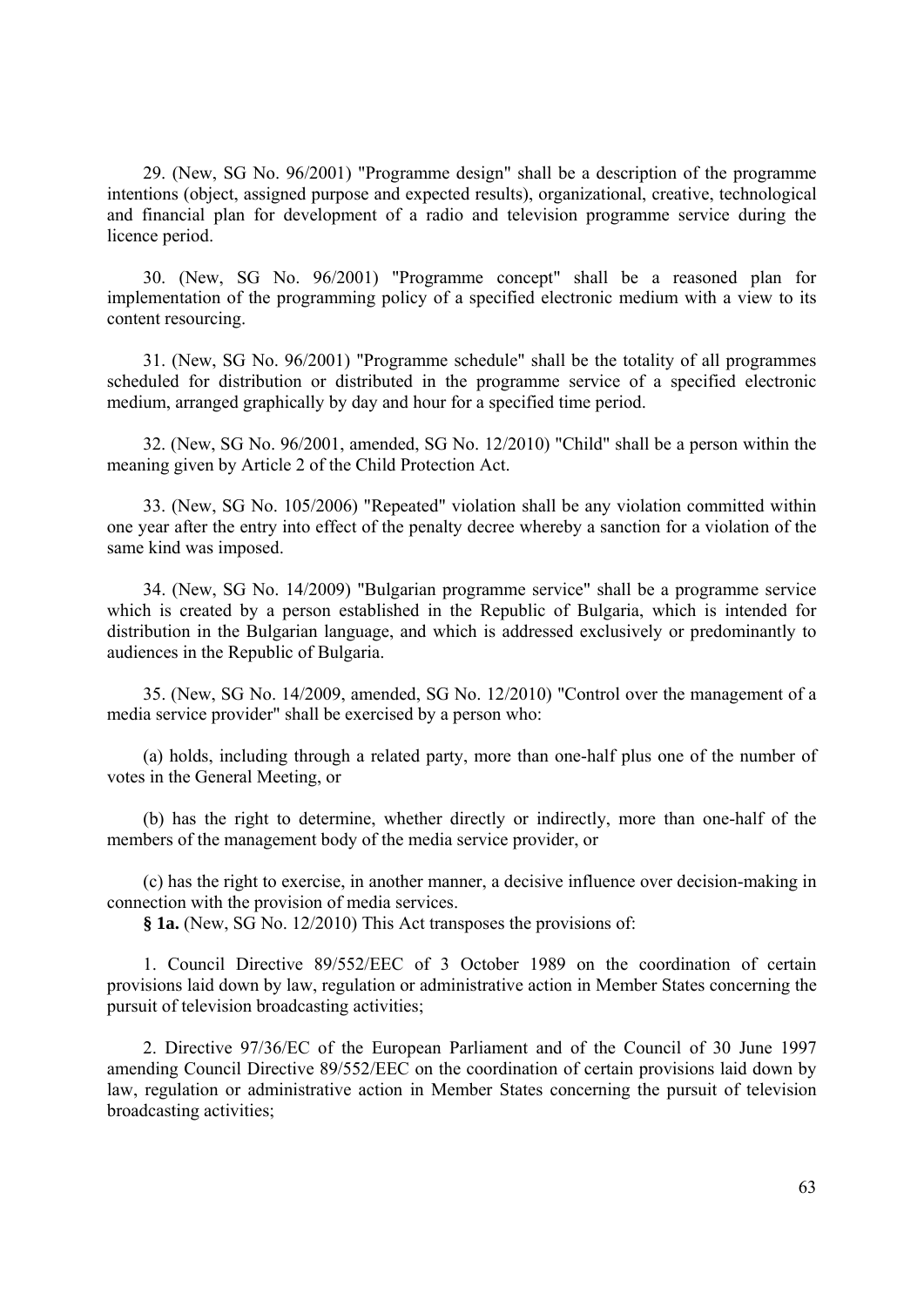3. Directive 2007/65/EC of the European Parliament and of the Council of 11 December 2007 amending Council Directive 89/552/EEC on the coordination of certain provisions laid down by law, regulation or administrative action in Member States concerning the pursuit of television broadcasting activities (OJ L 332/27 of 18 December 2007).

TRANSITIONAL AND FINAL PROVISIONS

**§ 2.** (1) (Amended, SG No. 120/2002, SG No. 114/2003, SG No. 115/2004, SG No. 105/2005, SG No. 108/2006, SG No. 113/2007, SG No. 110/2008, effective 1.01.2009, SG No 99/2009, effective 1.01.2010) The Council for Electronic Media shall receive a State budget subsidy for the support thereof until the year 2010.

(2) (Amended, SG No. 120/2002, SG No. 114/2003, SG No. 115/2004, SG No. 105/2005, SG No. 108/2006, SG No. 113/2007, SG No. 110/2008, effective 1.01.2009, SG No 99/2009, effective 1.01.2010) The Bulgarian National Radio and the Bulgarian National Television shall receive a State budget subsidy until the 31st day of December 2010 according to the procedure established by Items 2 and 3 of Article 70 (3) herein.

(3) (Amended, SG No. 105/2005) The Bulgarian National Radio and the Bulgarian National Television shall receive a State budget subsidy and financing from the Radio and Television Fund to an amount determined per hour of programming according to a standard approved by the Council of Ministers:

1. (repealed, SG No. 120/2002);

2. (repealed, SG No. 114/2003);

3. (repealed, SG No. 115/2004);

4. (repealed, SG No. 105/2005).

(4) (Amended, SG No. 108/2006, SG No. 110/2008, effective 1.01.2009, SG No 99/2009, effective 1.01.2010) As from the 1st day of January 2011, the State budget subsidy of the BNR, the BNT and the Council for Electronic Media shall be entirely replaced by financing from the Radio and Television Fund. The amount of the said financing shall be determined according to the procedure established by Item 1 of Article 103 (1) and Article 103 (2) herein.

**§ 3.** (1) Until the 1st day of January 2003, the powers of the Management Board of the Radio and Television Fund regarding the control of revenues shall be exercised by the Council for Electronic Media.

(2) Not later than three months prior to the expiration of the time limit referred to Paragraph (1), the Council for Electronic Media shall select the members of the Management Board of the Radio and Television Fund, shall appoint an executive director of the Fund, and shall adopt the rules referred to Article 99 (3) herein.

**§ 4.** (1) Any radio and television broadcasters licensed prior to the entry of this Act into force in accordance with the then effective statutory instruments, including such broadcasters whose licences have expired, shall be licensed according to the procedure established by Article 125 herein.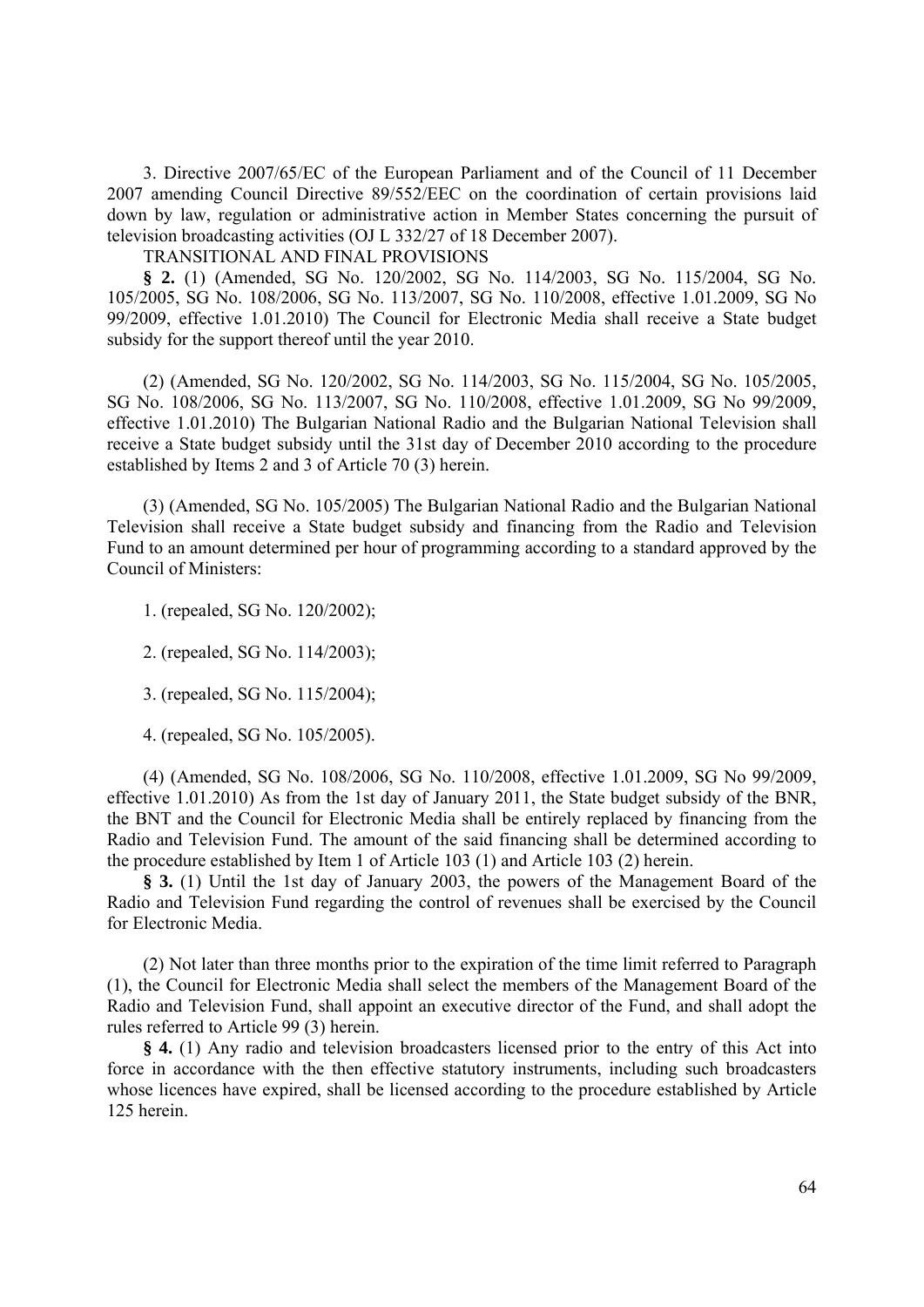(2) Any legal persons, which actually pursue radio and television broadcasting activities, shall be obligated to take the action as shall be necessary to obtain a licence according to the procedure established by Article 105 herein within three months after the entry of this Act into force.

(3) The Bulgarian National Radio and the Bulgarian National Television shall be obligated to submit the requisite documents covered under Article 111 herein with a view to their licensing according to the procedure established by Article 105 (3) herein within the time limit referred to Paragraph (2).

**§ 5.** (1) The management boards of the BNR and the BNT and the directors general of the BNR and the BNT, elected during the time of operation of the Radio and Television Act (promulgated in the State Gazette No. 77 of 1996; modified by Constitutional Court Judgment No. 21 of 1996, promulgated in No. 102 of 1996; amended and supplemented, SG No. 112/1997), shall complete their term of office as provided for therein.

(2) The members of the National Council for Radio and Television, who will be replaced through rotation during the first term of office after the entry of this Act into force, shall be determined by lot.

(3) After the lapse of two years, the composition of the National Council for Radio and Television shall rotate by replacement of two members from the quota of the National Assembly and one member from the quota of the President.

(4) After the lapse of four years, the composition of the National Council for Radio and Television shall rotate by replacement of one member from the quota of the National Assembly and two members from the quota of the President.

(5) The term of office of the programming boards of the BNR and the BNT shall terminate within one month after the entry of this Act into force.

(6) (Repealed, SG No. 37/2009, effective 19.05.2009).

**§ 6.** (1) Any advertising and sponsorship contracts signed by the BNR and the BNT shall be reviewed with a view to bringing the said contracts into conformity with this Act.

(2) In cases where the duration of advertising according to the terms and conditions of all contracts as concluded exceeds the duration of advertising according to the provision of Article 86 herein, the BNR and the BNT shall be obligated to offer advertisers a respective reduction in the duration or else to terminate the contracts with them as of the 1st day of January 1999.

**§ 7.** Any decisions referred to Article 49 (3) herein shall be adopted not later than three months after the entry of this Act into force.

**§ 8.** The provisions under Items 1, 2, 4, 8 and 9 of Article 62 herein must be implemented within six months after the entry of this Act into force.

**§ 9.** Until the grant of a licence to a private television broadcaster within a national range, the Bulgarian National Television shall not use the rights to advertising in the time period commencing at 19:00 hours and ending at 22:00 hours.

**§ 9a.** (New, SG No. 99/2003) (1) All persons, which have been granted individual licences according to the procedure established by  $\S$  14 of the Transitional and Final Provisions of the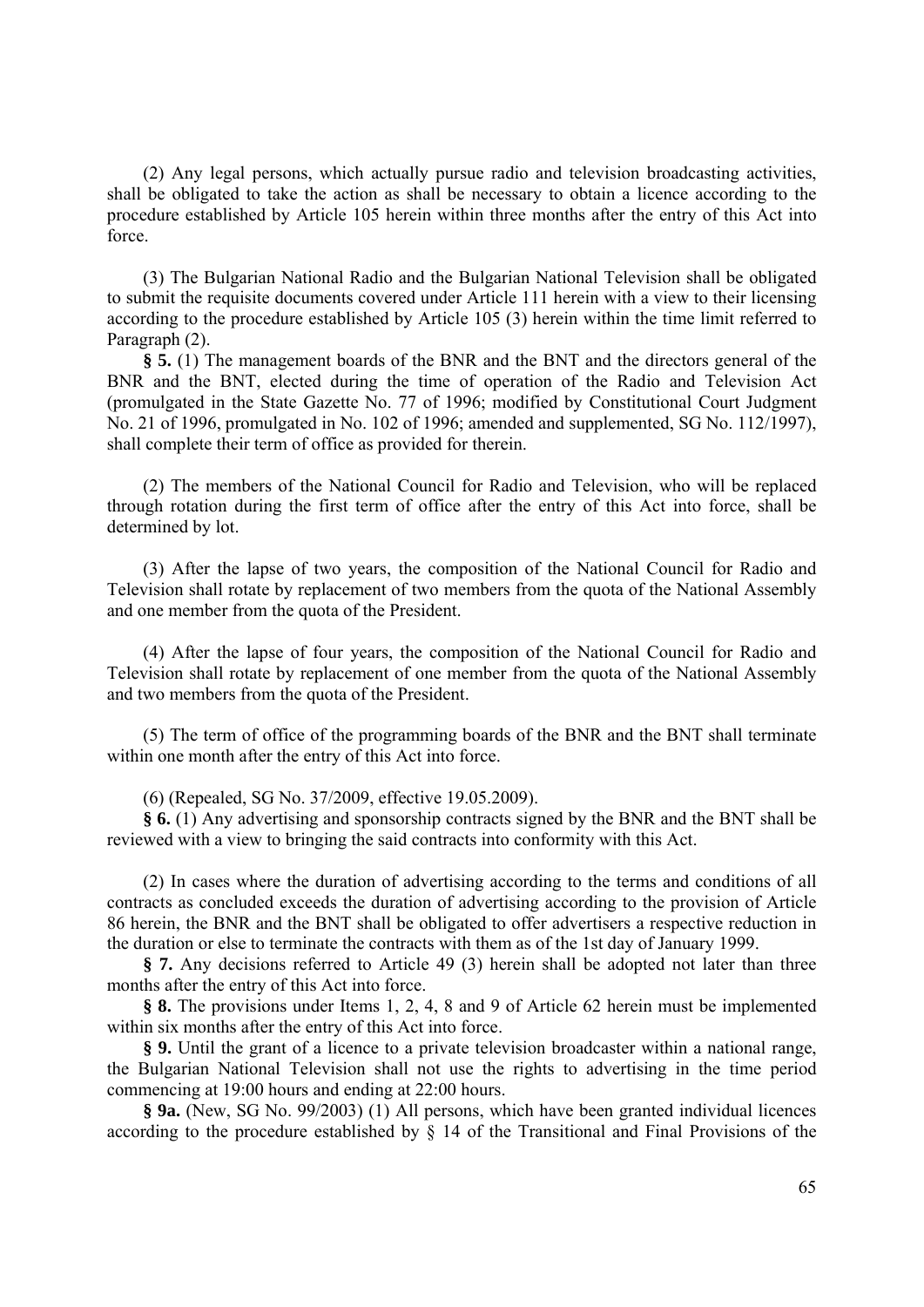Telecommunications Act (promulgated in the State Gazette No. 93 of 1998; amended in No. 26 of 1999, Nos. 10 and 64 of 2000, Nos. 34, 42, 96 and 112 of 2001, Nos. 45 and 120 of 2002; superseded, No. 88 of 2003) whereof the term of validity has not been extended, as well as all persons enjoying rights under § 16 of the Transitional and Final Provisions of the Telecommunications Act (promulgated in the State Gazette No. 93 of 1998; amended in No. 26 of 1999, Nos. 10 and 64 of 2000, Nos. 34, 42, 96 and 112 of 2001, Nos. 45 and 120 of 2002; superseded, No. 88 of 2003), which have pursued and/or are pursuing telecommunication activity by means of construction, maintenance and operation of a telecommunication network for terrestrial broadcasting in nucleated settlements where no contests for the grant of licences have been conducted, may continue or resume the operation thereof until completion of the contests according to the procedure established by the Radio and Television Act for the respective nucleated settlements.

(2) All persons, which hold or have held an individual telecommunication licence for construction, maintenance and operation of a telecommunication network for television and radio broadcasting within a local and regional range, which has been granted on legal grounds lapsed consequent to an effective judgment of the Supreme Administrative Court, or which pursue or have pursued radio or television broadcasting activities by terrestrial broadcasting, may continue or resume the operation thereof until final completion of the contests for the respective nucleated settlements which the said persons have entered.

(3) All persons, who have pursued and/or are pursuing telecommunication activity by means of construction, maintenance and operation of a telecommunication network for terrestrial broadcasting after the entry into force of the Telecommunications Act (promulgated in the State Gazette No. 93 of 1998; amended in No. 26 of 1999, Nos. 10 and 64 of 2000, Nos. 34, 42, 96 and 112 of 2001, Nos. 45 and 120 of 2002; superseded, No. 88 of 2003) and which have submitted applications for the grant of licences prior to the entry into force of the Act to Amend and Supplement the Telecommunications Act (promulgated in the State Gazette No. 112 of 2001) in nucleated settlements where contests for the grant of licences have not been conducted, may continue or resume the operation thereof until completion of the contests according to the procedure established by the Radio and Television Act for the respective nucleated settlements.

(4) (New, SG No. 99/2004) The persons covered under Paragraphs (1), (2) and (3) shall pursue radio and television broadcasting activities in accordance with the provisions of the Radio and Television Act and the Telecommunications Act.

**§ 10.** This Act supersedes the Radio and Television Act (promulgated in the State Gazette No. 77 of 1996; modified by Constitutional Court Judgment No. 21 of 1996, promulgated in No. 102 of 1996; amended and supplemented in No. 112 of 1997).

Lev Re-denomination Act

(Promulgated, State Gazette No. 20/1999, supplemented, SG No. 65/1999,

effective 5.07.1999)

TRANSITIONAL AND FINAL PROVISIONS

. . . . . . . . . . . . . . . . . . . . . . . . . . . . . . . . . .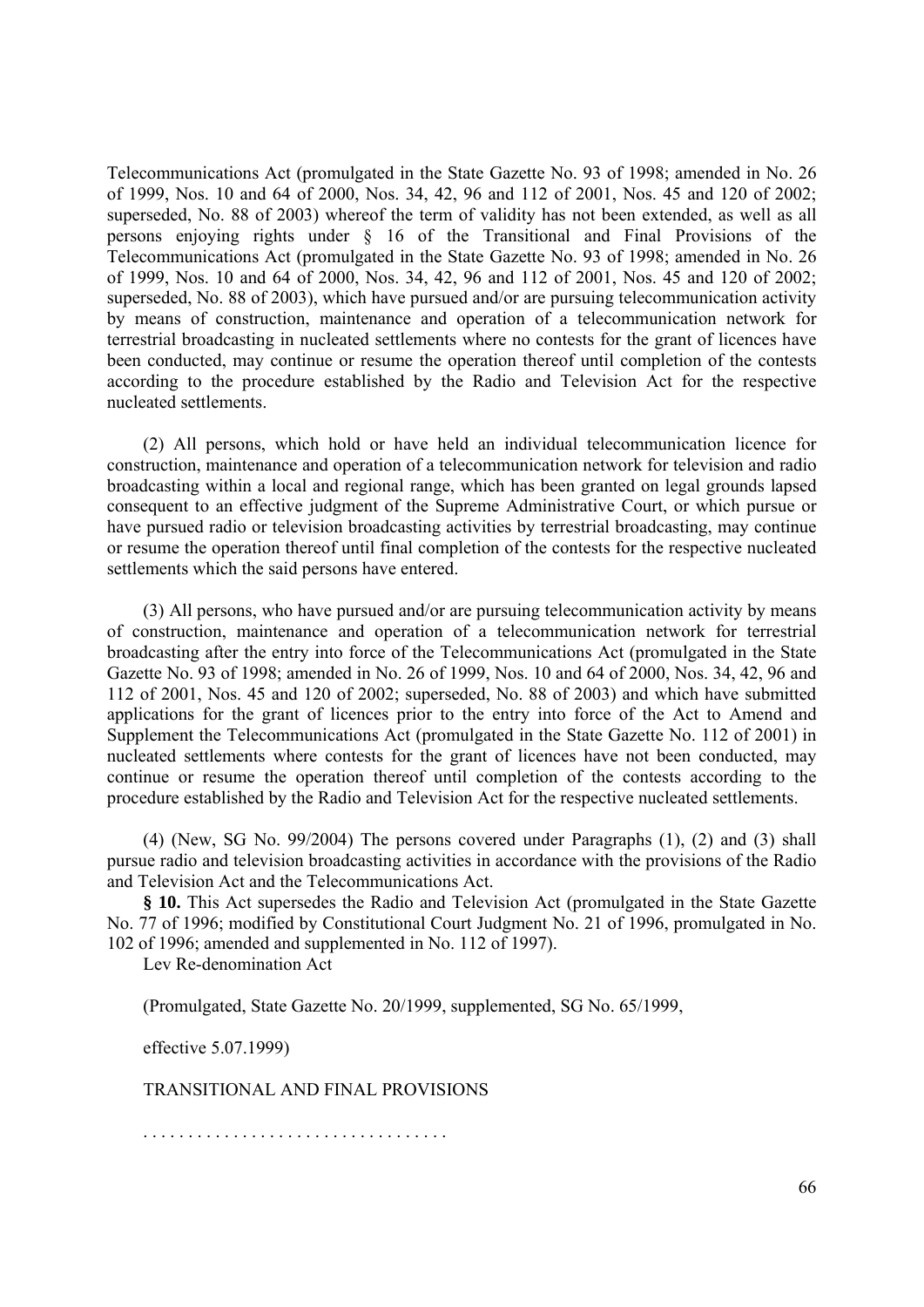§ 4. (1) (Supplemented, SG No. 65/1999) Upon the entry of this Act into force, all figures expressed in old lev terms as indicated in the laws which will have entered into force prior to the 5th day of July 1999 shall be replaced by figures expressed in new lev terms, reduced by a factor of 1,000. The replacement of all figures expressed in old lev terms, reduced by a factor of 1,000, shall furthermore apply to all laws passed prior to the 5th day of July 1999 which have entered or will enter into force after the 5th day of July 1999.

(2) The authorities, which have adopted or issued any statutory instruments of secondary legislation which will have entered into force prior to the 5th day of July 1999 and which contain figures expressed in lev terms, shall amend the said acts to bring them in conformity with this Act so that the amendments apply as from the date of entry of this Act into force.

§ 7. This Act shall enter into force on the 5th day of July 1999. Act to Amend and Supplement the Radio and Television Act

(Promulgated, State Gazette No. 96/2001, amended, No. 112/2001, effective

5.02.2002, amended and supplemented, SG No. 93/2005)

#### SUPPLEMENTARY PROVISION

§ 50. Throughout the Act, the words: "the National Council for Radio and Television" and "National Council for Radio and Television" shall be replaced, respectively, by "the Council for Electronic Media" and "Council for Electronic Media", with the exception of § 5 of the Transitional and Final Provisions of the Act.

## TRANSITIONAL AND FINAL PROVISIONS

§ 51. (1) Within 14 days after the entry of this Act into force, the National Assembly shall elect and, respectively, the President of the Republic shall appoint, the members of the Council for Electronic Media.

(2) (Amended, SG No. 93/2005) The members of the Council for Electronic Media, who will be replaced through rotation after the second and the fourth year since the constitution of the said Council, shall be determined by lot.

(3) (Supplemented, SG No. 93/2005) After the lapse of two years, the composition of the Council for Electronic Media shall rotate by replacement of two members from the quota of the National Assembly and one member from the quota of the President. The six-year term of office of the said members shall begin to run as from the date of the election or appointment thereof.

(4) (Supplemented, SG No. 93/2005) After the lapse of four years, the composition of the Council for Electronic Media shall rotate by replacement of one member from the quota of the National Assembly and two members from the quota of the President. The six-year term of office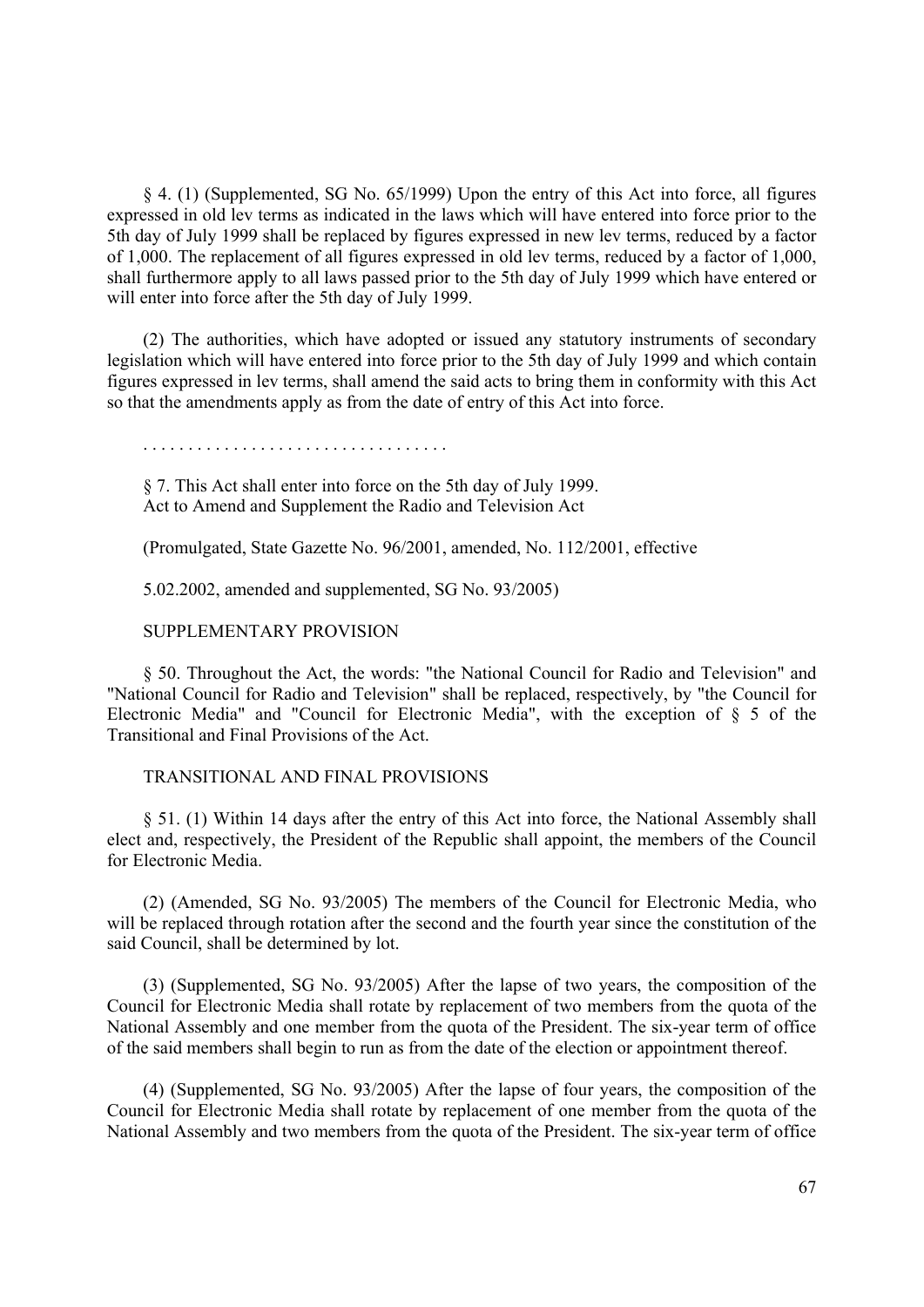of the said members shall begin to run as from the date of the election or appointment thereof.

§ 52. Upon constitution of the Council for Electronic Media, the National Council for Radio and Television shall be closed down and the members thereof shall vacate office. The property, the archives, the rights and obligations of the National Council for Radio and Television shall pass to the Council for Electronic Media.

§ 53. (1) Within six months after the date of constitution of the Council for Electronic Media, the said Council, acting proprio motu, shall issue certificates for registration to the radio and television broadcasters holding licences for pursuit of radio and television broadcasting activities by cable or satellite, upon submission on the part of the said broadcasters of the documents covered under Article 125a (5) of the Radio and Television Act and without payment of an initial registration fee.

(2) The Communications Regulation Commission shall be obligated to provide the Council for Electronic Media with all information and copies of documents as shall be necessary for transfer of the broadcasters affected from licensing to registration requirements.

. . . . . . . . . . . . . . . . . . . . . . . . . . . . . . . . . .

§ 55. (Repealed, SG No. 112/2001). Act to Amend and Supplement the Radio and Television Act

(Promulgated, State Gazette No. 77/2002)

TRANSITIONAL AND FINAL PROVISIONS

§ 5. (1) The strategy for development of radio and television broadcasting activities by terrestrial broadcasting shall be drawn up by the Council for Electronic Media and the Communications Regulation Commission within three months after the entry of this Act into force.

(2) The strategy referred to in Paragraph (1) shall specify the national priorities and public interests in the licensing process with a view to a more efficient utilization of the unallocated radio spectrum as available.

(3) The strategy referred to in Paragraph (1) may be updated once every three years or at shorter intervals, depending on the commercial and technological development of the electronic media market. Any such updating shall following the procedure for adoption of the said strategy.

§ 6. (1) New contest procedures shall be initiated upon adoption by the National Assembly of the strategy for development of radio and television broadcasting activities by terrestrial broadcasting.

(2) Any contests and licensing procedures which have commenced or which have been initiated prior to the entry of this Act into force shall be finalized after the adoption by the National Assembly of the strategy for development of radio and television broadcasting activities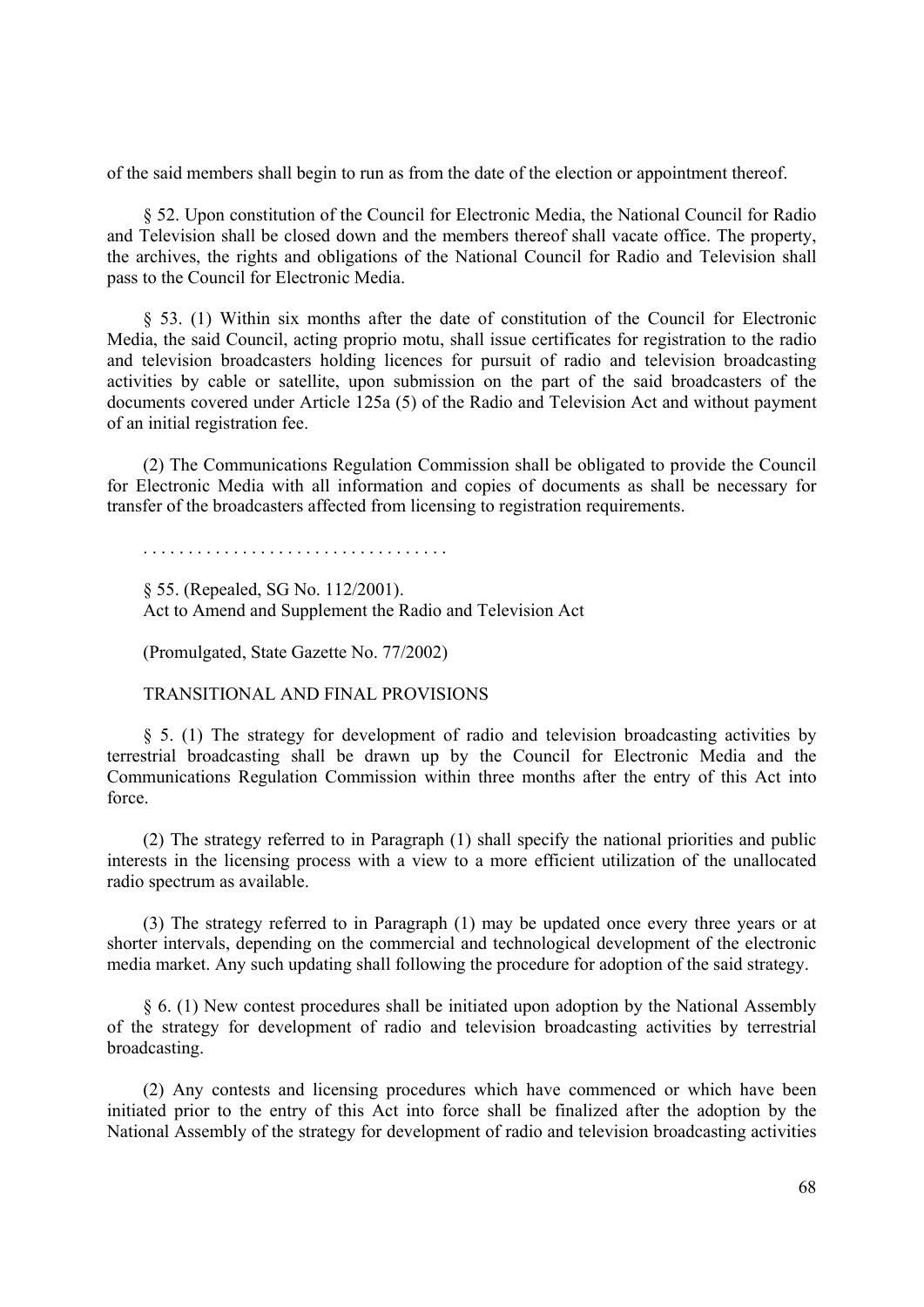by terrestrial broadcasting and in accordance with the said strategy. Act to Supplement the Radio and Television Act

(Promulgated, State Gazette No. 99/2003)

## TRANSITIONAL PROVISION

 $\S$  2. (1) Within one month after the entry of this Act into force, the persons covered under  $\S$ 9a of the Radio and Television Act shall be obligated to submit to the Council for Electronic Media and the Communications Regulation Commission the information required for pursuit of radio and television broadcasting activities by terrestrial broadcasting according to the requirements of the Radio and Television Act and the Telecommunications Act.

(2) Within three months after the entry of this Act into force, the persons covered under § 9a of the Radio and Television Act shall be obligated to pay the annual fees due for use of radio spectrum as a scarce resource for the time of pursuit of radio and television broadcasting activity since the entry into force of the Telecommunications Act (promulgated in the State Gazette No. 93 of 1998; amended in No. 26 of 1999, Nos. 10 and 64 of 2000, Nos. 34, 42, 96 and 112 of 2001, Nos. 45 and 120 of 2002; superseded, No. 88 of 2003) according to the Rate Schedule of Fees Collected by the Communications Regulation Commission (promulgated in the State Gazette No. 68 of 2002; corrected in No. 69 of 2002; amended in Nos. 66 and 71 of 2003).

(3) After a procedure for electromagnetic compatibility coordination with the aeronautical radio services, within one month after submission of the information referred to in Paragraph (1), the Communications Regulation Commission shall determine the technical conditions for emission for each nucleated settlement. As a result of the said procedure, the Communications Regulation Commission may modify the parameters of the transmitters, including the frequency and the point of transmission.

(4) Within two weeks after fulfilment of the conditions under Paragraphs (1), (2) and (3), the Communications Regulation Commission shall grant the persons covered under § 9a of the Radio and Television Act licences for construction, maintenance and operation of a telecommunication network for television and radio broadcasting within a local and regional range whereof the term of validity shall expire upon completion of the contests for the award of radio and television broadcasting licences in the respective nucleated settlements according to the procedure established by the Radio and Television Act. The Communications Regulation Commission shall notify the Council for Electronic Media of any telecommunication licences so granted.

(5) The persons covered under § 9a of the Radio and Television Act shall pursue radio and television broadcasting activities in accordance with the provisions of the Radio and Television Act.

Act to Supplement the Radio and Television Act

(Promulgated, State Gazette No. 99/2004)

TRANSITIONAL AND FINAL PROVISION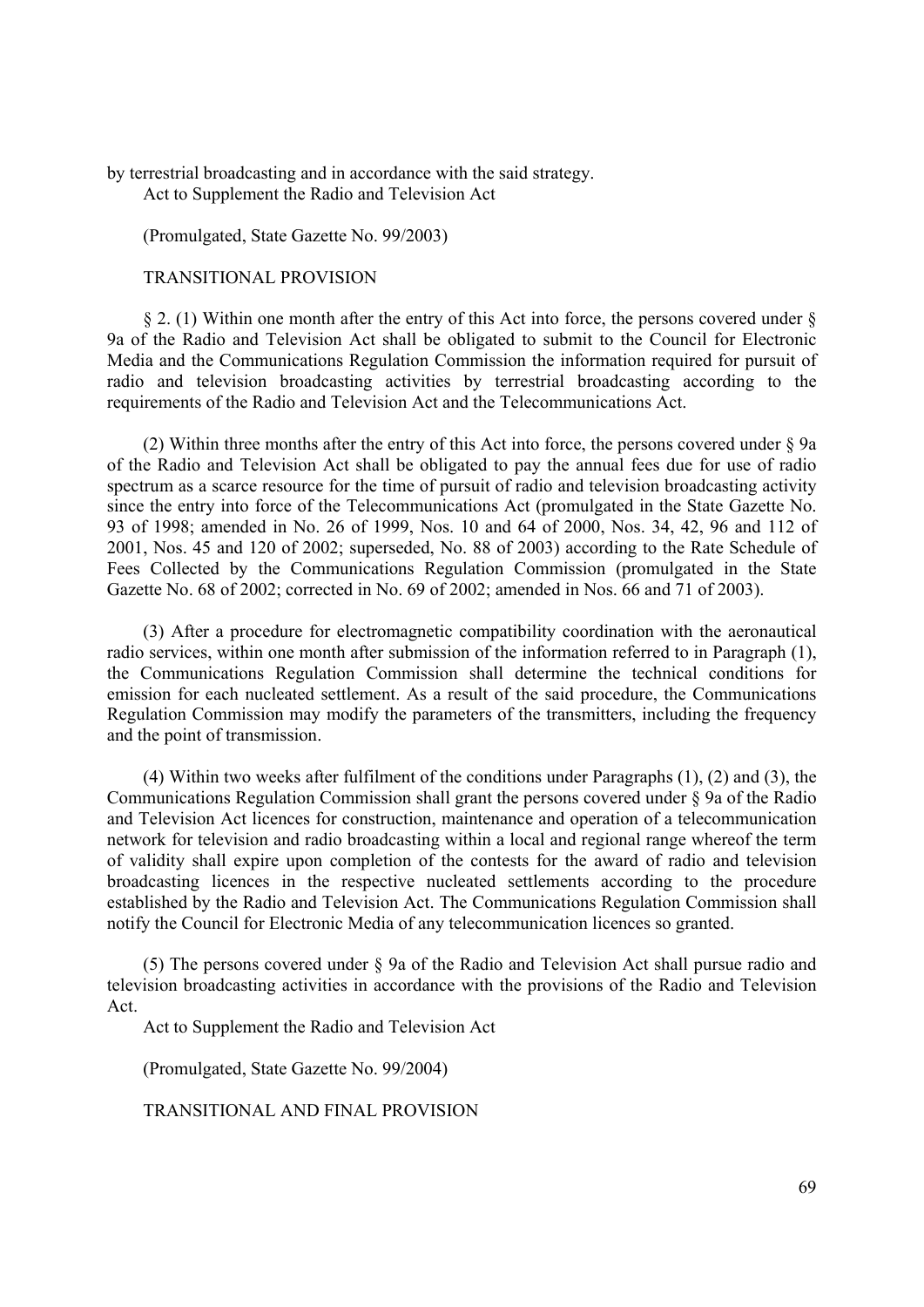§ 2. (1) Within two months after the entry of this Act into force, any persons covered under § 9a of the Transitional and Final Provisions of the Radio and Television Act, which have not fulfilled the conditions provided for in § 2 (1) and (2) of the Transitional Provision of the Act to Supplement the Radio and Television Act (promulgated in the State Gazette No. 99 of 2003), shall submit new applications for the grant of a licence for construction, maintenance and operation of a telecommunication network for television and radio broadcasting within a local and regional range. Any such applications must be accompanied by all documents required by the Telecommunications Act and the Radio and Television Act for pursuit of radio and television broadcasting activities by terrestrial broadcasting. Any such applications shall be submitted on site at the Council for Electronic Media and the Communications Regulation Commission. The applications to the Communications Regulation Commission shall be submitted in a standard form endorsed by the Commission.

(2) Within one month after receipt of any application referred to in Paragraph (1), the Communications Regulation Commission shall transmit to the persons referred to in Paragraph (1) a notification of the annual fees due for use of radio spectrum as a scarce resource for the time of pursuit of radio and television broadcasting activity since the entry into force of the Telecommunications Act (promulgated in the State Gazette No. 93 of 1998; amended in No. 26 of 1999, Nos. 10 and 64 of 2000, Nos. 34, 42, 96 and 112 of 2001, Nos. 45 and 120 of 2002; superseded, No. 88 of 2003) according to Articles 1 to 17 as repealed of the Rate Schedule of Fees Collected by the Communications Regulation Commission (promulgated in the State Gazette No. 68 of 2002; corrected in No. 69 of 2002; amended in Nos. 66 and 71 of 2003, No. 31 of 2004).

(3) The persons referred to in Paragraph (1) shall be obligated to pay the fees due under Paragraph (2) within one month after receipt of the notification from the Communications Regulation Commission of the amount of the fees due.

(4) After conduct of a procedure for electromagnetic compatibility coordination with the aeronautical radio services, provided any unallocated radio spectrum is available, the Communications Regulation Commission shall determine the technical conditions for emission for each nucleated settlement within one month after submission of an application referred to in Paragraph (1). As a result of the said procedure, the Communications Regulation Commission may modify the parameters of the transmitters, including the frequency and the point of transmission as indicated by the broadcasters which have submitted new applications under Paragraph (1).

(5) Within 14 days after fulfilment of the conditions covered under Paragraphs (1) to (4), the Communications Regulation Commission shall grant the persons referred to in Paragraph (1) licences for construction, maintenance and operation of a telecommunication network for television and radio broadcasting within a local and regional range whereof the term of validity shall expire upon completion of the contests for the award of radio and television broadcasting licences in the respective nucleated settlements according to the procedure established by the Radio and Television Act. The Communications Regulation Commission shall notify the Council for Electronic Media of any telecommunication licences so granted.

§ 3. Any persons covered under § 9a of the Transitional and Final Provisions of the Radio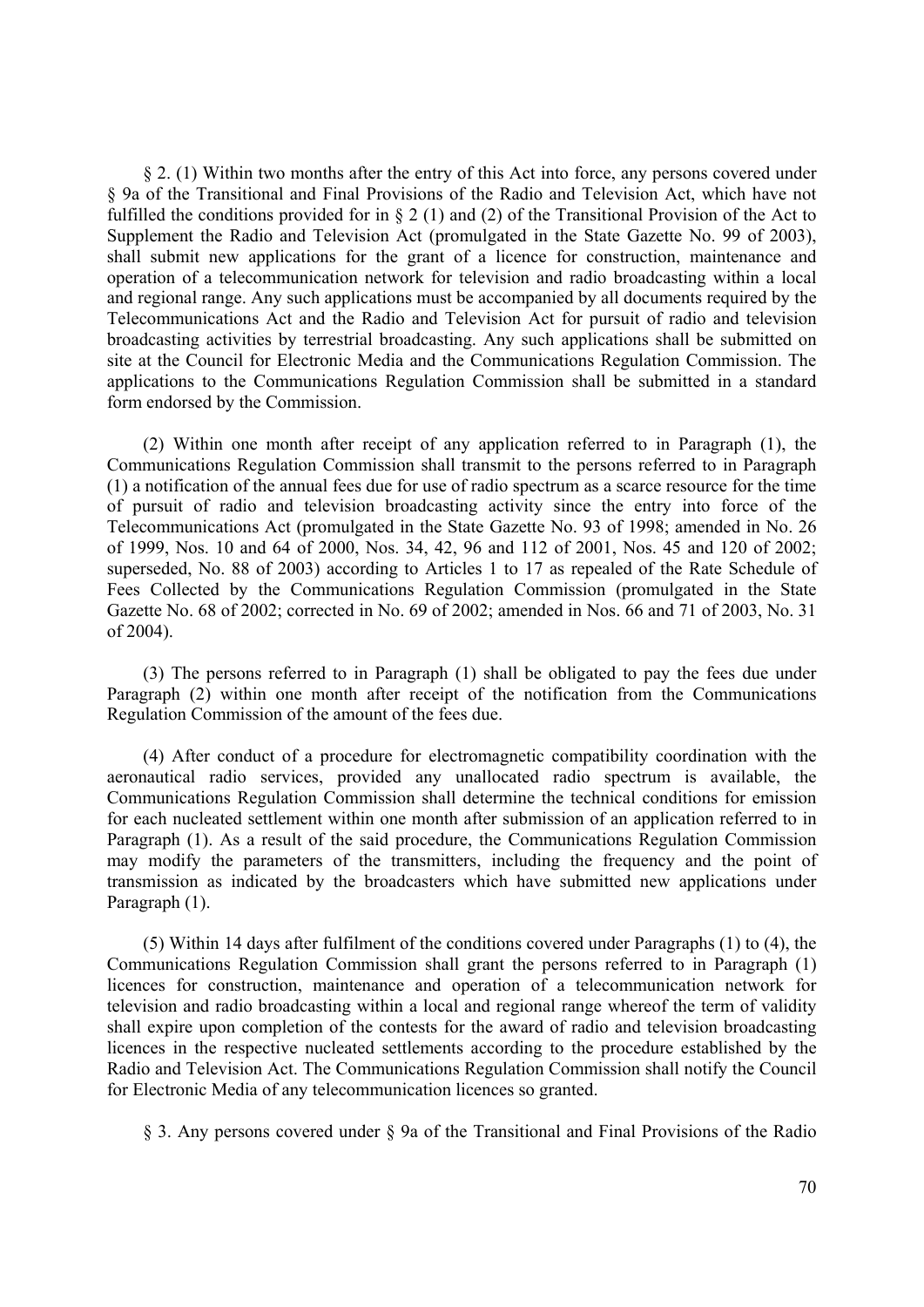and Television Act, which have received a refusal from the Communications Regulation Commission to an application for the grant of a licence in pursuance of § 2 (4) of the Transitional Provision of the Act to Supplement the Radio and Television Act (promulgated in the State Gazette No. 99 of 2003), shall submit new applications for the grant of a licence for construction, maintenance and operation of a telecommunication network for television and radio broadcasting within a local and regional range according to the procedure established by this Act not earlier than one month after receipt of any such refusal.

§ 4. Any licences, granted in pursuance of § 2 (4) of the Transitional Provision of the Act to Supplement the Radio and Television Act (promulgated in the State Gazette No. 99 of 2003), shall retain the validity thereof.

Act to Amend and Supplement the Radio and Television Act

(Promulgated, State Gazette No. 93/2005)

FINAL PROVISION

§ 13. The Council of Ministers shall approve the Rate Schedule referred to in Article 102 (6) of the Radio and Television Act within three months after the entry of this Act into force.

(\*) Act to Amend the Commercial Register Act

(Promulgated, State Gazette No. 80/2006, effective 3.10.2006)

§ 1. In the Transitional and Final Provisions, the words "the 1st day of October 2006" shall be replaced by "the 1st day of July 2007".

....................................................................... Act to Amend and Supplement the Radio and Television Act

(Promulgated, State Gazette No. 10/2007, effective 1.01.2007)

TRANSITIONAL AND FINAL PROVISIONS

§ 4. Any licence granting procedures under Article 105 [of the Radio and Television Act], which have commenced prior to the entry into force of this Act, shall be completed according to the hitherto effective procedure.

(\*) Act to Amend the Commercial Register Act

(State Gazette No. 53/2007, effective 30.06.2007)

§ 1. In the Transitional and Final Provisions, the words "the 1st day of July 2007" shall be replaced by "the 1st day of January 2008".

........................................................................

Electronic Communications Act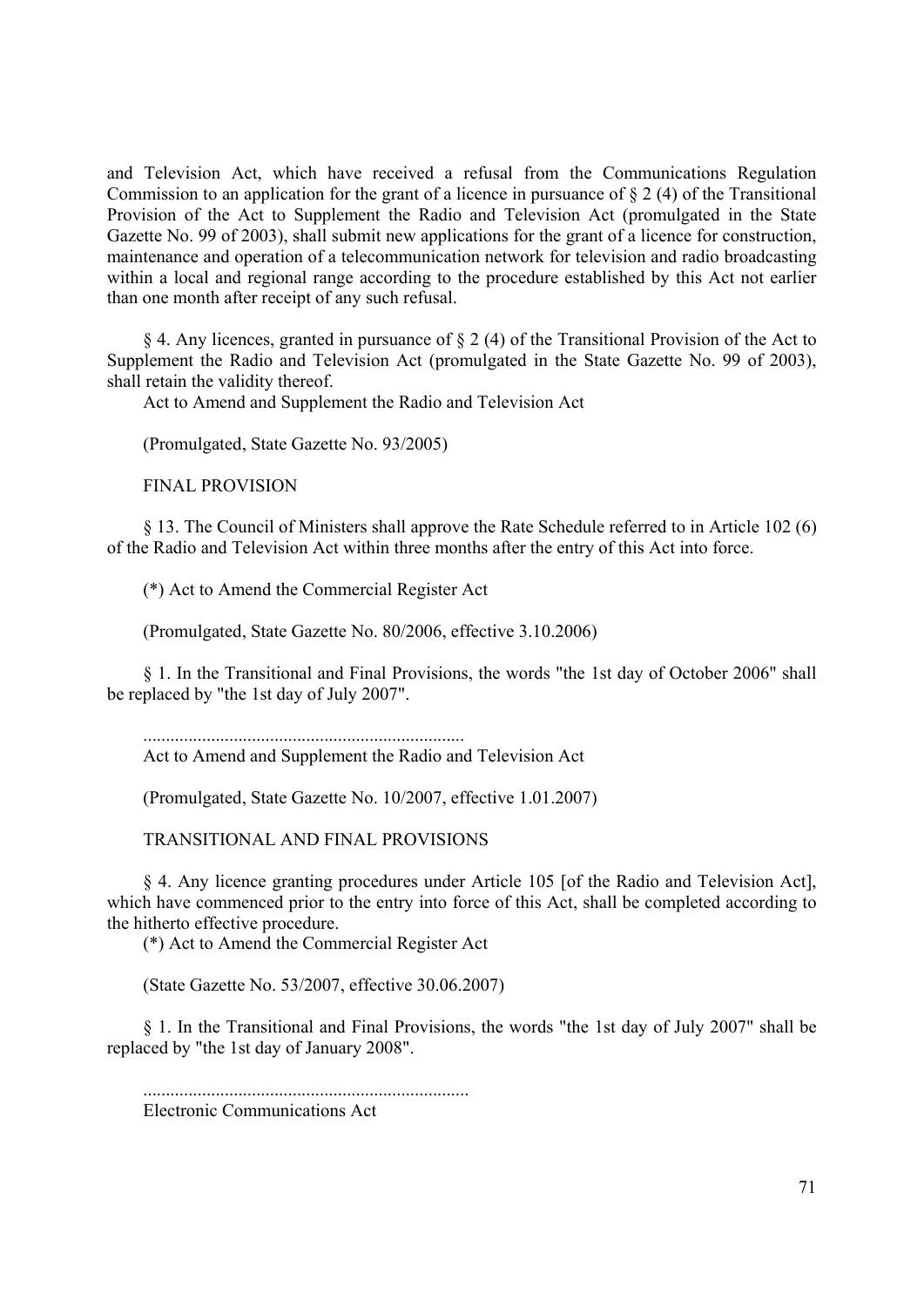(State Gazette No. 41/2007)

# TRANSITIONAL AND FINAL PROVISIONS

........................................................................

§ 4. (1) The Radio and Television Act shall be brought into conformity with this Act within six months after the entry of this Act into force.

(2) The Bulgarian Telecommunications Company can distribute any television programme services licensed and/or registered according to the procedure established by the Radio and Television Act at the time of adoption of this Act, as well as any foreign programme services of non-resident natural or legal persons registered as merchants under the legislation of a Member State of the European Union or of another Contracting Party to the Agreement on the European Economic Area, on the strength of the licence/authorization issued thereto for carrying out telecommunications over a telecommunication network for digital terrestrial broadcasting of television signals for the term of validity and within the territorial range specified in the said licence/authorization.

(3) Within six months after the entry into force of the revisions referred to in Paragraph (1), the Council for Electronic Media shall designate, by decision, two Bulgarian programme services, of which one shall be Channel One of the Bulgarian National Television, which can be distributed over the network referred to in Paragraph (2) for the term of validity and within the territorial range as specified in the licence referred to in Paragraph (2).

§ 5. Authorizations for an individually assigned scarce resource - radio spectrum for analogue terrestrial television broadcasting shall be granted until the 31st day of December 2008 for a maximum period of applicability until the 31st day of December 2012.

........................................................................

Act to Amend and Supplement the Radio and Television Act

(Promulgated, SG No. 14/2009, amended and supplemented, SG No. 37/2009,

effective 19.05.2009, SG No. 12/2010)

TRANSITIONAL AND FINAL PROVISIONS

§ 34. (1) Within two months after the entry into force of this Act, the Council for Electronic Media shall bring the register kept according to the hitherto effective procedure into conformity with the public register under this Act.

(2) Any radio and television broadcasters registered and licensed according to the hitherto effective procedure shall be entered ex officio by the Council for Electronic Media into the public register under this Act within the time limit referred to in Paragraph (1). The broadcasters shall not pay fees for the ex officio recording.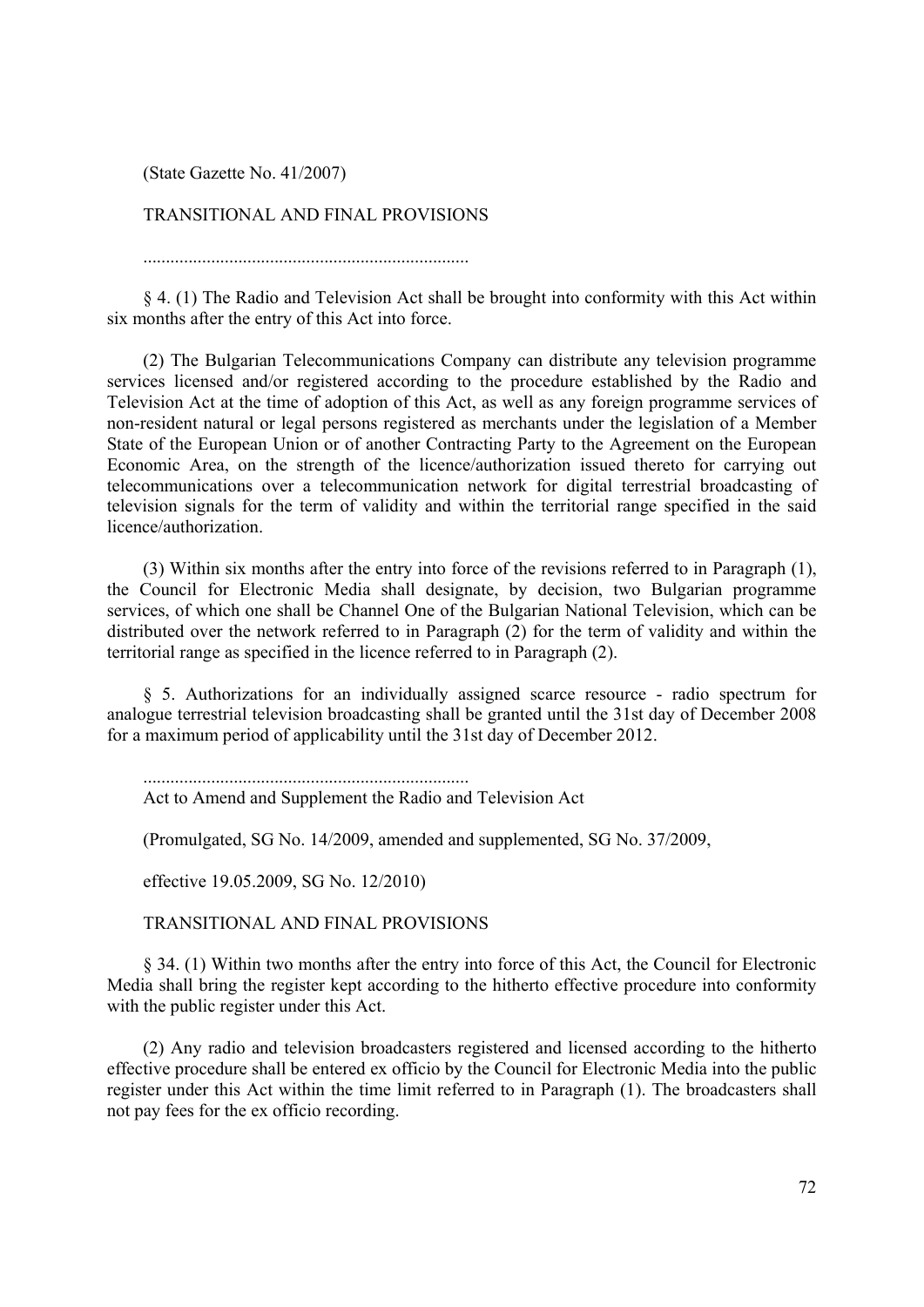(3) Within one month after the entry into force of this Act, the broadcasters referred to in Paragraph (2) shall be obligated to submit documents according to the requirements of Article 111 (2) of the Radio and Television Act for the purpose of completing the register with the particulars covered under Article 125b (1) of the Radio and Television Act.

(4) Within the time limit referred to in Paragraph (3), the broadcasters referred to in Paragraph (2) shall have the right to request changes in the particulars needed for the register, presenting the relevant evidence and documents covered under Article 111 (1) of the Radio and Television Act.

(5) Within three months after the entry into force of this Act, the Council for Electronic Media shall issue certificates under Article 125a (5) of the Radio and Television Act to the television broadcasters.

(6) In case the broadcasters referred to in Paragraph (2) fail to fulfil the obligation thereof referred to in Paragraph (3), the registration shall be stricken by a decision of the Council for Electronic Media.

(7) Within two months after the entry into force of this Act, the Council for Electronic Media shall initiate a procedure for the grant of licences under Article 116f of the Radio and Television Act.

§ 35. (1) (Amended, SG No. 12/2010) The programme services of the BNT and the BNR as public radio and television broadcasters shall be distributed over electronic communications networks for digital terrestrial broadcasting. For the BNT, these networks shall be within a national and a regional range, and for the BNR, these networks shall be within a national and a regional range, as well as such designed for external service programmes.

(2) (New, SG No. 12/2010) The programme services of the BNT and the BNR shall be distributed over a public electronic communications network for digital terrestrial television broadcasting within a national range, constructed according to the First Stage of the transition, as determined in the Plan for Introduction of Digital Video Broadcasting - Terrestrial (DVB-T) in the Republic of Bulgaria, adopted by the Council of Ministers.

(3) (Renumbered from Paragraph (2), amended, SG No. 12/2010) The authorization for use of the individually assigned scarce resource - radio spectrum, necessary for the provision of electronic communications over the networks referred to in Paragraph (1), shall be granted by the Communications Regulation Commission.

(4) (New, SG No. 12/2010) An undertaking, which has been granted an authorization for use of an individually assigned scarce resource - radio spectrum, for provision of electronic communications over an electronic communications network for digital terrestrial radio broadcasting, shall undertake to distribute:

1. up to four television programme services of the BNT and up to four radio programme services of the BNR over the electronic communications network referred to in Paragraph (2);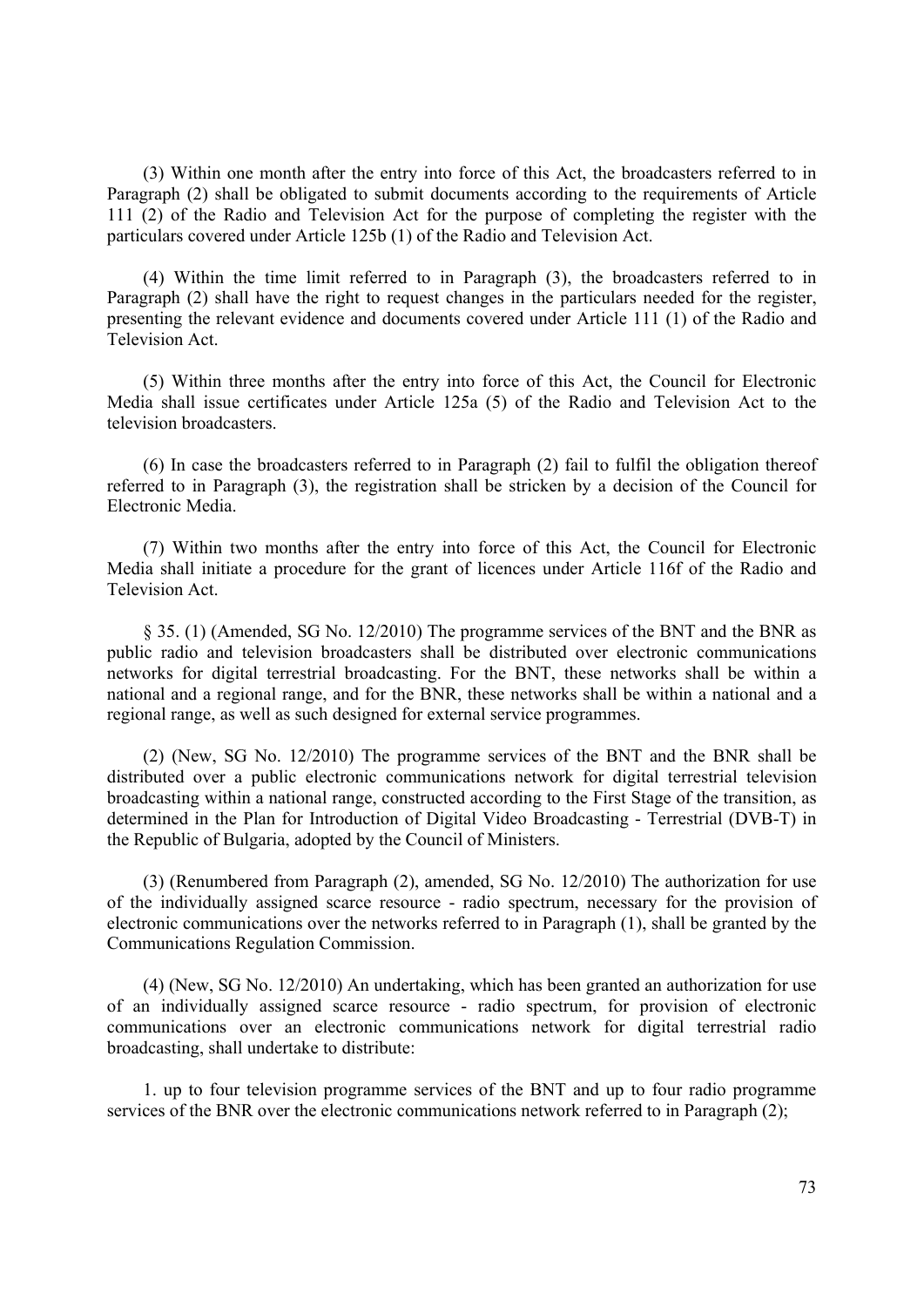2. up to four radio programme services of the BNR over an electronic communications network for digital terrestrial distribution of radio programme services within a national range, determined by the Communications Regulation Commission;

3. one regional programme service of the BNT, prepared for the respective region, over one of the electronic communications networks for digital terrestrial distribution of television programme services within a regional range;

4. one regional programme service of the BNR, prepared for the relevant region, over an electronic communications network for digital terrestrial distribution of radio programme services within a regional range, determined by the Communications Regulation Commission;

5. up to four radio programme services of the BNR over an electronic communications network for digital terrestrial distribution of external radio programme services, determined by the Communications Regulation Commission.

(5) (New, SG No. 12/2010) The programme services covered under Paragraph (4) must be of a form and type cleared with the Council for Electronic Media according to the procedure established by Article 116h [of the Radio and Television Act].

(6) (New, SG No. 12/2010) The programme services covered under Paragraph (4) shall mandatorily be distributed in unencoded form.

§ 36. (1) (Supplemented, SG No. 12/2010) An undertaking which has been granted an authorization for use of an individually assigned scarce resource - radio spectrum, for provision of electronic communications, for provision [sic] over networks for digital terrestrial broadcasting, shall ensure access for distribution of radio and/or television programme services abiding by the following principles:

1. objectivity;

2. fairness;

3. non-discrimination;

(2) In case the undertaking referred to in Paragraph (1) and the television broadcaster which must be distributed by virtue of an obligation arising from this Act fail to reach agreement on the conditions for distribution, each of the parties shall have the right to request that the said conditions be determined by the Council for Electronic Media and the Communications Regulation Commission.

(3) The appeal of the acts under Paragraph (2) shall not stay the enforcement thereof, unless the court decrees otherwise.

§ 37. (1) (Amended, SG No. 12/2010) Any undertaking, which has obtained an authorization

<sup>4.</sup> equal treatment.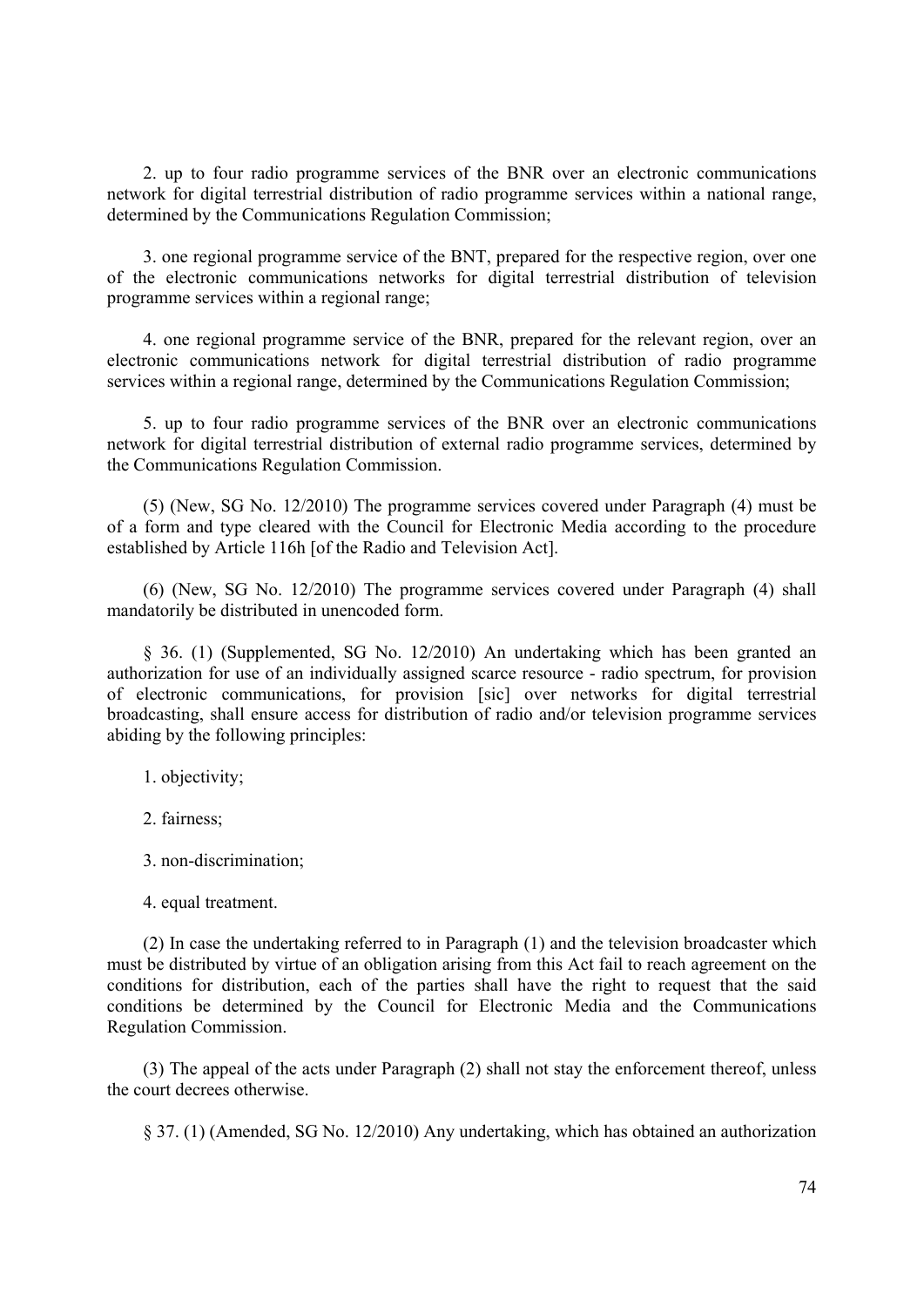for use of an individually assigned scarce resource - radio spectrum, other than the resource intended for distribution of the programme services of the BNT and the BNR, for provision of electronic communications over networks for digital terrestrial television broadcasting within a national range in implementation of the First Stage of the transition as determined in the Plan for Introduction of Digital Video Broadcasting - Terrestrial (DVB-T) in the Republic of Bulgaria, adopted by the Council of Ministers, shall mandatorily distribute the programme services of the licensed radio and/or television broadcasters which comply with the following conditions upon the entry into force of this Act:

1. (amended, SG No. 37/2009, effective 19.05.2009, SG No. 12/2010) they have been granted a licence for radio and/or television broadcasting activities within a national range; and

2. they distribute the programme services thereof over electronic communications networks for analogue terrestrial broadcasting; and

3. the electronic communications networks referred to in Item 2 ensure not less than 50 per cent of the population of the country access to the programme service.

(2) The programme services referred to in Paragraph (1) shall mandatorily be distributed in unencoded form.

(3) Apart from the programme services referred to in Paragraph (1), the undertaking shall distribute solely television programme services of a form and type cleared with the Council for Electronic Media according to the procedure established by Article 116h of the Radio and Television Act.

(4) (Amended, SG No. 12/2010) Within 14 days after the entry into force of this Act, the Council for Electronic Media shall grant ex officio licences to the radio and/or television broadcasters referred to in Paragraph (1).

§ 37a. (New, SG No. 37/2009, effective 19.05.2009) (1) (Amended, SG No. 12/2010) The undertaking which has been granted an authorization for use of an individually assigned limited resource - radio spectrum, for provision of electronic communications over networks for digital terrestrial television broadcasting within a national range, in implementation of the First Stage of the transition as determined in the Plan for Introduction of Digital Video Broadcasting - Terrestrial (DVB-T) in the Republic of Bulgaria, adopted by the Council of Ministers, shall distribute, in addition to the programme services under  $\S 37(1)$  herein, the programme services of those television broadcasters which, at the starting time of provision of the services in compliance with the authorization as granted, distribute their radio and/or television programme services over electronic communications networks for analogue terrestrial broadcasting ensuring not less than 50 per cent of the population of the country access to the programme services.

(2) The undertaking referred to in Paragraph (1) shall furthermore distribute two licensed programme services created for distribution by each of the television broadcasters holding authorizations for use of an individually assigned limited resource - radio spectrum, for provision of electronic communications over an electronic communications network for analogue terrestrial broadcasting of television signals within a national range, granted by the Communications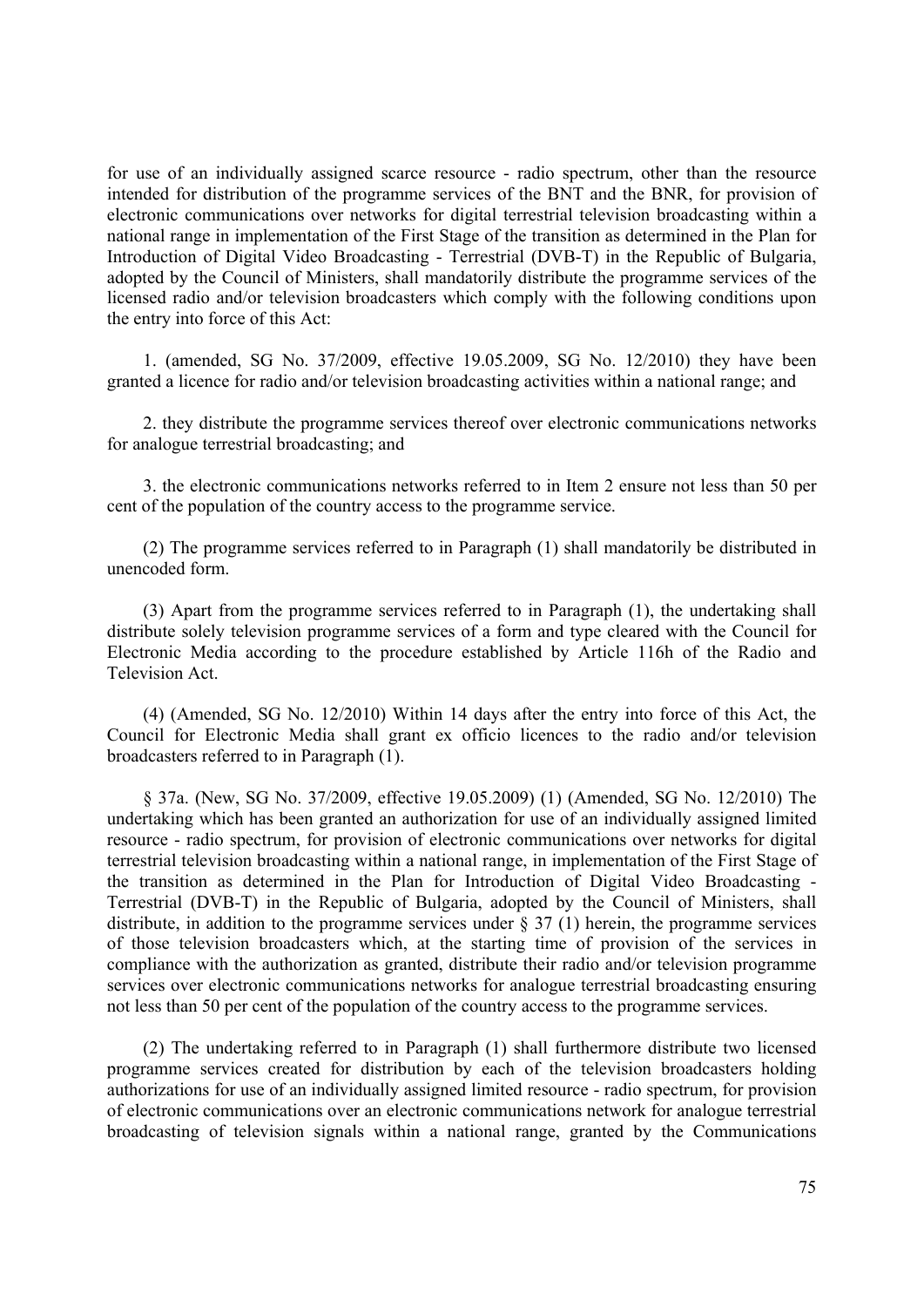Regulation Commission and expiring after 2010.

(3) The programme services referred to in Paragraph (2) may be produced for distribution by persons who are related, within the meaning given by the

Commerce Act, to the broadcasters referred to in Paragraph (2), which are broadcasters as well.

(4) The programme services referred to in Paragraph (2) shall meet the requirements of  $\S 37$ (2) and (3) herein.

§ 38. (1) The undertaking, which has been granted an authorization for use of an individually assigned scarce resource - radio spectrum for provision of electronic communications over electronic communications networks for digital terrestrial broadcasting within a national range in conformity with the provisions of the Second Stage of the transition as determined in the Plan for Introduction of Digital Video Broadcasting - Terrestrial (DVB-T) in the Republic of Bulgaria, adopted by the Council of Ministers, shall be obligated to distribute three licensed Bulgarian television programme services of a form and type conforming to those determined by the Council for Electronic Media according to the procedure established by Article 116g [of the Radio and Television Act].

(2) The Council for Electronic Media shall determine, by a decision, the form and type of the Bulgarian television programme services referred to in Paragraph (1).

(3) In the decision on the initiation of the contest procedure and in the contest documents for the grant of an authorization referred to in Paragraph (1), the Communications Regulation Commission shall mandatorily include an obligation for the undertaking which has won the contest to distribute Bulgarian television programme services of a form and type determined in the decision of the Council for Electronic Media according to the procedure established by Article 116g of the Radio and Television Act.

(4) The programme services referred to in Paragraph (2) shall be distributed in unencoded form.

(5) (Amended, SG No. 37/2009, effective 19.05.2009) Apart from the programme services referred to in Paragraph (2), the undertaking shall furthermore distribute in unencoded form three licensed programme services of each of the television broadcasters referred to in § 37a (2) herein.

(6) (New, SG No. 37/2009, effective 19.05.2009, amended, SG No. 12/2010) In the cases under Paragraph (5), programme services licensed according to the procedure established by the Radio and Television Act and produced for distribution by persons which are related, within the meaning given by the Commerce Act, to the broadcasters referred to in Paragraph (5) who are broadcasters as well, may also be distributed over the electronic communications networks for digital terrestrial broadcasting.

(7) (New, SG No. 37/2009, effective 19.05.2009) The programme services referred to in Paragraphs (5) and (6), as well as the rest of the programme services which are distributed by the undertaking, must be of a form and type cleared with the Council for Electronic Media according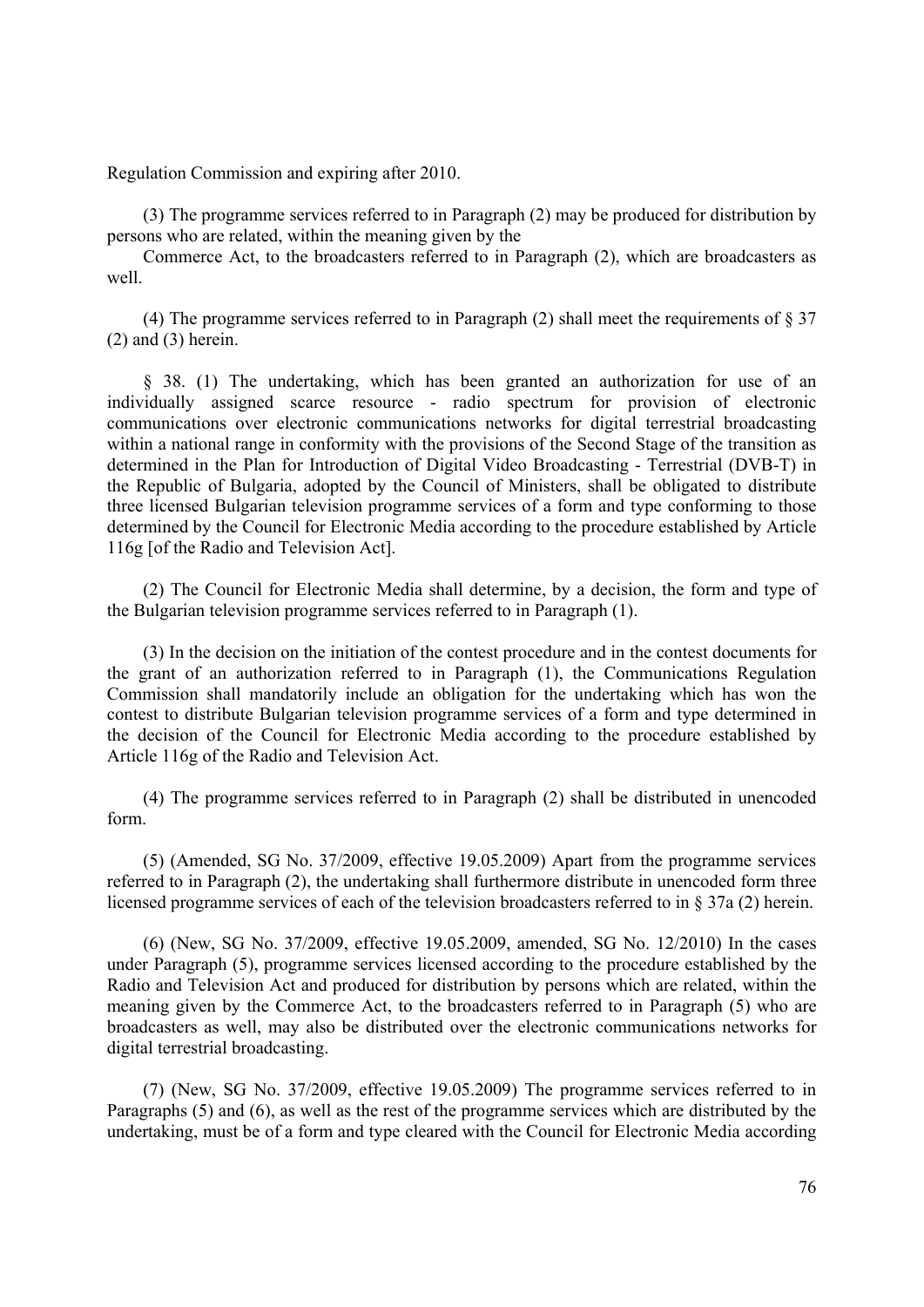to the procedure established by Article 116h [of the Radio and Television Act].

§ 39. (1) Any undertaking, which has been granted an authorization for use of an individually assigned scarce resource - radio spectrum, for provision of electronic communications over electronic communications networks for digital terrestrial broadcasting within a regional range in implementation of the First Stage of the transition as determined in the Plan for Introduction of Digital Video Broadcasting - Terrestrial (DVB-T) in the Republic of Bulgaria, adopted by the Council of Ministers, shall be obligated to distribute three licensed Bulgarian television programme services of a form and type conforming to those determined by the Council for Electronic Media according to the procedure established by Article 116f of the Radio and Television Act.

(2) The programme services referred to in Paragraph (1) shall be distributed in unencoded form.

(3) (Supplemented, SG No. 37/2009, effective 19.05.2009, repealed, SG No. 12/2010).

§ 40. (1) (Amended, SG No. 12/2010) The Council for Ministers shall ensure the transition from analogue to digital television and radio broadcasting and, to this end, shall adopt a programme for the implementation of the said transition not later than the 1st day of June 2010.

(2) The programme referred to in Paragraph (1) shall provide, inter alia, for measures for support of socially disadvantaged citizens.

§ 41. The licences to build, maintain and operate a telecommunication network for television broadcasting within a local range, granted according to the procedure established by § 9a of the Transitional and Final Provisions of the Radio and Television Act, shall be terminated, and the individually assigned scarce resource - radio spectrum, used by the persons referred to in  $\S$  9a, shall be necessary for the implementation of the respective stage of construction of the digital electronic communications networks in conformity with the authorization granted by the Communications Regulation Commission for use of an individually assigned scarce resource radio spectrum, for provision of electronic communications over electronic communications networks for digital terrestrial broadcasting within a national and/or a regional range.

§ 42. (1) Within one month after the entry into force of this Act, the persons, which have been granted licences to build, maintain and operate a telecommunication network for television broadcasting within a local range according to the procedure established by § 9a of the Transitional and Final Provisions of the Radio and Television Act, shall submit applications to the Communications Regulation Commission for the grant of an authorization for use of an individually assigned scarce resource.

(2) Within three months after receipt of the applications referred to in Paragraph (1), the Communications Regulation Commission shall grant authorizations which shall reckon with the rights of the persons indicated in the individual radio broadcasting licence. The term of validity of the said authorizations shall conform to the term of validity of the radio broadcasting licence thereof.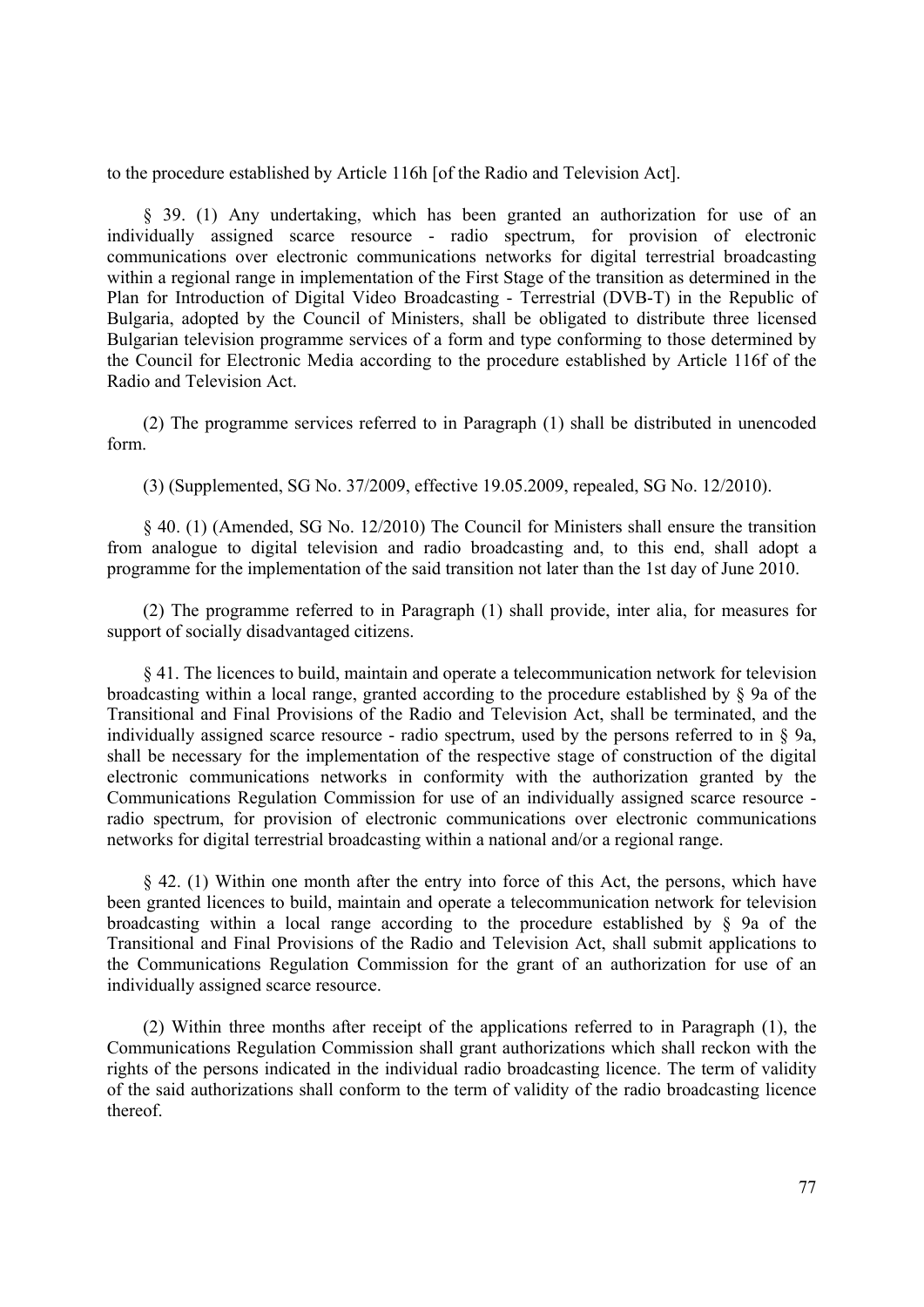§ 43. (1) The contest procedures for the grant of radio broadcasting licences, whereof the holding by the Council for Electronic Media has commenced prior to the entry into force of this Act, shall be completed according to the hitherto effective procedure.

(2) The unallocated radio spectrum, sent by decisions of the Communications Regulation Commission, for which the Council for Electronic Media has not announced contests within two years after the receipt of the said decisions, shall be considered unallocated and the Communications Regulation Commission, after consultation with the Council for Electronic Media, may change the assigned purpose of the said spectrum.

TRANSITIONAL AND FINAL PROVISIONS

to the Public Broadcasting Act

(SG, No. 37/2009, effective, 19.05.2009)

........................................................................

§ 5. The Radio and Television Act (promulgated in the State Gazette No. 138/1998; [modified by] Constitutional Court Judgment No. 10/1999, [promulgated] in No. 60/1999; amended in No. 81/1999, No. 79/2000, Nos. 96 and 112/2001; Nos. 77 and 120/2002; Nos. 99 and 114/2003; Nos. 99 and 115/2004, Nos. 88, 93 and 105/2005, Nos. 21, 34, 70, 80, 105 and 108/2006, Nos. 10, 41, 53 and 113/2007, No. 110/2008 and No. 14/2009) shall be amended and supplemented as follows:

........................................................................

§ 7. Within one month after the entry into force of this Act, the National Assembly shall elect, and the President of the Republic shall appoint, the new members of the Communications Regulation Commission under Item 1 (b) and (c) of § 6 herein. The National Assembly resolution and the presidential decree shall enter into force simultaneously on the 1st day of July 2009.

........................................................................ Act to Amend and Supplement the Radio and Television Act

(State Gazette No. 12/2010)

TRANSITIONAL AND FINAL PROVISIONS

........................................................................

§ 89. Within one month after the entry into force of this Act, the Communications Regulation Commission, acting in compliance with the procedure provided for in Chapter Five of the Electronic Communications Act, shall initiate a procedure under Article 48 (1) of the said Act for selection of an undertaking to be granted an authorization for use of an individually assigned scarce resource - radio spectrum, for provision of electronic communications over an electronic communications network for digital terrestrial television broadcasting intended for distribution of programme services of public service broadcasters, in conformity with the stages and time limits